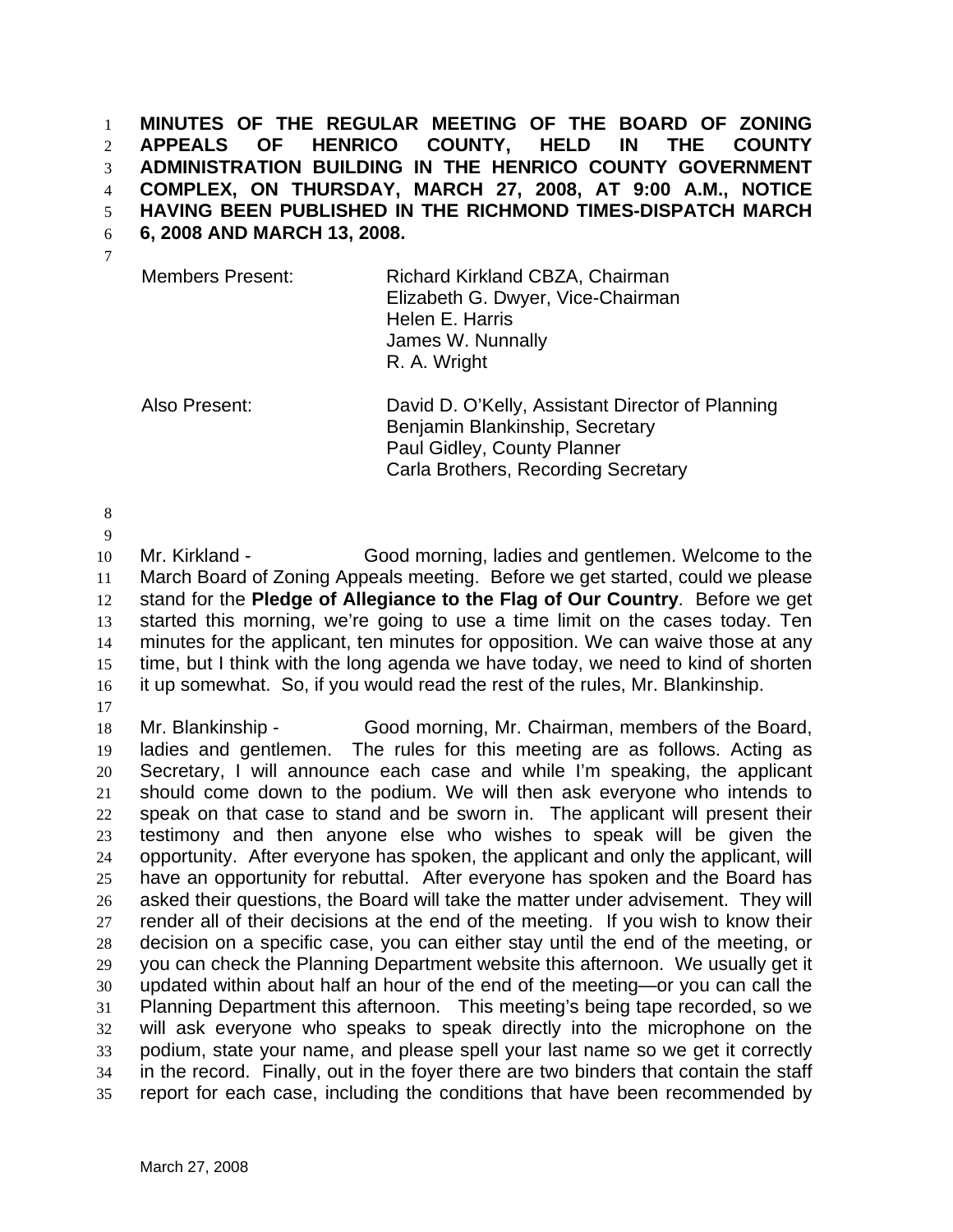staff. Particularly those of you who are applicants for use permit cases need to be familiar with the conditions that have been recommended. Mr. Chairman, I think we left one erroneous piece of information on your desk. It is not a withdrawal request. We'd like it to be a withdrawal request, but the applicant has not yet closed the deal, so they have asked for a deferral once again on A-001-08, Emerald Land Development. Is anyone here this morning to speak on A-001-08, Emerald Land Development? **A-001-08 EMERALD LAND DEVELOPMENT** requests a variance from Section 24-95(b)(7) to build a one-family dwelling at 3921 Grayson Street (Providence Park Annex) (Parcel 793-737-0345), zoned R-5, General Residence District (Fairfield). The lot width requirement and total lot area requirement are not met. The applicant has 35 feet lot width and 3,445 square feet total lot area, where the Code requires 50 feet lot width and 6,000 square feet total lot area. The applicant requests a variance of 15 feet lot width and 2,555 square feet total lot area. Mr. Kirkland - Did they want a deferral or withdrawal? Mr. Blankinship - Well, they've been trying to acquire the property to north for months and they think they're very close, but the e-mail said that there was still one piece of paperwork that was not complete. They don't want to withdraw the applicantion until it's complete. Ms. Dwyer - I think we want to encourage that, the acquisition of that property because then they wouldn't need the variance. Mr. Blankinship - Yes, right. Ms. Dwyer - So, I move that we—Do we need to make a motion on the deferral? Mr. Kirkland - Yes we do. Ms. Harris - I second that. Mr. Kirkland - Motion by Ms. Dwyer, seconded by Mrs. Harris. All those in favor say aye. All those opposed say no. The ayes have it; the motion carries. It will be deferred for 30 days until the next meeting. After an advertised public hearing, **A-001-08, Emerald Land Development,** has been **deferred** until the April 24, 2008 meeting. 80 Affirmative: Dwyer, Harris, Kirkland, Nunnally, Wright 5 Negative: 0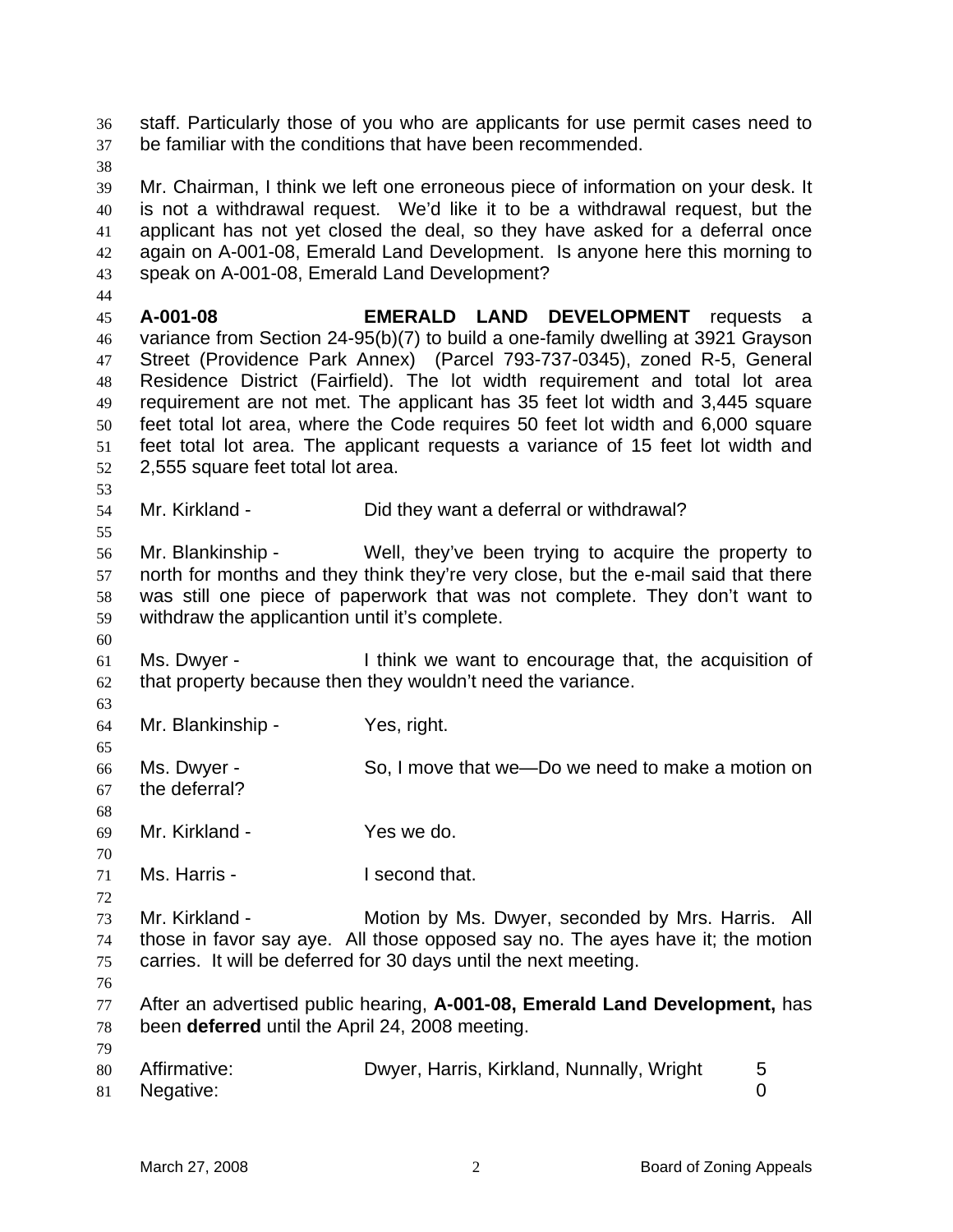| 82<br>83                         | Absent:                                                               |                                                                                                                                                                                                           | $\overline{0}$ |
|----------------------------------|-----------------------------------------------------------------------|-----------------------------------------------------------------------------------------------------------------------------------------------------------------------------------------------------------|----------------|
| 84<br>85<br>86<br>87<br>88<br>89 | <b>UP-024-08</b><br>1, Agricultural District (Varina).                | <b>MARTHA WAGNER</b> requests a conditional use<br>permit pursuant to Sections 24-12(b) and 24-52(a) to operate a private<br>noncommercial riding club at 6301 Hines Road (Parcel 853-692-4325), zoned A- |                |
| 90<br>91                         | Mr. Kirkland -                                                        | Does anyone wish to speak on this case? Please<br>stand and be sworn in and the applicant can come forward.                                                                                               |                |
| 92<br>93                         | Mr. Blankinship -                                                     | Is the applicant here?                                                                                                                                                                                    |                |
| 94<br>95                         | Mr. Kirkland -                                                        | Yes, there she is.                                                                                                                                                                                        |                |
| 96<br>97<br>98                   | Mr. Blankinship -                                                     | Oh, okay. Sorry. I looked the wrong way.                                                                                                                                                                  |                |
| 99<br>100<br>101                 | Mr. Kirkland -<br>sworn in please?                                    | Yes ma'am. Can you raise your right hand and be                                                                                                                                                           |                |
| 102<br>103<br>104                | Mr. Blankinship -<br>truth and nothing but the truth so help you God? | Do you swear the testimony you're about to give is the                                                                                                                                                    |                |
| 105<br>106                       | Ms. Wagner -                                                          | I do.                                                                                                                                                                                                     |                |
| 107<br>108<br>109                | Mr. Kirkland -<br>record?                                             | Okay, thank you. Would you state your name for the                                                                                                                                                        |                |
| 110                              | Ms. Wagner -                                                          | Martha Wagner.                                                                                                                                                                                            |                |
| 111<br>112<br>113<br>114         | Mr. Kirkland -<br>your name, too. I'm sorry, sir.                     | We heard this case two months ago. You can give                                                                                                                                                           |                |
| 115                              | Mr. Wagner -                                                          | Robert Wagner.                                                                                                                                                                                            |                |
| 116<br>117<br>118<br>119<br>120  | Mr. Kirkland -<br>requirement, the distance requirement?              | The case was deferred for two months<br>Okay.<br>because of the ruling by the Zoning Administrator Planning Director on the<br>distance requirement. Do you have anything you wanted to add to the zoning |                |
| 121<br>122<br>123                | Ms. Wagner -<br>today.                                                | Only that we will abide by whatever the court decides                                                                                                                                                     |                |
| 124<br>125<br>126                | Mr. Kirkland -                                                        | Have you read the conditions of the case?                                                                                                                                                                 |                |
| 127                              | Ms. Wagner -                                                          | Yes.                                                                                                                                                                                                      |                |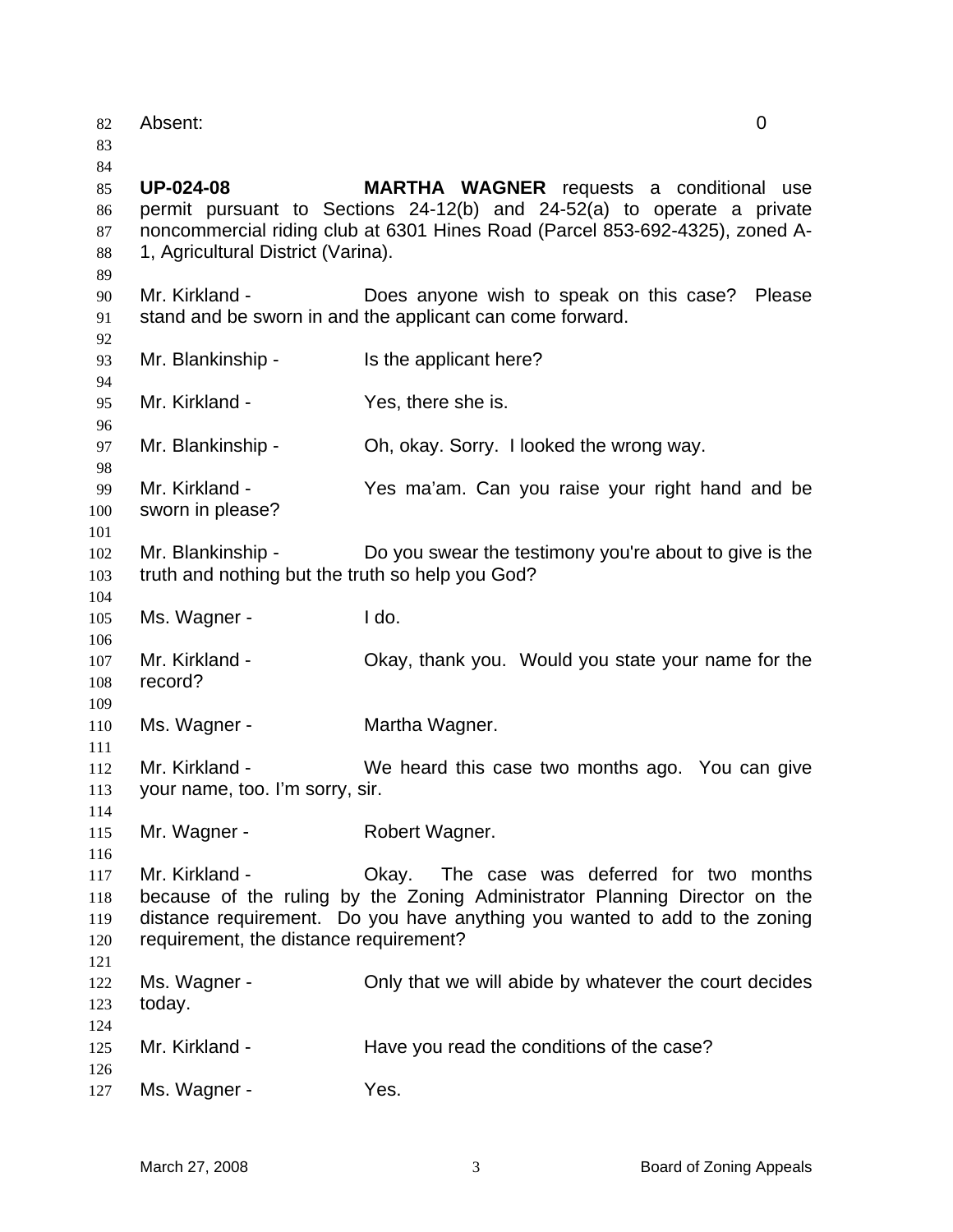| 128 |                                                      |                                                                                      |
|-----|------------------------------------------------------|--------------------------------------------------------------------------------------|
| 129 | Mr. Kirkland -                                       | Do you have any problems with those? Anything else                                   |
| 130 | you wish to add?                                     |                                                                                      |
| 131 |                                                      |                                                                                      |
| 132 | Ms. Wagner -                                         | No.                                                                                  |
| 133 |                                                      |                                                                                      |
| 134 | Mr. Kirkland -                                       | All right.                                                                           |
| 135 |                                                      |                                                                                      |
| 136 | Mr. Wright -                                         | Let me just ask one question, Mr. Wagner. You have                                   |
| 137 | 10 horses. Is that the number of horses?             |                                                                                      |
| 138 |                                                      |                                                                                      |
| 139 | Ms. Wagner -                                         | That's the amount we have, yes. Ten horses.                                          |
| 140 |                                                      |                                                                                      |
| 141 | Mr. Kirkland -                                       | Anyone else wish to speak?                                                           |
|     |                                                      |                                                                                      |
| 142 |                                                      |                                                                                      |
| 143 | Mr. Wright -                                         | And those 10 horses are there every day?                                             |
| 144 |                                                      |                                                                                      |
| 145 | Ms. Wagner -                                         | Yes.                                                                                 |
| 146 |                                                      |                                                                                      |
| 147 | Mr. Wright -                                         | Do you have additional horses which are brought in                                   |
| 148 | for other types of events?                           |                                                                                      |
| 149 |                                                      |                                                                                      |
| 150 | Ms. Wagner -                                         | We have had some horses brought in for events in                                     |
| 151 | the past, yes, for a couple of hours during the day. |                                                                                      |
| 152 |                                                      |                                                                                      |
| 153 | Mr. Wright -                                         | I was looking at something that was given to us. I                                   |
| 154 |                                                      | don't know what it is. Haven't had a chance to really study it. It looks like some   |
| 155 |                                                      | sort of advertisement for people to bring their horses in and you provide lunch.     |
| 156 |                                                      |                                                                                      |
| 157 | Ms. Wagner -                                         | Are you talking about the New Bridge Christian-                                      |
| 158 |                                                      |                                                                                      |
| 159 | Mr. Wright -                                         | They're called the Christian Corral 2008 Schedule.                                   |
| 160 | So, that's pretty current, isn't it?                 |                                                                                      |
| 161 |                                                      |                                                                                      |
| 162 | Ms. Wagner -                                         | Yes.                                                                                 |
| 163 |                                                      |                                                                                      |
| 164 | Mr. Wright -                                         | What is that all about?                                                              |
| 165 |                                                      |                                                                                      |
| 166 | Ms. Wagner -                                         | That is a training session that we offer to our                                      |
| 167 |                                                      | volunteers to learn how to work with our horses in the manner that we have them      |
| 168 |                                                      | trained so that they can lead them in a therapeutic class. This is also offered to   |
| 169 |                                                      | the public. They are permitted to bring their horse to that event. All proceeds from |
| 170 |                                                      | that event are given as a donation to Horses In Service. It's a fundraiser training  |
| 171 | type event.                                          |                                                                                      |
| 172 |                                                      |                                                                                      |
| 173 | Mr. Wright -                                         | understand that. That's all wonderful, but I'm<br>$\mathbf{I}$                       |
|     |                                                      |                                                                                      |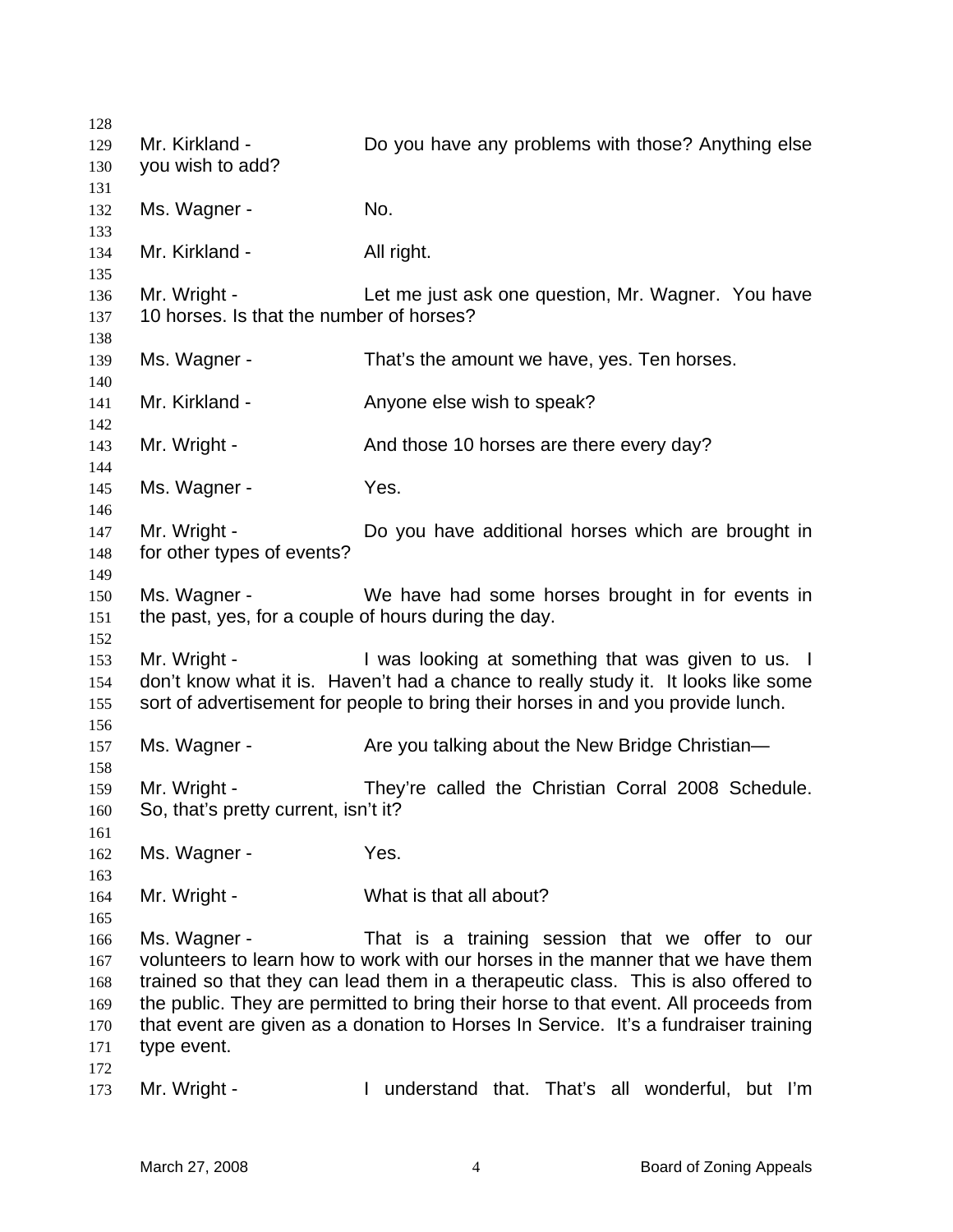concerned about the traffic in and out. Is there a lot of traffic on that day? Is it on Saturday? 177 Ms. Wagner - It's on a Saturday. It happens once or twice a year and it might be one or two horse trailers on that day, at the maximum. Mr. Kirkland - So, you would go over the 10-horse limit. 182 Ms. Wagner - Yes. 184 Mr. Wright - How can that be if they bring additional horses in on that Saturday? Mr. Kirkland - They wouldn't be able to do it if we approve the case with those conditions, I assume. 190 Ms. Wagner - Correct. Mr. Kirkland - So, what you're saying is if this is approved, you would not have that event any more? Ms. Wagner - Not with horses being brought in from outside, no. Mr. Wright - Do you offer any other services to people with horses? Do you board horses for them? Ms. Wagner - No. Only for Horses In Service. Ms. Harris - I have a question, too, when you finish. 204 Mr. Wagner - If I might add something. The event you're talking about is a ground training event. There's no riding involved. It's teaching people how to handle their horse on the ground. That's why people would like to bring their own horse rather than to use one of Martha's horses. In the past, she's done this probably five times, held this class about five times. It actually started as a Sunday school class. It's using horses to explain and try to show you the way that God patterns your life and it uses horses in this class. It also is useful to these people because it teaches them to handle their horse on the ground. There's no riding involved. The horses are there for that amount of time and then they leave. They're never pastured, they're never stabled. They're taken out of the horse trailer into the arena. They do the event, they eat lunch, and they go home. The money that she charges for this is donated to Horses In Service as a fundraiser. Mr. Wright - I understand, Mr. Blankinship, the way these

conditions are written, if this were approved, they couldn't bring any additional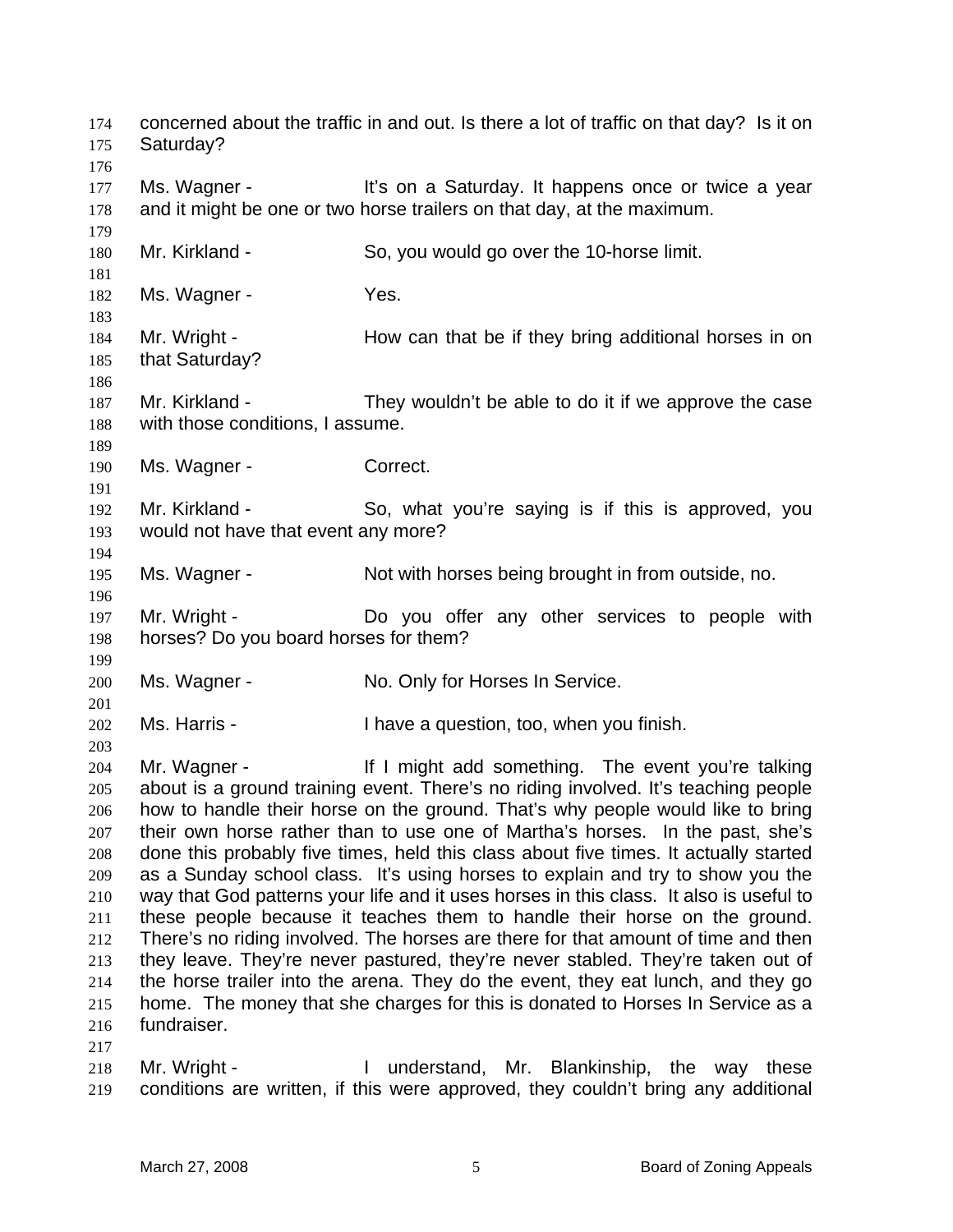horses on the property, could they.

222 Mr. Blankinship - That's correct. The only thing that's being considered here this morning is the Horses In Service activity with the description and hours of operation and all that has been included in the application since December. The condition that we've drafted says that only the activities directly associated 226 with Horses In Service and the improvements shown on the plot plan filed with the application are authorized.

| ∠∠∪        |                          |                                                                                      |
|------------|--------------------------|--------------------------------------------------------------------------------------|
| 229        | Mr. Wright -             | So, they couldn't bring any additional horses in.                                    |
| 230        |                          |                                                                                      |
| 231        | Mr. Blankinship -        | Right.                                                                               |
| 232        |                          |                                                                                      |
| 233        | Mr. Wright -             | I just want to make sure it was in the record.                                       |
| 234        |                          |                                                                                      |
| 235        | Mr. Nunnally -           | I think Ms. Wagner said that she could do this training                              |
| 236        | with your horses, right? |                                                                                      |
| 237<br>238 | Ms. Wagner -             | That's correct.                                                                      |
| 239        |                          |                                                                                      |
| 240        | Mr. Nunnally -           | None would be brought in.                                                            |
| 241        |                          |                                                                                      |
| 242        | Ms. Wagner -             | I don't have a problem with that.                                                    |
| 243        |                          |                                                                                      |
| 244        | Ms. Dwyer -              | Okay. Mr. Blankinship, this application is for Horses In                             |
| 245        |                          | Service. If there are any other activities that the Wagener's are engaged in, then   |
| 246        |                          | that wouldn't be subject to this approval, but it would be subject to the law still. |
| 247        |                          | So, for example, if they boarded horses outside of the Horses In Service activity,   |
| 248        |                          | that would be prohibited under other provisions of the law.                          |
| 249        |                          |                                                                                      |
| 250        | Mr. Blankinship -        | Right. That would be a violation of the Zoning                                       |
| 251        | Ordinance.               |                                                                                      |
| 252        |                          |                                                                                      |
| 253        | Ms. Dwyer -              | Okay.                                                                                |
| 254        |                          |                                                                                      |
| 255        | Ms. Harris -             | Mr. Wagner, how long have you resided on Hines                                       |
| 256        | Road?                    |                                                                                      |
| 257        |                          | Since 1993.                                                                          |
| 258        | Ms. Wagner -             |                                                                                      |
| 259<br>260 | Ms. Harris -             | How long have you boarded horses, since the same                                     |
| 261        | time?                    |                                                                                      |
| 262        |                          |                                                                                      |
| 263        | Ms. Wagner -             | No.<br>We started boarding horses for Horses In                                      |
| 264        |                          | Service in I believe it was 2005 we received the first horse.                        |
| 265        |                          |                                                                                      |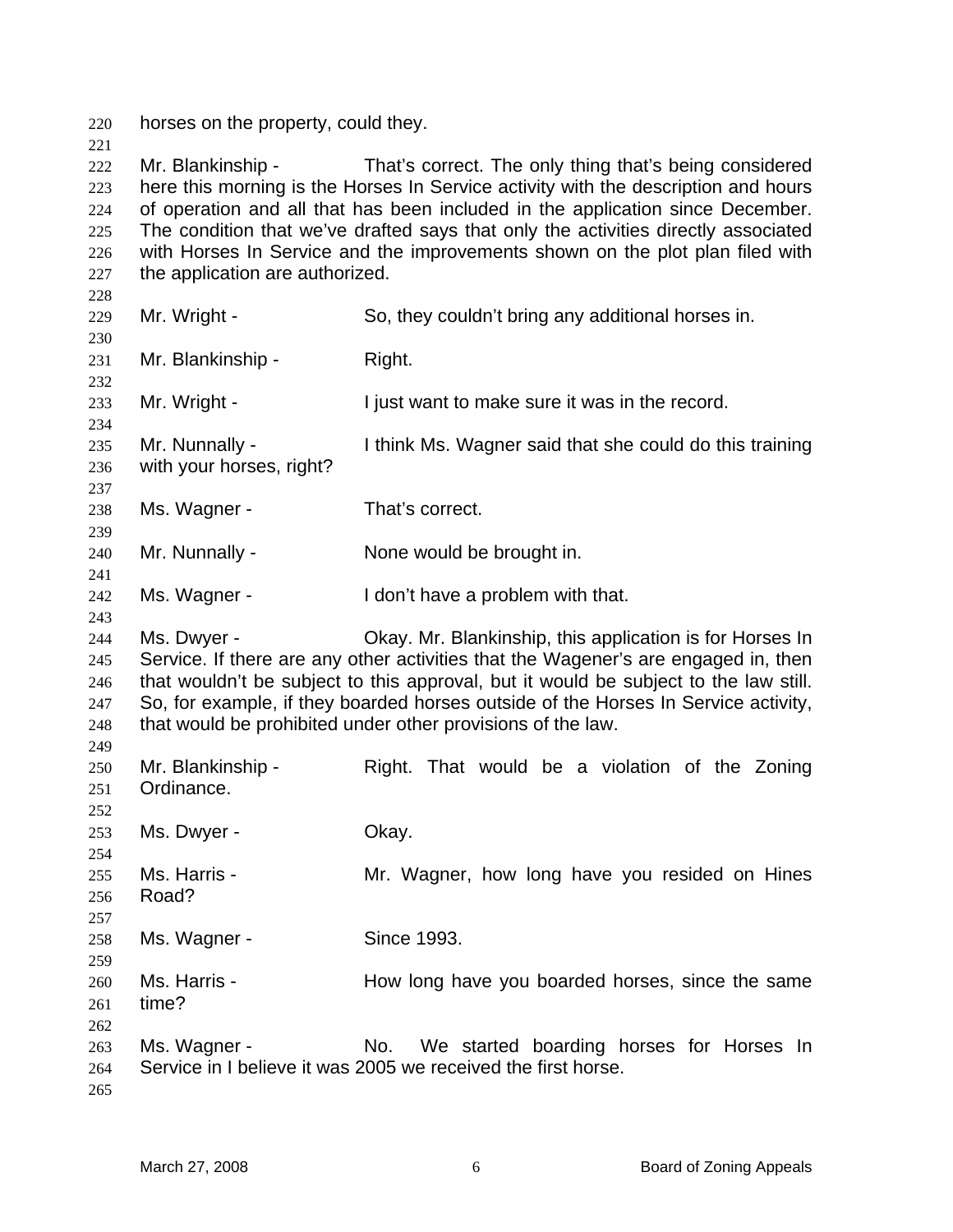266 Ms. Harris - Have you had complaints from your neighbors since that time, since 2005? 269 Ms. Wagner - No, just recently with this case. 271 Ms. Harris - Recently. Okay. Can those horses be relocated to an area more remote from your neighbors who are complaining? Ms. Wagner - Not at the present time they cannot. Ms. Harris - You don't have room on your property to move your pasture back a bit? Ms. Wagner - We do have some room in the back, but it would have to be fenced in with a new fence. It has an old fence right now, which would not contain horses. Mr. Wright - Let me ask another question. The entire property is not fenced in, is that correct? 286 Ms. Wagner - The Music State of the Section Music Music Music Music Music Music Music Music Music Music Mu 288 Mr. Wright - Are the horses allowed to roam throughout the property? Ms. Wagner - No. The fencing between our property and the Acres' property is old and it would not hold horses. 294 Mr. Wright - In your application, you talk about a large pasture and a small pasture. 297 Ms. Wagner - Yes. Mr. Wright - The large pasture is 3.73 acres. Ms. Wagner - It's probably more than that. The footage on there was a guestimate. Mr. Wright - Is that shown on our maps here? Ms. Wagner - Yes. The large green area. Mr. Wright - The large green area is the large pasture. Ms. Wagner - Yes.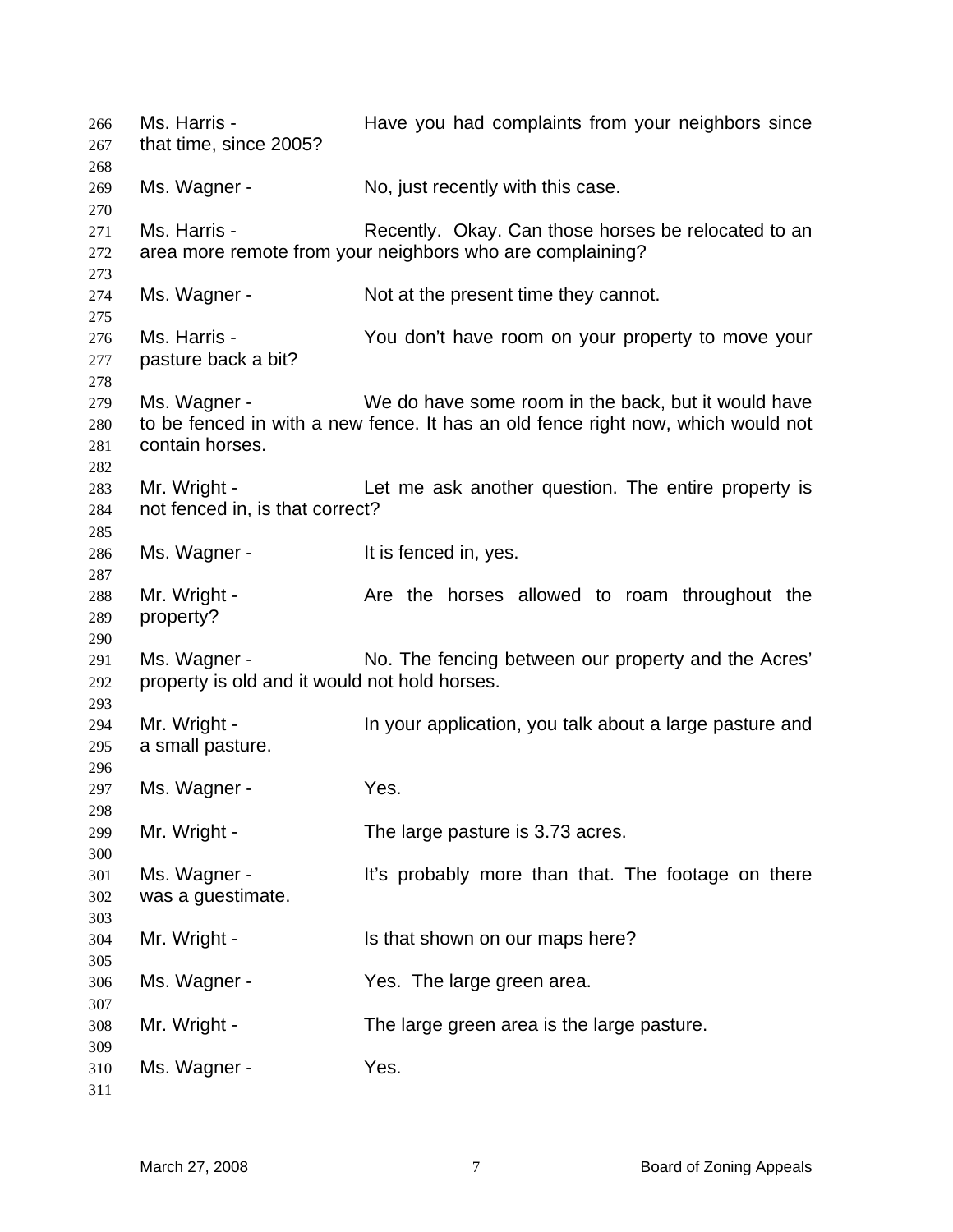| 312        | Mr. Wright -                                     | And that's fenced in?                                                         |
|------------|--------------------------------------------------|-------------------------------------------------------------------------------|
| 313<br>314 | Ms. Wagner -                                     | Yes.                                                                          |
| 315        |                                                  |                                                                               |
| 316        | Mr. Wright -                                     | How many horses do you keep in there?                                         |
| 317<br>318 | Ms. Wagner -                                     | Ten.                                                                          |
| 319        |                                                  |                                                                               |
| 320        | Mr. Wright -                                     | Ten horses in there.                                                          |
| 321        |                                                  | Yes.                                                                          |
| 322<br>323 | Ms. Wagner -                                     |                                                                               |
| 324        | Mr. Kirkland -                                   | Any other questions?                                                          |
| 325<br>326 | Ms. Dwyer -                                      | I have one question. What is the relationship between                         |
| 327        |                                                  | you and Horses In Service? Do you have a contract with them that governs how  |
| 328        |                                                  | you apply the money you receive from participants in the program? How can you |
| 329        | help us understand that relationship?            |                                                                               |
| 330        |                                                  |                                                                               |
| 331        | Ms. Wagner -                                     | We lease our property, the arena and the boarding                             |
| 332        | facility to Horses In Service.                   |                                                                               |
| 333        |                                                  |                                                                               |
| 334        | Ms. Dwyer -                                      | Is Horses In Service just a national organization, a                          |
| 335        | national non-profit.                             |                                                                               |
| 336        |                                                  |                                                                               |
| 337        | Ms. Wagner -                                     | It's a non-profit, North American Riding for the                              |
| 338        | Handicapped Association certified riding center. |                                                                               |
| 339        |                                                  |                                                                               |
| 340        | Ms. Dwyer -                                      | You lease the stables, four stalls?                                           |
| 341        |                                                  |                                                                               |
| 342        | Ms. Wagner -                                     | And the arena.                                                                |
| 343        |                                                  |                                                                               |
| 344        | Ms. Dwyer -                                      | What about the horses themselves?                                             |
| 345        |                                                  |                                                                               |
| 346        | Ms. Wagner -                                     | Four of the horses are owned by Horses In Service.                            |
| 347        | Those are the four that I rent stalls to.        |                                                                               |
| 348        |                                                  |                                                                               |
| 349        | Ms. Dwyer -                                      | Okay. Then the other six horses, do you use those for                         |
| 350        | Horses In Service?                               |                                                                               |
| 351        |                                                  |                                                                               |
| 352        | Ms. Wagner -                                     | Two of them are used.                                                         |
| 353        |                                                  |                                                                               |
| 354        | Ms. Dwyer -                                      | Two of your horses.                                                           |
| 355        |                                                  |                                                                               |
| 356        | Ms. Wagner -                                     | Yes.                                                                          |
| 357        |                                                  |                                                                               |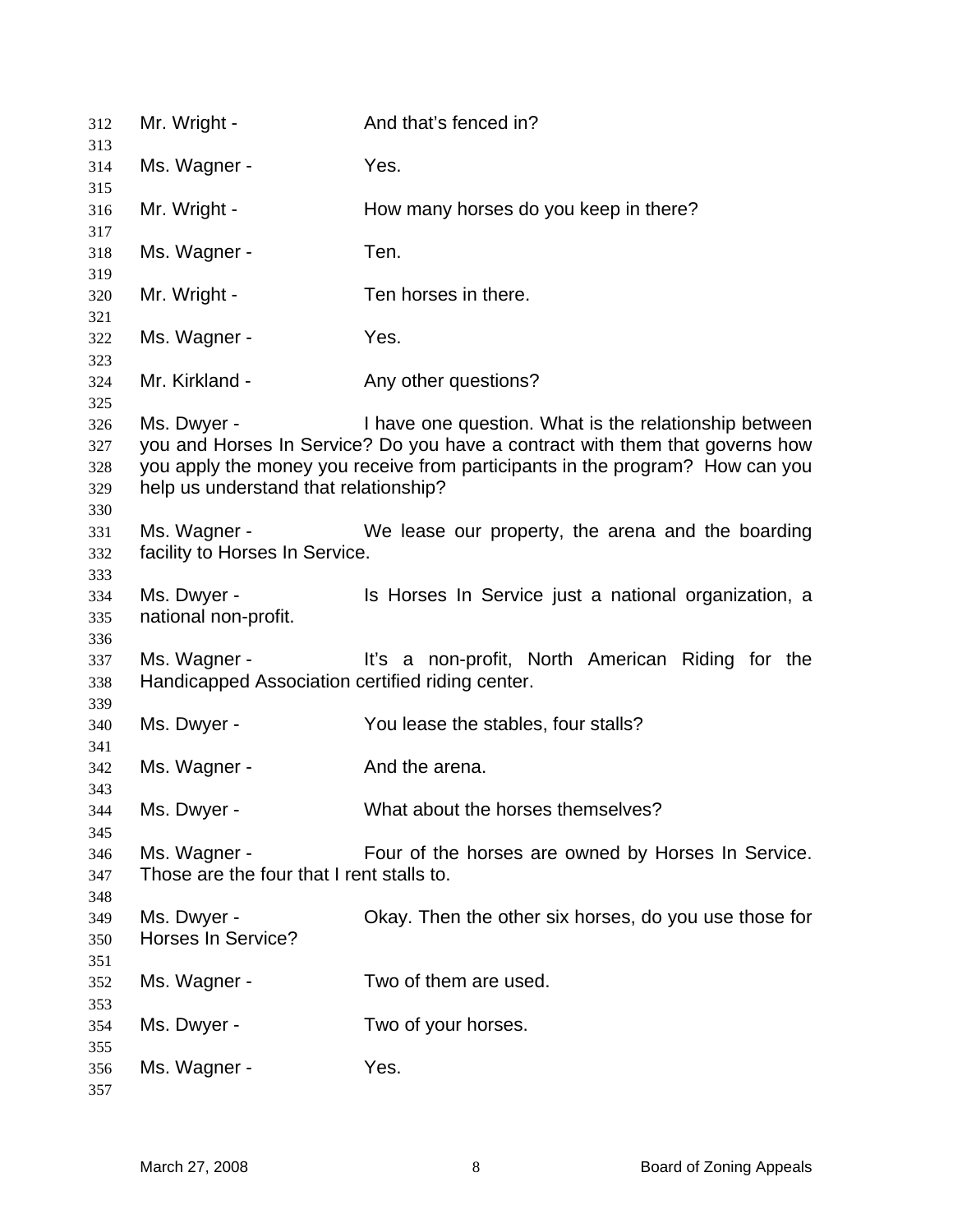| 358<br>359                                                                                                          | Ms. Dwyer -                                                              | What's the financial arrangement there?                                                                                                                                                                                                                                                                                                                                                                                                                                                                                                                                                                                                                                                                                                                                                                                                                                                                                                                                                                                                                                                                                                                                                                                                          |
|---------------------------------------------------------------------------------------------------------------------|--------------------------------------------------------------------------|--------------------------------------------------------------------------------------------------------------------------------------------------------------------------------------------------------------------------------------------------------------------------------------------------------------------------------------------------------------------------------------------------------------------------------------------------------------------------------------------------------------------------------------------------------------------------------------------------------------------------------------------------------------------------------------------------------------------------------------------------------------------------------------------------------------------------------------------------------------------------------------------------------------------------------------------------------------------------------------------------------------------------------------------------------------------------------------------------------------------------------------------------------------------------------------------------------------------------------------------------|
| 360                                                                                                                 | Ms. Wagner -                                                             | I lease those also to Horses In Service.                                                                                                                                                                                                                                                                                                                                                                                                                                                                                                                                                                                                                                                                                                                                                                                                                                                                                                                                                                                                                                                                                                                                                                                                         |
| 361<br>362                                                                                                          | Ms. Dwyer -                                                              | Okay. That leaves four more horses.                                                                                                                                                                                                                                                                                                                                                                                                                                                                                                                                                                                                                                                                                                                                                                                                                                                                                                                                                                                                                                                                                                                                                                                                              |
| 363<br>364                                                                                                          | Ms. Wagner -                                                             | Correct. Those are just private horses that are pets.                                                                                                                                                                                                                                                                                                                                                                                                                                                                                                                                                                                                                                                                                                                                                                                                                                                                                                                                                                                                                                                                                                                                                                                            |
| 365                                                                                                                 |                                                                          |                                                                                                                                                                                                                                                                                                                                                                                                                                                                                                                                                                                                                                                                                                                                                                                                                                                                                                                                                                                                                                                                                                                                                                                                                                                  |
| 366<br>367<br>368<br>369<br>370                                                                                     | Ms. Dwyer -<br>correct, Mr. Blankinship?                                 | It seems to me that six of the horses are affiliated with<br>Horses In Service, four are private horses and that exceeds the statutory limit for<br>horses that are permitted to be maintained and used for personal use. Is that                                                                                                                                                                                                                                                                                                                                                                                                                                                                                                                                                                                                                                                                                                                                                                                                                                                                                                                                                                                                                |
| 371<br>372<br>373<br>374<br>375<br>376<br>377<br>378<br>379<br>380<br>381<br>382<br>383<br>384<br>385<br>386<br>387 | Mr. Blankinship -<br>limitation on the number of animals come into play. | I think paragraph 24-10(b) has been a source of a lot<br>of confusion on this case and previously. That's the paragraph that has both a<br>separate distance requirement for horses and that limitation of one horse per<br>acre. That was added to the code in 1985 in response to a particular subdivision<br>called Bridlewood where they were marketing that subdivision as an equestrian<br>subdivision. They intended for people to have, in addition to a house on roughly<br>an acre lot, a small stable with one or two or three horses for their own use. The<br>problem was that when you applied what was then 24-10—what is now 24-<br>10(a)—measuring from the lot lines it was impossible to put the stable anywhere<br>on any of those lots. So, that separate paragraph was amended solely for the<br>purpose or providing a less restrictive distance requirement for that very narrowly<br>defined use of a stable that would have one, two, or three horses for personal<br>use. There is no statement anywhere in the code that says if you have horses on<br>your property, you are limited to one per fenced acre. Only if you want to come<br>under that less restrictive distance requirement does the more restrictive |
| 388<br>389                                                                                                          | Mr. Wright -                                                             | You could have 50 horses.                                                                                                                                                                                                                                                                                                                                                                                                                                                                                                                                                                                                                                                                                                                                                                                                                                                                                                                                                                                                                                                                                                                                                                                                                        |
| 390<br>391                                                                                                          | Mr. Blankinship -                                                        | Right. A horse farm-                                                                                                                                                                                                                                                                                                                                                                                                                                                                                                                                                                                                                                                                                                                                                                                                                                                                                                                                                                                                                                                                                                                                                                                                                             |
| 392<br>393                                                                                                          | Mr. Wright -                                                             | A hundred horses.                                                                                                                                                                                                                                                                                                                                                                                                                                                                                                                                                                                                                                                                                                                                                                                                                                                                                                                                                                                                                                                                                                                                                                                                                                |
| 394<br>395                                                                                                          | Mr. Blankinship -                                                        | Yes. It's not limited-                                                                                                                                                                                                                                                                                                                                                                                                                                                                                                                                                                                                                                                                                                                                                                                                                                                                                                                                                                                                                                                                                                                                                                                                                           |
| 396<br>397                                                                                                          | Mr. Wright -                                                             | On a 10-acre parcel?                                                                                                                                                                                                                                                                                                                                                                                                                                                                                                                                                                                                                                                                                                                                                                                                                                                                                                                                                                                                                                                                                                                                                                                                                             |
| 398                                                                                                                 | Mr. Blankinship -                                                        | It's not limited by zoning.                                                                                                                                                                                                                                                                                                                                                                                                                                                                                                                                                                                                                                                                                                                                                                                                                                                                                                                                                                                                                                                                                                                                                                                                                      |
| 399<br>400<br>401                                                                                                   | Mr. Wright -                                                             | I don't believe that.                                                                                                                                                                                                                                                                                                                                                                                                                                                                                                                                                                                                                                                                                                                                                                                                                                                                                                                                                                                                                                                                                                                                                                                                                            |
| 402<br>403                                                                                                          | Mr. Blankinship -                                                        | Whatever limitations they're subject to are the<br>limitations of other codes. The Zoning Ordinance did not address that issue at all                                                                                                                                                                                                                                                                                                                                                                                                                                                                                                                                                                                                                                                                                                                                                                                                                                                                                                                                                                                                                                                                                                            |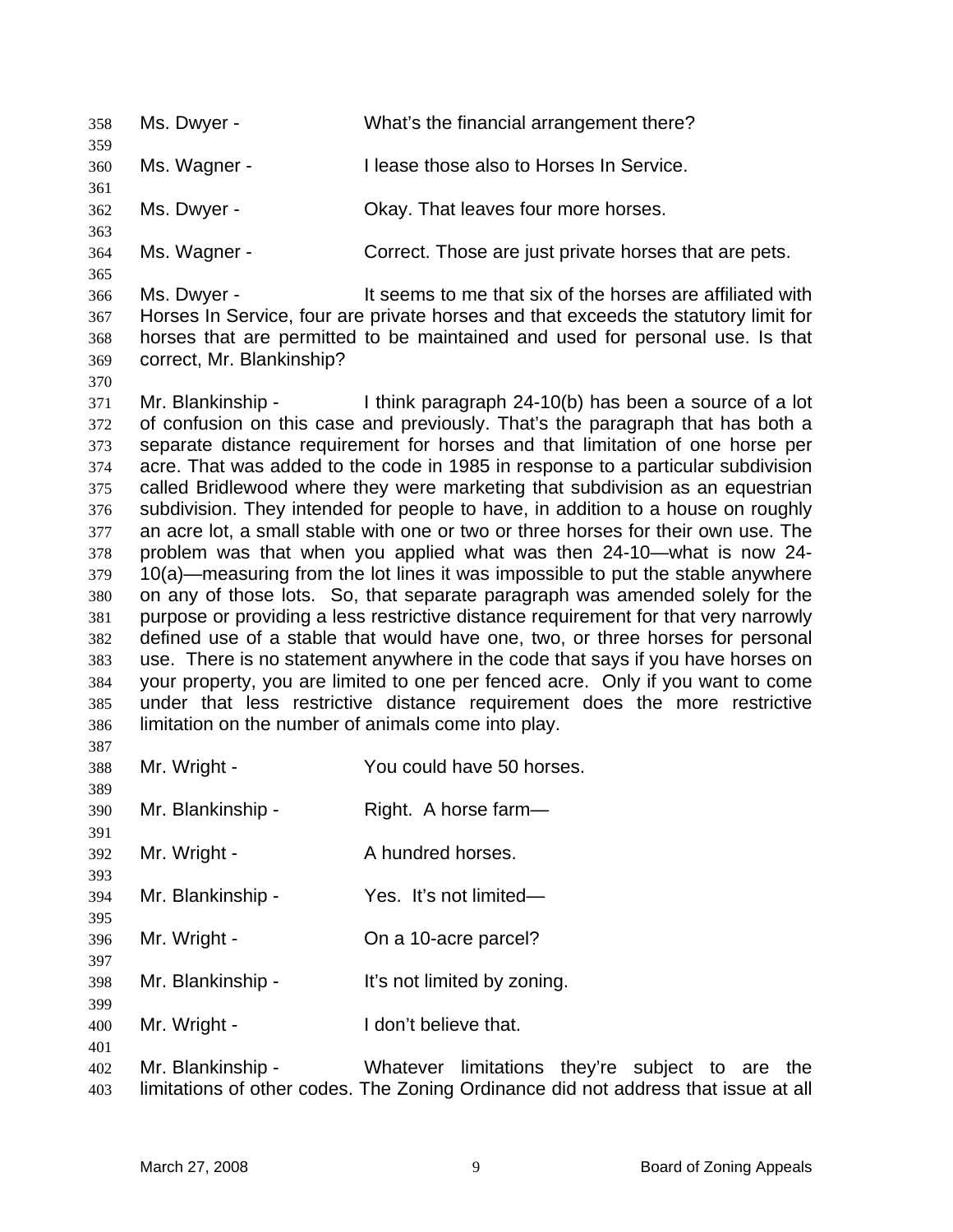until that amendment was added and that amendment was added for the specific purpose of allowing private stables on individual lots in the Bridlewood subdivision. Ms. Dwyer - What you're saying is paragraph B of 24-10 does not limit the maintenance of horses for private use to three. 411 Mr. Blankinship - Right. If you have a horse farm, we don't go out to every horse farm in the County and compare the acres of fenced pasture to the number of horses. 415 Ms. Dwyer - In this case, for example, the Wagner's could have 50 horses on their property and say they're all for private use and there's nothing in the statute that would prohibit that. Mr. Blankinship - Nothing in the Zoning Ordinance. Now, I don't know what the Animal Protection codes or whatever the Agriculture Service regulations are. I don't know who else regulates numbers of animals. I know there are state regulations on how the waste is handled and that sort of thing. In terms of the Zoning Ordinance, that restriction was drafted in 1985 to apply in that narrow circumstance. 426 Mr. Wright - It looks to me that 24-10(b) says that there shall be no 427 more than one horse or pony permitted on the premises for each acre of enclosed land. That doesn't apply to anything else. Mr. Blankinship - The first clause of that paragraph is about having a private stable on an individual lot for no more than three animals only for personal use. So, that doesn't apply to a horse farm. We don't limit the number of cows that you can have on a piece of property or any other animals. Mr. Wright - While we're on this, let's take a look at 24-11(c). That applies to everything, doesn't it? Mr. Blankinship - Yes sir. Mr. Wright - No livestock shall be permitted to run at large. Mr. Blankinship - Right. Mr. Wright - Any building or yards for the enclosure or the feeding of animals shall observe the distance requirements of 24-10. Mr. Blankinship - Yes. Then 24-10(a), if you look at the first clause of 24-10(a) it says for any use for which compliance with this paragraph is stipulated elsewhere in this chapter.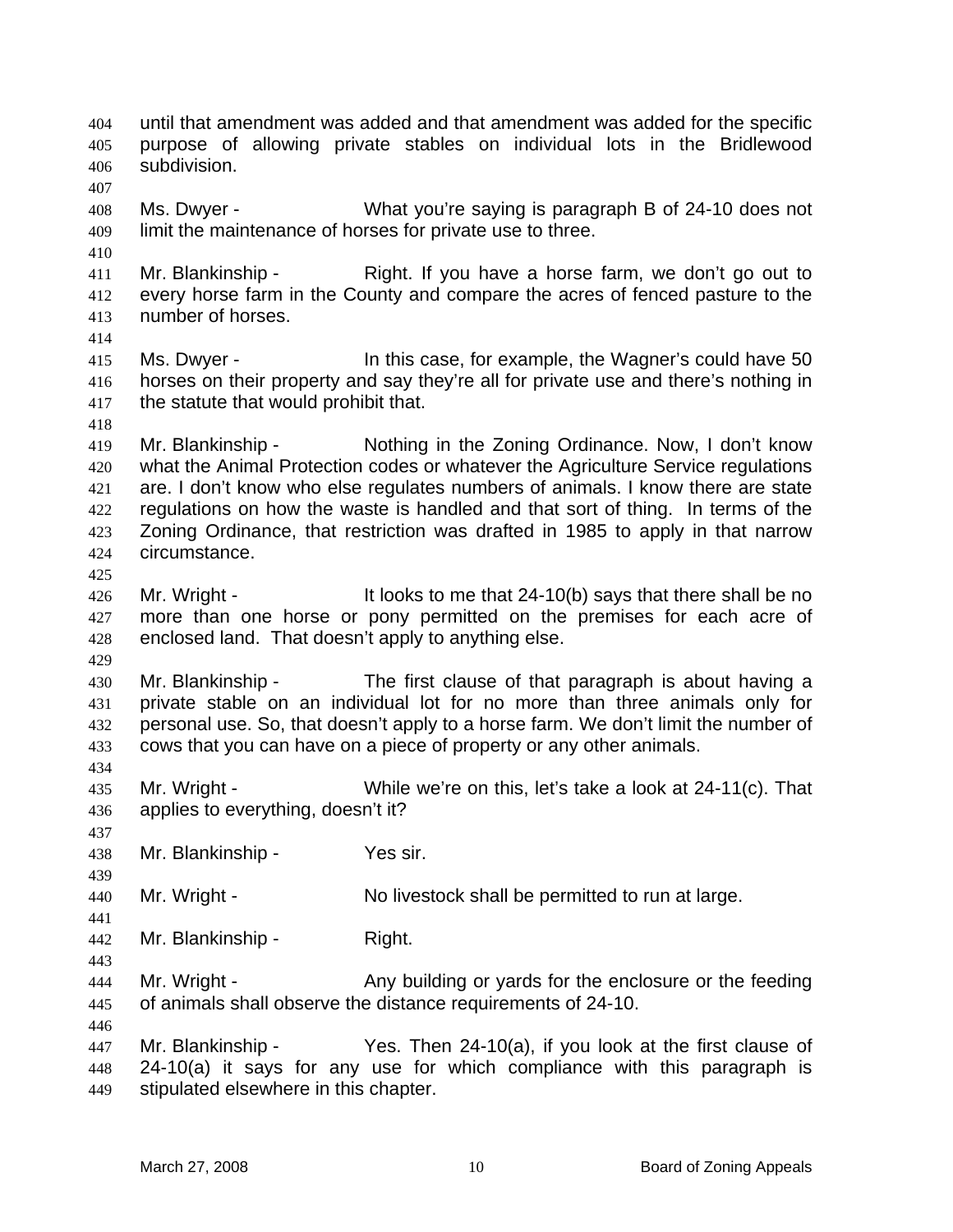Ms. Dwyer - Why wouldn't horses come under—Let's say the Wagner's wanted to have 50 horses. Why wouldn't that come under 11C, which refers back to 10A— Mr. Blankinship - It does 457 Ms. Dwyer - — —which imposes a distance requirement? Mr. Blankinship - Yes. To 10A, yes. Mr. Wright - You would have an enclosure, which is this pasture of 3 acres. Looks like to me the distance requirements would apply to that. Mr. Blankinship - The problem with that interpretation is that you would end up with—In Hines Road in this area there are several other properties where there are horses on the property and the fences are on the property line. By the interpretation you're suggesting, that fence would have to be 200 feet on each side of the property line with a 400-foot no man's land in between them. The people on one side would have to be 200 feet and the people on the other side would have to be 200 feet. Mr. Wright - You have to have 200 feet from a house to protect the house— Mr. Blankinship - Not from the house, from the lot line. Paragraph A is measured from the lot line. You'd have to go down Hines Road and see a 400- foot strip aligned on each property line with a fence 200 feet on one side and 200 feet on the other. Ms. Dwyer - Getting back to this case, then, the Wagner's have four horses that they maintain for private use. Why doesn't that come under 24- 11(c), which refers back to the distance requirement 24-10(a), which requires 200 feet from any other lot? Mr. Blankinship - It does, but our interpretation is that that distance requirement is not measured simply to a pasture. It's to a yard or a structure where animals are confined. Mr. Wright - It says uses. It doesn't specifically say—It says uses, comma, buildings or premises. Mr. Blankinship - For which. Mr. Wright - Yes. For which the requirement—A use is putting the horses in the pasture. That's where you get the protection for the adjoining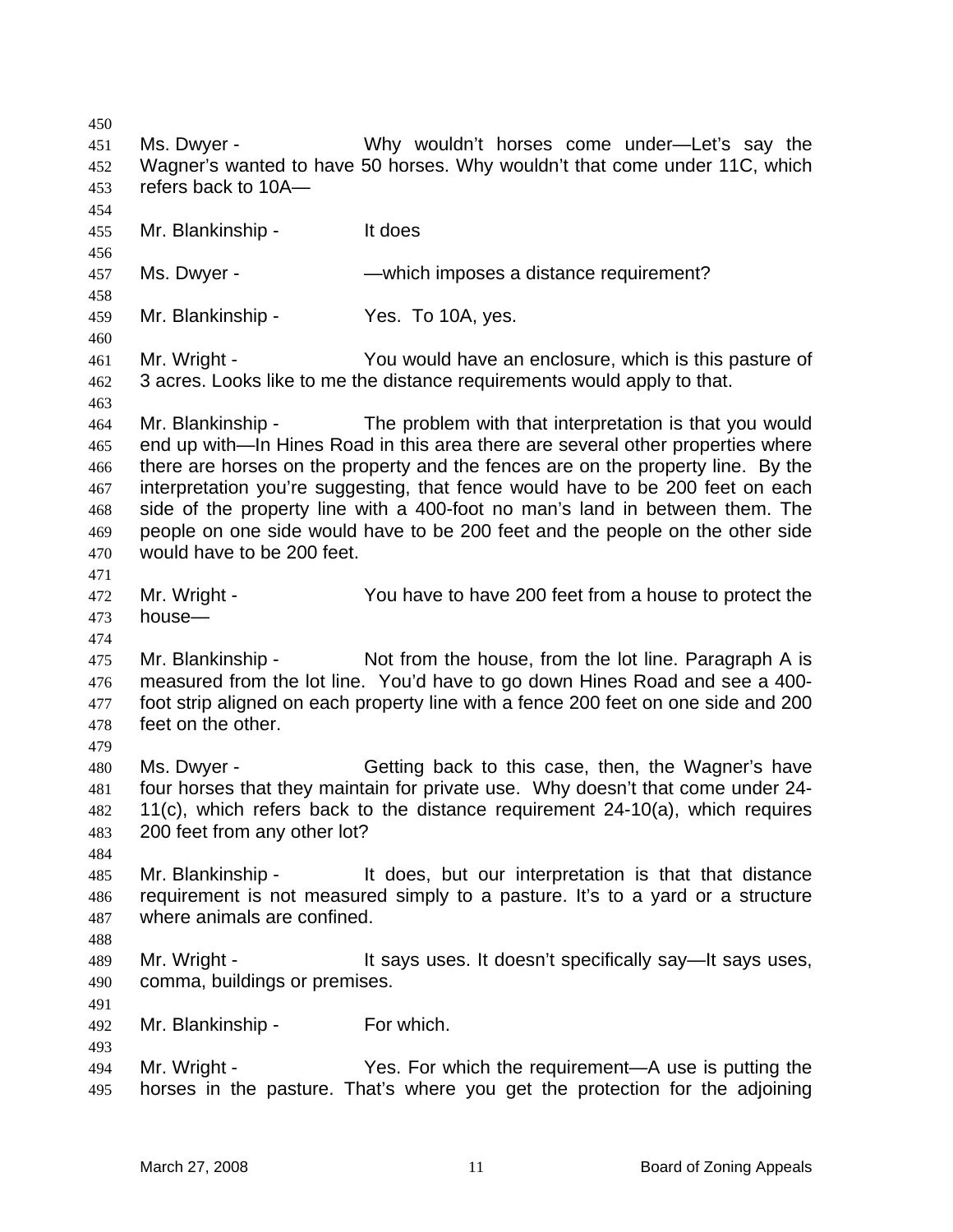homeowners. Mr. Blankinship - Then in 11C where it stipulates compliance with 24- 10, it says yards and buildings where the animals are confined. So, the question is— Mr. Wright - What's a yard? Mr. Blankinship - Yes. The question is what's a yard and what is meant by confined? Does that mean just a fence that keeps them from wandering off the property or does it mean a place where they're confined for the purpose of feeding or bedding or whatever? Mr. Wright - I think that pasture should be 200 feet from the lot line. Mr. Blankinship - All right. If that is the case, then every horse pasture in the County would have to be 200 feet off the lot lines. In agricultural areas, you're going to have a lot of land between the fence and the property line that's not used. 517 Mr. Wright - I'm just reading the code. I think that's an issue here. I don't have any problem with the therapeutic program, I love it. Let's forget that entirely and say somebody comes in—let's just be absurd—and they have 50 horses on a 12-acre parcel. You mean to tell me that we can't apply this in such in a way to protect the houses that are around it? I don't believe that. I think you have to use some discretion in applying this. It starts referencing no livestock. That includes horses. Mr. Blankinship - Yes. Mr. Wright - We've had this before and required certain distances in these type situations. Mr. Blankinship - Right. We've had chicken houses and similar uses before this Board where someone had requested to have it closer than 200 feet. Mr. Wright - This is what I thought we were going to get some legal assistance from. Mr. Blankinship - That's what we provided last month. Mr. Wright - I haven't seen it. I haven't seen a real analysis of this issue that we're talking about by the County Attorney. Mr. Blankinship – Last month we gave you two documents. One was a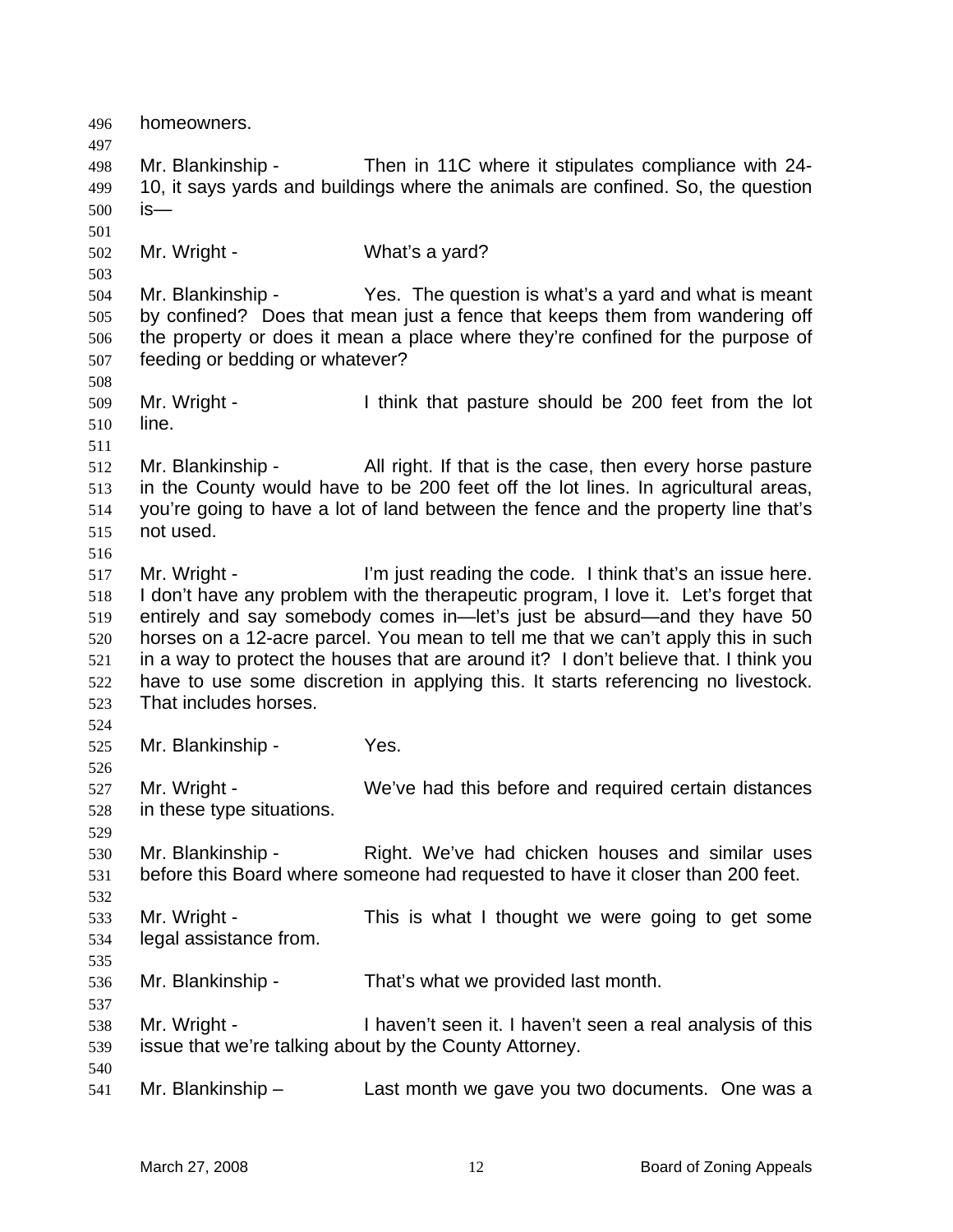memorandum concerning this case and which code section it should fall under. The other was a written interpretation. Mr. Wright - This hasn't been addressed, though. Mr. Blankinship - The other was a written interpretation of how to measure the distance requirements. That was reviewed and consented to by the County Attorney's Office. Ms. Dwyer - That interpretation excludes pastures from 24-10(a). Mr. Blankinship - Right. For the reasons that I've just explained. Ms. Dwyer - Did you see that? Mr. Wright - I don't agree with it. That's his opinion. I have an opinion, too. Mr. Blankinship - Right. Mr. Wright - I don't have any problem with the operation at all. I think what we've overlooked is if somebody just came in and they had 50 horses on a 10-acre parcel and a neighbor came in and complained, what would we do about it? Mr. Blankinship - There are other agencies that regulate animals. Mr. Wright - I know, but we're— Mr. Blankinship - It's not zoning. Mr. Wright - We're the Board of Zoning Appeals. We regulate the use of the property. 576 Mr. Nunnally - If somebody else comes in with 50 horses, they have to get it approved. These people already agreed to 10 horses. Mr. Wright - What I'm saying, Mr. Nunnally, is I don't have any problem with the 10 horses, as long as they observe what I consider the ordinance's application of the distances. I say it's the pasture not just the buildings. They're out there a great deal of time, I'm sure, in that pasture. That creates just as much problem as the stable. That's my interpretation of this thing. If they can meet the pasture requirements, fix it so it will work, I don't have any problem. Ms. Dwyer - Horses In Service comes under 24-12(b), as I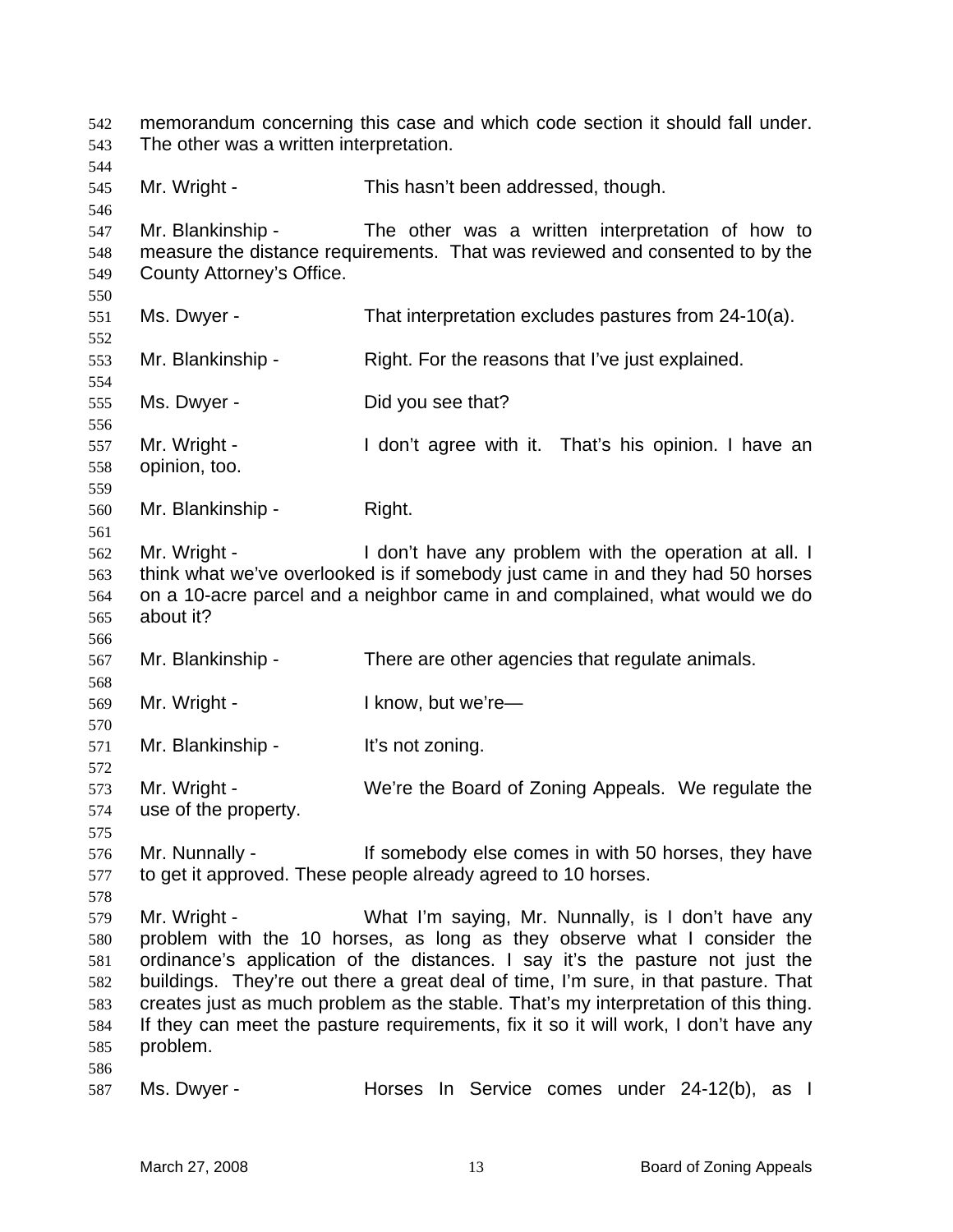understand it. What distance requirements apply to 24-12(b), then? Mr. Blankinship - There is not a specific distance requirement there because that has to come before this Board. So, you can set whatever distance requirement you feel is appropriate. Mr. Wright - What I'm saying is to get the riding club and whatever they're doing on the property, that's a separate thing. I'm talking about having livestock, horses on the property under 24-11(c). No livestock shall be permitted to run at large and that any building, a yard—and I consider a yard a pasture the enclosure or feeding of animals shall observe the distance requirements of 24- 10. That's what it says. That's livestock. That doesn't have anything to do with riding academies or anything. Forget all of that. That's not my concern. I think we have to address the livestock question first and then get around to the use. Ms. Dwyer - As Mr. Blankinship said, because 24-12(b) doesn't state a specific distance requirement, but a conditional use is required by this Board and we have the authority to impose conditions, we could impose whatever distance requirement we think is appropriate for the Horses In Service operation. Mr. Wright - What I'm saying is you have to deal with the livestock issue first before you even consider the use. Ms. Dwyer - But we consider it livestock and then impose the livestock distance requirement. Mr. Kirkland - Any other questions? Ms. Harris - I have a question. Mr. Wright, do you think they're running at large when there's a fence encircling? Mr. Wright - Ma'am? Ms. Harris - Do you consider the horses running at large when there is a fence enclosing them? Mr. Wright - Well, that says you can't have them running at large, you have to enclose them. I say the enclosure is a pasture. Ms. Harris - Okay. Mr. Wright - That makes sense to me. Ms. Harris - I have one more question of the Wagner's. Are you officers in Horses In Service, that business? Are you officers in that business?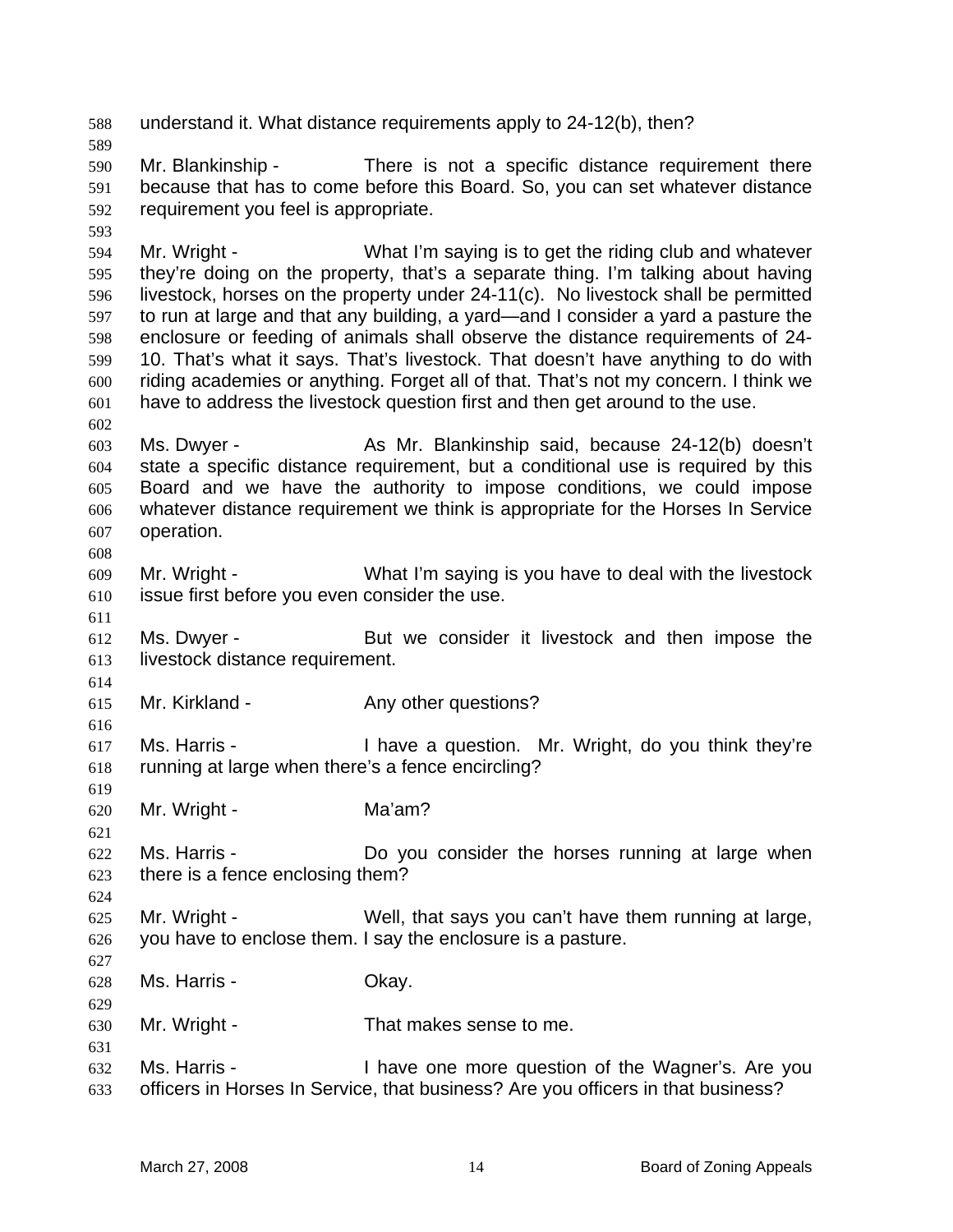| 634        |                     |                                                                                          |
|------------|---------------------|------------------------------------------------------------------------------------------|
| 635        | Ms. Wagner -        | I am the executive director of that.                                                     |
| 636<br>637 | Mr. Kirkland -      | Any other questions? All right. Anyone else wish to                                      |
|            |                     |                                                                                          |
| 638        | speak on this case? |                                                                                          |
| 639        |                     |                                                                                          |
| 640        | Mr. Wagner -        | Could I just say one thing?                                                              |
| 641<br>642 | Mr. Kirkland -      | Sure.                                                                                    |
| 643        |                     |                                                                                          |
| 644        | Mr. Wagner -        | This is getting strange to me, now, because now                                          |
| 645        |                     | we've gone on past horses in Horses In Service and now we're talking about all           |
| 646        |                     | livestock in the County. If a ruling of 200 feet from the property line is imposed,      |
| 647        |                     | can you imagine the amount of fences and landowners that will be affected?               |
| 648        |                     | Every farm that I know of, every place where animals reside, be they cows,               |
| 649        |                     | horses, whatever, their fence is on the property line. If they can't have their fence    |
| 650        |                     | on the property line, not only will it do away with the animals at a whole lot of        |
| 651        |                     | places, but it will force every homeowner or every person who raises livestock or        |
| 652        |                     | has livestock in Henrico County to move their fence 200 feet off the property line.      |
| 653        |                     | I cannot see that this was ever the Zoning Board or whoever's intent when they           |
| 654        |                     | made any of these rules because that's what you'll in effect today be deciding. If       |
| 655        |                     | you decide that our pasture has to be 200 feet from the property, well, it can't be      |
| 656        |                     | 200 feet from the Sharpe's property line. It's 14 feet from the Sharpe's property        |
| 657        |                     | line, the fence is. It's a good 160 feet from the Acres' property line. It's 16 feet off |
| 658        |                     | the road, 18, 20 feet, 25 feet. We moved it back. It was on the property line all        |
| 659        |                     | the way around the property. The original property was fenced in its entirely and        |
| 660        |                     | animals were allowed to roam the whole property. As the fence decayed, we had            |
| 661        |                     | the front pasture fence replaced last year. I couldn't afford to do the whole            |
| 662        |                     | peripheral of the property at one time or I would have replaced it all.                  |

Ms. Dwyer - Mr. Wagner, if I could interrupt you just for a minute. I understand your point. I think what the statute says is it has to be 200 feet from any lot occupied by a dwelling as opposed to a farm. So, if you have two adjacent farms, the 200-foot requirement would not apply to the pasture fence. It's only when the pasture is next to a home as opposed to another farm. So, if it's a farm dwelling, that is it's a home that's on a farm, it doesn't count, the 200- foot requirement wouldn't count. It's only as development encroaches and you start to have residential areas bumping up against agricultural uses that it's possible that this 200-foot limit would apply. The reason is obvious. If you have two farms together, you don't really need that protection. If you have a residential area next to a farm area where horses and cattle and livestock are kept, you might need that 200 feet as a protection. That's how I read the statute. 

677 Ms. Wagner - Are we not in an agricultural area?

Ms. Dwyer - You're in agricultural zoning, but the way the statute is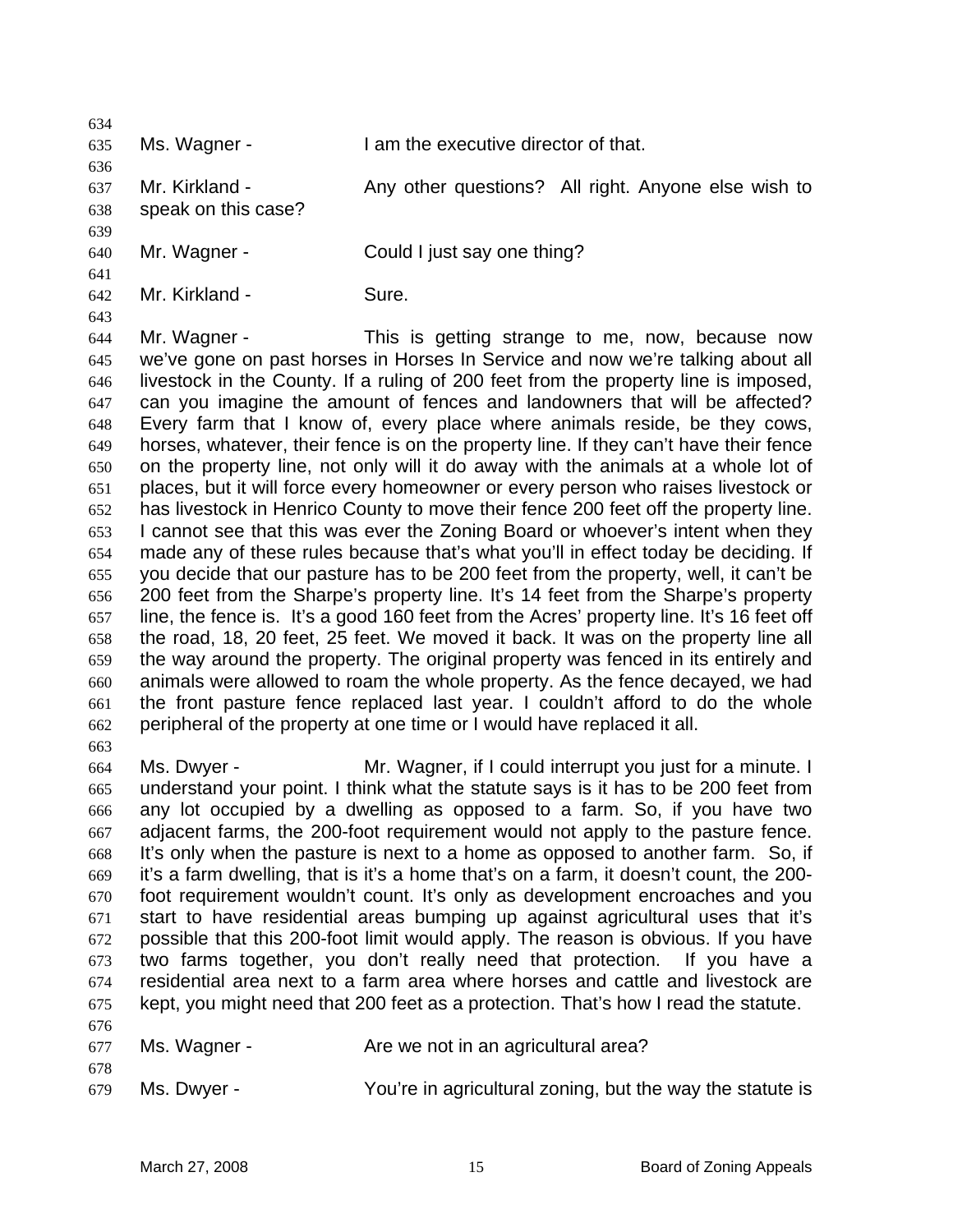written is it's 200 feet from other lot occupied by a dwelling other than a farm dwelling. That's the case here because your next-door neighbor is a dwelling not a farm dwelling.

Mr. Wagner - So, that's why they took their tree farm sign down off the tree, so they wouldn't be designated as a farm. They, until recently, had a sign on their property that said that it was a tree farm. I wouldn't call a tree farm a farm, but trees are an agricultural product. I don't know if that changes the definition of what their property is.

Ms. Dwyer - Thank you.

Mr. Kirkland - All right. Any other questions by Board members? All right. Anyone else want to speak in favor? In favor first. All right, let's hear from the opposition.

Ms. Sharpe - Good morning, I'm Ann Sharpe, resident of 6443 Hines Road, adjacent to the east from the Wagner property. My grandfather purchased this farm in 1903 and I've lived there all of my life. I also have to say after this discussion that I live on a farm and my dwelling is classified a farm dwelling, but that's okay.

I understand that Horses In Service is a 501 C3 non-profit status organization. However, that does not mean that it is not a business and that salaries are not paid. Martha Wagner is listed on the website as Executive Director and Equine Manager. I feel sure she receives compensation from the organization. This "riding club" not only benefits handicapped persons, but also the Wagner's. In consideration of the neighbors, I request that a waste management plan be developed. The ten horses are living 24 hours a day on the 3.73 acres of pasture. They are fed in that pasture. I do not see or read on the website any plans for waste management. Someone rides a lawnmower on the pasture cutting up leftover hay and breaking up manure piles. Why can't the manure be picked up and maybe sold. I know this is labor intensive, but there seems to be volunteers for other services. In the staff report, item six, it says, "Manure should be stored and disposed of in compliance with the Department of Agricultural regulations." The manure is not being stored, it is being ignored. Who enforces compliance with the Agricultural Department standards? Due to the number of horses in a small space, the odor issue will not go away, but is going to become more of a problem. If the Wagner's truly want to be good neighbors, visible efforts will be made to address this problem. Mr. Wagner did state to me prior to this meeting in the foyer that he is looking at purchasing some way to vacuum the manure or do something with it. As a neighbor, I would like to see the waste management issue addressed.

If this farm was not the site of the Horses In Service organization, would ten horses be allowed to reside there? I think that's the question. Thank you.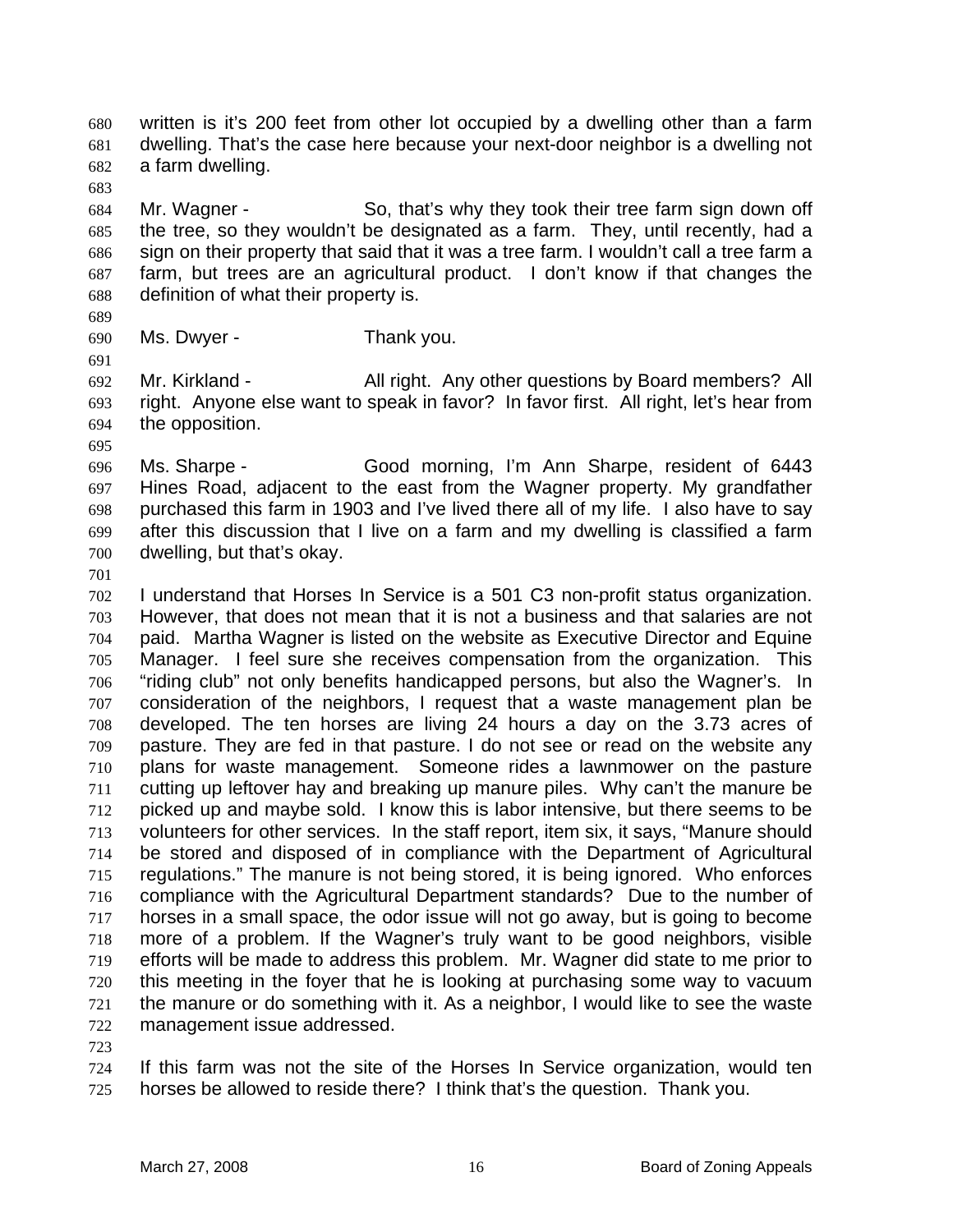Ms. Dwyer - Ms. Sharpe? Your recommendation for the waste management plan, do you have a specific recommendation that the manure be hauled offsite? Is that your request? Ms. Sharpe - It should be hauled offsite. I'm sure they can't do that every day, but there should be some way to manage the manure. I do see other areas that people have bought five acres of land out in the country. They have a horse, two horses on a fenced area and I see them picking it up in a wheelbarrow. Now, that's going to be a massive job with ten horses, but you cannot continue to ignore the manure issue. That's my whole point. I've lived down there all my life. We've had lots sold and there are people that come out and have horses. Ten horses on the amount of space that is fenced in for them is a lot of hoses any way you look at it. Ms. Dwyer - You'd like more specificity in the condition that's been proposed. Ms. Sharpe - I would like the issue about the waste management addressed. Ms. Harris - Ms. Sharpe? You mentioned item, I think it was six. You do have the conditions, right? Ms. Sharpe - Yes. Ms. Harris - Okay. Are we not addressing waste management in the second sentence? Ms. Sharpe - About the agricultural people? "Manure should be stored and disposed of." Ms. Harris - Right. Ms. Sharpe - Okay. What does that really mean and who's going to enforce that? Mr. Blankinship - It's addressed, but there's no requirement in the condition that's currently drafted that they have a waste management plan. Ms. Sharpe - Exactly. Mr. Blankinship - We could certainly add that to the condition. Ms. Sharpe - Thank you.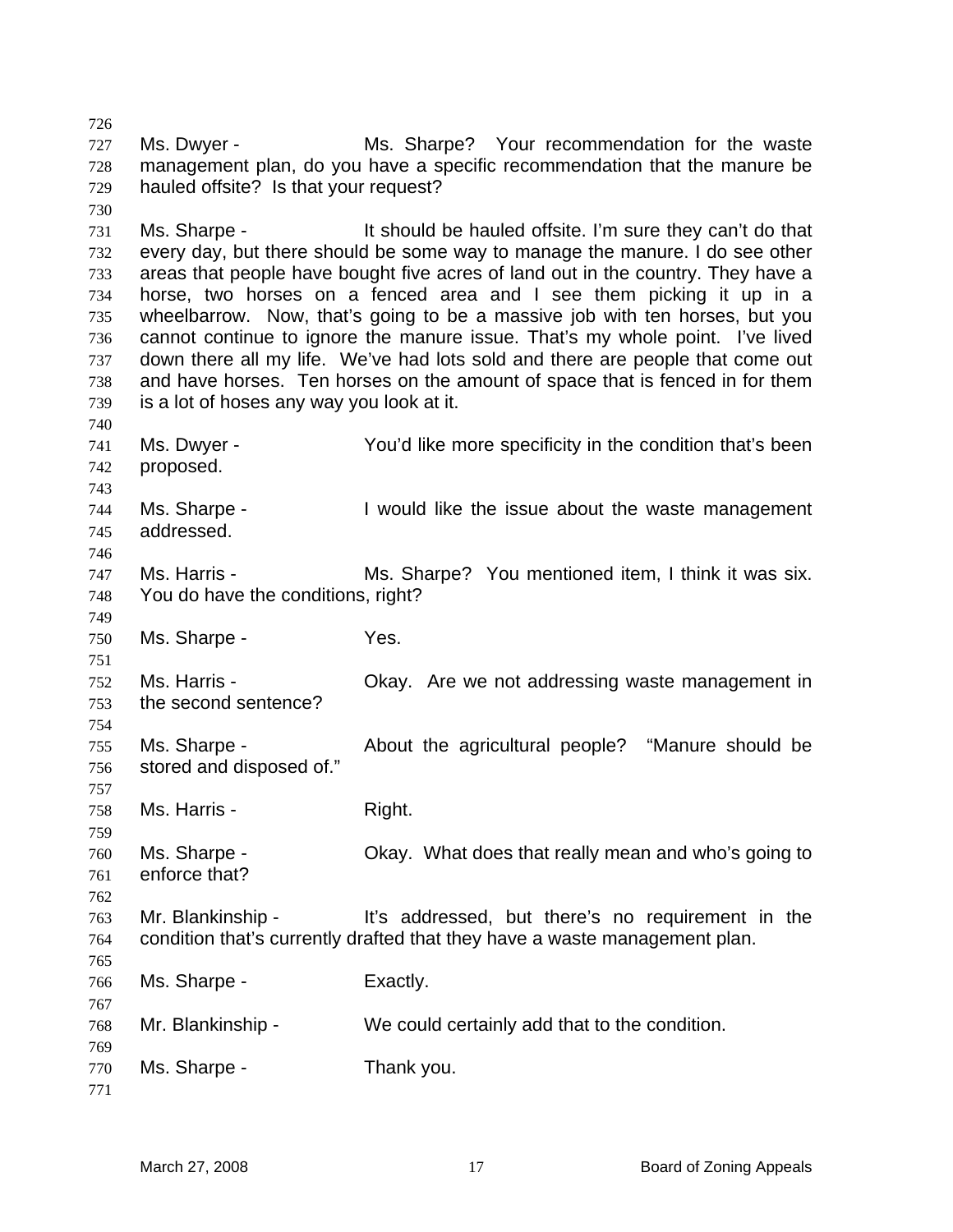Ms. Akers - Hi. I appreciate the opportunity to comment today. 775 My name is Carol Akers. I'm the daughter of the neighboring property owners, Jerry and Ann Akers.

Before I start in on my specific comments, I wanted to address a couple of issues that were raised and discussed a little bit earlier. I'm not sure exactly to whom Mr. Wagner was referring when he was talking about a sign and a tree farm. I can assure you that my parents' property has never operated a tree farm. They've planted trees, but they have never operated a tree farm. There has never been a sign for a tree farm. All they have done with their land is have a garden and let their dogs run around. That's all that they do. The only signs that are up on their property are posted no hunting, no fishing, and you enter at your risk and you might get your rear end shot. As far as the fence, my parents and I, when I was living there—We moved in there in 1977. The Allen's lived at that property beforehand where the Wagner's are now. There was never at any time a fence that entirely encompassed that entire piece of property. It was always open at the front. The pasture was pretty much fenced as it is and fencing along Ms. Sharpe and to the rear. But there was not fence along the front road and the driveway. All that was open. It was open to the rear of the property. The fence that runs from Hines Road bordering the Wagner's and my parent's property runs down through the wetlands, the creek, and the pond. That, in part, was knocked down in the late 1980's with a storm and trees, and then Barry Allen, the son of Mr. Allen, cut that fence back in 1990. It was never repaired. We have never seen that fence up. It has always been open.

As to my specific comments, I have a couple of different classes of comments. But my first comment deals with the shell game. Now the latest switch from calling this an operation that falls under the ordinance of 24-52(c) for Riding Stables and Academies to 24-12(c), Riding Clubs. I think that you all, when you asked for some clarification on the distance requirements and for legal counsel, basically, they did not come out and say pastures are not included in that 600- foot definition. What they said is pastures are included if you're in 24-52(c). So, rather than do 24-52(c), we're now going to change it and say it's 24-12(b), a riding club and not a stable and academy. It's in that way that they decided pastures aren't an issue.

The BZA has been advised that the application for UP-024-07 should now be considered under the auspices of a riding club and not a stable or academy because ,#1, Horses In Service is a 501-C3 non-profit corporation and therefore better considered as a private non-commercial recreational area; #2, Horses In Services does not generate the high volume of traffic that a commercial boarding stable would; and #3, while Horses In Service is reasonably considered a riding academy, it is nowhere as intensive as a fairground or racetrack. This was all taken verbatim from the memorandum from Mr. Blankinship to you all talking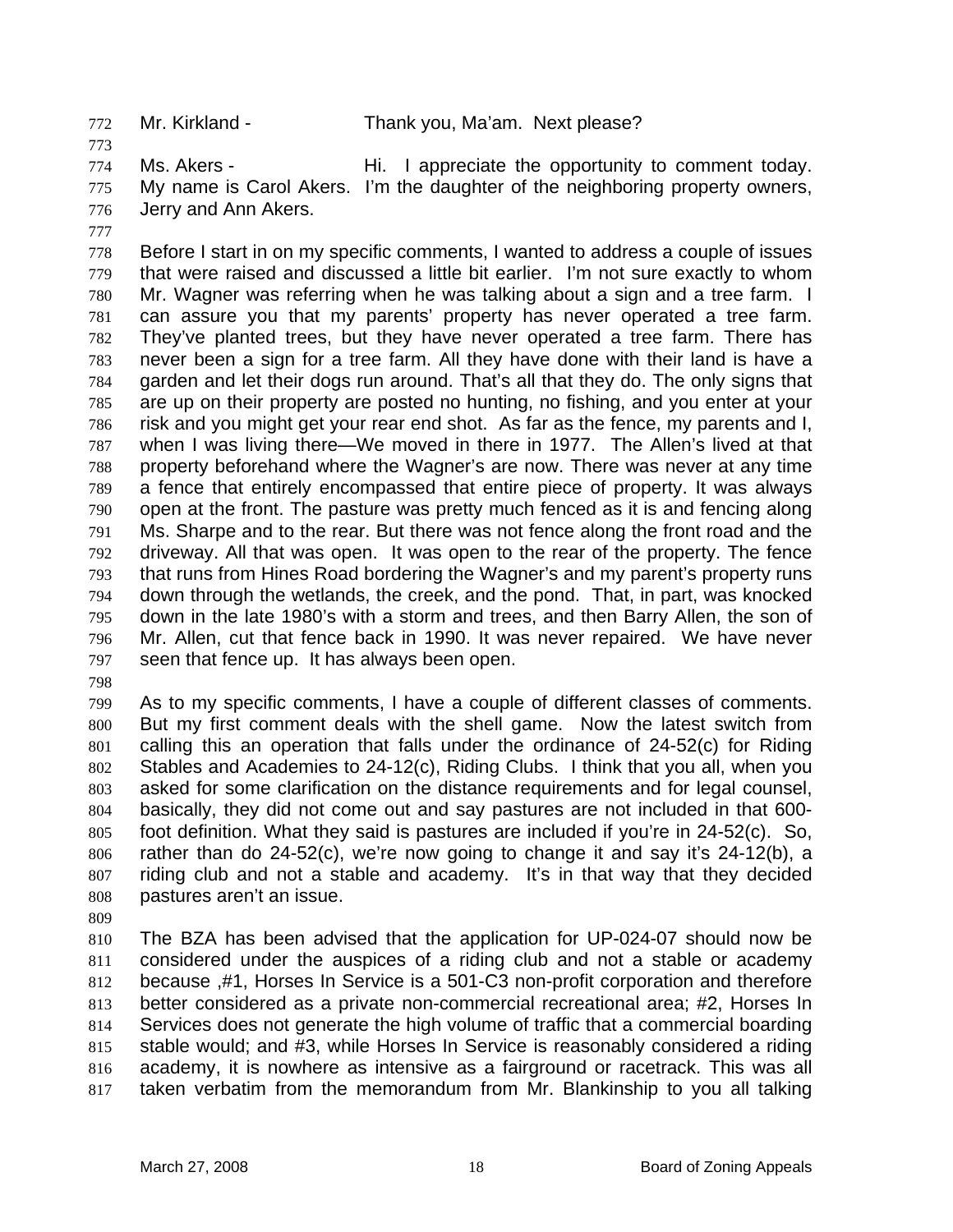about why they were switching the applicable ordinance under this operation.

I have some comment regarding some of those statements. First off, nowhere on the application that was filed by Mrs. Wagner does it say anything about Horses In Service. She has filed in her name and her property. It does state to operate a therapeutic riding facility, but it does not mention which one, it does not limit which one. Horses In Service is nowhere on that application.

The second thing is Horses In Service is not the only entity that operates on that site. They're saying, okay, we're going to call that a club. Horses In Service is a club because it's a private, non-commercial. So, now we should look at this as a club rather than a riding stable or academy. I trust you all have copies, because Mr. Blankinship received them on Monday and said you would be given copies, but I've included copies that I pulled off my Internet from their web page to demonstrate some of the things that I'm saying here. Basically, the Wagner's— and they've admitted to this—lease land and horses and board horses for Horses In Service in exchange for money. They're getting paid for this. They also get salaries. But the Wagner's are also allowing a group that is referred to as the New Bridge Christian Corral to operate on their site at various times during the year. This group gives riding lessons, too, and charges money from the general public. I've provided you with a picture of the website. Down at the bottom on the first one it says, "Horses in training, New Bridge Christian Corral." By the way, this is part of the New Bridge Christian Church, New Bridge Baptist Church. Mrs. Wagner is currently the executive director. Her sister and the wife of the pastor of that church was originally executive director, even at the time that we started the complaints and when the applications were first filed.

Ms. Dwyer - Ms. Akers, may I stop you for a minute because I know you're going to have a lot of points and I'd like to ask my points as you go along—

849 Ms. Akers - Sure.

851 Ms. Dwyer - — —if you don't mind. That way I won't get lost. On your statement the application doesn't say Horses In Service, I don't see that as controlling here because if they're operating a therapeutic riding center and then through evidence that we glean from this hearing that it is Horses In Service, we find out that that is a 501-C3 corporation. That's sufficient to me. She might go with a different type of therapeutic riding center at a different time and that would be okay in my view. I don't see that as controlling.

Ms. Akers - And that's fine. These are just my comments in response to his statement that it's private, it's only this, and it doesn't say any of that.

Ms. Dwyer - Okay. But we can consider evidence that's come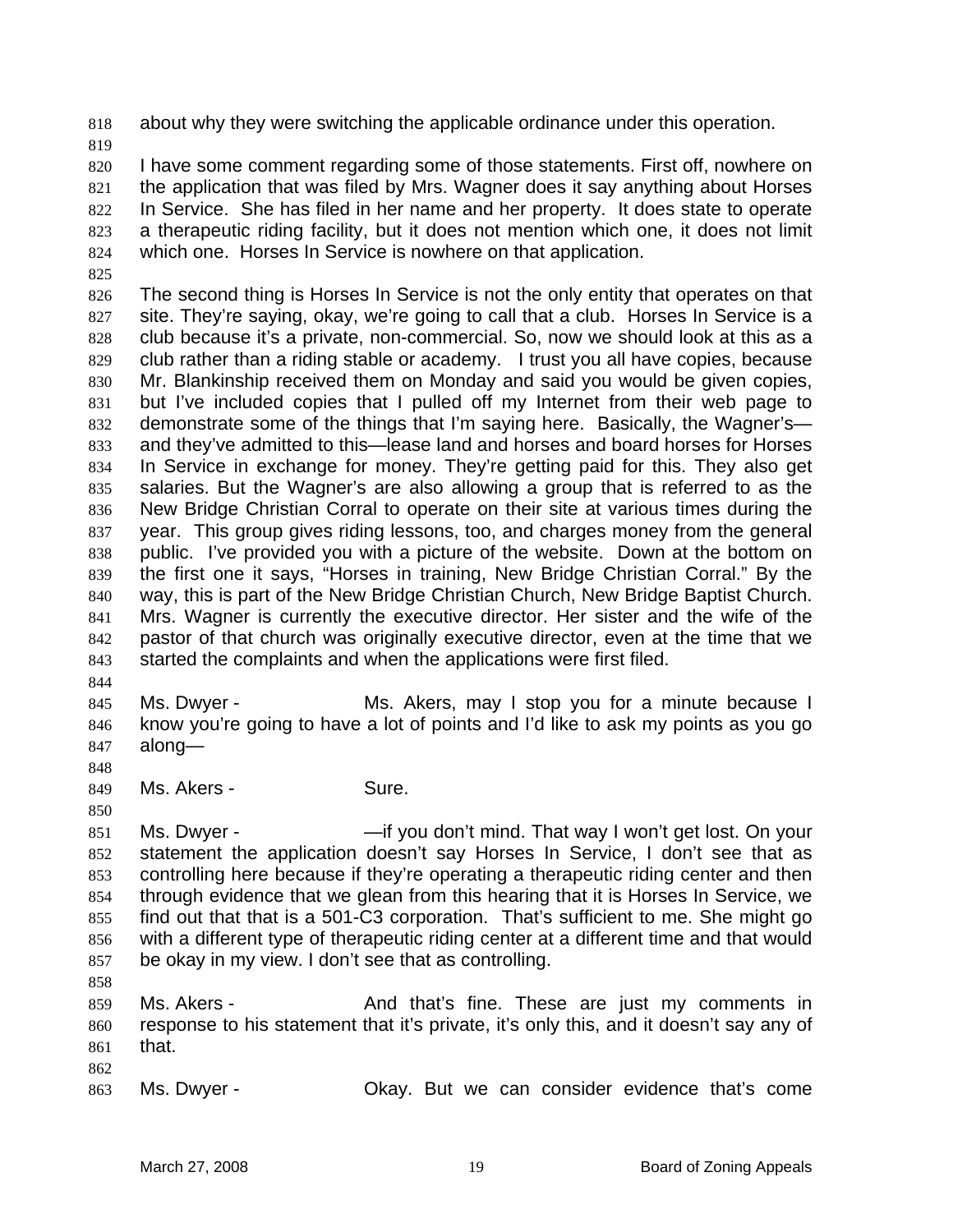before the Board as equally compelling. The non-profit status. All non-profits pay salaries to staff people and I don't see that as being unusual in this case.

Ms. Akers - My point in raising that is the Wagner's and their property are not owned by Horses In Service. They're two different entities. They are leasing facilities. It's the same way that there are a number of therapeutic riding academies operating all over the state of Virginia, several of them operating in Henrico County. They operate at a boarding facility, at a riding stable. They go to the state fairgrounds and operate there. They go to Deep Run Park and operate there. They're going to facilities that are in compliance with applicable ordinances. They're not going to a private farm and saying we're going to do this here and we don't have to do what everybody else has to do. There are facilities that are operating, but they're going to other venues to do this. So, the Wagner's and their property are not the same as Horses In Service. They are providing a service and leasing land to Horses In Service, but they're not the same entity. That's what I'm trying to point out.

Also, they are not limiting their operations. For the last four years, they have not limited their operation to Horses In Service. They also allow the New Bridge Christian Corral. It says on their website they offer lessons to their volunteers. They also offer lessons to the general public. Anybody who comes in waiving money and wants to take lessons can go there and take lessons when they schedule these facilities. In fact, their website says the cost to the general public is \$50 per person or \$85 per family. Sure, it says that they donate those proceeds to Horses In Service, but still, it is open to the general public. If something is open to the general public, how, then, is it private?

- Mr. Wright - Let me add something. It's pretty clear, I think, that through all this discussion—and we've had several meetings and all this information—that this therapeutic riding situation is not covered specifically by the County ordinance. What we've done—and Mr. Blankinship has done—is try to blend these things. The key thing is this Board, when we grant a use permit, can put whatever conditions we deem proper to protect the neighboring property. That's my point. I don't think whether it's 600 feet in the ordinance or 400 feet or 200 feet makes any difference because if we said the pasture is what we need to protect against, we could say that could be 200 feet from a residence rather than the property line, I think.
	-

- Mr. Blankinship Or you can simply deny the permit.
- 904 Mr. Wright Excuse me?
- Mr. Blankinship Or you can simply deny the permit.
- Mr. Wright The key issue I think we need information on is the distance requirements. That was the whole idea of this deferral. What distance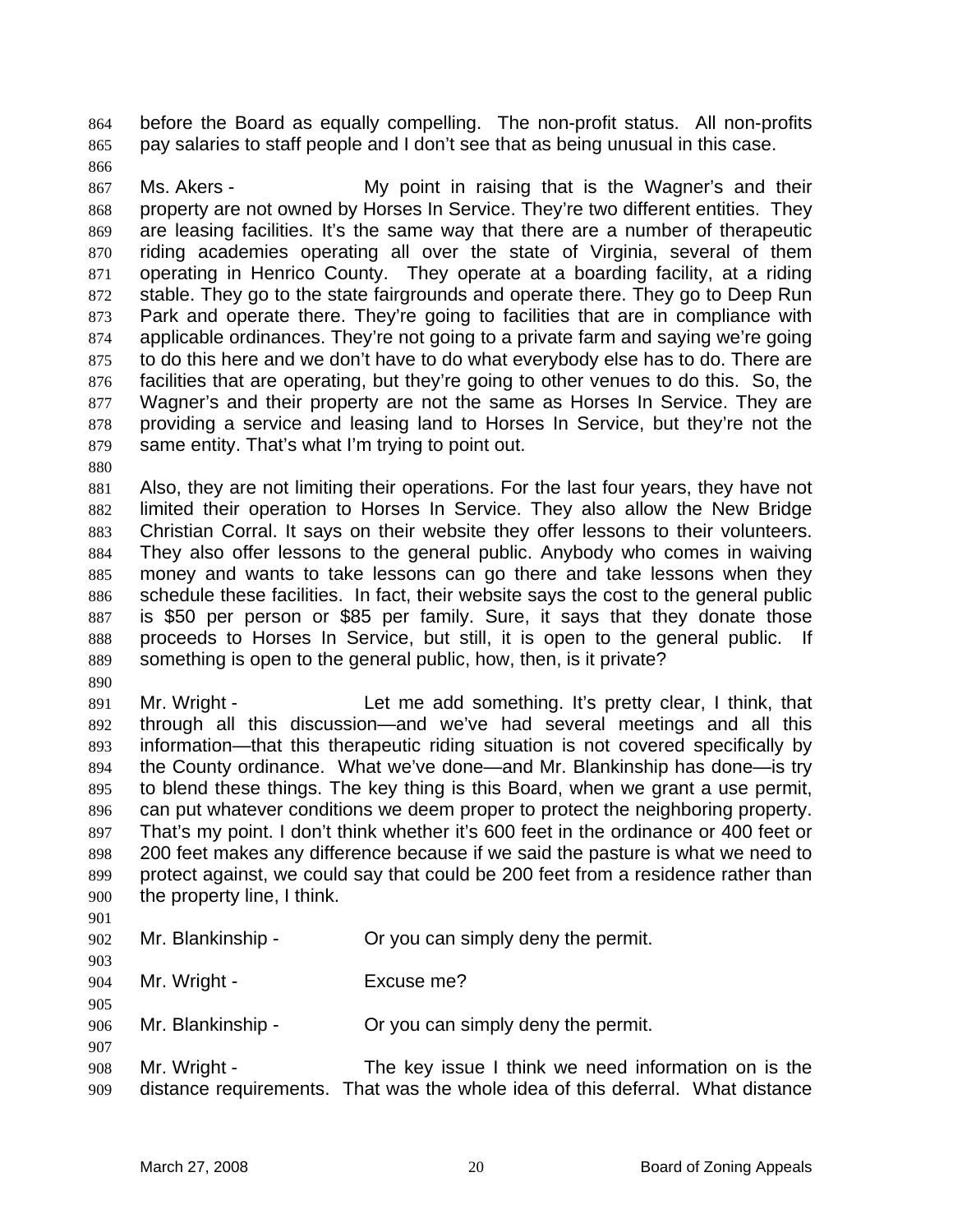| 910<br>911<br>912<br>913        | requirements would you suggest for us to consider? We're not bound by the<br>statute. That's what I'm saying. We can impose whatever we think is proper to<br>protect neighboring properties. What would you suggest?                                                                         |                                                                                                                                                                                                                                                                      |  |
|---------------------------------|-----------------------------------------------------------------------------------------------------------------------------------------------------------------------------------------------------------------------------------------------------------------------------------------------|----------------------------------------------------------------------------------------------------------------------------------------------------------------------------------------------------------------------------------------------------------------------|--|
| 914<br>915<br>916<br>917<br>918 | Ms. Akers -<br>I appreciate that and I do have that in my talk and I<br>will be happy to discuss that. But this is also my opportunity to comment on the<br>entire proceeding. This was a major shift in the proceeding when they changed<br>from riding stable and academies to riding club. |                                                                                                                                                                                                                                                                      |  |
| 919<br>920                      | Mr. Wright -                                                                                                                                                                                                                                                                                  | I don't think it makes any difference.                                                                                                                                                                                                                               |  |
| 921<br>922                      | Ms. Akers -                                                                                                                                                                                                                                                                                   | I believe I have the right to comment in that regard.                                                                                                                                                                                                                |  |
| 923<br>924                      | Mr. Wright -                                                                                                                                                                                                                                                                                  | I don't think-                                                                                                                                                                                                                                                       |  |
| 925<br>926<br>927               | Ms. Akers -<br>to talk about distance requirements.                                                                                                                                                                                                                                           | That's what I'm trying to point out. But I will be happy                                                                                                                                                                                                             |  |
| 928<br>929                      | Mr. Wright -                                                                                                                                                                                                                                                                                  | I think it's a distance requirement here.                                                                                                                                                                                                                            |  |
| 930<br>931<br>932               | Ms. Akers -                                                                                                                                                                                                                                                                                   | But there is also—Okay. If you want to push me to<br>skip over those portions of my comment, I would appreciate an opportunity to-                                                                                                                                   |  |
| 933<br>934<br>935               | Mr. Wright -<br>read it. It's pretty set forth.                                                                                                                                                                                                                                               | I've read it. You've given us this information and I've                                                                                                                                                                                                              |  |
| 936<br>937<br>938               | Ms. Akers -<br>idea that you actually have the-                                                                                                                                                                                                                                               | Well, it was not included in the record, so I have no                                                                                                                                                                                                                |  |
| 939<br>940                      | Mr. Kirkland -                                                                                                                                                                                                                                                                                | We have it right here.                                                                                                                                                                                                                                               |  |
| 941<br>942                      | Mr. Wright -                                                                                                                                                                                                                                                                                  | We have it right here and I've read it.                                                                                                                                                                                                                              |  |
| 943<br>944<br>945               | Ms. Akers -<br>distance requirement-                                                                                                                                                                                                                                                          | Well, anyway. As far as—If you want to talk about the                                                                                                                                                                                                                |  |
| 946<br>947                      | Mr. Wright -                                                                                                                                                                                                                                                                                  | That's what this all about, okay?                                                                                                                                                                                                                                    |  |
| 948<br>949<br>950<br>951        | Ms. Akers -<br>the 600.                                                                                                                                                                                                                                                                       | Basically, what I've been able to determine, the<br>distance requirement is something that's strictly the three times the 300 feet or<br>Strictly goes with what falls under 24-10(b), the riding stable and<br>academy, which Mr. Blankinship has already admitted- |  |
| 952<br>953<br>954               | Mr. Wright -                                                                                                                                                                                                                                                                                  | I don't care what that-                                                                                                                                                                                                                                              |  |
| 955                             | Ms. Akers -                                                                                                                                                                                                                                                                                   | -that the therapeutic riding facility is-                                                                                                                                                                                                                            |  |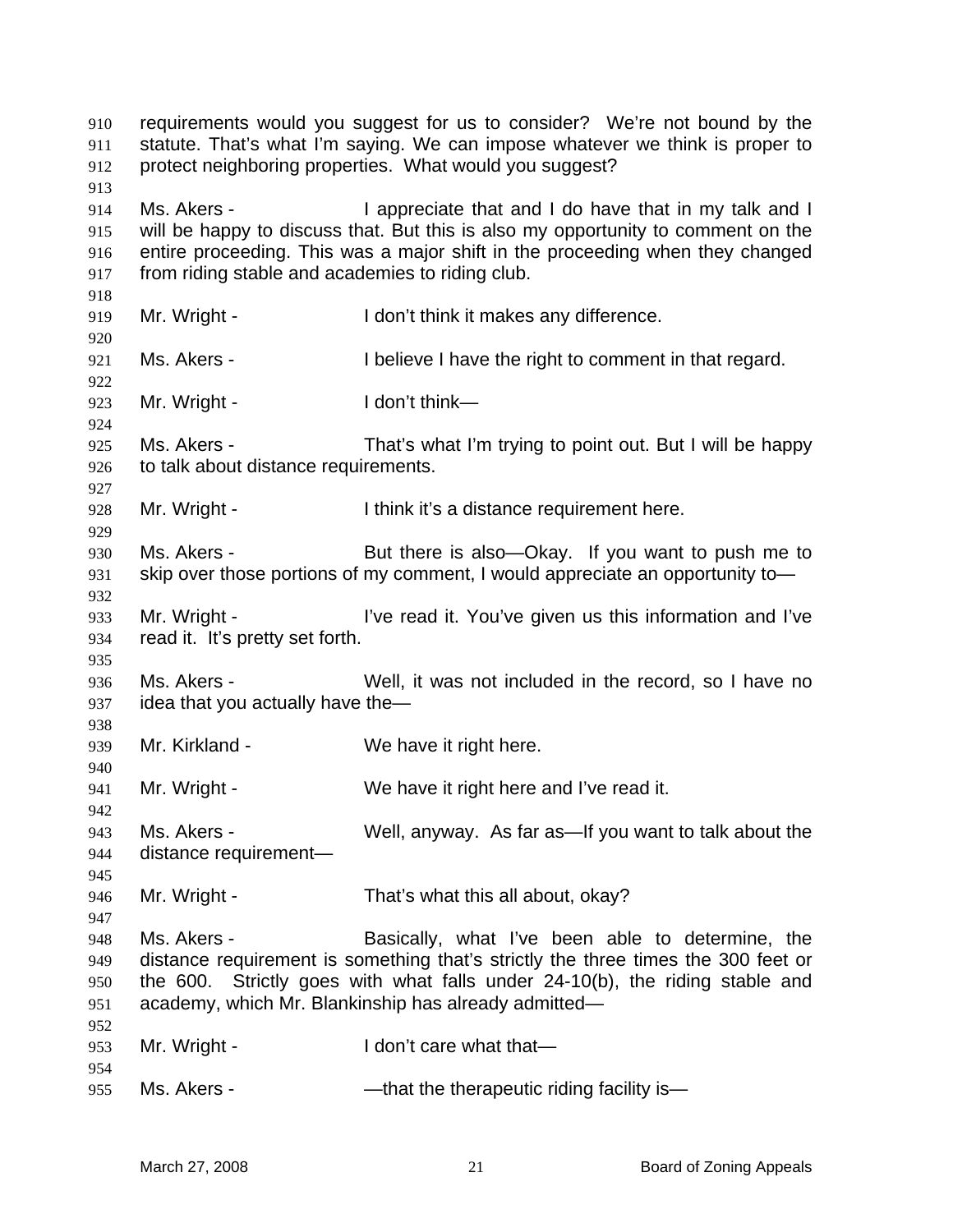Mr. Wright - What I'm saying to you is I don't care what—Let's get off the ordinance. We can impose whatever distance requirement we want as a condition. So, what distance requirement would you recommend that we impose? That's what I'm interested in. Ms. Akers - I would recommend— 964 Mr. Wright - And the basis for it. Ms. Akers - I would recommend three times the distance requirements for pastured land, because this whole analysis that a private individual operating with minimal horses and not for profit, and this concept that— 971 Mr. Wright - You're not addressing- Ms. Akers - —somehow this is more dangerous than— Mr. Blankinship - I think 600 feet is the answer she's giving. 977 Ms. Akers - I said three times the distance requirement— 979 Mr. Wright - All right. Ms. Akers - —which is 600 feet to the pastured land. Mr. Wright - And I'm not basing that on the ordinance; I'm basing it on what we can glean. Since this is not specifically covered, we can impose whatever we deem is necessary to protect the neighboring property. You think you need 600 feet from what? Mr. Blankinship - From the pasture. Ms. Akers - From the dwelling that's not a farm dwelling to the pasture, to the enclosed land. Mr. Wright - From your parents' home to what? Ms. Akers - To the fence, the pastured fence. Mr. Wright - The pasture fence. You think we need 600 feet. Ms. Akers - Mmm-hmm. Mr. Wright - What's the basis for that? Forget the ordinance.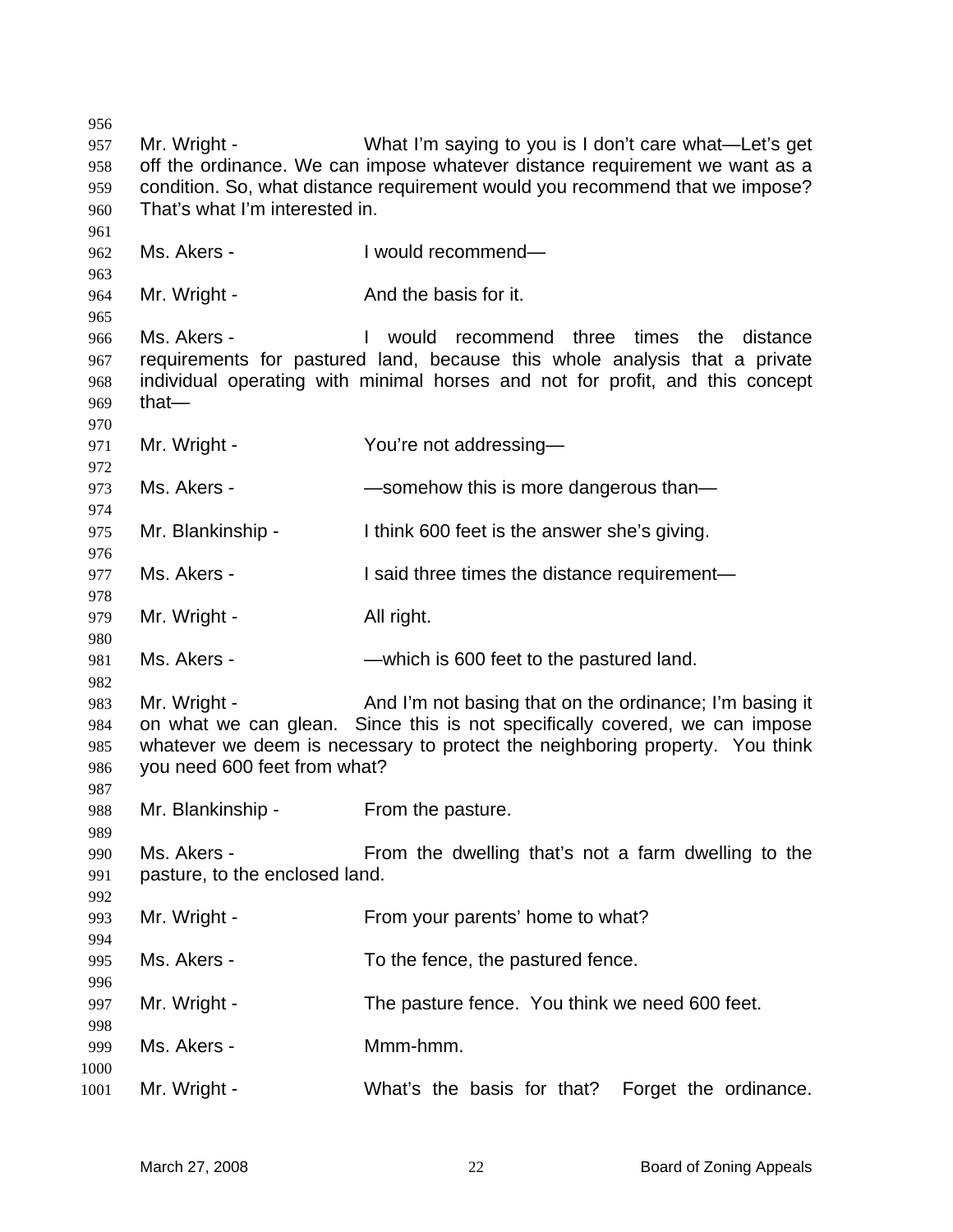What's the basis?

Ms. Akers - Well, the ordinance exists in order to control what the County does and doesn't allow. Also, the state law in granting the localities the ability to pass ordinances says they must be applied uniformly based on the kind of use and the kind of building that's under consideration. So, you can't say forget the ordinance, none of this applies. If we want to talk about exactly what you should do because what's been done, if you want to call this strictly a riding 1010 stable, then in June of 2005—and I brought excerpts of it here with me— Mr. Blankinship - Mr. Chairman, if you don't mind my interrupting. Her analysis of C-18C-05 is completely off base and completely irrelevant to this case and we're at 15 minutes now on her 10 minutes. Ms. Akers - I didn't get to talk those 10 minutes. Ms. Dwyer - We've taken a lot of her time with questions. Mr. Kirkland - Can I ask you a question? Ms. Akers - Yes sir. Mr. Kirkland - What is the distance from your parents' home to the property line—of the fence, let's say, to that fence? What's the distance? Ms. Akers - Which fence? Mr. Kirkland - To the fence of the pasture. What's the distance between the home and the fence of the pasture? Ms. Akers - I don't know that I know that exactly. I've seen a couple of— Mr. Kirkland - Is it 100 feet, 200 feet, 300 feet, 400 feet? Ms. Akers - It's probably more than 100 and less than 200. Mr. Blankinship - I can give you an estimate of that in just a moment. Ms. Dwyer - Why don't we give Ms. Akers her full 10 minutes. Ms. Akers - Since I'm not allowed to go with what the ordinance in itself says and comment in that regard— Ms. Dwyer - You're allowed to comment—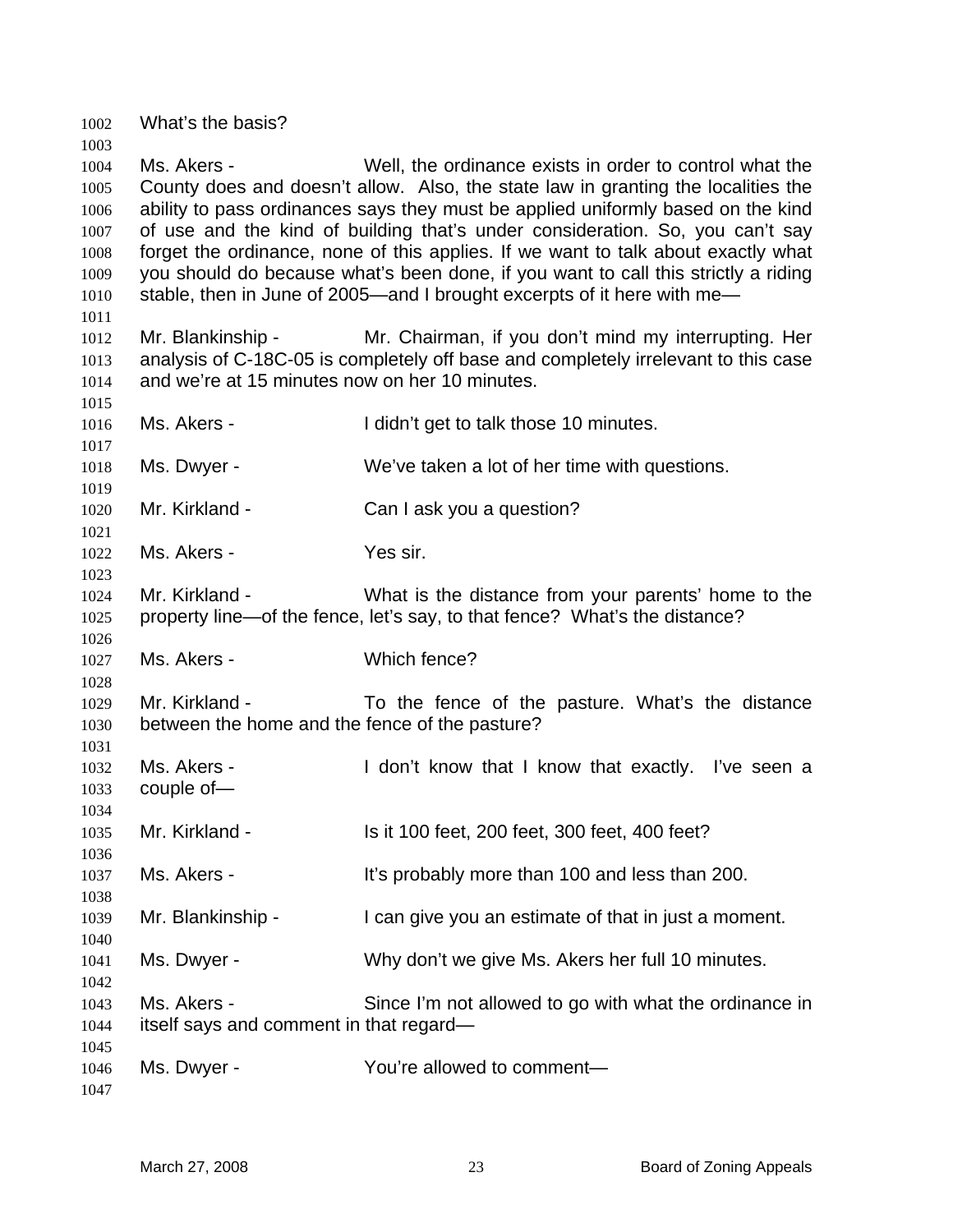1048 Ms. Akers - The Mull look at the issue—

Ms. Dwyer - You are allowed to comment on anything you want to comment on in your 10 minutes.

Ms. Akers - Okay. I would appreciate that. Then we'll look at the issue of, okay, let's say it is a riding club. First and foremost, I just pointed out how a riding club is included for the private, non-commercial, and how do you define private if anybody and everybody can use it, what's private about that. But then also looking at the riding stables. When it came to June of 2005—And this had been going on for a number of months before that and a couple of months after that. There's a facility less than three miles from my parents' property that was going for zoning for a residential development. It's called The Ridings at Warner Farm. It was a 600-plus-acre development. It's all agricultural. They were looking to rezone portions of it to build homes. The whole concept was this was going to be an equestrian community, 15 acres of which were set aside for the riding stables, for use solely by the people that would live in this community. 

In that discussion, Ray Jernigan—he's on the Planning Commission—and Mr. Silber, who is the Planning Director, were discussing back and forth what applies to riding stables. Specifically it was stated—and I can quote; I've highlighted it. Mr. Jernigan says, when they were questioning why it was limited to the number of horses—Line 656, if you were pull up a PDF file up off the Internet, says, Mr. Jernigan is quoted, "That was me because by County Code, you are only allowed one horse per acre. So, I didn't want to have it and even though these horses would probably be grain fed or whatever, I felt that this is right around the 15 acres." This was the 15 acres that was set aside to be used for the riding club. "We had discussed whether or not he might want to use more horses. If he wanted to use more horses he had to redistribute some of the housing so that he could have more land set aside for the horses." So, he's clearly—And in this, it was a proffered amendment, a proffer that was under the A-1C, the conditional agricultural zoning. They set aside the 15 acres for the riding stable for the private use of the people that live there, even though it was a 600-plus-acre community.

Also in this discussion, they talk about how this was necessary and the reason this is done is not related to traffic, but it's related to horses and their impact on the environment with their manure and manure management. It was talking about how the aquifer in that location surfaces at the ground level and is in jeopardy of being contaminated, which is exactly the situation on my parents' property. In fact, it is exactly the same aquifer. It's only three miles away. I pulled up off the County's 2010 Land Use document that basically the drastic map that highlights the risk to the groundwater puts The Ridings at Warner Farm and the risk to the springs that are there as the same level of risk—which is the second highest in the County—as to the area that is under the Wagner's and Acres' property.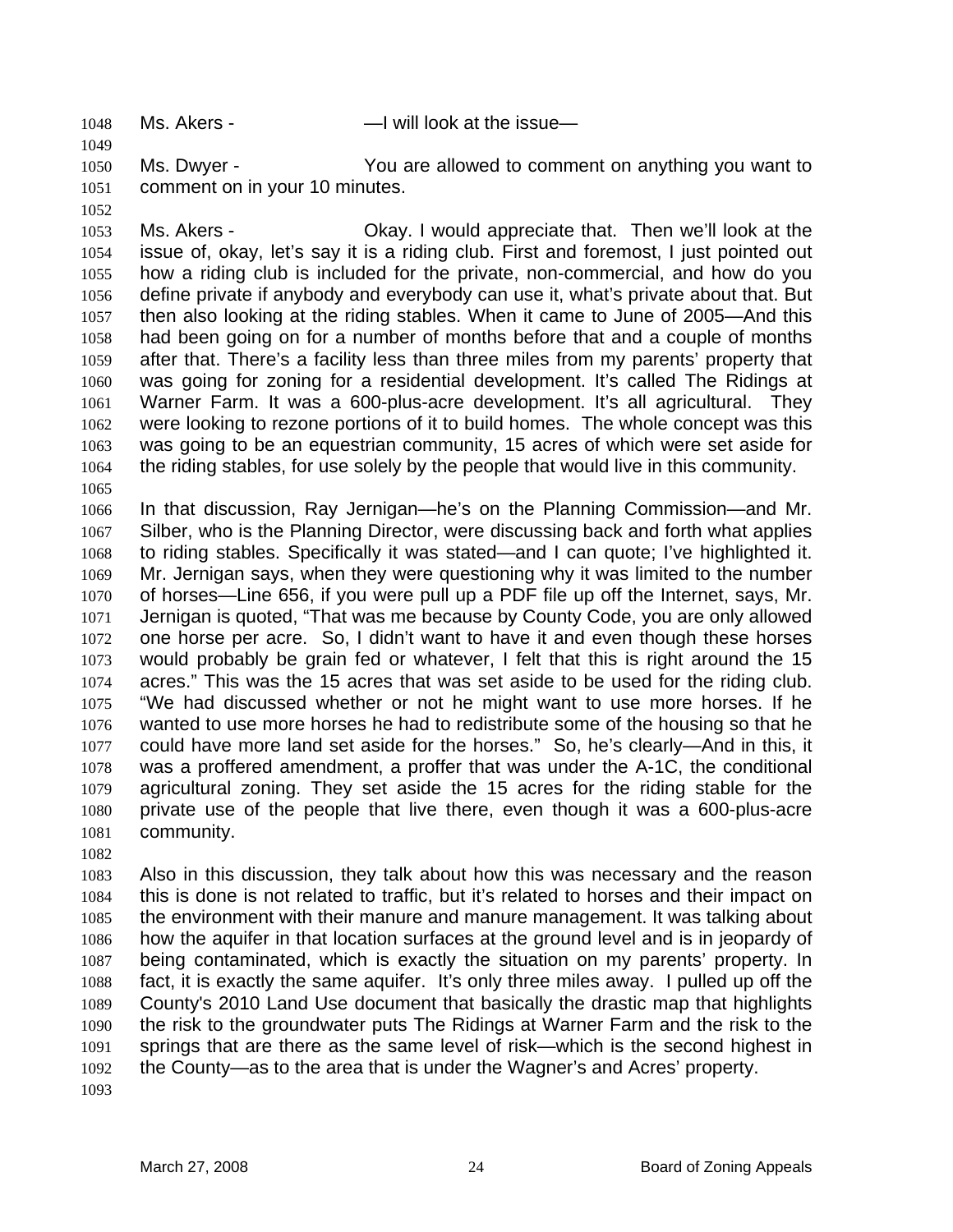So, basically— Mr. Kirkland - Ms. Akers, can I ask a question? Ms. Akers - Yes. Mr. Kirkland - You talk about the pollution of the water. On your parents' property, have you all found any problems? Ms. Akers - Yes, we have had problems. First of all, the groundwater is very shallow there. Mr. Kirkland - I'm saying did you find any—I don't know how to use it— 1109 Ms. Akers - Well, number one- 1111 Mr. Kirkland - Is there anything in the water table that is documented that we could see? Ms. Akers - No. We haven't gone out and done testing. That's why we were coming to the County hoping the County would take matters into its hands. Since they had been in violation of the ordinance for the last four years, we figured that the County would be proactive and do some type of enforcement, rather than just say, "Oh, well, come get a permit and we'll ignore the last four years of operating in violation." Mr. Blankinship - Did the County have the state send an inspector out and check these complaints? Mr. Kirkland - Yes. Mr. Blankinship, did the State have any— Mr. Blankinship - Their response was that there was no need for any further visits to the property. Ms. Akers - I think you misspoke. First off, the agency, who came out was the Virginia Department of Agriculture. They do not have—and I've included portions of that in my presentation. Mr. Kirkland - I saw that. Ms. Akers - They do not have regulations that anyone is required to abide by. They were created in order to try to circumvent and to assist property owners with issues so they don't later become enforcement issues by entities such as DEQ. Virginia Department of Agriculture has an Agricultural Assistance Program, which sets out guidelines. They went down there and they said, "We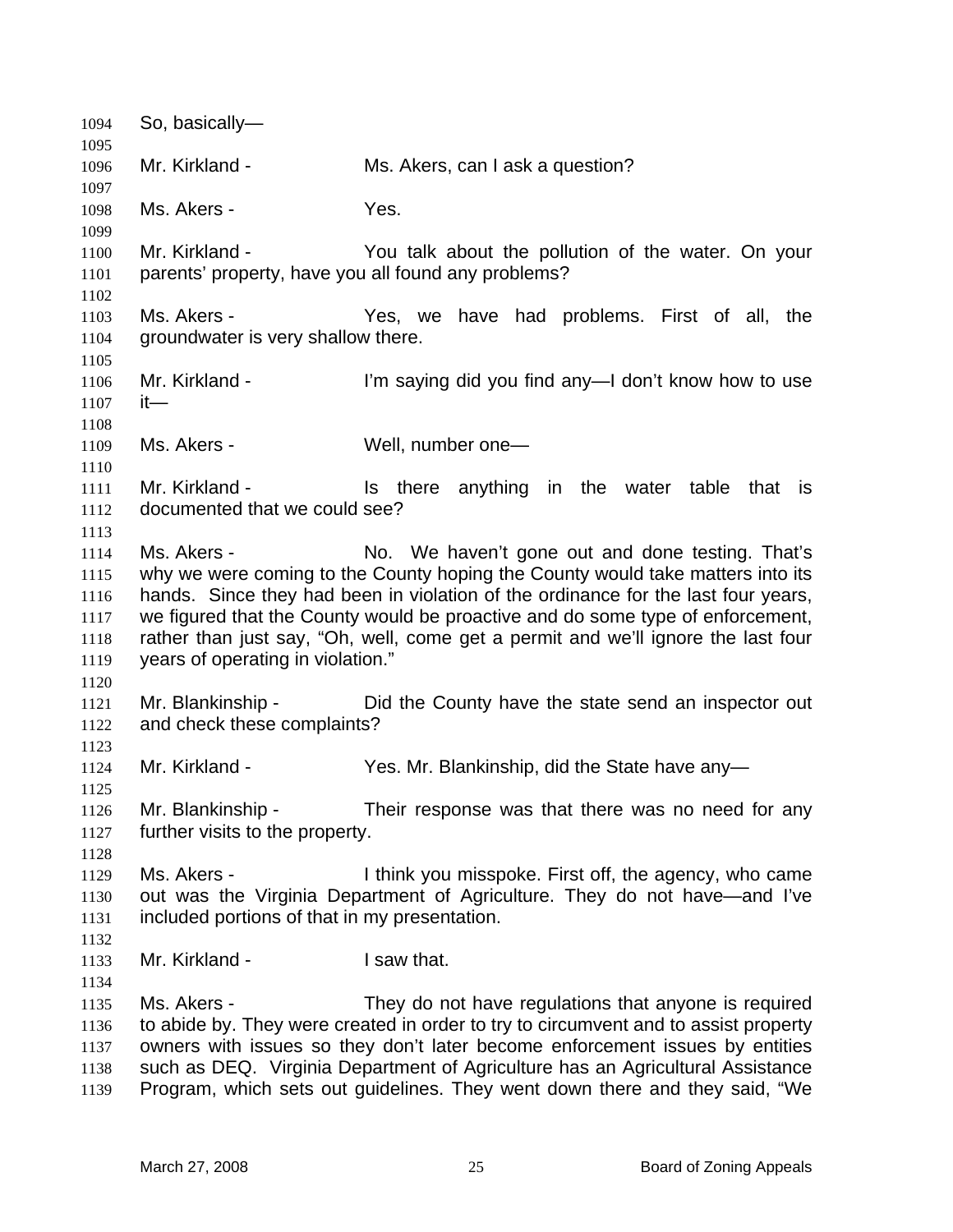don't think there's currently a problem." They think. They didn't analyze anything. They also didn't look at the issue and weren't even away, because I spoke to the gentleman that went out there, that this was in the Chesapeake Bay Preservation Area and the creek and the pond. He didn't even see those while he was there. But basically he said, "We don't think there's a problem currently, but we recommend that they institute Best Management Practices," meaning they weren't already doing so. So, one, that agency had no jurisdiction for any type of regulation to require anything of anybody. Number two, they didn't say there's no problem, they said, "We recommend they follow Best Management Practices," and we'll help them do that. But they haven't done that. They haven't gone and they haven't done anything.

Basically, all that the Wagner's are doing—and I've included some of this information—is they keep the horses almost exclusively on the front pasture. They even have on their website, "We believe our horses are more happy to live outside. We take them in occasionally when the weather's bad." We've witnessed and my mother's witnessed, and Ms. Sharpe will attest I'm positive that these horses stay in their pasture in rain, in sleet, in snow, in hot days. They're always in the pasture. The only time we never seem them in that front pasture is when children are actively being walked around in the riding ring or up on the arena when the therapeutic riding is going on. The droppings lay on the pasture; they are never picked up. The only management that the Wagner's do is they take 1162 their lawnmower out there and they cut it up.

If you want to talk about what requirements apply, the Virginia Solid Waste Management regulations are what apply to solid waste in the state of Virginia. Basically, they have to comply just like anybody else. You can't landfill, you can't abandon, you can't stockpile. The only exclusions are when you use agricultural bedding and manures in agronomic rates for fertilizer. You're talking about land that's under cultivation during the growing season. And there's no agronomic rate on earth that exceeds two tons per acre. We're already talking about each horse generating 50 pounds of manure a day.

Mr. Kirkland - Do you think our condition 6, don't you think that addresses the situation?

1176 Ms. Akers - I called in repeatedly for those conditions and was never able to get a copy of those conditions. I glanced briefly, so you'll have to 1178 refresh my memory on what condition 6 is.

1180 Mr. Kirkland - It says it will implement a plan to remove the manure.

Ms. Akers - Can you tell me exactly what it says?

Mr. Blankinship - Actually, Mr. Chairman, on some of the information that I passed out to you this morning, we have recommended a revised condition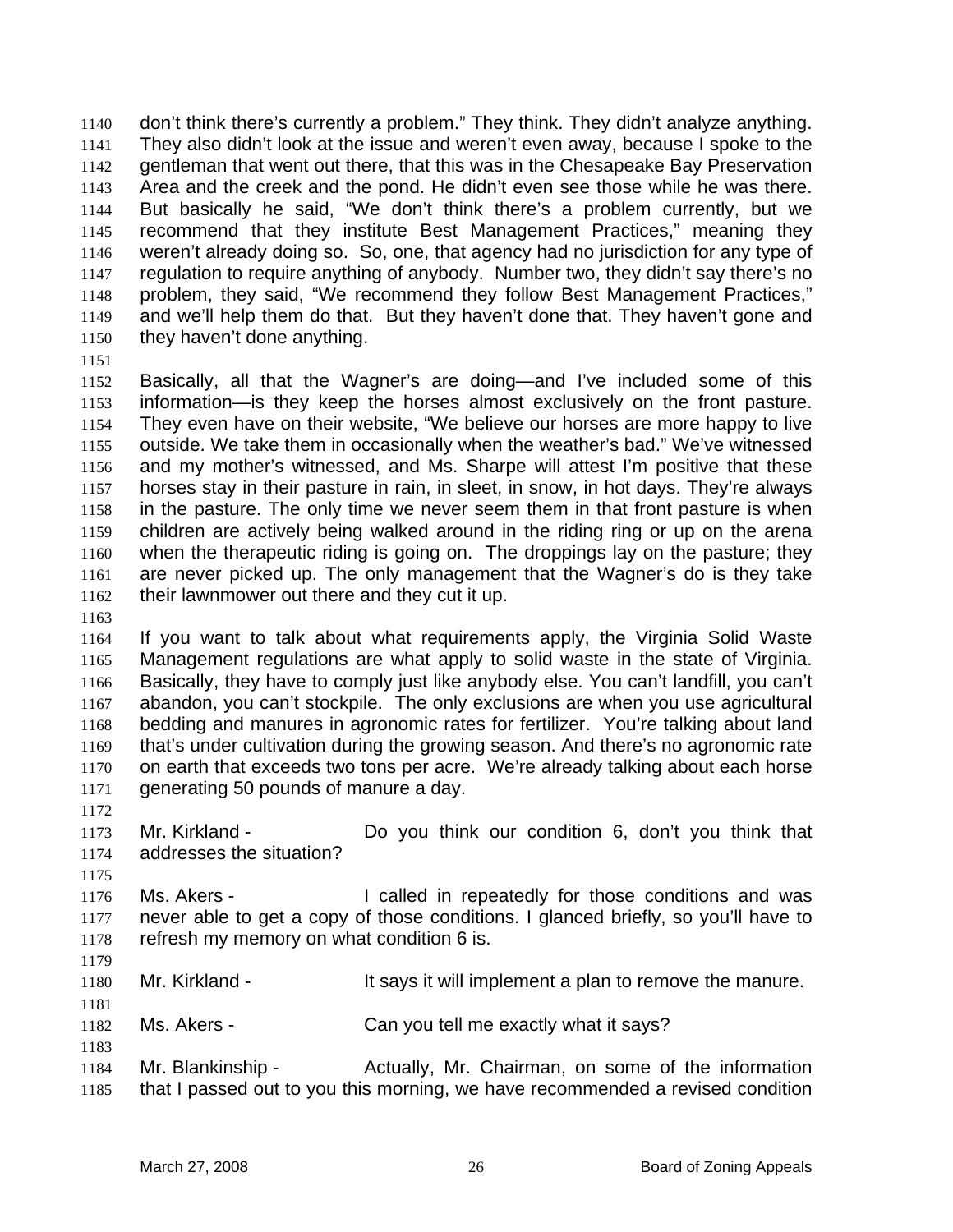based on Mrs. Acres' written submission. I'll just read it into the record. "The applicant shall maintain the property so that odors, noise, and other impacts are controlled. Manure shall be stored and disposed of in compliance with Virginia Department of Agriculture and Consumer Services' requirements and any other applicable standards including the Virginia Agricultural Stewardship Guidelines of June 7, 2004. Manure shall be removed from the grounds weekly and may be re-deposited only to areas under cultivation during the growing season and in agronomic rates." 1195 Mr. Kirkland - Any problem with that? 1197 Ms. Akers - I like that provided, if number one, it is enforced. Mr. Kirkland - It will have to be enforced if it's a condition. Ms. Akers - Okay. Yes sir, I understand. I understand— 1203 Mr. Kirkland - I can— 1205 Ms. Akers - — — — — and would hope—See, you all are a body that sets out what the conditions are, but you're not in charge of the enforcement. The same way that they're— Mr. Kirkland - That gentleman over there that sits on the end makes sure that's what in these conditions is enforced. That's his job. 1212 Ms. Akers - And what did he do for the last four years, then, when this operation was going on without a permit? Mr. Kirkland - Do we go around looking for problems? 1217 Mr. Wright - Nobody called that to our attention. Ms. Akers - What did he do— Mr. Kirkland - Nobody called our attention or we would have seen you four years ago. Ms. Akers - We called it to your attention back in 2004 when they first started up. The only thing the Planning Office said was it's agricultural, they can do anything they want to do. 1228 Mr. Kirkland - It didn't come to this body is what I'm saying. 1230 Ms. Akers - Right. It didn't come to this body, but once it leaves this body, the enforcement is not up to this body either. So, I'm saying I like the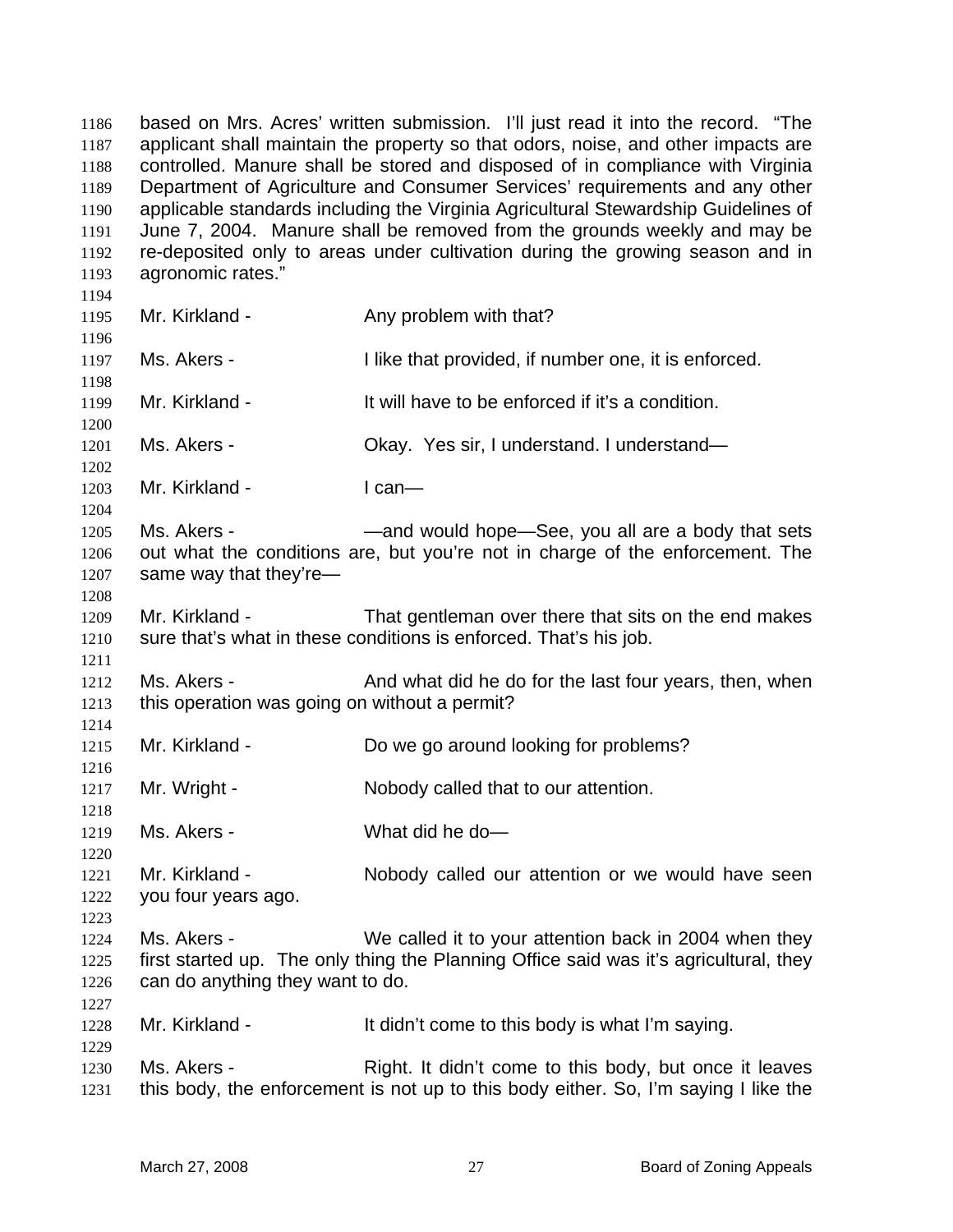provision provided it is enforced.

1234 Mr. Wright - He didn't have anything to enforce prior to our ruling. Now, if we set that as a condition, he has to enforce it.

Ms. Akers - Well, their operating at all was enforceable under the ordinance. If I'm not mistaken, the ordinance says that's a Class 1 misdemeanor that they engaged in for the last four years because they operated without a permit. So, to say there was nothing to enforce before that—And also, we have been complaining about the odors to the County since early September of 2007. The County's response has always been, "We can do nothing about odor." VDACS' website and VDACS' personnel clearly state, "We do nothing about odors." The odors are out there, the odors persist. They've nothing to address the odors. I mean, the odors are there this morning. So, to issue a permit saying "control odors," what does that mean, continue to tick them off and bother my parents? What does "control odors" mean?

1249 Mr. Kirkland - I think #6, the new revised one, would address quite a bit of those.

Ms. Akers - And I do appreciate that that was included. One, it's not in the book, it's not in the file. I would hope that the Board would honestly consider that. I do remind the Board that VDACS has no requirements; those are only voluntary guidelines. So, I would suggest that—

1257 Mr. Blankinship - But if the Board—

Ms. Akers - —the Board mandate those guidelines be followed and applicable regulations, which would include the Solid Waste Regulations, the weekly picking up of the manure and managing of that properly. I think that would be wonderful. But we still get back to the number of horses and how far they need to be.

 Mr. Kirkland - Well, you've been speaking for about 10 minutes now, would you like to kind of give us a little summary, your one-minute summary?

Ms. Akers - Okay. I just would like to comment that also when the Board issues this or looks at issuing and approving the conditions, we also have to also look at the likelihood that the Wagner's are actually going to comply. As I've stated before and as they've also admitted, they operated for approximately four years without a permit that's required by the County and required by the ordinance. They have lawyers on their Board of Directors. They've had lawyers since 2005. They have two lawyers now. They haven't been able to comply with the law even though they have lawyers on their Board, so what makes us think they're going to comply with this Board's conditions any more than they bothered to comply with the law?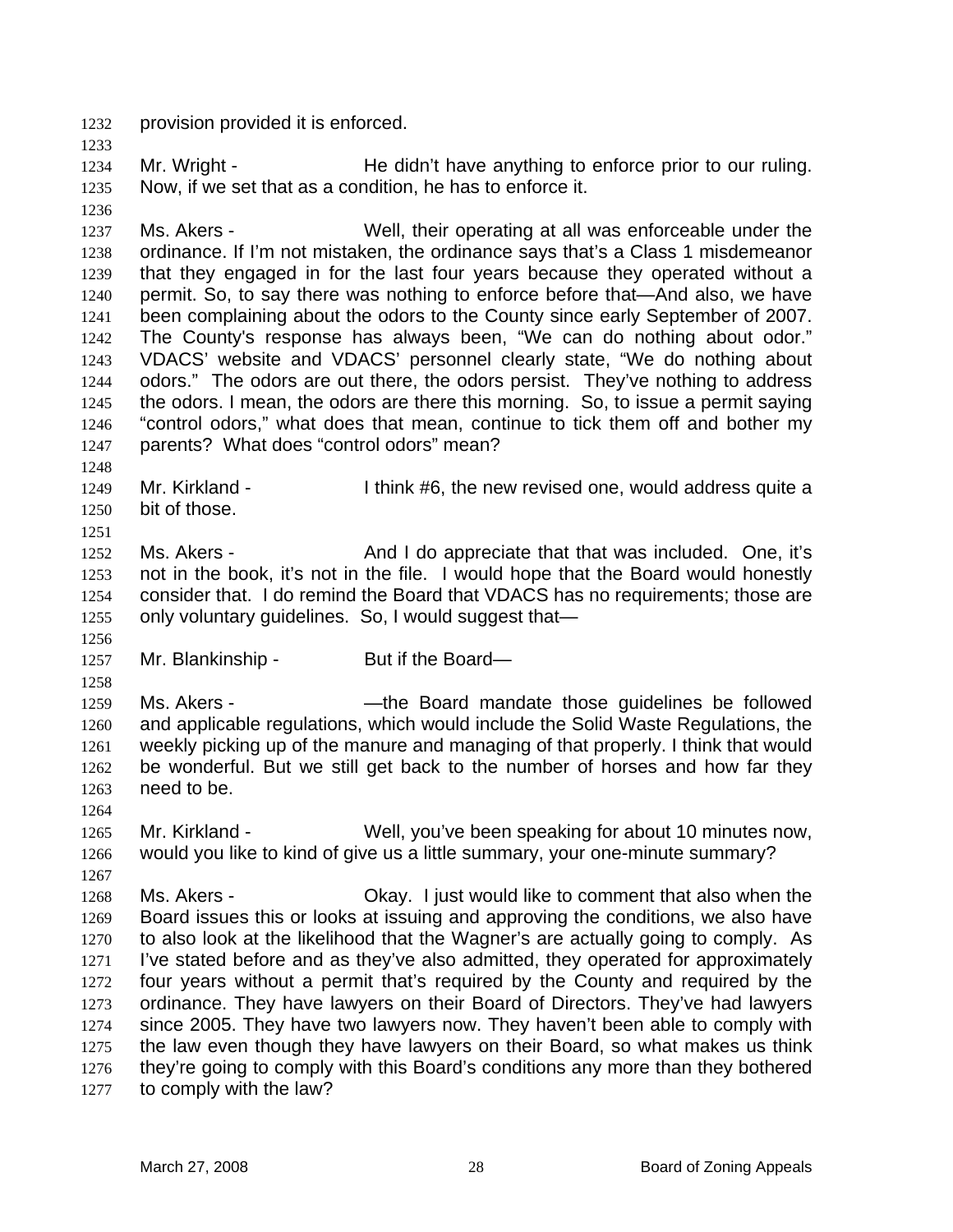Secondly—and I just found this out recently—they've been soliciting donations with their website, they're been soliciting donations from the County, and they have not complied with the Virginia Solicitation of Contributions law. They've not registered in compliance with the law. So, we have two laws, one a local law and one a state law for which they have attorneys on their Board and they have not bothered to comply. Mr. Kirkland - That really doesn't affect us. Ms. Akers - It looks at a history of compliance. You're going to set out— Mr. Kirkland - I'll tell you what. Mr. Blankinship and other inspectors with this County, I know instances where we have made people comply from taking down their garages, tearing off the fronts of their homes—seems like it's all worked—removing their sheds. I trust in the County employees and I believe

Mr. Blankinship will reiterate what we have in this report to the Commonwealth of Virginia and they will enforce it because they don't want look like fools. 

Ms. Akers - Well, that was one of the reasons that I felt so uncomfortable about having to fight the County in the first place to even get them to admit these people needed a permit. It just seemed so foolish to me. But I can respect that. And believe me, that when we go home and we're still having problems, we will be calling on Mr. Blankinship—

Mr. Kirkland - That's the one to call.

Ms. Akers - I would also ask of the Board if this is to be considered a private, non-commercial club, that the activities clearly be restricted to therapeutic riding with Horses In Service.

1310 Mr. Wright - We've already said that's to be a condition in this.

Ms. Akers - I'm recommending that none of this New Bridge Corral lessons to the general public or anybody else be allowed, no horses be allowed to be brought in. And what's also not included in here, the application set out specific hours. They were like 5:30 to 7:45 weeknights and 2 to 5:30 weekday and weekends. However, they have, at times, operated all day long. They bring in and they have port-a-potties and tents and lights. And they have an all-day celebration bringing people from everywhere. They have paid trail rides. These are all outside of the Horses In Service therapeutic riding and outside of those hours, so I recommend that it be very clearly specified that none of that's allowed. Anything that's outside of Horses In Service or outside those hours of operation for the purpose of allowing the children to ride for therapeutic purposes is the only thing that's being allowed. No training of workers or any of that other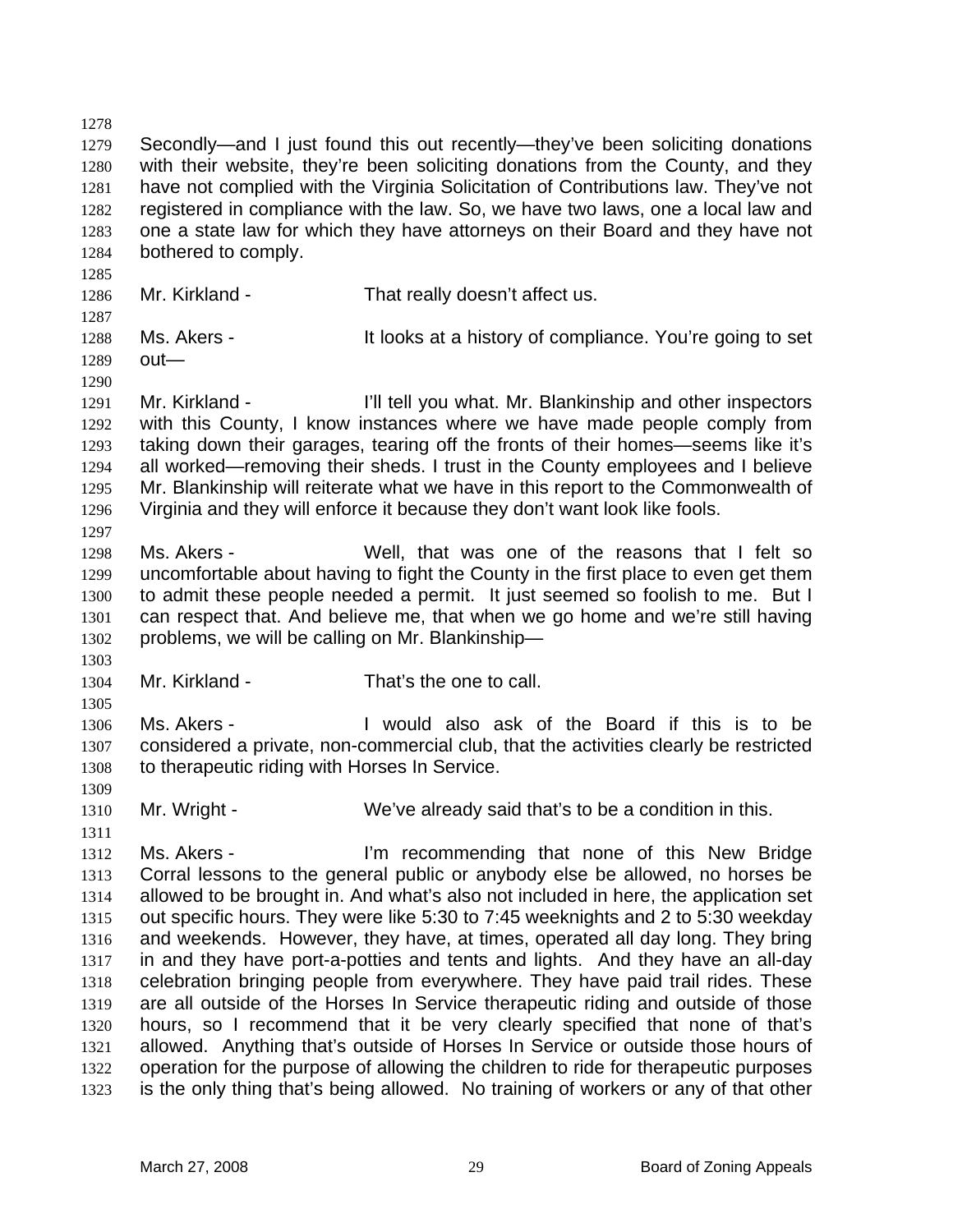stuff. They can take training at any other place. Mr. Kirkland - We'll take that into consideration. Ms. Harris - I have one quick question. Why don't you want people trained? I don't understand the objection to training people who are going to be handling children. I'm an educator so I don't have a problem with people— 1332 Ms. Akers - I don't have a problem with people being trained; however, I have a problem with this facility not complying with the law. Now they have applied for a permit that's very specific in what they've asked to do. If it is to be enforceable in any way, they should be held to that permit. That permit doesn't say jack about training people, other hours during the day, other days of the week, or the general public, or riding lessons. None of that was included in the request; however, it was included in our complaints to the County back in the fall. Mr. Kirkland - I have all your input here and all the other Board members have, too, so we will include a lot of this in the new conditions. That pretty much wraps it up, don't you think? I appreciate it. Ms. Akers - Thank you very much. 1347 Mr. Kirkland - Anyone else? That concludes the case. All right, next case. Ms. Dwyer - Mr. Blankinship, before we get started on the next case, I know that when we decide this case, we may want to add or change some conditions and the Wagner's need to agree to that in order for us to pass the case. I see that they've left. I'm just noting that because if we decide to change some conditions, we'll either have to defer the case so that they can agree to it— 1357 Mr. Kirkland - They just walked out. Ms. Dwyer - —or ask them to stay until the end of the whole season. Mr. Blankinship - I think Mr. Higginbotham's going to see if he can catch them for us. Ms. Dwyer - I don't mind deferring it for another month, but— 1367 Mr. Wright - Let's get it out of the way. Mr. Blankinship - I think he's going to catch them. Should we go on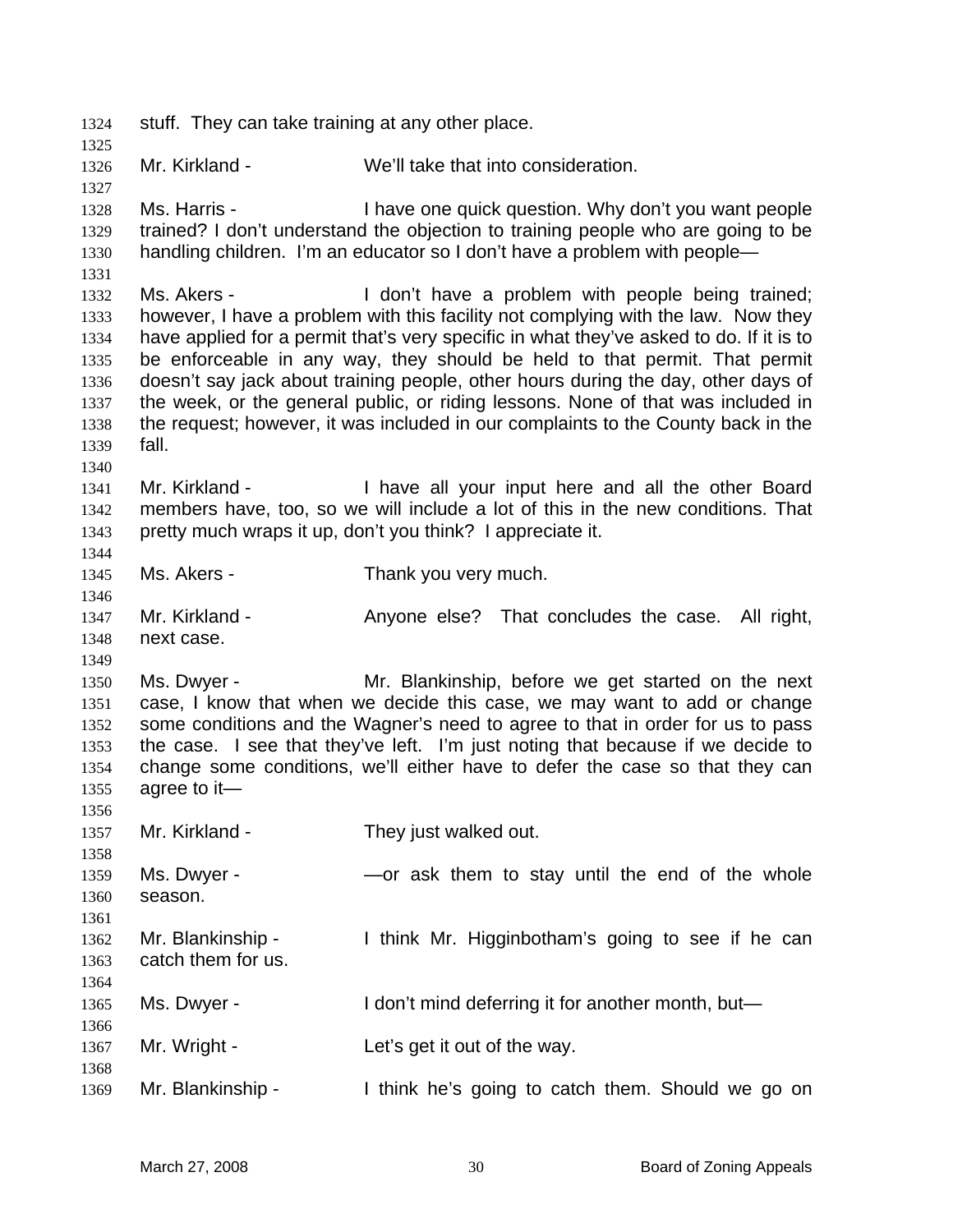| 1370                                                                                                 | ahead or?                                                                                                                                                                                                                                                                                                                                                                                                                                                                                                                                                                                                                                                                                                                                                                                                                                                                                                                                                                                                                                                                      |                                                       |
|------------------------------------------------------------------------------------------------------|--------------------------------------------------------------------------------------------------------------------------------------------------------------------------------------------------------------------------------------------------------------------------------------------------------------------------------------------------------------------------------------------------------------------------------------------------------------------------------------------------------------------------------------------------------------------------------------------------------------------------------------------------------------------------------------------------------------------------------------------------------------------------------------------------------------------------------------------------------------------------------------------------------------------------------------------------------------------------------------------------------------------------------------------------------------------------------|-------------------------------------------------------|
| 1371<br>1372                                                                                         | Mr. Kirkland -                                                                                                                                                                                                                                                                                                                                                                                                                                                                                                                                                                                                                                                                                                                                                                                                                                                                                                                                                                                                                                                                 | Yes.                                                  |
| 1373<br>1374<br>1375<br>1376                                                                         | Ms. Dwyer -<br>that.                                                                                                                                                                                                                                                                                                                                                                                                                                                                                                                                                                                                                                                                                                                                                                                                                                                                                                                                                                                                                                                           | Yes. I just wanted to—But time is of the essence on   |
| 1377<br>1378<br>1379                                                                                 |                                                                                                                                                                                                                                                                                                                                                                                                                                                                                                                                                                                                                                                                                                                                                                                                                                                                                                                                                                                                                                                                                | <b>CONTINUATION OF CASE UP-024-07, MARTHA WAGNER.</b> |
| 1380<br>1381                                                                                         | Mr. Wright -                                                                                                                                                                                                                                                                                                                                                                                                                                                                                                                                                                                                                                                                                                                                                                                                                                                                                                                                                                                                                                                                   | Do you want to take up the first case?                |
| 1382<br>1383                                                                                         | Mr. Kirkland -                                                                                                                                                                                                                                                                                                                                                                                                                                                                                                                                                                                                                                                                                                                                                                                                                                                                                                                                                                                                                                                                 | Ms. Akers is here but the—Oh, there they are.         |
| 1384<br>1385<br>1386                                                                                 | Mr. Wright -                                                                                                                                                                                                                                                                                                                                                                                                                                                                                                                                                                                                                                                                                                                                                                                                                                                                                                                                                                                                                                                                   | Yes, they're here.                                    |
| 1387                                                                                                 | Ms. Dwyer -                                                                                                                                                                                                                                                                                                                                                                                                                                                                                                                                                                                                                                                                                                                                                                                                                                                                                                                                                                                                                                                                    | Make a decision?                                      |
| 1388<br>1389                                                                                         | Mr. Kirkland -                                                                                                                                                                                                                                                                                                                                                                                                                                                                                                                                                                                                                                                                                                                                                                                                                                                                                                                                                                                                                                                                 | I've never done this before, but we can do it.        |
| 1390<br>1391                                                                                         | Ms. Dwyer -                                                                                                                                                                                                                                                                                                                                                                                                                                                                                                                                                                                                                                                                                                                                                                                                                                                                                                                                                                                                                                                                    | We could-                                             |
| 1392<br>1393                                                                                         | Mr. Kirkland -                                                                                                                                                                                                                                                                                                                                                                                                                                                                                                                                                                                                                                                                                                                                                                                                                                                                                                                                                                                                                                                                 | Change the docket.                                    |
| 1394<br>1395                                                                                         | Ms. Dwyer -                                                                                                                                                                                                                                                                                                                                                                                                                                                                                                                                                                                                                                                                                                                                                                                                                                                                                                                                                                                                                                                                    | We could postpone it.                                 |
| 1396<br>1397<br>1398<br>1399<br>1400<br>1401<br>1402<br>1403<br>1404<br>1405<br>1406<br>1407<br>1408 | Mr. Blankinship -<br>There are three recommended changes to the<br>conditions since the draft that was sent out to you the other day. On condition<br>number one, we would add language that would limit this use permit to Horses In<br>Service and state that if you wanted to do any additional activities other than that,<br>you would need to come back for an amendment of this use permit or for a new<br>use permit. I'll let you read these two. Well, the last one, which has to do with<br>requiring you to submit a report, Mrs. Acres had recommended that it be<br>submitted within 30 days rather than waiting until September 1 <sup>st</sup> . The reason we<br>put September 1 <sup>st</sup> was to have it at the end of the summer when the impacts are<br>the greatest. This condition would require you to submit on May 1 <sup>st</sup> of this year<br>and then September 1 <sup>st</sup> and every September 1 <sup>st</sup> thereafter. I'll let you read the<br>draft. Actually, I read this into the record earlier about the handling of manure. |                                                       |
| 1409<br>1410                                                                                         | Ms. Dwyer -                                                                                                                                                                                                                                                                                                                                                                                                                                                                                                                                                                                                                                                                                                                                                                                                                                                                                                                                                                                                                                                                    | Mr. Blankinship, do you have copies for us?           |
| 1411<br>1412<br>1413<br>1414                                                                         | Mr. Blankinship -<br>earlier that said Notes on Comments on behalf of.                                                                                                                                                                                                                                                                                                                                                                                                                                                                                                                                                                                                                                                                                                                                                                                                                                                                                                                                                                                                         | [Off mike.] Well, the two are on what I passed out    |
| 1415                                                                                                 | Mr. Kirkland -                                                                                                                                                                                                                                                                                                                                                                                                                                                                                                                                                                                                                                                                                                                                                                                                                                                                                                                                                                                                                                                                 | Get this out again.                                   |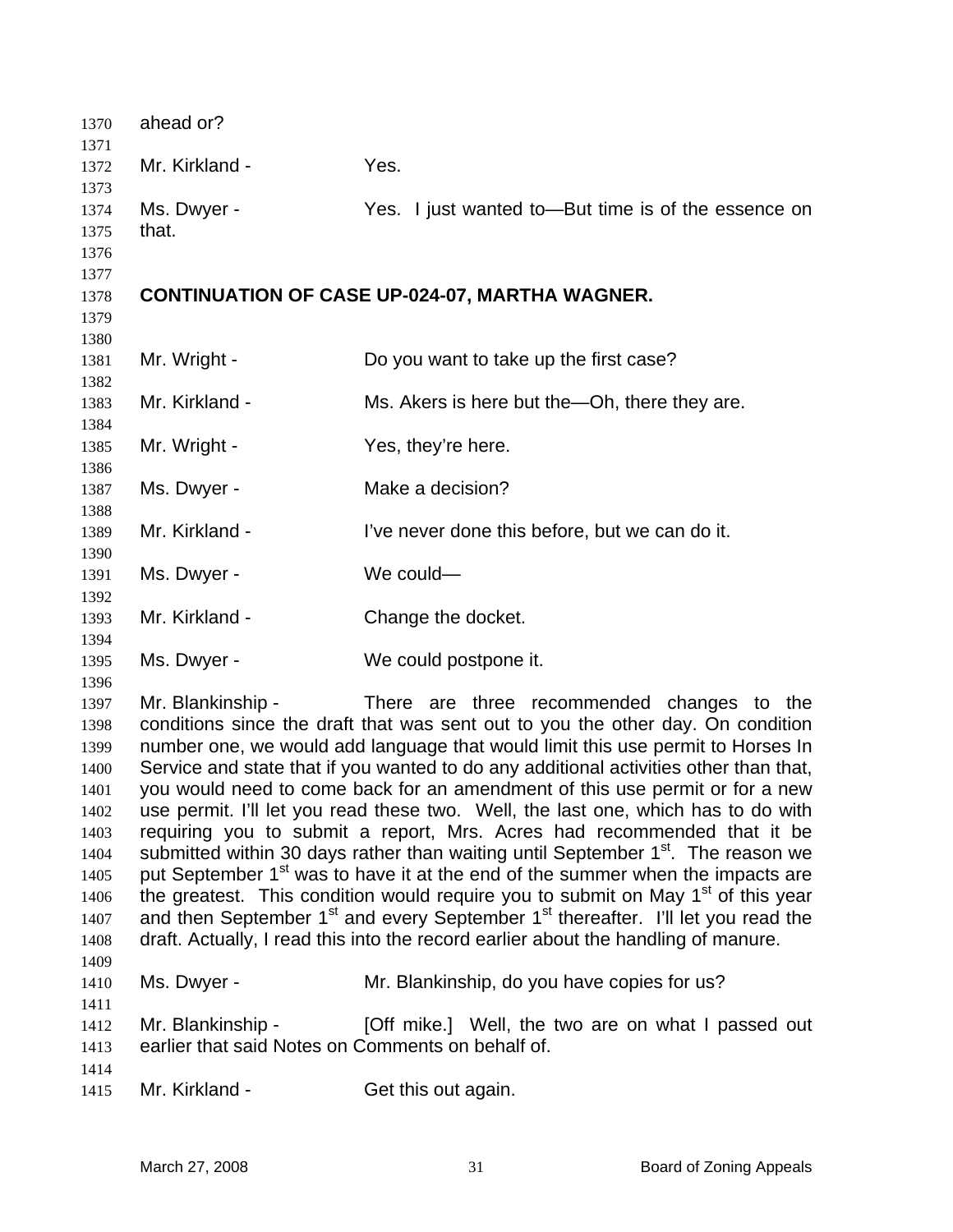1417 Mr. Blankinship - [Off mike.] Paragraphs 5 and 6. 1419 Ms. Dwyer - Ckay. 1421 Mr. Wagner - Where you speak of the regulatory activity after each summer session, who— Mr. Kirkland - Before we go any further, we're going back to the first case and that's UP-024-07. The rules are that if you make any changes to the case or any conditions, the applicant must be here for us to make them. Therefore, the applicant has come back. We're now going to enter in to this case in the agenda. Make sure they read all of the changes. We will make our decision on this case now. Do you understand, sir? Mr. Wagner - Where you have the draft conditions require an annual report to be filed every September. The intent of that condition was to provide a summary of regulatory activity after each summer session when impacts are anticipated to be worse. Who is this regulatory agency supposed to be? Mr. Blankinship - The drafted condition is below you there. As it is now, it says, "The applicant shall submit the necessary information to the Virginia Department of Agriculture, the Virginia Department of Conservation and Recreation, and the Henrico County Department of Public Works." 1442 Mr. Wagner - The Mannet over to contact these people to set up the conditions? Mr. Blankinship - This condition does not require an inspection or anything, but if the information you submit to them triggers some kind of an inspection. 1449 Mr. Wagner - Is this a report as to the—It says "regulatory activity." I'm assuming if it's a regulatory activity that somebody's regulating it. So, it would be the Department of Agriculture? Mr. Blankinship - Yes. Mr. Wagner - Okay. So, we would contact them in order to set the conditions of this? Mr. Blankinship - To find out the information that they need you to submit, yes. 1461 Mr. Wagner - Ckay, thank you.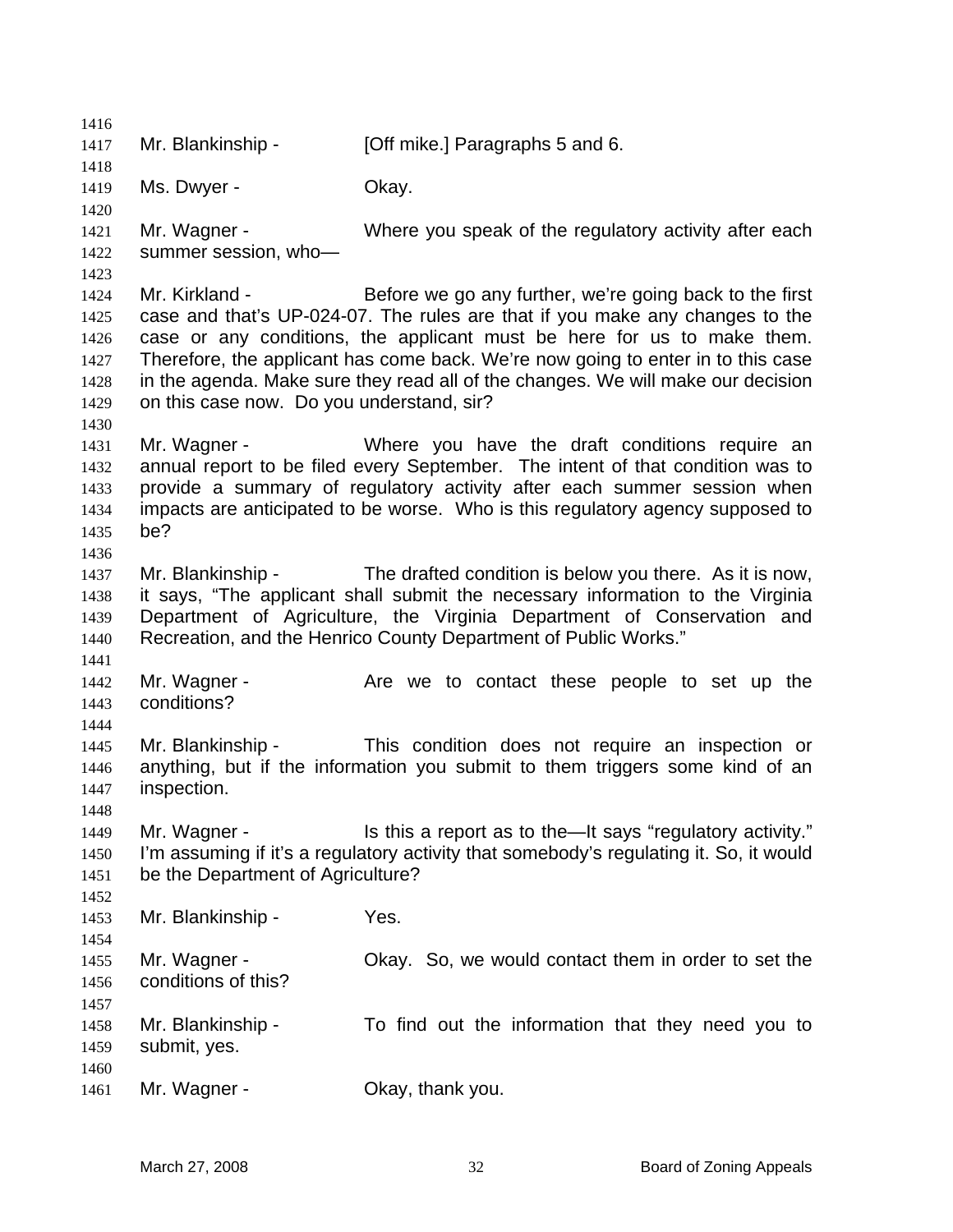1463 Mr. Blankinship - I have a copy of their recommendations that I can provide to you. 1466 Mr. Wagner - The Says the activity directly associated with Horses In 1467 Service and only the improvements shown on the plot plan. So, as long as my wife is training her volunteers, that's not a problem? That's an activity that's associated with Horses In Service. A training session is no different from a regular riding session. 1472 Mr. Kirkland - There are no more horses showing up. 1474 Mr. Wagner - Right. Mr. Kirkland - People walk up, you show them how to walk the horses. Mr. Wagner - Right. I mean, you don't have a problem with her training her volunteers. Mr. Kirkland - No. How many times does she do that a year. 1484 Ms. Wagner - [Off mike.] Three times. Mr. Kirkland - Three times a year. Ms. Dwyer - I think any activity incident to the Horses In Service activity would be all right, including training your volunteers, including having fundraisers. Mr. Blankinship - It would also have to be during these hours of operation. Mr. Wagner - So far, we've listened to the impact of the fundraiser, that it was this huge gala event. It has happened twice. It was on a Saturday. It's in the fall. It was done in order to show the community what these riders accomplished. The riders put on a demonstration. We had hotdogs and hamburgers. They had some games for the little children and a jumping thing for the little ones to get in. It was so the community could come in and see what Horses In Service did. Since Horses In Service is an entity which is attempting to work within the community to do something for somebody, the community, my wife felt, should be involved and know what was going on. As far as my neighbors are concerned, they've been welcome at any time to come over and look at any of it. I just wanted to make sure this wasn't going to keep her from training her people.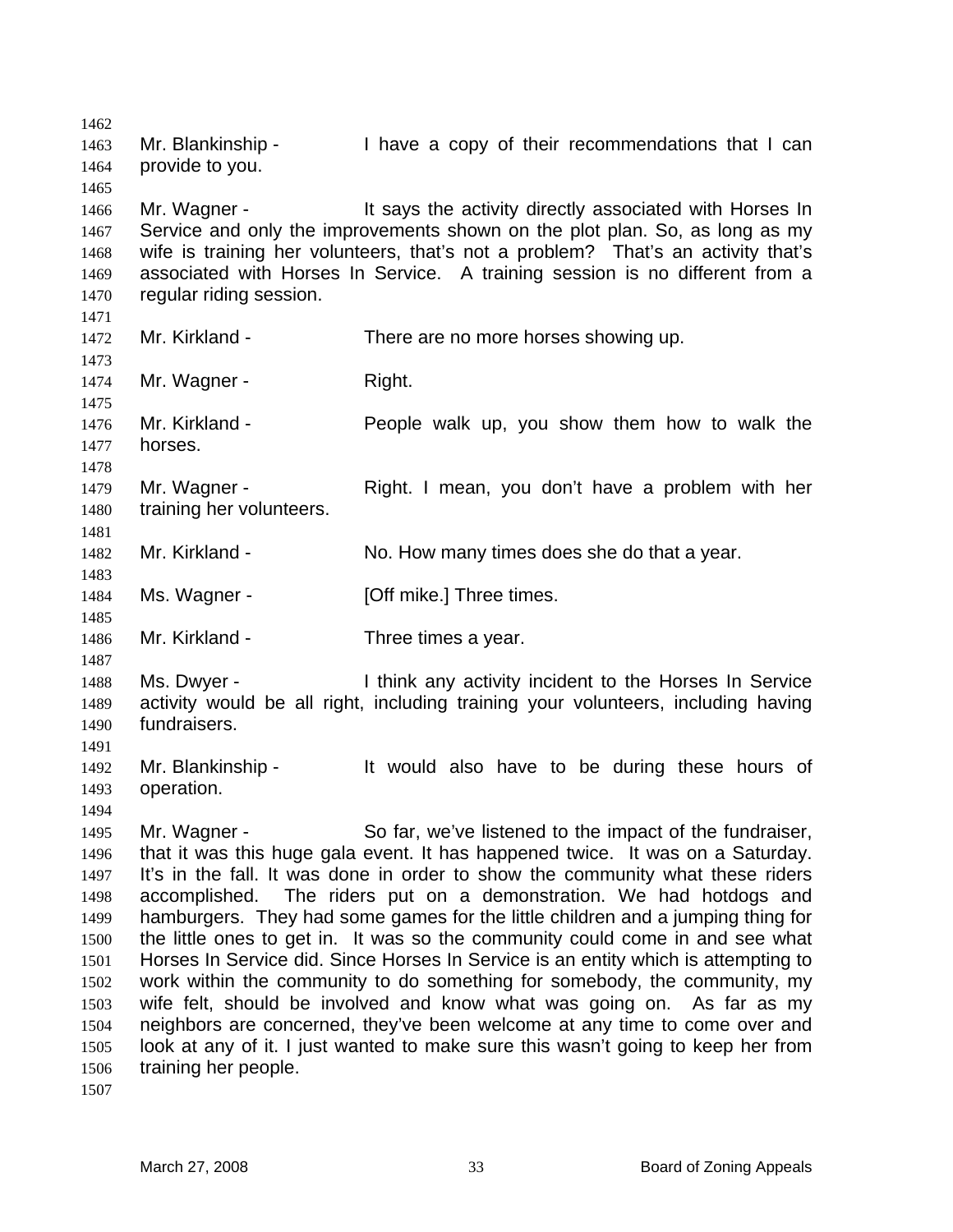Ms. Dwyer - Mr. Wagner, do you feel like you need some time to digest what these conditions are and determine whether or not you agree with them? We can't rehear the case. We can't open it and have more testimony. 1512 Mr. Wagner - Right. 1514 Ms. Dwyer - It may be given— Mr. Wagner - I had planned to come up with a plan to handle manure. I believe I had contacted you once before about it. 1519 Mr. Blankinship - Yes. Mr. Wagner - You told me that that was fine, but it didn't answer the distance requirement. Mr. Blankinship - Right. Mr. Wagner - From what I'm seeing here, the pasture would still be available for the horses. The 300-foot distance requirement is for the barn, stables, sheds, and riding arena. 1530 Mr. Blankinship - Is there a suggestion that that condition be amended as well? Ms. Dwyer - Well, I think that we, as a Board, now engage in discussions of what conditions we think should be applied and then ask the Wagner's if they agree to those. Then make a decision. We were just asking you, Mr. Wagner, to look over these conditions and see what changes had been proposed by staff, but there also might be changes proposed by the Board. Mr. Wright - We should let them have a seat and let's get on with it. 1542 Ms. Wagner - I just wanted to clarify one thing also that you had said that any activity that's associated with Horses In Service would be okay, i.e. like a fundraiser. Ms. Dwyer - In my opinion, yes. That also adds to the intensity of the use of the site, so that's something that we'll have to consider. 1549 Ms. Wagner - Ckay. Ms. Dwyer - Unless we want to exclude that. In my view, that kind of activity is appropriate to the non-profit purposes, which includes training your riders, opening yourself up to the community to come see what you do. We could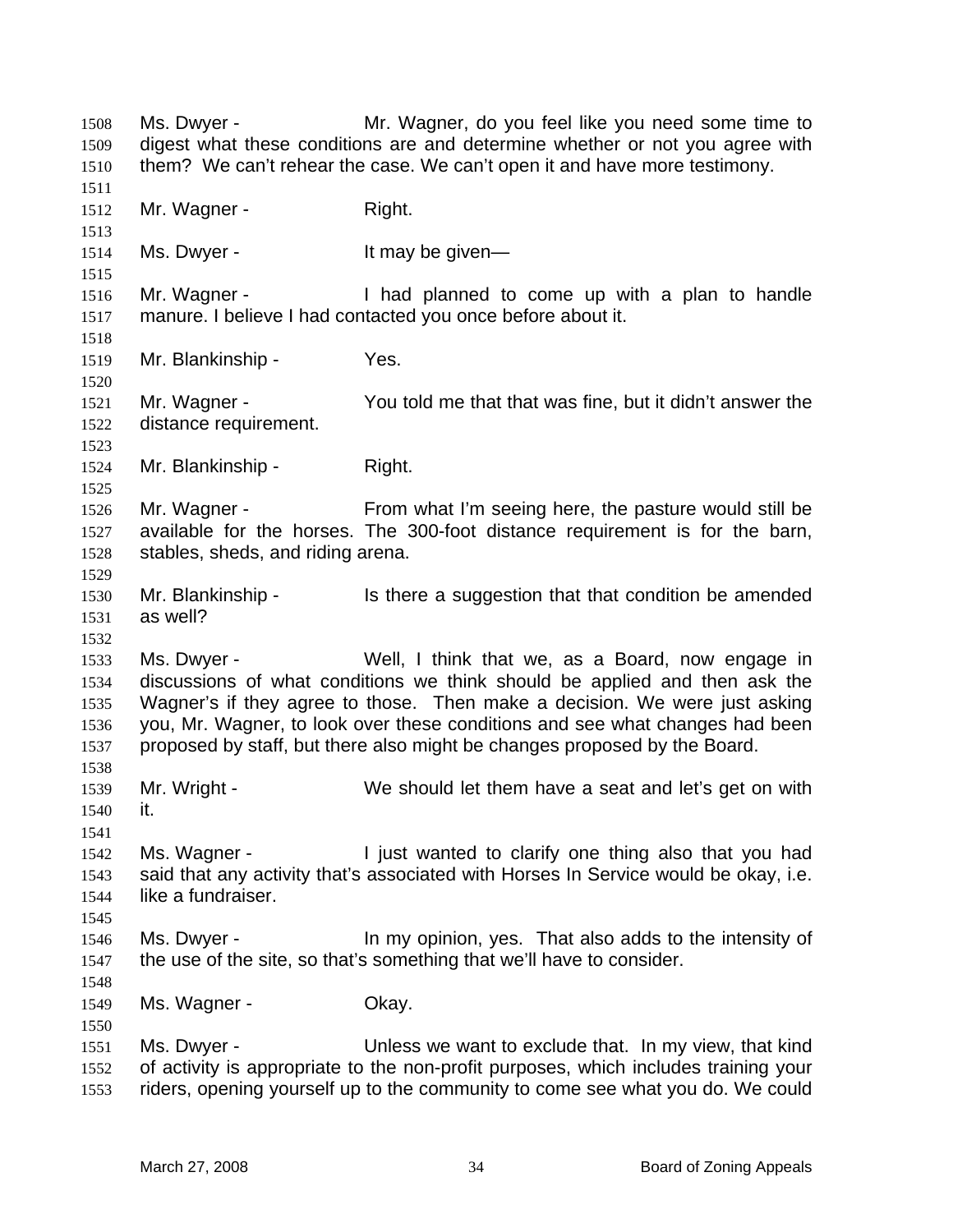exclude that specifically, but I think, as written, it would include that. That may be something the Board doesn't want to happen, but in opinion, as currently written that would be allowed. Let's just go ahead and not have any more discussion. Mr. Kirkland - Do you understand what Mr. Blankinship gave you? Mr. Wagner - I think so, basically. Mr. Kirkland - That's the gist of it. Mr. Wagner - The question that I had is if these are the conditions, then we're agreeable to these conditions. We're basically talking about three six-week sessions. You're talking about 65 times a year out of 365 days that Horses In Service does something at our house. Mr. Kirkland - That's fine. We've heard all that. Okay. **DECISION**  Ms. Dwyer - Mr. Blankinship, did you say there were three changes proposed? The one about the manure and then the one about— Ms. Harris - Limiting it to— Mr. Wright - Condition #6. 1580 Ms. Dwyer - Number six. Ms. Harris - Five, six, and limiting it to Horses In Service. Mr. Blankinship - Condition #1 would have language added that would limit this only to the activities directly associated with Horses In Service. Condition 6 would add the recommendations of the Virginia Agricultural Stewardship Act Guidelines as something they would be required to comply with. 1588 Number 7 would have them submitting their first report on May  $1<sup>st</sup>$  and then 1589 subsequently every September 1<sup>st</sup>. Ms. Dwyer - May 1, 2008. Okay. Well, there are other issues I think we need to address as a Board that have been raised in the case. Mr. Kirkland - Do any of the Board members have any objection to making our decision now? Mr. Wright - Let's go ahead. That's why we have them here. Let's get it over with.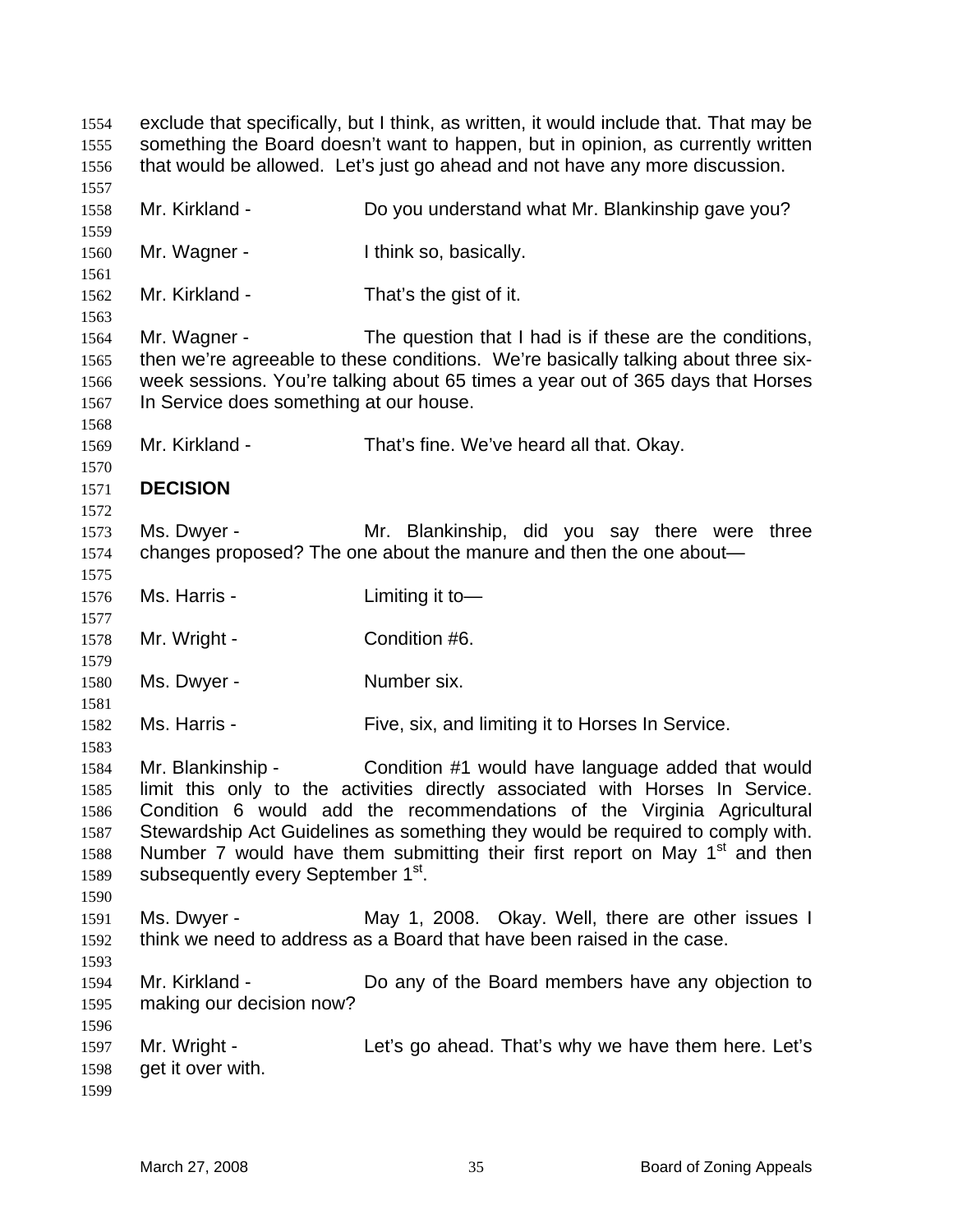| 1600<br>1601 | Mr. Kirkland -                                                                    | All right.                                                                          |  |
|--------------|-----------------------------------------------------------------------------------|-------------------------------------------------------------------------------------|--|
| 1602         | Ms. Dwyer -                                                                       | We clearly have a fairly intensive use on this property.                            |  |
| 1603         |                                                                                   | I think that we have a couple of options to reduce that intensity. I think we could |  |
| 1604         | limit the horses to fewer than 10, for example, or we could be even more specific |                                                                                     |  |
| 1605         | about the waste management. I think what Mr. Blankinship has written is fine,     |                                                                                     |  |
| 1606         |                                                                                   | but it doesn't, for example, specifically require that—or does it require that all  |  |
| 1607         |                                                                                   | manure shall be removed from the grounds weekly. Are you saying all manure          |  |
| 1608         | has to be removed weekly from the premises?                                       |                                                                                     |  |
| 1609         |                                                                                   |                                                                                     |  |
| 1610         | Mr. Wright -                                                                      | That's what it says.                                                                |  |
| 1611         |                                                                                   |                                                                                     |  |
| 1612         | Ms. Dwyer -<br>Mr. Blankinship?                                                   | That sounds like a waste management plan to me.                                     |  |
| 1613<br>1614 |                                                                                   |                                                                                     |  |
| 1615         | Mr. Blankinship -                                                                 | I think I gave them my last—Oh, here it is.                                         |  |
| 1616         |                                                                                   |                                                                                     |  |
| 1617         | Mr. Kirkland -                                                                    | You want to hear a motion first? Lets have a motion                                 |  |
| 1618         | on the issue. Can I hear a motion? Mr. Nunnally?                                  |                                                                                     |  |
| 1619         |                                                                                   |                                                                                     |  |
| 1620         | Mr. Nunnally -                                                                    | I make a motion that it be approved.                                                |  |
| 1621         |                                                                                   |                                                                                     |  |
| 1622         | Mr. Kirkland -                                                                    | Do I have a second?                                                                 |  |
| 1623         |                                                                                   |                                                                                     |  |
| 1624<br>1625 | Mr. Wright -                                                                      | Second.                                                                             |  |
| 1626         | Mr. Kirkland -                                                                    | All right. Now we'll have the discussion. The motion is                             |  |
| 1627         | on the floor it be approved and seconded.                                         |                                                                                     |  |
| 1628         |                                                                                   |                                                                                     |  |
| 1629         | Mr. Wright -                                                                      | Subject to getting these conditions straight.                                       |  |
| 1630         |                                                                                   |                                                                                     |  |
| 1631         | Mr. Kirkland -                                                                    | That's correct.                                                                     |  |
| 1632         |                                                                                   |                                                                                     |  |
| 1633         | Ms. Harris -                                                                      | Okay, what are the conditions?                                                      |  |
| 1634         |                                                                                   |                                                                                     |  |
| 1635         | Mr. Blankinship -                                                                 | That manure would be removed from the grounds                                       |  |
| 1636         | weekly.                                                                           |                                                                                     |  |
| 1637<br>1638 | Ms. Dwyer -                                                                       | All of it.                                                                          |  |
| 1639         |                                                                                   |                                                                                     |  |
| 1640         | Ms. Harris -                                                                      | Would that be #6?                                                                   |  |
| 1641         |                                                                                   |                                                                                     |  |
| 1642         | Mr. Blankinship -                                                                 | Yes.                                                                                |  |
| 1643         |                                                                                   |                                                                                     |  |
| 1644         | Ms. Harris -                                                                      | Or are we going to strike the #6 we have in the record                              |  |
| 1645         | $and -$                                                                           |                                                                                     |  |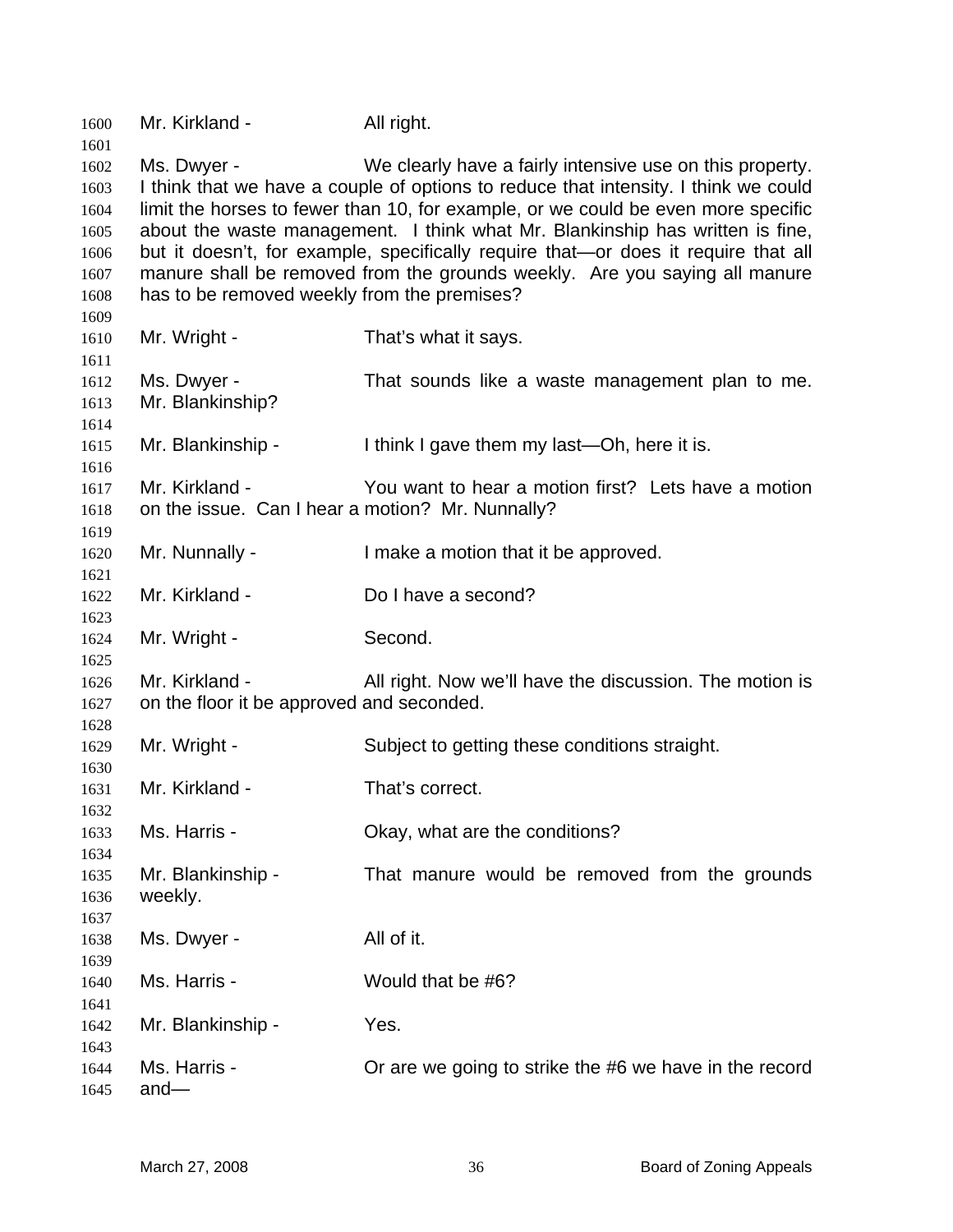|                   | Right. The indented paragraph on this page is                                                                                                                                                                                                                                                                                                                                                                                                                        |
|-------------------|----------------------------------------------------------------------------------------------------------------------------------------------------------------------------------------------------------------------------------------------------------------------------------------------------------------------------------------------------------------------------------------------------------------------------------------------------------------------|
|                   |                                                                                                                                                                                                                                                                                                                                                                                                                                                                      |
|                   |                                                                                                                                                                                                                                                                                                                                                                                                                                                                      |
|                   | Our intent is that all of the manure shall be removed                                                                                                                                                                                                                                                                                                                                                                                                                |
|                   |                                                                                                                                                                                                                                                                                                                                                                                                                                                                      |
|                   |                                                                                                                                                                                                                                                                                                                                                                                                                                                                      |
|                   | Right.                                                                                                                                                                                                                                                                                                                                                                                                                                                               |
|                   |                                                                                                                                                                                                                                                                                                                                                                                                                                                                      |
|                   |                                                                                                                                                                                                                                                                                                                                                                                                                                                                      |
|                   | All right. I think we should put "all" in there.                                                                                                                                                                                                                                                                                                                                                                                                                     |
|                   |                                                                                                                                                                                                                                                                                                                                                                                                                                                                      |
|                   | That's quite often. Weekly. I think that's asking too                                                                                                                                                                                                                                                                                                                                                                                                                |
|                   |                                                                                                                                                                                                                                                                                                                                                                                                                                                                      |
|                   |                                                                                                                                                                                                                                                                                                                                                                                                                                                                      |
|                   | I don't know.                                                                                                                                                                                                                                                                                                                                                                                                                                                        |
|                   |                                                                                                                                                                                                                                                                                                                                                                                                                                                                      |
|                   | What do you think, Mr. Blankinship?                                                                                                                                                                                                                                                                                                                                                                                                                                  |
|                   |                                                                                                                                                                                                                                                                                                                                                                                                                                                                      |
| Mr. Wright -      | With ten horses, that's a lot.                                                                                                                                                                                                                                                                                                                                                                                                                                       |
|                   |                                                                                                                                                                                                                                                                                                                                                                                                                                                                      |
| Mr. Blankinship - | I lifted that out of Mrs. Akers' written comments. I'm                                                                                                                                                                                                                                                                                                                                                                                                               |
|                   |                                                                                                                                                                                                                                                                                                                                                                                                                                                                      |
|                   |                                                                                                                                                                                                                                                                                                                                                                                                                                                                      |
| Mr. Kirkland -    | I don't know about the accumulation inside as well as                                                                                                                                                                                                                                                                                                                                                                                                                |
|                   |                                                                                                                                                                                                                                                                                                                                                                                                                                                                      |
|                   |                                                                                                                                                                                                                                                                                                                                                                                                                                                                      |
|                   | Maybe we wouldn't have to say all, because we want                                                                                                                                                                                                                                                                                                                                                                                                                   |
|                   | to be realistic. We have an earth situation, the blending of manure with the earth.                                                                                                                                                                                                                                                                                                                                                                                  |
|                   |                                                                                                                                                                                                                                                                                                                                                                                                                                                                      |
|                   |                                                                                                                                                                                                                                                                                                                                                                                                                                                                      |
|                   | It does talk about re-depositing it.                                                                                                                                                                                                                                                                                                                                                                                                                                 |
|                   |                                                                                                                                                                                                                                                                                                                                                                                                                                                                      |
|                   | Okay.                                                                                                                                                                                                                                                                                                                                                                                                                                                                |
|                   |                                                                                                                                                                                                                                                                                                                                                                                                                                                                      |
|                   |                                                                                                                                                                                                                                                                                                                                                                                                                                                                      |
|                   | I just want to be clear what we need. If we just say                                                                                                                                                                                                                                                                                                                                                                                                                 |
|                   | manure shall be removed, they could remove one wheelbarrow's worth and say                                                                                                                                                                                                                                                                                                                                                                                           |
|                   |                                                                                                                                                                                                                                                                                                                                                                                                                                                                      |
|                   |                                                                                                                                                                                                                                                                                                                                                                                                                                                                      |
|                   | Yes, I see.                                                                                                                                                                                                                                                                                                                                                                                                                                                          |
|                   |                                                                                                                                                                                                                                                                                                                                                                                                                                                                      |
|                   | How about saying, "substantially all"? "Substantially                                                                                                                                                                                                                                                                                                                                                                                                                |
|                   | all" would take care of any little something they didn't get.                                                                                                                                                                                                                                                                                                                                                                                                        |
|                   |                                                                                                                                                                                                                                                                                                                                                                                                                                                                      |
| Mr. Nunnally -    | Substantially all per week. Is that what you're saying?                                                                                                                                                                                                                                                                                                                                                                                                              |
|                   |                                                                                                                                                                                                                                                                                                                                                                                                                                                                      |
| Mr. Wright -      | Yes.                                                                                                                                                                                                                                                                                                                                                                                                                                                                 |
|                   | Mr. Blankinship -<br>intended to replace condition 6.<br>Ms. Dwyer -<br>from the premises weekly.<br>Mr. Blankinship -<br>Ms. Dwyer -<br>Mr. Nunnally -<br>much, don't you?<br>Ms. Dwyer -<br>Mr. Nunnally -<br>not an expert on this subject at all.<br>the accumulation outside.<br>Ms. Harris -<br>I was wondering-<br>Mr. Blankinship -<br>Ms. Harris -<br>Ms. Dwyer -<br>they're in compliance. I think we need to be specific.<br>Ms. Harris -<br>Mr. Wright - |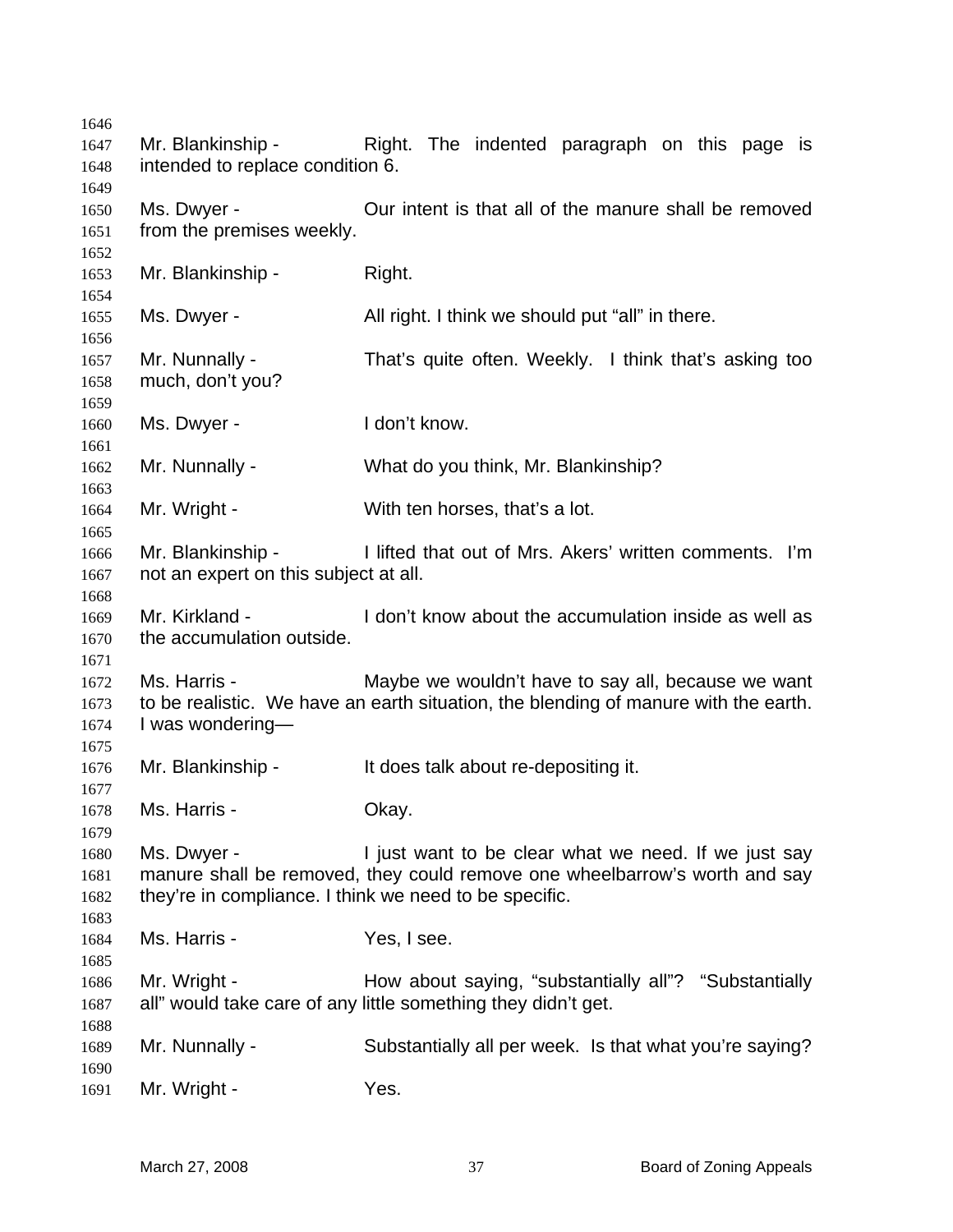| 1692         |                                                       |                                                                                      |
|--------------|-------------------------------------------------------|--------------------------------------------------------------------------------------|
| 1693         | Ms. Harris -                                          | That's fine with me, for want of a better way of dealing                             |
| 1694         | with this.                                            |                                                                                      |
| 1695         |                                                       |                                                                                      |
| 1696         | Ms. Dwyer -                                           | I think we need to be specific.                                                      |
| 1697         |                                                       |                                                                                      |
| 1698         | Mr. Kirkland -                                        | Do you think "substantially" is only 80%?                                            |
| 1699         |                                                       |                                                                                      |
| 1700         | Ms. Dwyer -                                           | Well, that's going to be really hard to monitor, it's                                |
| 1701         |                                                       | going to be hard to regulate, unless you say all. Then you can say, well, this is a  |
| 1702         |                                                       | week's worth and it might be obvious that it's not. I think it's either all or it's  |
| 1703         |                                                       | meaningless. Now, we might want to increase the time limit, like every two weeks     |
| 1704         |                                                       | or every month. I'm not sure what the other Board members think, but I think that    |
| 1705         | given the situation here and the intensity-           |                                                                                      |
| 1706         |                                                       |                                                                                      |
| 1707         | Mr. Kirkland -                                        | I don't have an idea of how much "all manure" is. Is                                 |
| 1708         | that a dump truck load, a pickup truck load?          |                                                                                      |
| 1709         |                                                       |                                                                                      |
| 1710         | Ms. Dwyer -                                           | It's all that's generated.                                                           |
| 1711         |                                                       |                                                                                      |
| 1712         | Mr. Kirkland -                                        | Yes, but I mean, the same 10 are there all week every                                |
| 1713         |                                                       | week, so how much is that quantity? What is that quantity, a horse trailer full or   |
| 1714         |                                                       | what? It could go two weeks if it was only a pickup truck, but if it's a dump truck  |
| 1715         | load every week, I think it needs to go every week.   |                                                                                      |
| 1716         |                                                       |                                                                                      |
| 1717         | Ms. Dwyer -                                           | Ms. Akers gave us some real specific quantities about                                |
| 1718<br>1719 | how much is generated by each horse the last time.    |                                                                                      |
| 1720         | Ms. Harris -                                          | It would be a perpetual operation, though, wouldn't                                  |
| 1721         | you think?                                            |                                                                                      |
| 1722         |                                                       |                                                                                      |
| 1723         | Ms. Dwyer -                                           | But we have 10 horses on a fairly small piece of                                     |
| 1724         |                                                       | property that's impinging upon a residential home. That's what we're looking at.     |
| 1725         | We're looking at ways to diminish the impact of that. |                                                                                      |
| 1726         |                                                       |                                                                                      |
| 1727         | Mr. Wright -                                          | Why don't we say "all," and if it's just a minute                                    |
| 1728         |                                                       | something that's not picked up, certainly you're not going to press them for that    |
| 1729         |                                                       | as long as the do substantially all. That gives the discretion to the administrator. |
| 1730         |                                                       |                                                                                      |
| 1731         | Mr. Kirkland -                                        | "All" is all right with you?                                                         |
| 1732         |                                                       |                                                                                      |
| 1733         | Mr. Wright -                                          | Why don't you say "all"?                                                             |
| 1734         |                                                       |                                                                                      |
| 1735         | Mr. Kirkland -                                        | Okay. All.                                                                           |
| 1736         |                                                       |                                                                                      |
| 1737         | Ms. Dwyer -                                           | And how often?                                                                       |
|              |                                                       |                                                                                      |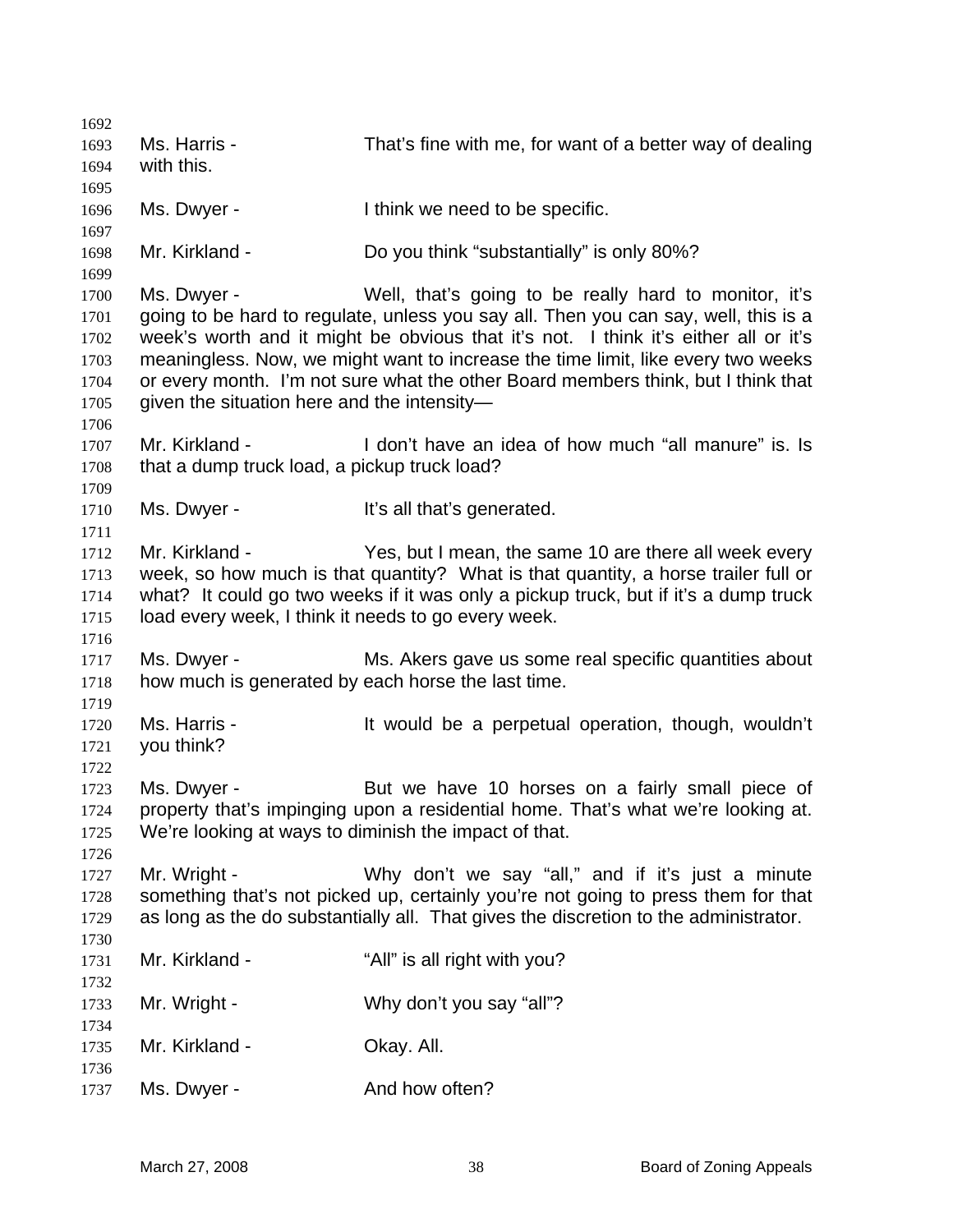| 1738         |                                        |                                                                                                                                              |
|--------------|----------------------------------------|----------------------------------------------------------------------------------------------------------------------------------------------|
| 1739         | Mr. Wright -                           | I'd say weekly.                                                                                                                              |
| 1740         |                                        |                                                                                                                                              |
| 1741         | Mr. Nunnally -                         | I hate to disagree with you there, AI, but I think two                                                                                       |
| 1742         | weeks, at least two weeks.             |                                                                                                                                              |
| 1743         |                                        |                                                                                                                                              |
| 1744         | Ms. Harris -                           | So, biweekly?                                                                                                                                |
| 1745         | Ms. Dwyer -                            | Every two weeks. It's always confusion about what                                                                                            |
| 1746<br>1747 | biweekly means.                        |                                                                                                                                              |
| 1748         |                                        |                                                                                                                                              |
| 1749         | Mr. Wright -                           | Well, there's one thing about it, if that doesn't work,                                                                                      |
| 1750         | we can always come back and change it. |                                                                                                                                              |
| 1751         |                                        |                                                                                                                                              |
| 1752         | Mr. Nunnally -                         | Right. So, let's start off with two weeks.                                                                                                   |
| 1753         |                                        |                                                                                                                                              |
| 1754         | Mr. Wright -                           | Yes. Start off with two weeks and if that doesn't                                                                                            |
| 1755         |                                        | appear to be working, then we can cut it to one week.                                                                                        |
| 1756         |                                        |                                                                                                                                              |
| 1757         | Mr. Kirkland -                         | Get that, Mr. Blankinship?                                                                                                                   |
| 1758         |                                        |                                                                                                                                              |
| 1759         | Mr. Blankinship -                      | Yes sir.                                                                                                                                     |
| 1760         |                                        |                                                                                                                                              |
| 1761         | Ms. Dwyer -                            | What about the 10 horses? Do we think 10 horses is                                                                                           |
| 1762         | too many?                              |                                                                                                                                              |
| 1763<br>1764 | Mr. Kirkland -                         | I like 10.                                                                                                                                   |
| 1765         |                                        |                                                                                                                                              |
| 1766         | Ms. Harris -                           | I like 10.                                                                                                                                   |
| 1767         |                                        |                                                                                                                                              |
| 1768         | Ms. Dwyer -                            | What about the distance requirement?                                                                                                         |
| 1769         |                                        |                                                                                                                                              |
| 1770         | Mr. Kirkland -                         | Staff gave us a tentative 300 feet. That's #2.                                                                                               |
| 1771         |                                        |                                                                                                                                              |
| 1772         | Mr. Blankinship -                      | That's<br>based more or less on where those                                                                                                  |
| 1773         |                                        | improvements are now. Not that I think 300 is necessarily the right number, but                                                              |
| 1774         |                                        | that would prevent them from moving any closer to the Acres.                                                                                 |
| 1775         |                                        |                                                                                                                                              |
| 1776         | Ms. Dwyer -                            | What about the pasture Mr. Wright?                                                                                                           |
| 1777         |                                        |                                                                                                                                              |
| 1778         | Mr. Wright -                           | I'm willing to with it. I think it's a matter of checking<br>this and seeing how it works. If it doesn't work in the future, we could always |
| 1779<br>1780 |                                        | come back and do something else, call them back in. This is our best stab at it.                                                             |
| 1781         |                                        |                                                                                                                                              |
| 1782         | Mr. Kirkland -                         | The staff and the State will strictly keep an eye on                                                                                         |
| 1783         | this, correct, Mr. Blankinship?        |                                                                                                                                              |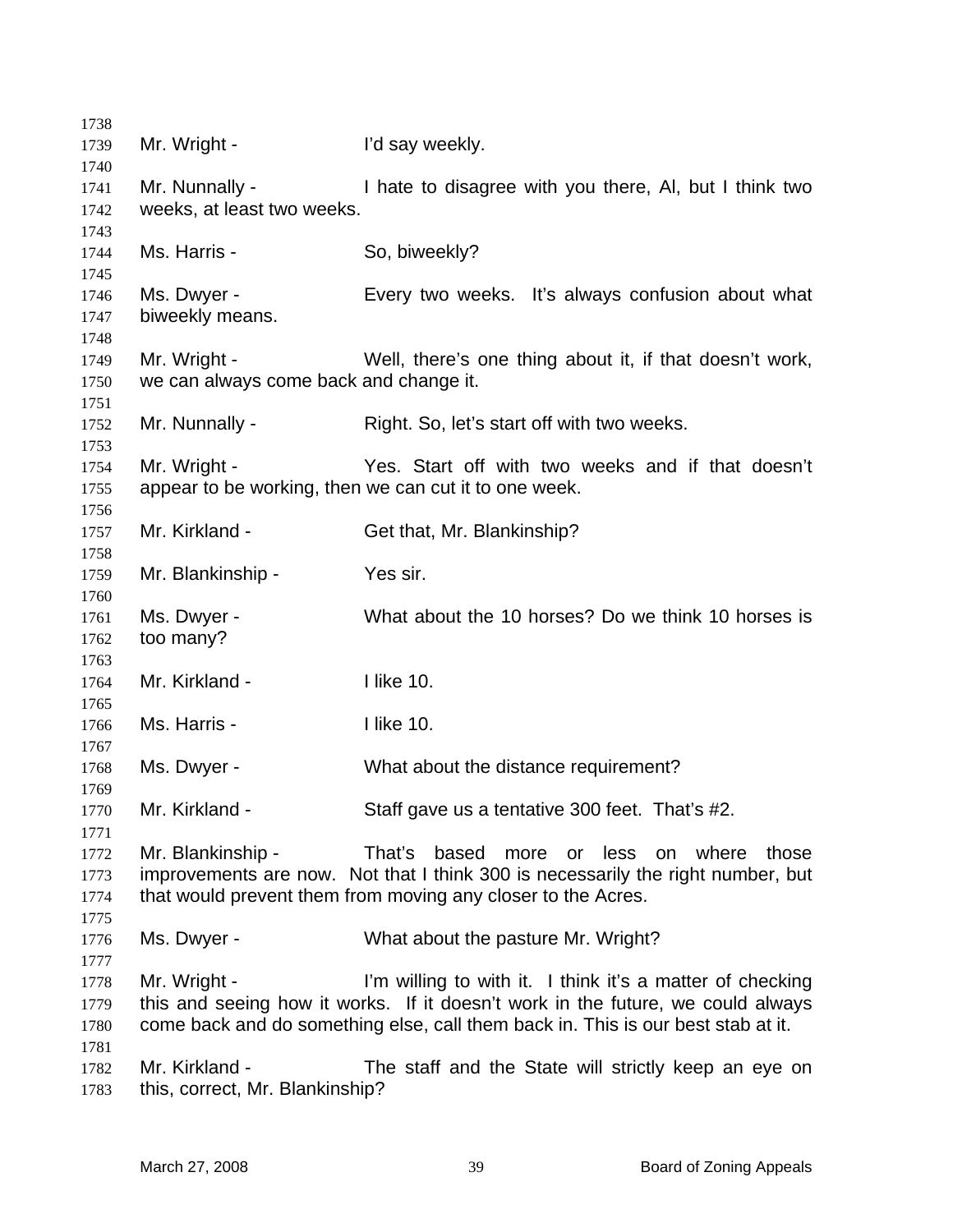| 1784         |                                     |                                                                               |
|--------------|-------------------------------------|-------------------------------------------------------------------------------|
| 1785         | Mr. Blankinship -                   | Oh, certainly, yes.                                                           |
| 1786         |                                     |                                                                               |
| 1787         | Mr. Wright -                        | Did you figure out how far the pasture is from the                            |
| 1788         | dwelling?                           |                                                                               |
| 1789         |                                     |                                                                               |
| 1790         | Mr. Blankinship -                   | Yes I did. It's about 270 feet.                                               |
| 1791         | Mr. Wright -                        | That satisfies me. I was thinking it's 200 feet. I was                        |
| 1792<br>1793 |                                     | kind of blending these things in, all the regulations, giving us some sort of |
| 1794         | direction. I'm satisfied with that. |                                                                               |
| 1795         |                                     |                                                                               |
| 1796         | Ms. Harris -                        | So, we're going to let #7 stay intact or are we                               |
| 1797         | changing that?                      |                                                                               |
| 1798         |                                     |                                                                               |
| 1799         | Mr. Wright -                        | Number 7 would be a change. You're changing #7,                               |
| 1800         | aren't you, Mr. Blankinship?        |                                                                               |
| 1801         |                                     |                                                                               |
| 1802         | Mr. Blankinship -                   | Yes. Number 7 would be changed just with respect to                           |
| 1803         | the dates.                          |                                                                               |
| 1804         |                                     |                                                                               |
| 1805         | Mr. Wright -                        | The first one.                                                                |
| 1806<br>1807 | Mr. Blankinship -                   | Right.                                                                        |
| 1808         |                                     |                                                                               |
| 1809         | Mr. Wright -                        | Yeah. May 1 to start with and then the rest of it would                       |
| 1810         | be annual.                          |                                                                               |
| 1811         |                                     |                                                                               |
| 1812         | Mr. Blankinship -                   | Right.                                                                        |
| 1813         |                                     |                                                                               |
| 1814         | Ms. Harris -                        | Instead of September 1 <sup>st</sup> it would be May 1 <sup>st</sup> .        |
| 1815         |                                     |                                                                               |
| 1816         | Mr. Blankinship -                   | May 1 <sup>st</sup> and then September 1 <sup>st</sup> .                      |
| 1817         | Mr. Kirkland -                      | We'll have a May $1st$ , September $1st$ , and then-                          |
| 1818<br>1819 |                                     |                                                                               |
| 1820         | Mr. Blankinship -                   | I want them to report after the summer session                                |
| 1821         |                                     | because I think that's when they have the most impact.                        |
| 1822         |                                     |                                                                               |
| 1823         | Ms. Dwyer -                         | So, we said it was 250 feet from the house.                                   |
| 1824         |                                     |                                                                               |
| 1825         | Mr. Blankinship -                   | Roughly, measuring on our GIS maps.                                           |
| 1826         |                                     |                                                                               |
| 1827         | Mr. Wright -                        | That's good enough to me.                                                     |
| 1828         |                                     |                                                                               |
| 1829         | Mr. Blankinship -                   | Roughly 270 feet.                                                             |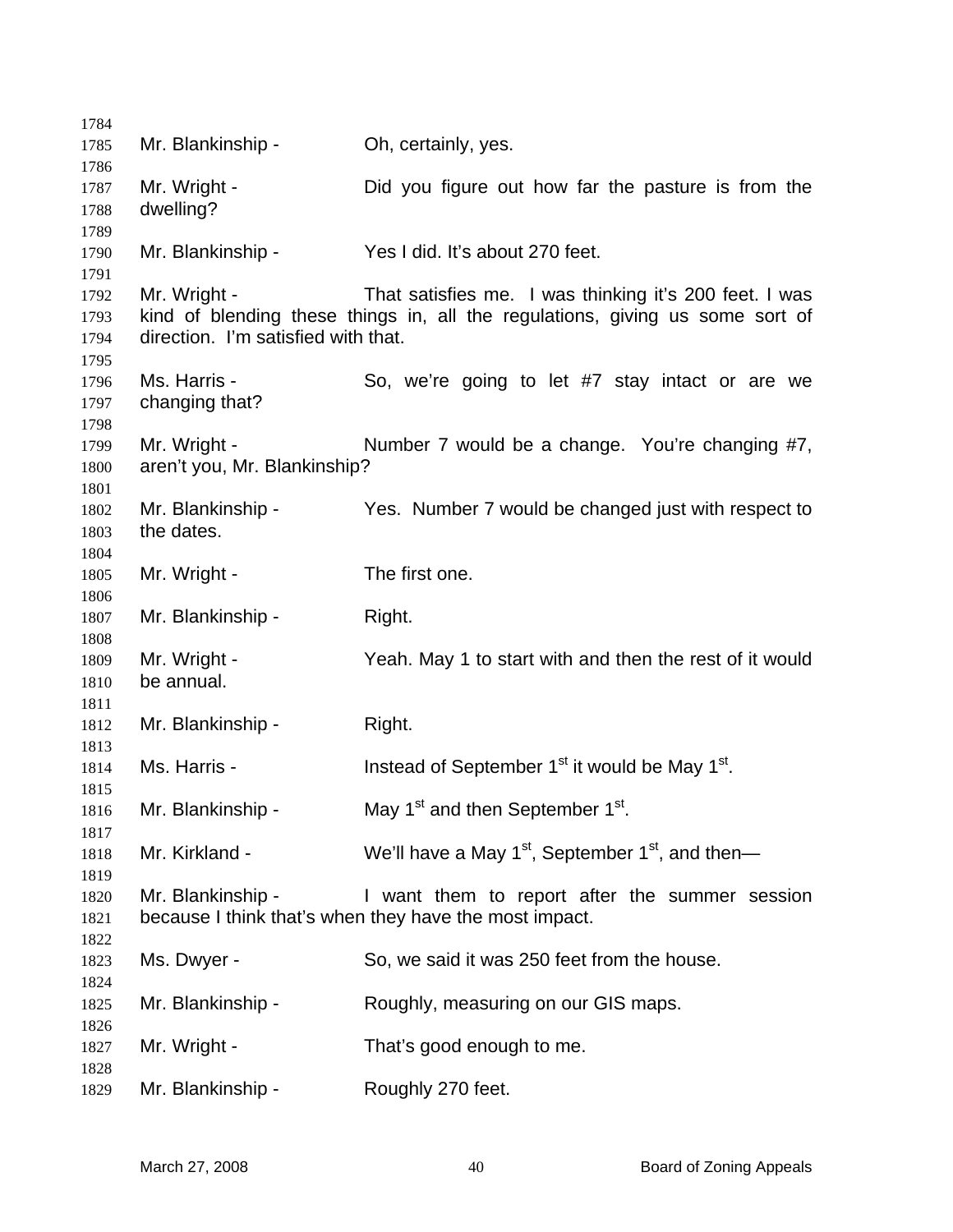1831 Mr. Kirkland - All right. We have them all in here? Ms. Dwyer - Let's review the conditions, just to be sure that we're all in accord. 1836 Mr. Kirkland - All right.

Mr. Blankinship - Number one: "Only the activities directly associated with Horses In Service and the improvements shown on the plot plan filed with the application are authorized by this approval. Any additional improvements shall comply with the applicable regulations of the County Code. Any substantial changes or additions to the operation or improvements may require a new use permit." Number two: "The barns, stables, sheds, and riding arena shall be located at least 300 feet from any lot occupied by a dwelling other than a farm dwelling." Number three: "The riding club shall be operated on a non-profit basis for the purpose of providing therapy to persons with disabilities." Number four: "There shall be no more than 10 horses on the premises at any time." Number five: "Hours of operation shall be limited to 5:30 to 7:45 p.m. Monday through Friday, and 2 to 5:30 p.m. Saturday and Sunday." Number six: "The applicant shall maintain the property so that odors, noise, and other impacts are controlled. Manure shall be stored and disposed of in compliance with Virginia Department of Agriculture and Consumer Services requirements and any other applicable standards including the 'Virginia Agricultural Stewardship Guidelines' of June 7, 2004. All manure shall be removed from the grounds every two weeks and may be re-deposited only to areas under cultivation during the growing season and in agronomic rates." Number seven: "On May 1, 2008, September 1, 2008, and on or about September 1 of each year thereafter, the applicant shall submit the necessary information to the Virginia Department of Agriculture and Consumer Services, the Virginia Department of Conservation and Recreation, and the Henrico County Department of Public Works as required by the Director of Planning, to ensure compliance with the requirements of the Chesapeake Bay Preservation Act and the Code requirements for water quality standards." 

| 1864<br>1865         | Ms. Harris -<br>intervals. | I didn't hear you say anything about the two-week  |
|----------------------|----------------------------|----------------------------------------------------|
| 1866<br>1867<br>1868 | Mr. Wright -               | Yes, biweekly. Didn't we say biweekly?             |
| 1869<br>1870         | Mr. Blankinship -          | The last sentence of number six.                   |
| 1871<br>1872<br>1873 | Ms. Dwyer -<br>two weeks.  | All manure shall be removed from the grounds every |
| 1874<br>1875         | Mr. Blankinship -          | Yes.                                               |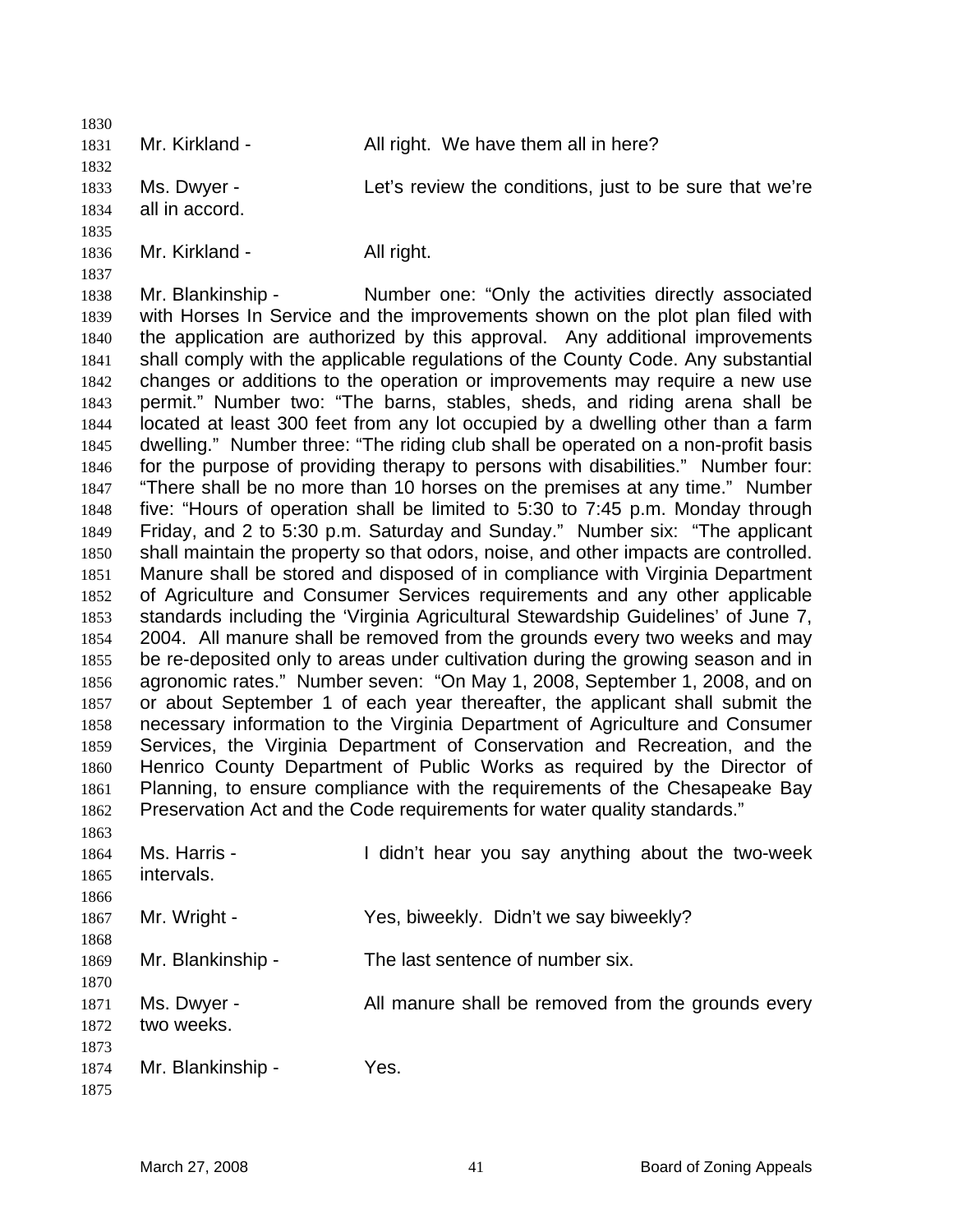| 1876<br>1877                         | Mr. Kirkland -                                       | That's what he said.                                                                                                                                                                                                                                                                             |
|--------------------------------------|------------------------------------------------------|--------------------------------------------------------------------------------------------------------------------------------------------------------------------------------------------------------------------------------------------------------------------------------------------------|
| 1878<br>1879<br>1880<br>1881<br>1882 | Ms. Dwyer -                                          | Now we need to ask the Wagner's to make sure that<br>they agree with that. The reason that we're asking them that is because under<br>the Code, if they don't agree, then we have to disprove the case, we have to<br>deny the case. So, if you approve of those conditions, please let us know. |
| 1883<br>1884                         | Ms. Wagner -                                         | [Off mike.] I have a question.                                                                                                                                                                                                                                                                   |
| 1885<br>1886                         | Mr. Kirkland -                                       | Yes. Come up to the mike.                                                                                                                                                                                                                                                                        |
| 1887<br>1888<br>1889                 | Ms. Harris -<br>with the hours.                      | While she's coming, are we going to say including<br>fundraising and the other activity we were talking about, training? When we deal                                                                                                                                                            |
| 1890<br>1891<br>1892                 | Ms. Wager -                                          | That was my question.                                                                                                                                                                                                                                                                            |
| 1893<br>1894<br>1895                 | Ms. Harris -<br>separate and apart from these hours? | Including training and fundraising.<br>Will that be                                                                                                                                                                                                                                              |
| 1896<br>1897                         | Ms. Dwyer -                                          | I think you're limited to these hours. Everything.                                                                                                                                                                                                                                               |
| 1898<br>1899                         | Mr. Kirkland -                                       | You're at the hours for everything.                                                                                                                                                                                                                                                              |
| 1900<br>1901                         | Mr. Wright -                                         | That's the idea.                                                                                                                                                                                                                                                                                 |
| 1902<br>1903                         | Ms. Wagner -                                         | Our fundraisers are also limited to these hours?                                                                                                                                                                                                                                                 |
| 1904<br>1905                         | Ms. Dwyer -                                          | Everything.                                                                                                                                                                                                                                                                                      |
| 1906<br>1907<br>1908                 | Mr. Kirkland -<br>hours.                             | Everything that happens on the site is limited to these                                                                                                                                                                                                                                          |
| 1909<br>1910                         | Ms. Dwyer -                                          | Everything other than your personal use of horses is<br>limited to these hours. Everything associated with Horses In Service in any way.                                                                                                                                                         |
| 1911<br>1912<br>1913                 | Ms. Wagner -                                         | Okay.                                                                                                                                                                                                                                                                                            |
| 1914<br>1915<br>1916                 | Mr. Wagner -                                         | Can you speak to grounds? Can you tell me what<br>you mean by "grounds"? You say the manure shall be removed from the<br>grounds. Are you talking about getting it up from the field?                                                                                                            |
| 1917<br>1918                         | Mr. Kirkland -                                       | Yes sir.                                                                                                                                                                                                                                                                                         |
| 1919<br>1920<br>1921                 | Mr. Blankinship -                                    | I think that would be the entire property.                                                                                                                                                                                                                                                       |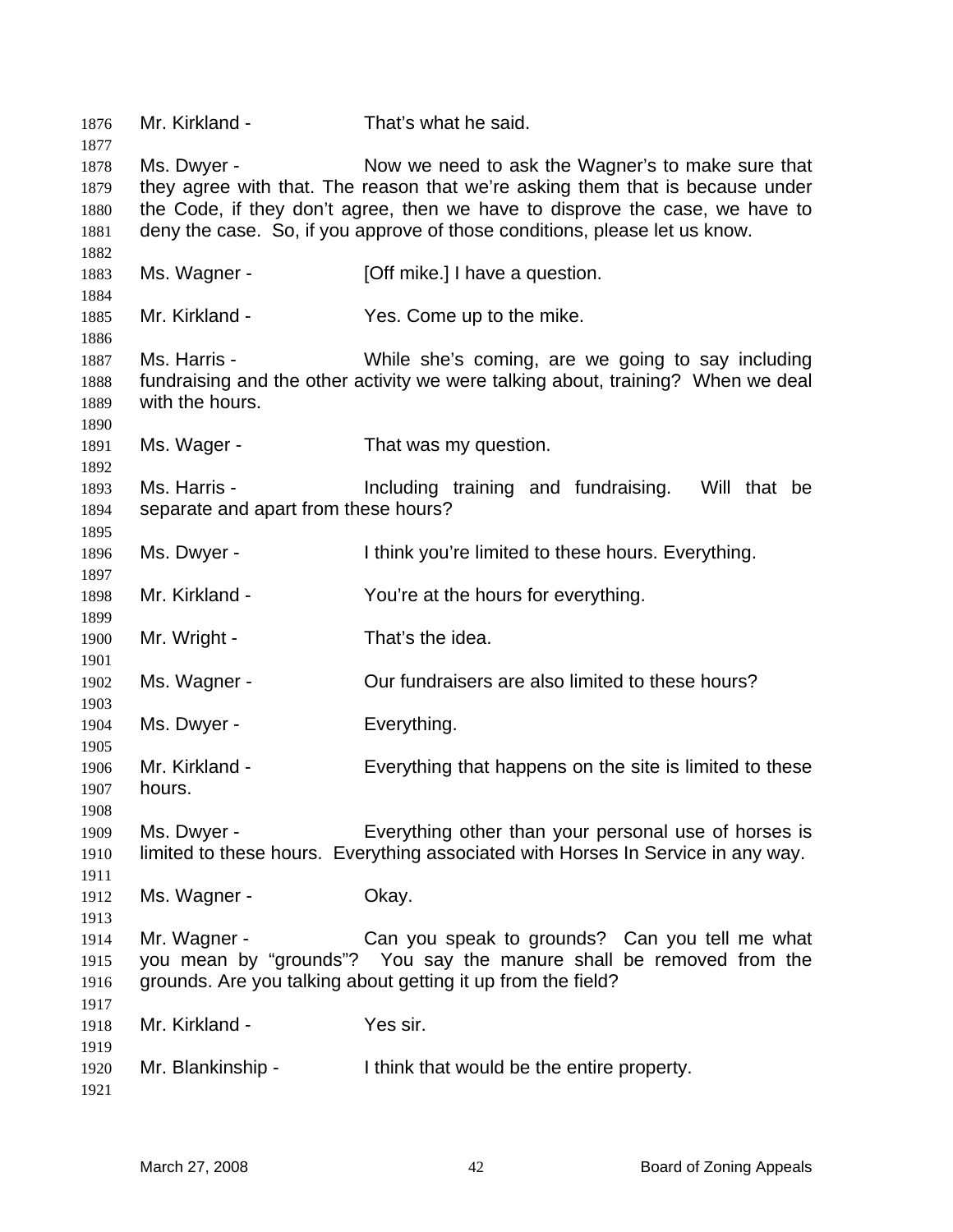Mr. Kirkland - That's why we put that in there. Mr. Wagner - Yes sir. I have investigated that and come up with a machine to do just that. Mr. Kirkland - Yes sir. Mr. Wagner - But normally what you do is put a concrete pad down and start three piles. It sits for 30 days on this concrete pad and then you start another pile and you take that pile and dispose of it. That's normally what you do with that. Mr. Kirkland - That's not normally what we're saying in this instance. Ms. Dwyer - What do we mean by grounds? Do we mean from the premises? Mr. Wagner - That's what I'm trying to find out now. I want to do what you're trying to tell me to do. 1942 Ms. Dwyer - My thought would be— Mr. Blankinship - I'd say the whole 12.79 acres. 1946 Ms. Dwyer - Right, from the premises. 1948 Mr. Kirkland - From the premises. Ms. Dwyer - You should say maybe from the premises. Mr. Wright - From the premises instead of grounds. Mr. Wagner - That's what I'm trying to— Mr. Kirkland - We just defined it. Premises. Mr. Blankinship - Remove from the premises. 1960 Mr. Kirkland - All right. Thank you very much. Are we ready to vote? Ms. Harris - Yes. Mr. Kirkland - Motion by Mr. Nunnally, seconded by Mr. Wright to approve the case. All those in favor say aye. All those opposed say no. The ayes have it; the motion passes. It's unanimous.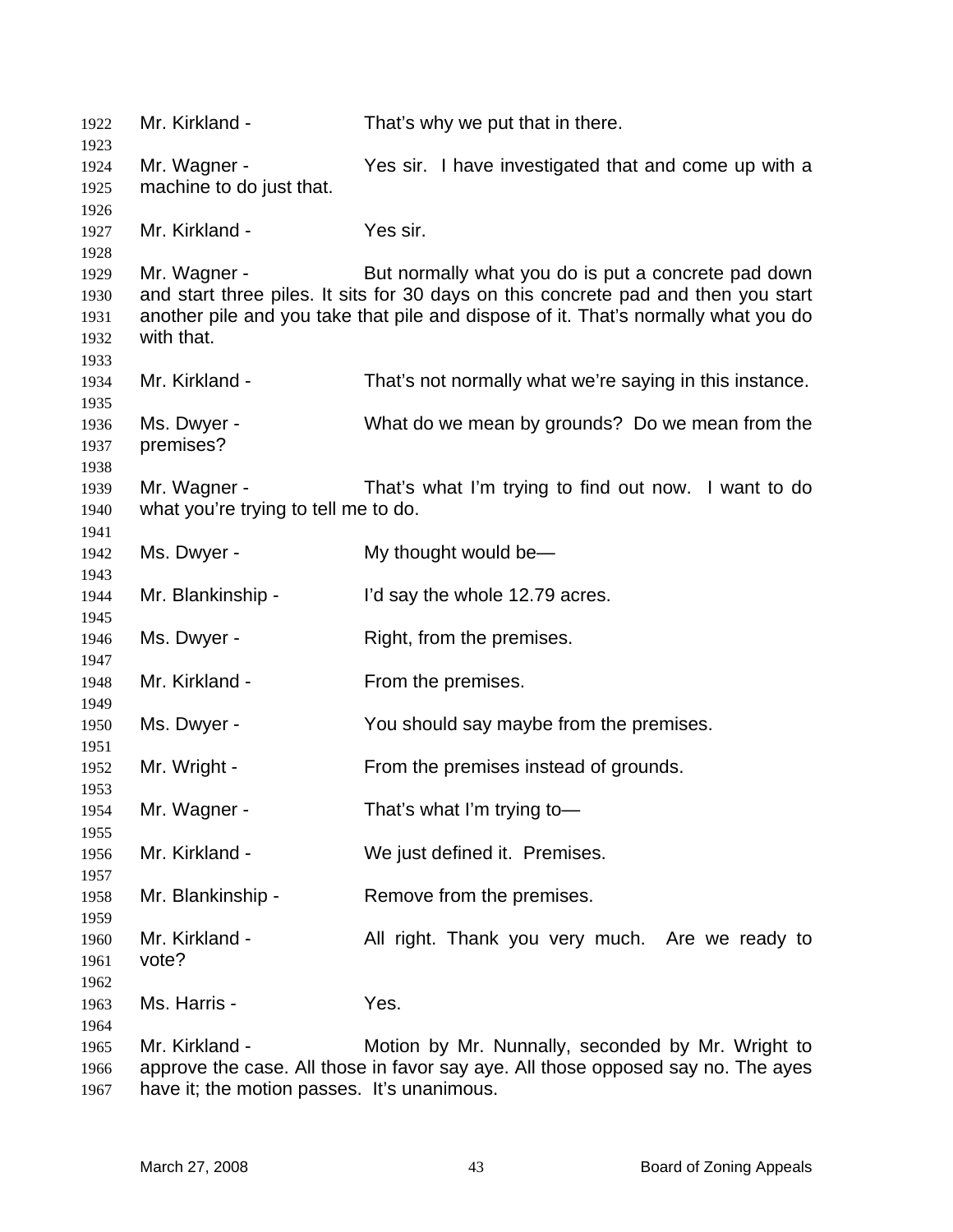After an advertised public hearing and on a motion by Mr. Nunnally, seconded by Mr. Wright, the Board **approved** application **UP-024-07, Martha Wagner's** request for a conditional use permit pursuant to Sections 24-12(b) and 24-52(a) to operate a private noncommercial riding club at 6301 Hines Road (Parcel 853- 692-4325), zoned A-1, Agricultural District (Varina), subject to the following conditions: 

- 1. [AMENDED] Only the activities directly associated with Horses in Service, and the improvements shown on the plot plan filed with the application, are authorized by this approval. Any additional improvements shall comply with the applicable regulations of the County Code. Any substantial changes or additions to the operation or improvements may require a new use permit.
- 2. The barn, stables, sheds and riding arena shall be located at least 300 feet from any lot occupied by a dwelling other than a farm dwelling.
- 3. The riding club shall be operated on a nonprofit basis for the purpose of providing therapy to persons with disabilities.
- 4. There shall be no more than ten horses on the premises at any time.
- 5. Hours of operation shall be limited to 5:30 7:45 pm Monday through Friday and 2:00 - 5:30 pm Saturday and Sunday.

6. [AMENDED] The applicant shall maintain the property so that odors, noise and other impacts are controlled. Manure shall be stored and disposed of in compliance with Virginia Department of Agriculture and Consumer Services requirements and any other applicable standards, including the "Virginia Agricultural Stewardship Act Guidelines" of June 7, 2004. All manure shall be removed from the premises every two weeks and may be redeposited only to areas under cultivation during the growing season, and in agronomic rates.

- 7. [AMENDED] On May 1, 2008, September 1, 2008, and on or about September 1 of each year thereafter, the applicant shall submit the necessary information to the Virginia Department of Agriculture and Consumer Services, the Virginia Department of Conservation and Recreation and the Henrico County Department of Public Works, as required by the Director of Planning, to ensure compliance with the requirements of the Chesapeake Bay Preservation Act and the code requirements for water quality standards.
- 

Affirmative: Dwyer, Harris, Kirkland, Nunnally, Wright 5 Negative: 0 Absent: 0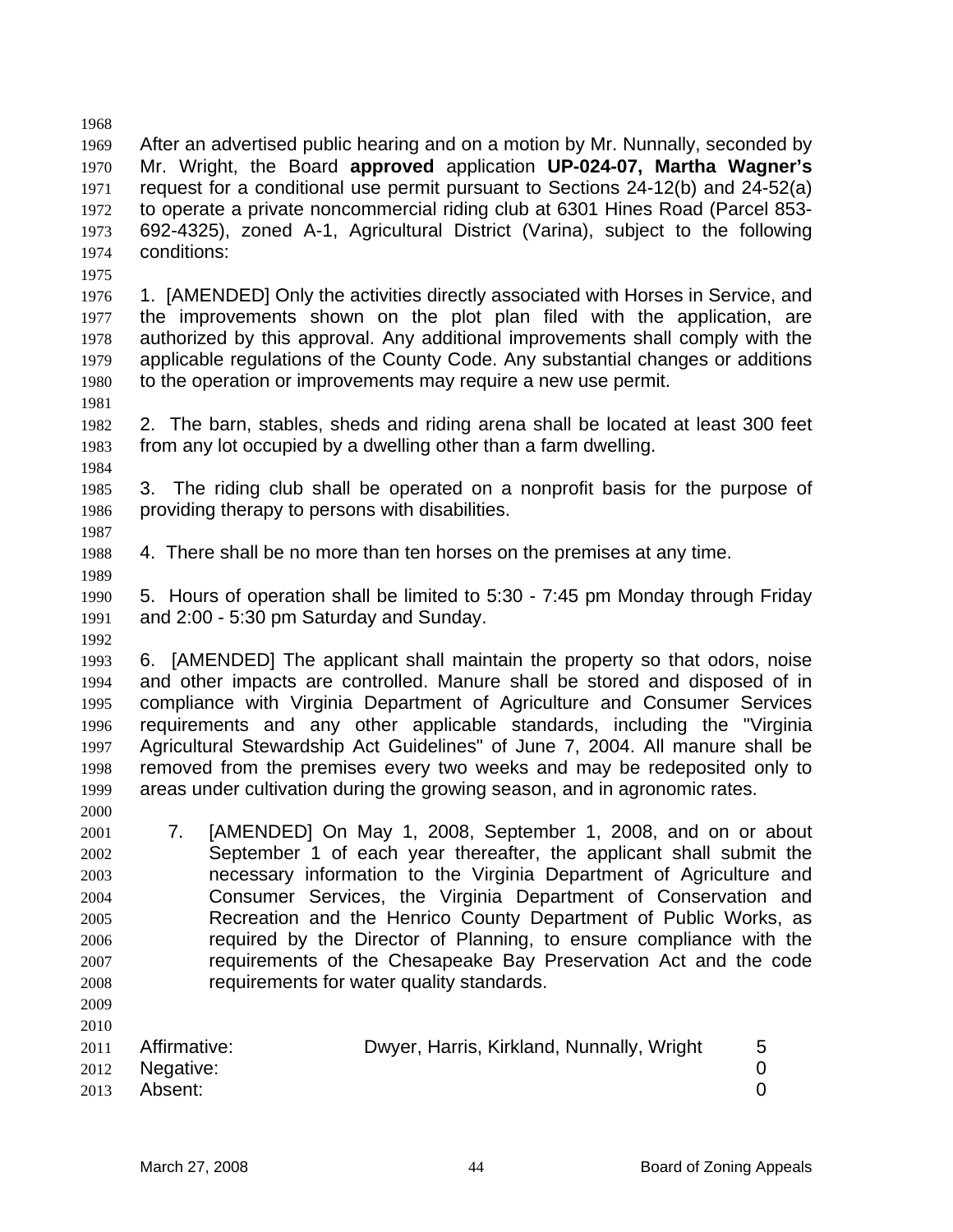| 2014 |                                                  |                                                                                     |
|------|--------------------------------------------------|-------------------------------------------------------------------------------------|
| 2015 |                                                  |                                                                                     |
| 2016 | Mr. Kirkland -                                   | Do you want to take a five-minute break?                                            |
| 2017 |                                                  |                                                                                     |
| 2018 |                                                  |                                                                                     |
| 2019 | <b>BOARD TAKES A FIVE-MINUTE BREAK</b>           |                                                                                     |
| 2020 |                                                  |                                                                                     |
| 2021 |                                                  |                                                                                     |
| 2022 | <b>UP-002-08</b>                                 | RESOURCE DEVELOPMENT<br><b>ASSOCIATES</b>                                           |
| 2023 |                                                  | requests a conditional use permit pursuant to Sections 24-103 and 24-52(d) to       |
| 2024 |                                                  | extract materials from the earth at 1801 Kingsland Road (Parcel 818-676-5915),      |
| 2025 | zoned A-1, Agricultural District (Varina).       |                                                                                     |
| 2026 |                                                  |                                                                                     |
| 2027 | Mr. Kirkland -                                   | Anyone else wish to speak on this case? All right,                                  |
| 2028 |                                                  | sir, if you all would raise your right hand and be sworn in.                        |
| 2029 |                                                  |                                                                                     |
| 2030 | Mr. Blankinship -                                | Do you swear the testimony you're about to give is the                              |
| 2031 | truth and nothing but the truth so help you God? |                                                                                     |
| 2032 |                                                  |                                                                                     |
| 2033 | Mr. Hooker -                                     | Ido.                                                                                |
| 2034 |                                                  |                                                                                     |
| 2035 | Mr. Kirkland -                                   | Would you state your name for the record, please?                                   |
| 2036 |                                                  |                                                                                     |
| 2037 | Mr. Hooker -                                     | Good morning, Randy Hooker.                                                         |
| 2038 |                                                  |                                                                                     |
| 2039 | Mr. Cox -                                        | Harvey Cox.                                                                         |
| 2040 |                                                  |                                                                                     |
| 2041 | Mr. Wright -                                     | Mr. Chairman, didn't we listen to all kinds of testimony                            |
| 2042 |                                                  | on this? Isn't this supposed to be limited to the impact of the mining on the water |
| 2043 | table?                                           |                                                                                     |
| 2044 |                                                  |                                                                                     |
| 2045 | Mr. Kirkland -                                   | I believe so, Mr. Wright.                                                           |
| 2046 |                                                  |                                                                                     |
| 2047 | Mr. Wright -                                     | And also a preliminary layout of the proposed                                       |
| 2048 | subdivision.                                     |                                                                                     |
| 2049 |                                                  |                                                                                     |
| 2050 | Mr. Blankinship -                                | The preliminary layout is what I just passed out and                                |
| 2051 |                                                  | the water table comments are addressed in an e-mail that was left on your desk.     |
| 2052 | It should be highlighted.                        |                                                                                     |
| 2053 |                                                  |                                                                                     |
| 2054 | Mr. Kirkland -                                   | If you would bear with us just one minute.                                          |
| 2055 |                                                  |                                                                                     |
| 2056 | Mr. Hooker -                                     | I could provide you information on that as well.                                    |
| 2057 |                                                  |                                                                                     |
| 2058 | Mr. Kirkland -                                   | Okay.                                                                               |
| 2059 |                                                  |                                                                                     |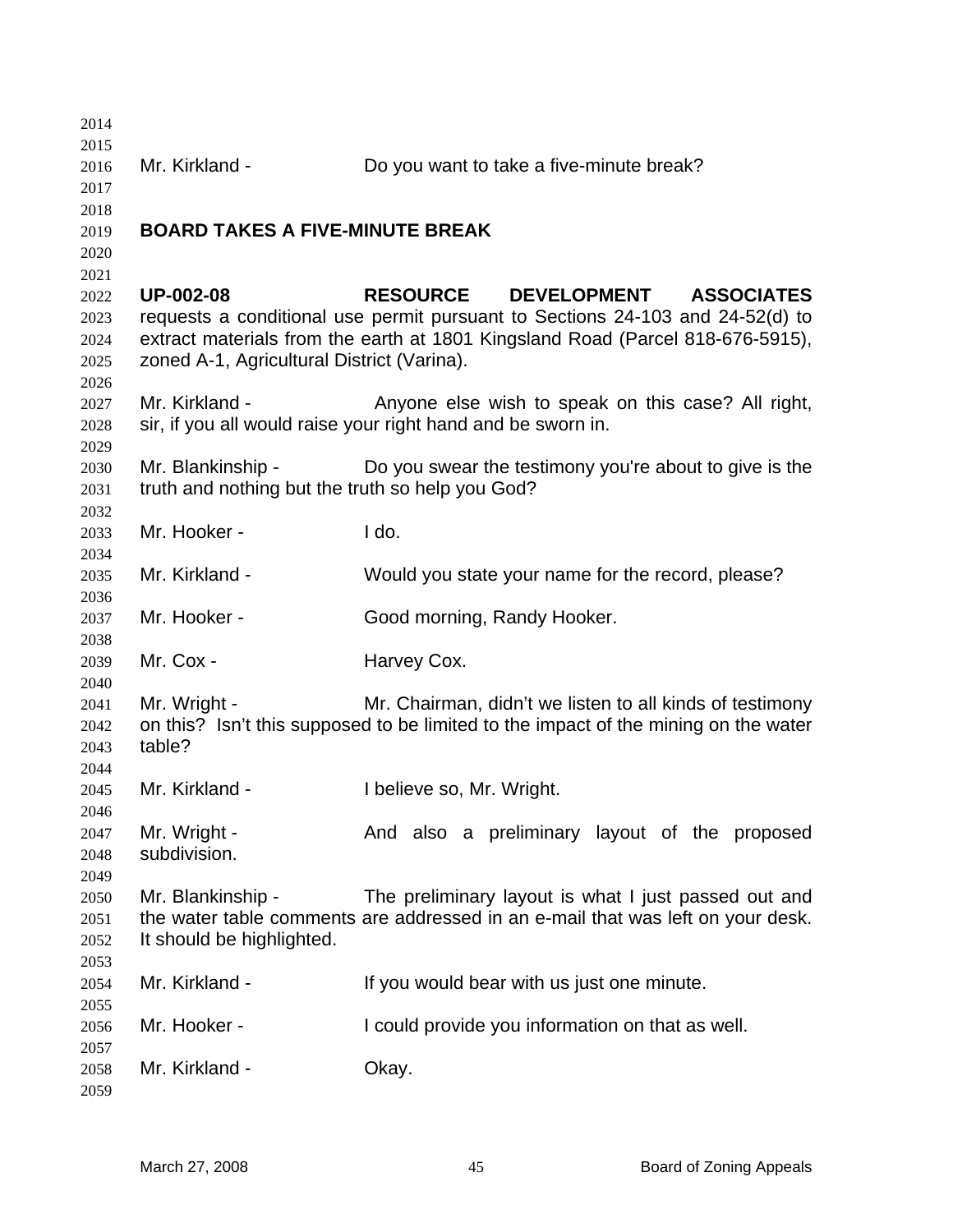Mr. Hooker - There is an existing sediment basin for erosion sub-control measures on the site. The bottom of that basin is at 63 feet. The limits of disturbance show that the elevation would be at 72 feet, so that puts us 9 feet above the bottom of the sediment basin and the sediment basin is higher than Roundabout Creek. So, we shouldn't have any impacts on any water tables. Ms. Dwyer - So in the narrative description, you could change paragraph 1C to, "All mining will occur above the water table," instead of "generally all." I notice that other mining operations have stated all mining will occur above the water table as well, so we're not asking you to do anything or state anything that's unusual. I know that's not a condition, I just wanted to have everything consistent. Ms. Harris - Which condition are we changing? Ms. Dwyer - Well, it's not a condition, it's a statement in their narrative about what they're representing they will do. In our packet, it follows the condition, but we could put that as a condition as well. Mr. Wright - Would you like that as a condition? 2081 Ms. Dwyer - Ithink so, yes. Mr. Kirkland - Mr. Blankinship, did you get that? Mr. Blankinship - Yes. Mr. Kirkland - The next thing was the layout. Mr. Hooker - Yes. Their layout does show four proposed lots, all meeting minimum one-acre, exceeding 150-foot road frontage, and the buildable area shown in the dashed line. Ms. Dwyer - What about the rest of the property? Mr. Hooker - Lots 2 and 3 would have the majority of the property. Lots 1 and 4 would have just over an acre each. Lots 2 and 3 could possibly be used for just agricultural or a pasture or something like that. Ms. Dwyer - I'm wondering how they would obtain access to Lots 2 and 3. Mr. Hooker - All access is from Kingsland. Ms. Dwyer - Oh, I see.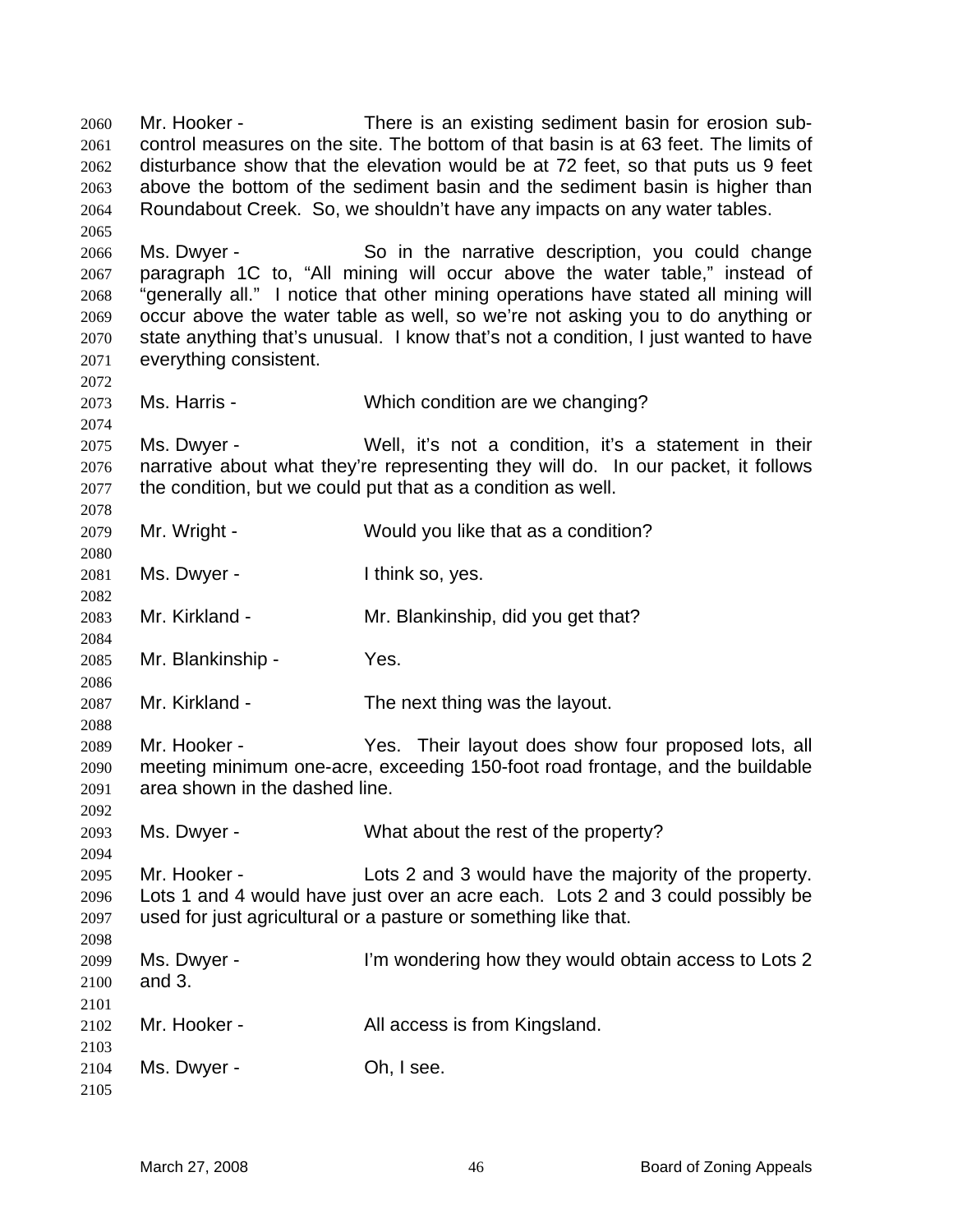| 2106                                 | Mr. Kirkland -                                            | They would just be real deep lots, in other words.                                                                                                                                                                                                                                                                                                                                                             |
|--------------------------------------|-----------------------------------------------------------|----------------------------------------------------------------------------------------------------------------------------------------------------------------------------------------------------------------------------------------------------------------------------------------------------------------------------------------------------------------------------------------------------------------|
| 2107<br>2108                         | Mr. Hooker -                                              | Yes sir.                                                                                                                                                                                                                                                                                                                                                                                                       |
| 2109                                 | Mr. Wright -                                              | Strath Road.                                                                                                                                                                                                                                                                                                                                                                                                   |
| 2110<br>2111                         |                                                           |                                                                                                                                                                                                                                                                                                                                                                                                                |
| 2112<br>2113                         | Mr. Kirkland -<br>deep, wouldn't they?                    | Strath and Kingsland. They would be almost 500-feet                                                                                                                                                                                                                                                                                                                                                            |
| 2114                                 |                                                           |                                                                                                                                                                                                                                                                                                                                                                                                                |
| 2115                                 | Ms. Dwyer -                                               | Well, you're not committing to this as a plan.                                                                                                                                                                                                                                                                                                                                                                 |
| 2116<br>2117<br>2118                 | Mr. Hooker -                                              | No.                                                                                                                                                                                                                                                                                                                                                                                                            |
| 2119<br>2120<br>2121                 | Ms. Dwyer -<br>be a much better design.                   | Another option would be to just have the four lots and<br>then have the rest of it in a common area that the lots could share, which would                                                                                                                                                                                                                                                                     |
| 2122<br>2123                         | Mr. Hooker -                                              | It could be.                                                                                                                                                                                                                                                                                                                                                                                                   |
| 2124<br>2125<br>2126                 | Ms. Dwyer -                                               | But that would be a different Board and a different<br>process. I just wanted to see what it would eventually look like. Thank you.                                                                                                                                                                                                                                                                            |
| 2127                                 |                                                           |                                                                                                                                                                                                                                                                                                                                                                                                                |
| 2128<br>2129                         | Mr. Kirkland -                                            | Thank you very much.                                                                                                                                                                                                                                                                                                                                                                                           |
| 2130<br>2131                         | Ms. Harris -                                              | I have a question. How do we reconcile the fact that<br>reclamation was not done simultaneously, or did we reconcile that?                                                                                                                                                                                                                                                                                     |
| 2132<br>2133                         | Ms. Dwyer -                                               | They explained it.                                                                                                                                                                                                                                                                                                                                                                                             |
| 2134<br>2135<br>2136                 | Mr. Kirkland -                                            | They explained it last meeting.                                                                                                                                                                                                                                                                                                                                                                                |
| 2137<br>2138<br>2139<br>2140<br>2141 | Mr. Hooker -                                              | We really can't go in and start reclamation until they<br>get to a point where they have claimed all they want to claim out of the site, after<br>removing the materials out of the site that they want to in a specific area. That<br>hasn't been done in either the front or the back of the property. So, we really<br>can't go in and fill anything if they haven't been able to remove all the materials. |
| 2142<br>2143<br>2144                 | Ms. Harris -                                              | So, that will be done now as you go along?                                                                                                                                                                                                                                                                                                                                                                     |
| 2145<br>2146                         | Mr. Hooker -<br>that can be removed.                      | There are still more materials on the front and the rear                                                                                                                                                                                                                                                                                                                                                       |
| 2147<br>2148<br>2149                 | Ms. Dwyer -<br>That's not part of a condition now, is it? | Mr. Blankinship, what is the status of this layout?                                                                                                                                                                                                                                                                                                                                                            |
| 2150<br>2151                         | Mr. Blankinship -                                         | No ma'am. It's just a part of their submission, a part of                                                                                                                                                                                                                                                                                                                                                      |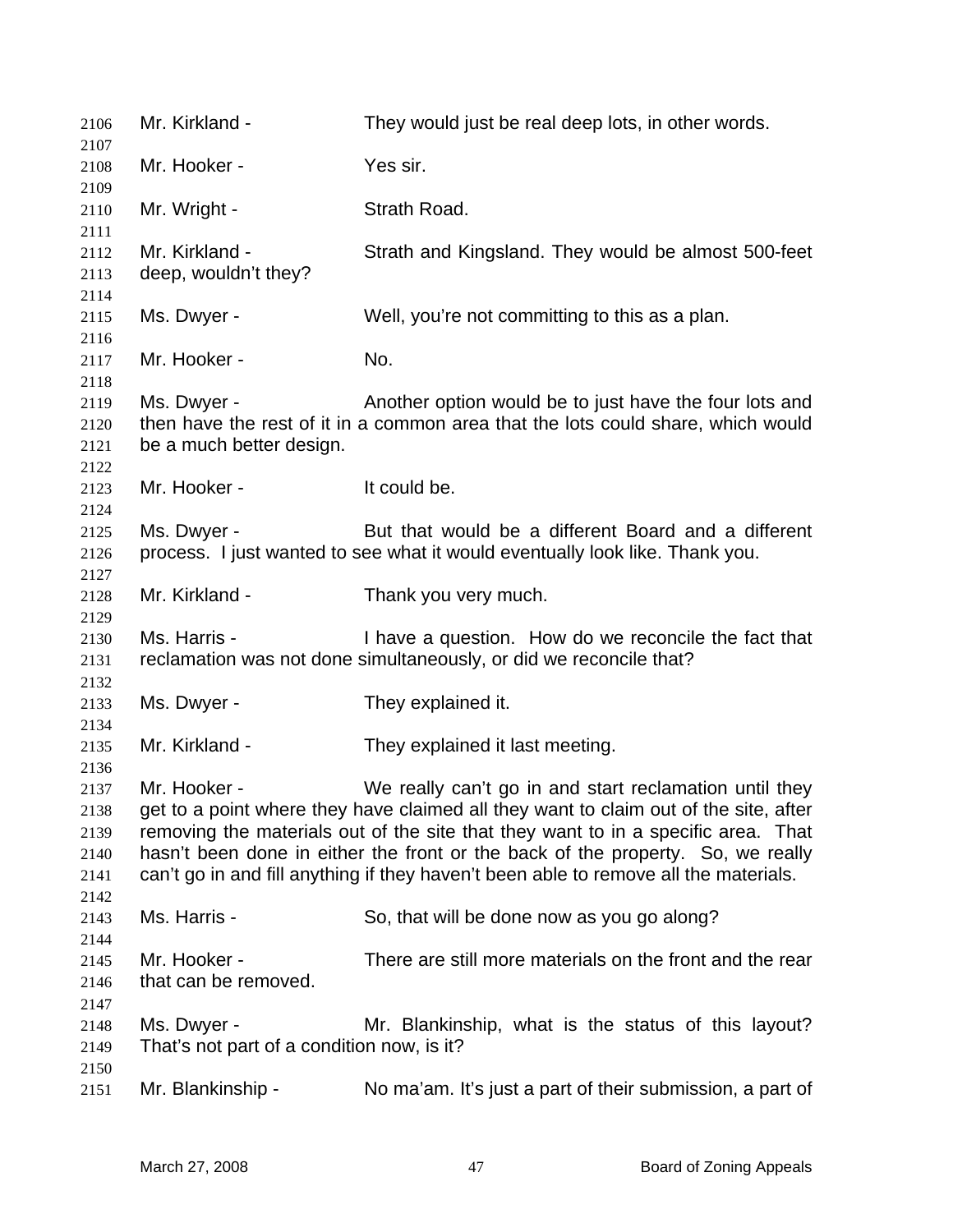| 2152         | their reclamation plan, if you will.              |                                                                                                                              |
|--------------|---------------------------------------------------|------------------------------------------------------------------------------------------------------------------------------|
| 2153         |                                                   |                                                                                                                              |
| 2154         | Ms. Dwyer -                                       | Okay.                                                                                                                        |
| 2155         |                                                   |                                                                                                                              |
| 2156<br>2157 | Mr. Hooker -                                      | If I may. I felt that we just provided the layout as a<br>courtesy just to show that four lots could be put on the property. |
| 2158         |                                                   |                                                                                                                              |
| 2159         | Ms. Dwyer -                                       | Yes. I'm not suggesting that it be a condition.                                                                              |
| 2160         |                                                   |                                                                                                                              |
| 2161         | Mr. Hooker -                                      | Okay.                                                                                                                        |
| 2162         |                                                   |                                                                                                                              |
| 2163         | Ms. Dwyer -                                       | I really think that the remainder of the area would be                                                                       |
| 2164         | better as area in common shared by the four lots. |                                                                                                                              |
| 2165         |                                                   |                                                                                                                              |
| 2166         | Mr. Hooker -                                      | That can be considered.                                                                                                      |
| 2167         |                                                   |                                                                                                                              |
| 2168         | Ms. Dwyer -                                       | Acres of long skinny lots, that's just not a good                                                                            |
| 2169         |                                                   | design, so I didn't want it to be a part of the condition. I just wanted to clarify                                          |
| 2170         | what the status of it was.                        |                                                                                                                              |
| 2171         |                                                   |                                                                                                                              |
|              | Mr. Hooker -                                      |                                                                                                                              |
| 2172         |                                                   | Thank you.                                                                                                                   |
| 2173         |                                                   |                                                                                                                              |
| 2174         | Mr. Kirkland -                                    | Any other questions by Board members? Anyone                                                                                 |
| 2175         |                                                   | else wish to speak on this case? That concludes the case.                                                                    |
| 2176         |                                                   |                                                                                                                              |
| 2177         | <b>DECISION</b>                                   |                                                                                                                              |
| 2178         |                                                   |                                                                                                                              |
| 2179         | Ms. Dwyer -                                       | I think we were going to add that all mining work will                                                                       |
| 2180         | occur above the water table?                      |                                                                                                                              |
| 2181         |                                                   |                                                                                                                              |
| 2182         | Mr. Kirkland -                                    | Yes you were.                                                                                                                |
| 2183         |                                                   |                                                                                                                              |
| 2184         | Ms. Dwyer -                                       | That would be condition 32?                                                                                                  |
| 2185         |                                                   |                                                                                                                              |
| 2186         | Mr. Kirkland -                                    | And he didn't have any problem with that. Any other                                                                          |
| 2187         | comments?                                         |                                                                                                                              |
| 2188         |                                                   |                                                                                                                              |
| 2189         | Mr. Nunnally -                                    | Is that a motion, Ms. Dwyer?                                                                                                 |
|              |                                                   |                                                                                                                              |
| 2190         |                                                   |                                                                                                                              |
| 2191         | Ms. Dwyer -                                       | Oh. I was thinking we had a motion.                                                                                          |
| 2192         |                                                   |                                                                                                                              |
| 2193         | Mr. Kirkland -                                    | No, you just made it.                                                                                                        |
| 2194         |                                                   |                                                                                                                              |
| 2195         | Ms. Dwyer -                                       | Well, I move we approve.                                                                                                     |
| 2196         |                                                   |                                                                                                                              |
|              | Mr. Nunnally -                                    | Second.                                                                                                                      |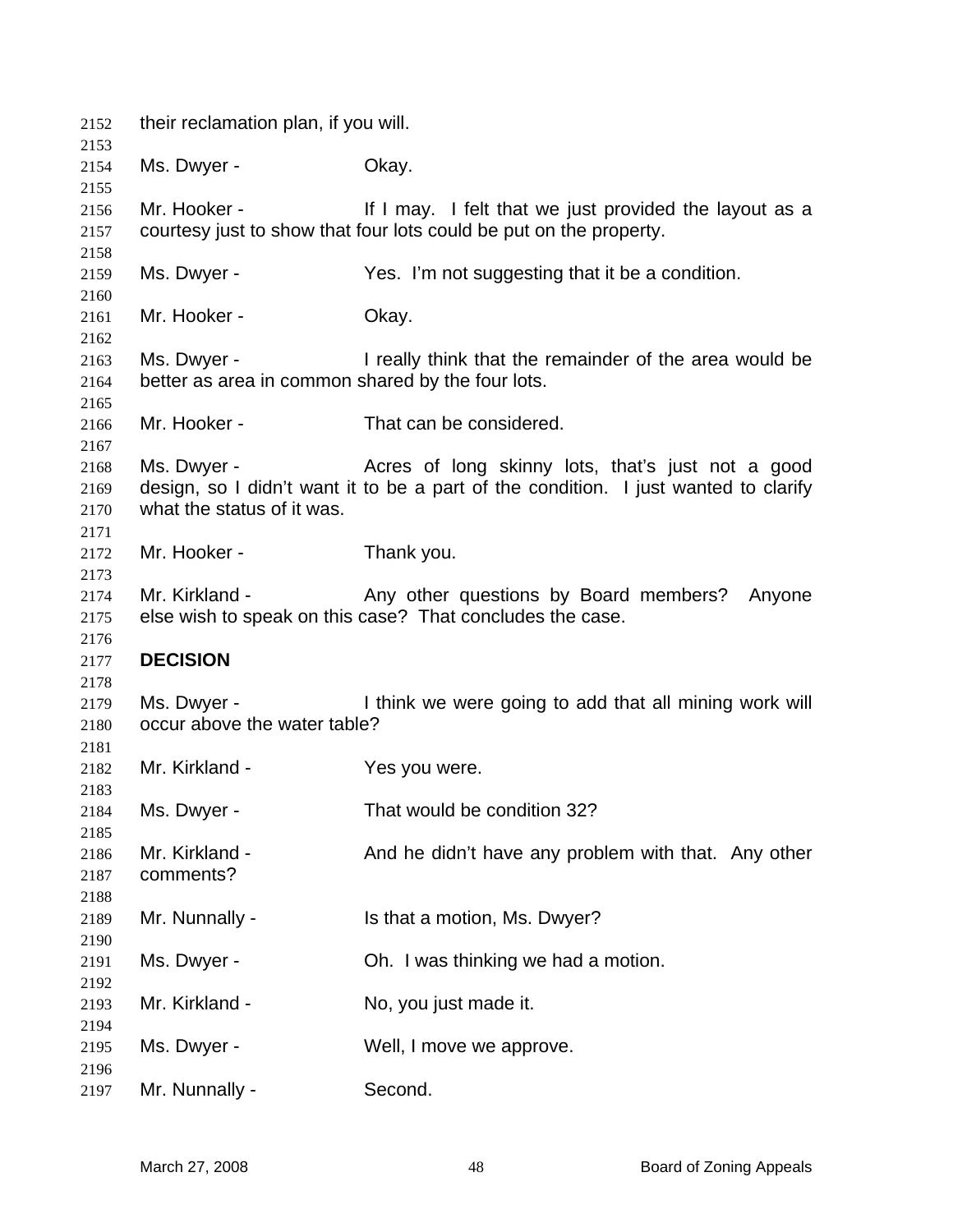Mr. Kirkland - Motion by Ms. Dwyer, seconded by Mr. Nunnally. All those in favor say aye. All those opposed say no. The ayes have it; the motion passes. 

After an advertised public hearing and on a motion by Ms. Dwyer, seconded by Mr. Nunnally, the Board **approved** application **UP-002-08, Resource Development Associates'** request for a conditional use permit pursuant to Sections 24-103 and 24-52(d) to extract materials from the earth at 1801 Kingsland Road (Parcel 818-676-5915), zoned A-1, Agricultural District (Varina), subject to the following conditions:

1. This use permit is subject to all requirements of Section 24-103 of Chapter 24 of the County Code.

- 2. Before beginning any work, the applicant shall provide a financial guaranty in an amount of \$3,000.00 per acre for each acre of land to be disturbed, for a total of \$ 47,400.00, guaranteeing that the land will be restored to a reasonably level and drainable condition, consistent with the elevation of the land prior to the beginning of excavation. This permit does not become valid until the financial guaranty has been approved by the County Attorney. The financial guaranty may provide for termination after 90 days notice in writing to the County. In the event of termination, this permit shall be void, and work incident thereto shall cease. Within the next 90 days the applicant shall restore the land as provided for under the conditions of this use permit. Termination of such financial guaranty shall not relieve the applicant from its obligation to indemnify the County of Henrico for any breach of the conditions of this use permit. If this condition is not satisfied within 90 days of approval, the use permit shall be void.
- 

2227 3. Before beginning any work, the applicant shall submit erosion control plans to the Department of Public Works (DPW) for review and approval. Throughout the life of the operation, the applicant shall continuously satisfy DPW that erosion control procedures are properly maintained, and shall furnish plans and bonds that DPW deems necessary. The applicant shall provide certification from a licensed professional engineer that dams, embankments and sediment control structures meet the approved design criteria as set forth by the State. If this condition is not satisfied within 90 days of approval, the use permit shall be void.

4. Before beginning any work, the applicant shall obtain a mine license from the Virginia Department of Mines, Minerals and Energy. If this condition is not satisfied within 90 days of approval, the use permit shall be void.

5. Before beginning any work, the areas approved for mining under this permit shall be delineated on the ground by five-foot-high metal posts at least five inches in diameter and painted in alternate one foot stripes of red and white. These posts shall be so located as to clearly define the area in which the mining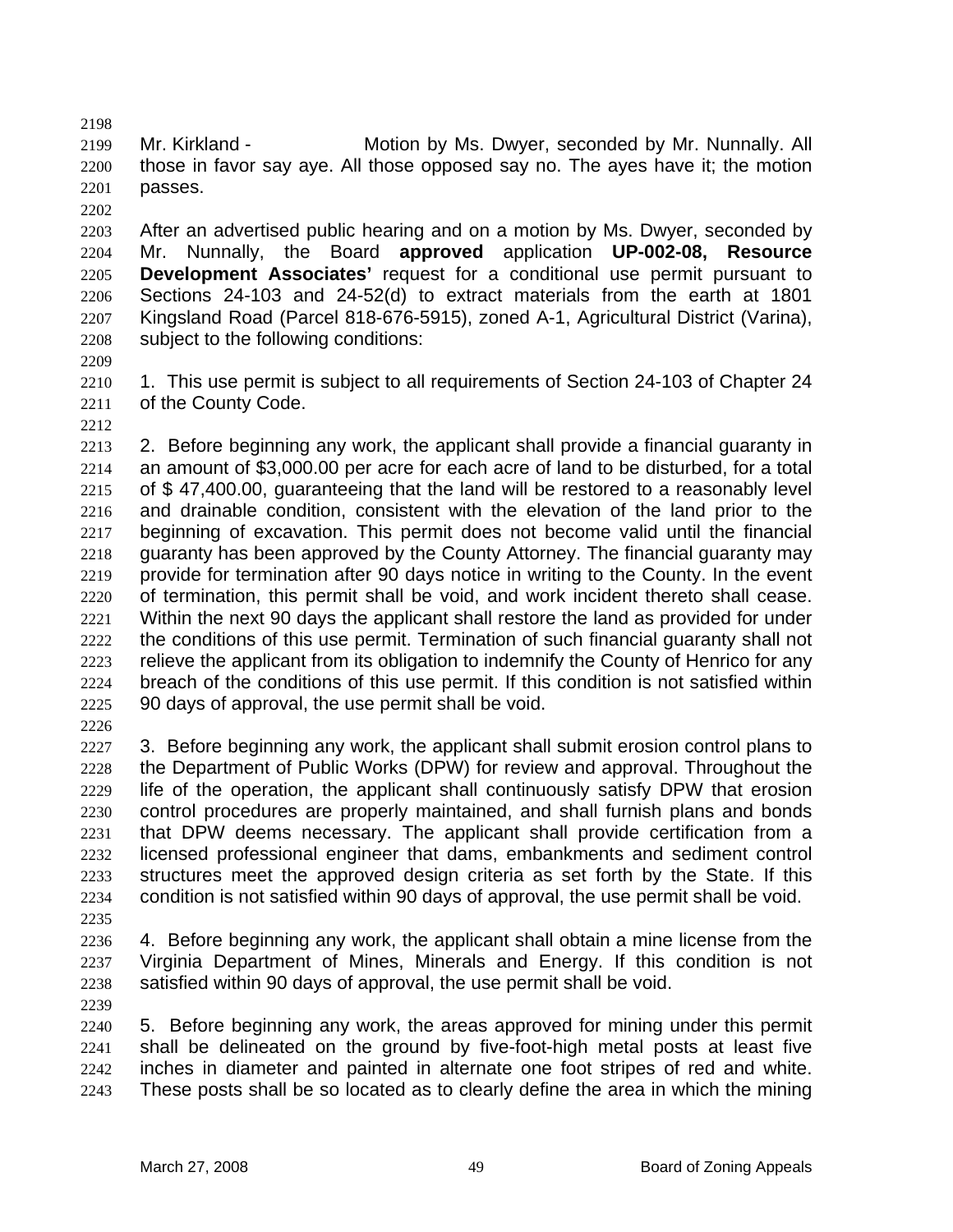is permitted. They shall be located, and their location certified, by a certified land surveyor. If this condition is not satisfied within 90 days of approval, the use permit shall be void.

6. In the event that the approval of this use permit is appealed, all conditions requiring action within 90 days will be deemed satisfied if the required actions are taken within 90 days of final action on the appeal.

7. The applicant shall comply with the Chesapeake Bay Preservation Act and all state and local regulations administered under such act applicable to the property, and shall furnish to the Planning Department copies of all reports required by such act or regulations.

8. Hours of operation shall be from 6:00 a.m. to 6:00 p.m. when Daylight Savings Time is in effect, and from 7:00 a.m. to 5:00 p.m. at all other times.

9. No operations of any kind are to be conducted at the site on Saturdays, Sundays, or national holidays.

10. All access to the property shall be from the established entrance onto Kingsland Road.

11. The applicant shall erect and maintain gates at all entrances to the property. These gates shall be locked at all times, except when authorized representatives of the applicant are on the property.

12. The applicant shall post and maintain a sign at the entrance to the mining site stating the name of the operator, the use permit number, the mine license 2272 number, and the telephone number of the operator. The sign shall be 12 square feet in area and the letters shall be three inches high.

13. The applicant shall post and maintain "No Trespassing" signs every 250 feet along the perimeter of the property. The letters shall be three inches high. The applicant shall furnish the Chief of Police a letter authorizing the Division of Police to enforce the "No Trespassing" regulations, and agreeing to send a representative to testify in court as required or requested by the Division of Police.

14. Standard "Truck Entering Highway" signs shall be erected on Kingsland Road on each side of the entrance to the property. These signs will be placed by the County, at the applicant's expense.

15. The applicant shall post and maintain a standard stop sign at the entrance to Kingsland Road.

16. The applicant shall provide a flagman to control traffic from the site onto the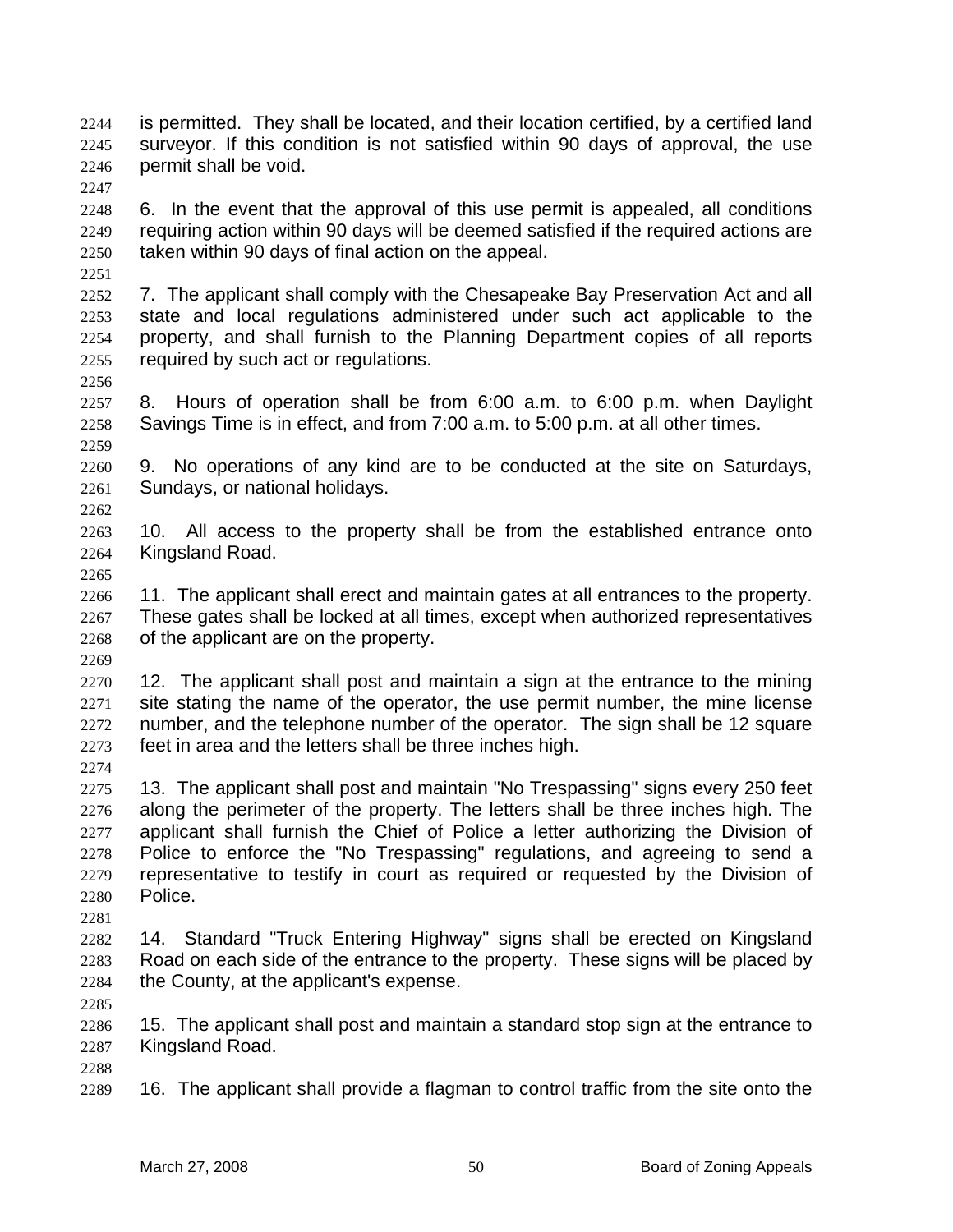public road, with the flagman yielding the right of way to the public road traffic at all times. This flagman will be required whenever the Division of Police deems necessary. 

17. All roads used in connection with this use permit shall be effectively treated with calcium chloride or other wetting agents to eliminate any dust nuisance.

18. The operation shall be so scheduled that trucks will travel at regular intervals and not in groups of three or more.

19. Trucks shall be loaded in a way to prevent overloading or spilling of materials of any kind on any public road.

20. The applicant shall maintain the property, fences, and roads in a safe and secure condition indefinitely, or convert the property to some other safe use. 

21. If, in the course of its preliminary investigation or operations, the applicant discovers evidence of cultural or historical resources, or an endangered species, or a significant habitat, it shall notify appropriate authorities and provide them with an opportunity to investigate the site. The applicant shall report the results of any such investigation to the Planning Department.

22. If water wells located on surrounding properties are adversely affected, and the extraction operations on this site are suspected as the cause, the effected property owners may present to the Board evidence that the extraction operation is a contributing factor. After a hearing by the Board, this use permit may be revoked or suspended, and the operator may be required to correct the problem.

23. Open and vertical excavations having a depth of 10 feet or more, for a period of more than 30 days, shall be effectively sloped to a 2:1 slope or flatter to protect the public safety.

24. Topsoil shall not be removed from any part of the property outside of the area in which mining is authorized. Sufficient topsoil shall be stockpiled on the property for respreading in a layer with five inches of minimum depth. All topsoil shall be stockpiled within the authorized mining area and provided with adequate erosion control protection. If the site does not yield sufficient topsoil, additional topsoil shall be brought to the site to provide the required five-inch layer of cover. All topsoil shall be treated with a mixture of seed, fertilizer, and lime as recommended by the County after soil tests have been provided to the County.

25. The operator shall submit a quarterly report stating the origin, nature and quantity of any off-site generated material deposited on the site, certifying that no contaminated or hazardous material was included. The material to be deposited on the site shall be limited to imperishable materials such as stone, bricks, tile, sand, gravel, soil, asphalt, concrete and like materials, and shall not include any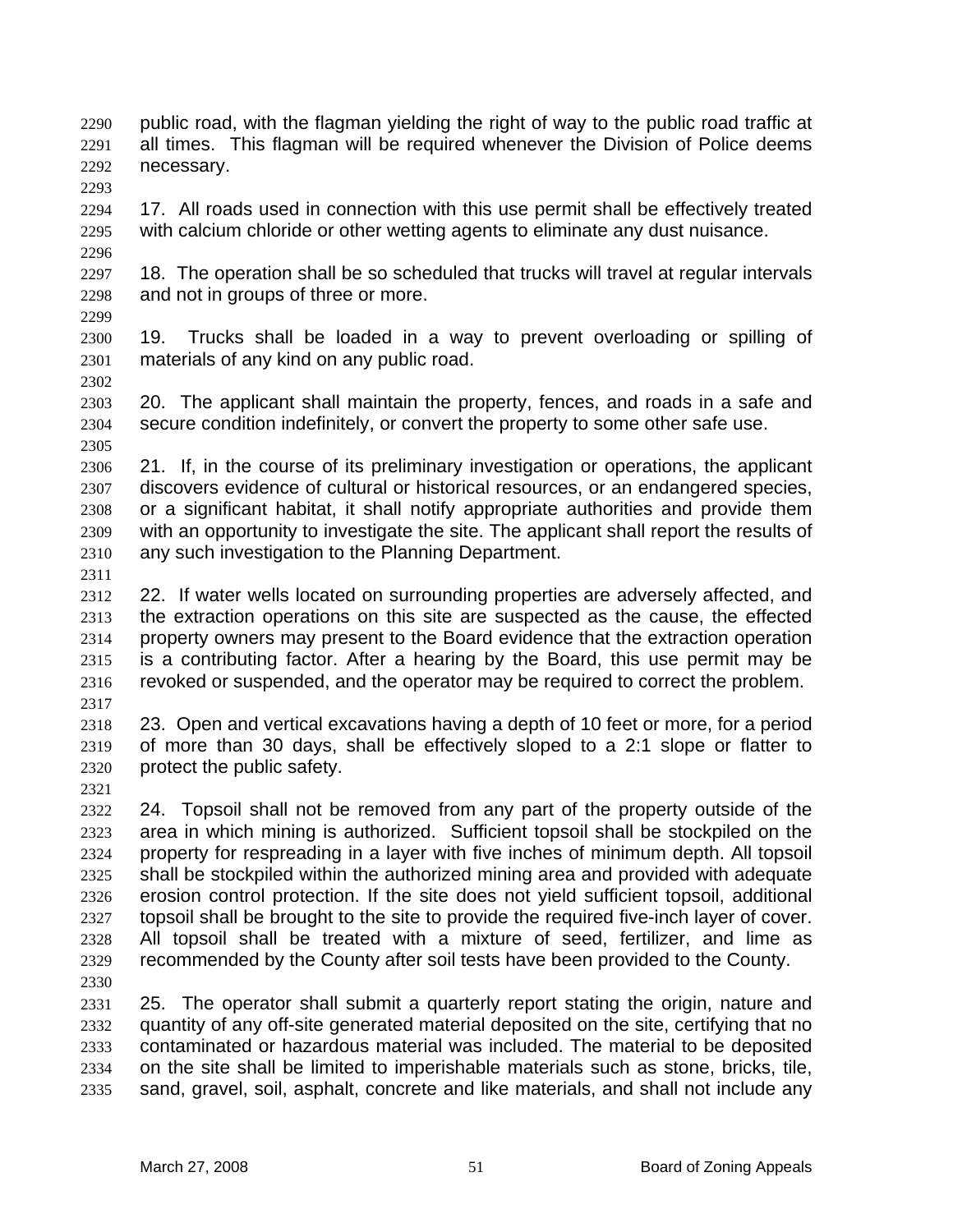hazardous materials as defined by the Virginia Hazardous Waste Management Regulations.

- 26. A superintendent, who shall be personally familiar with all the terms and conditions of Section 24-103 of Chapter 24 of the County Code, as well as the terms and conditions of this use permit, shall be present at the beginning and conclusion of operations each work day to see that all the conditions of the Code and this use permit are observed.
- 

27. A progress report shall be submitted to the Board on April 1, 2009. This progress report must contain information concerning how much property has been mined to date of the report, the amount of land left to be mined, how much rehabilitation has been performed, when and how the remaining amount of land will be rehabilitated, and any other pertinent information about the operation that would be helpful to the Board.

28. Excavation shall be discontinued by April 1, 2010 and restoration accomplished by not later than April 1, 2011, unless a new permit is granted by the Board of Zoning Appeals. 

29. The rehabilitation of the property shall take place simultaneously with the mining process. The final grading of the site shall be consistent with the elevation of the land prior to the beginning of excavation. Rehabilitation shall not be considered completed until the mined area is covered completely with permanent vegetation.

30. All drainage and erosion and sediment control measures shall conform to the standards and specifications of the Mineral Mining Manual Drainage Handbook. Any drainage structures in place prior to October 14, 1992 and which do not conform to the Mineral Mining Manual Drainage Handbook may remain in place until such time as any reconstruction is required at which time said structures shall be brought into conformance with the Mineral Mining Manual Drainage Handbook.

31. [ADDED] All excavation shall take place above the water table.

32. [AMENDED] Failure to comply with any of the foregoing conditions shall automatically void this permit.

| 2375 Affirmative: | Kirkland, Harris, Dwyer, Nunnally, Wright |  |
|-------------------|-------------------------------------------|--|
| 2376 Negative:    |                                           |  |
| 2377 Absent:      |                                           |  |

**A-003-08 MASONIC LODGE #351** requests a variance from Section 24-94 to operate a church at 2213 National Street (Montrose Heights) (Parcel 805-714-5217), zoned R-4, One-family Residence District (Varina). The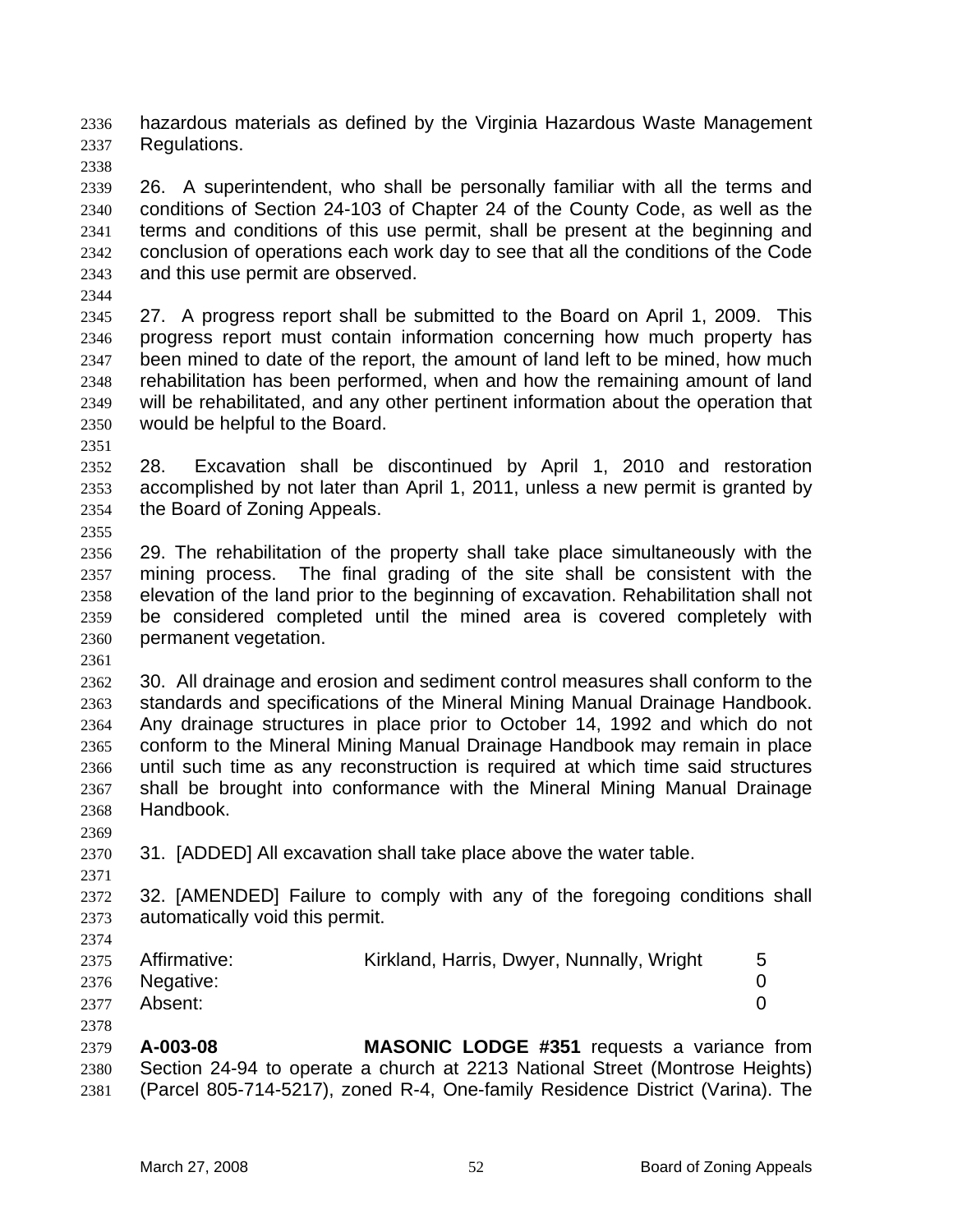total lot area requirement, lot width requirement, least side yard setback, and rear yard setback are not met. The applicant has 100 feet lot width, 0.37 acre total lot area, 20 feet least side yard setback and 38 feet rear yard setback, where the Code requires 400 feet lot width, 3 acres total lot area, 25 feet least side yard setback and 40 feet rear yard setback. The applicant requests a variance of 300 feet lot width, 2.63 acres total lot area, 5 feet least side yard setback and 2 feet rear yard setback. Mr. Kirkland - If you would come forward, sir. Anyone else who wishes to speak on this case, please stand and be sworn in. Raise your right hand, please. Mr. Blankinship - Do you swear the testimony you're about to give is the truth and nothing but the truth so help you God? Mr. Ellis - I do. 2399 Mr. Kirkland - All right. State your name for the record, sir. 2401 Mr. Ellis - My name is Donald Ellis. I'm a trustee of the Thomas N. David Masonic Lodge 351. Mr. Kirkland - What would you want this Board to do for you? 2406 Mr. Ellis - Well, at the present time, Thomas N. Davis Lodge is aging and dwindling in numbers. We have elected to consolidate with one of the sister lodges in the Richmond Metropolitan area, basically in the East End. In order to do this, we need to divest ourselves of this property. In talking with a realtor, they recommended the best use for it is if we couldn't get another Masonic Lodge to buy it and move into it would be to possibly sell it for a church use. So, we're asking for the variance that it could be used as a church. 2414 Mr. Wright - Mr. Ellis, do you have a church in mind at this point? 2416 Mr. Ellis - Sir? Mr. Wright - Do you have a church that indicates they want to purchase the property? 2421 Mr. Ellis - Think the realtor has someone who is interested at this point. Ms. Dwyer - It could also be converted into residential property, could it not? 2427 Mr. Ellis - It is what I reckon you would call a spilt foyer type of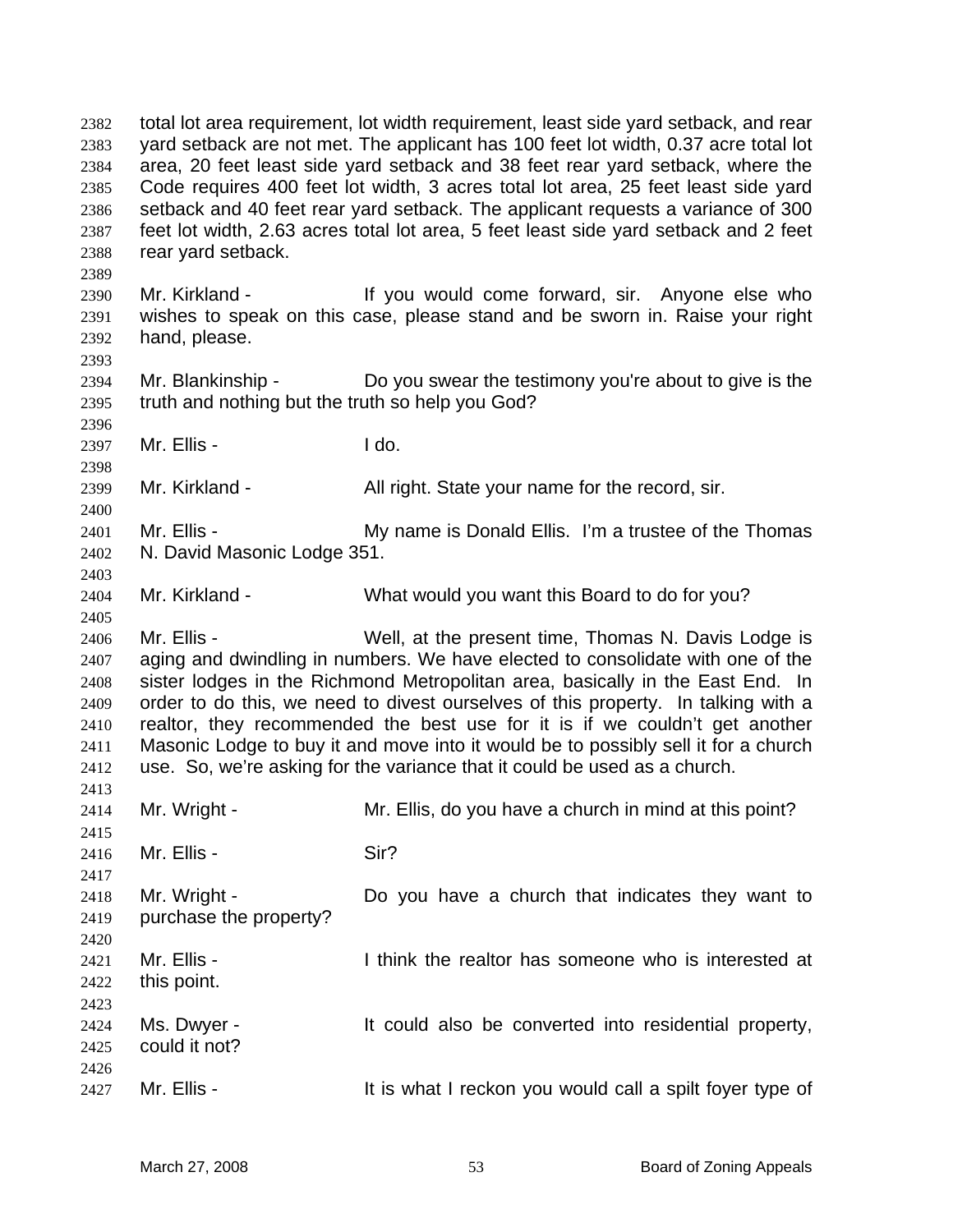| 2428<br>2429<br>2430<br>2431<br>2432 | arrangement. The first floor level is above ground and the basement is about a<br>half basement, half depth basement. It has only two windows in the front of the<br>building and it would take a lot of converting to make it a residential property. It's<br>a brick building. It has a large dining type area in the basement and the meeting<br>room is upstairs. |                                                                                                                                                                                                                    |
|--------------------------------------|-----------------------------------------------------------------------------------------------------------------------------------------------------------------------------------------------------------------------------------------------------------------------------------------------------------------------------------------------------------------------|--------------------------------------------------------------------------------------------------------------------------------------------------------------------------------------------------------------------|
| 2433<br>2434<br>2435<br>2436         | Mr. Nunnally -                                                                                                                                                                                                                                                                                                                                                        | Couldn't you knock that down, just sell it to somebody<br>and knock it down? That gives a lot of good bricks out of that to build. All those<br>houses on National Street are on 50-foot lots except yours, right? |
| 2437<br>2438                         | Mr. Ellis -                                                                                                                                                                                                                                                                                                                                                           | Right.                                                                                                                                                                                                             |
| 2439<br>2440<br>2441<br>2442         | Mr. Nunnally -<br>foot lots.                                                                                                                                                                                                                                                                                                                                          | You could really build two houses on that lot, two 50-                                                                                                                                                             |
| 2443<br>2444<br>2445                 | Mr. Ellis -<br>that you could get selling it as a parcel.                                                                                                                                                                                                                                                                                                             | But I don't think you could get the money for the lots                                                                                                                                                             |
| 2446<br>2447                         | Mr. Nunnally -                                                                                                                                                                                                                                                                                                                                                        | But it's not zoned for a church, though.                                                                                                                                                                           |
| 2448<br>2449                         | Mr. Ellis -                                                                                                                                                                                                                                                                                                                                                           | Sir?                                                                                                                                                                                                               |
| 2450<br>2451<br>2452                 | Mr. Nunnally -<br>church in.                                                                                                                                                                                                                                                                                                                                          | I said it's not zoned for a church. You can't put a                                                                                                                                                                |
| 2453<br>2454<br>2455                 | Mr. Ellis -<br>the Masonic Lodge at the present time.                                                                                                                                                                                                                                                                                                                 | There is a church diagonally across the street from                                                                                                                                                                |
| 2456<br>2457                         | Mr. Nunnally -                                                                                                                                                                                                                                                                                                                                                        | What's the name of the church.                                                                                                                                                                                     |
| 2458<br>2459<br>2460                 | Mr. Ellis -<br>church.                                                                                                                                                                                                                                                                                                                                                | I couldn't tell you the name of it. It's a Christian                                                                                                                                                               |
| 2461<br>2462                         | Mr. Kirkland -                                                                                                                                                                                                                                                                                                                                                        | Which lot is that on?                                                                                                                                                                                              |
| 2463<br>2464<br>2465                 | Mr. Blankinship -<br>Street.                                                                                                                                                                                                                                                                                                                                          | It's right where the hand is indicating, 2300 National                                                                                                                                                             |
| 2466<br>2467                         | Mr. Kirkland -                                                                                                                                                                                                                                                                                                                                                        | Okay.                                                                                                                                                                                                              |
| 2468<br>2469<br>2470                 | Mr. Wright -<br>building as a residence?                                                                                                                                                                                                                                                                                                                              | Mr. Blankinship, if this were to be converted, would<br>the building conform to the zoning requirements that we have now, the present                                                                              |
| 2471<br>2472<br>2473                 | Mr. Blankinship -                                                                                                                                                                                                                                                                                                                                                     | Oh, as a residence?                                                                                                                                                                                                |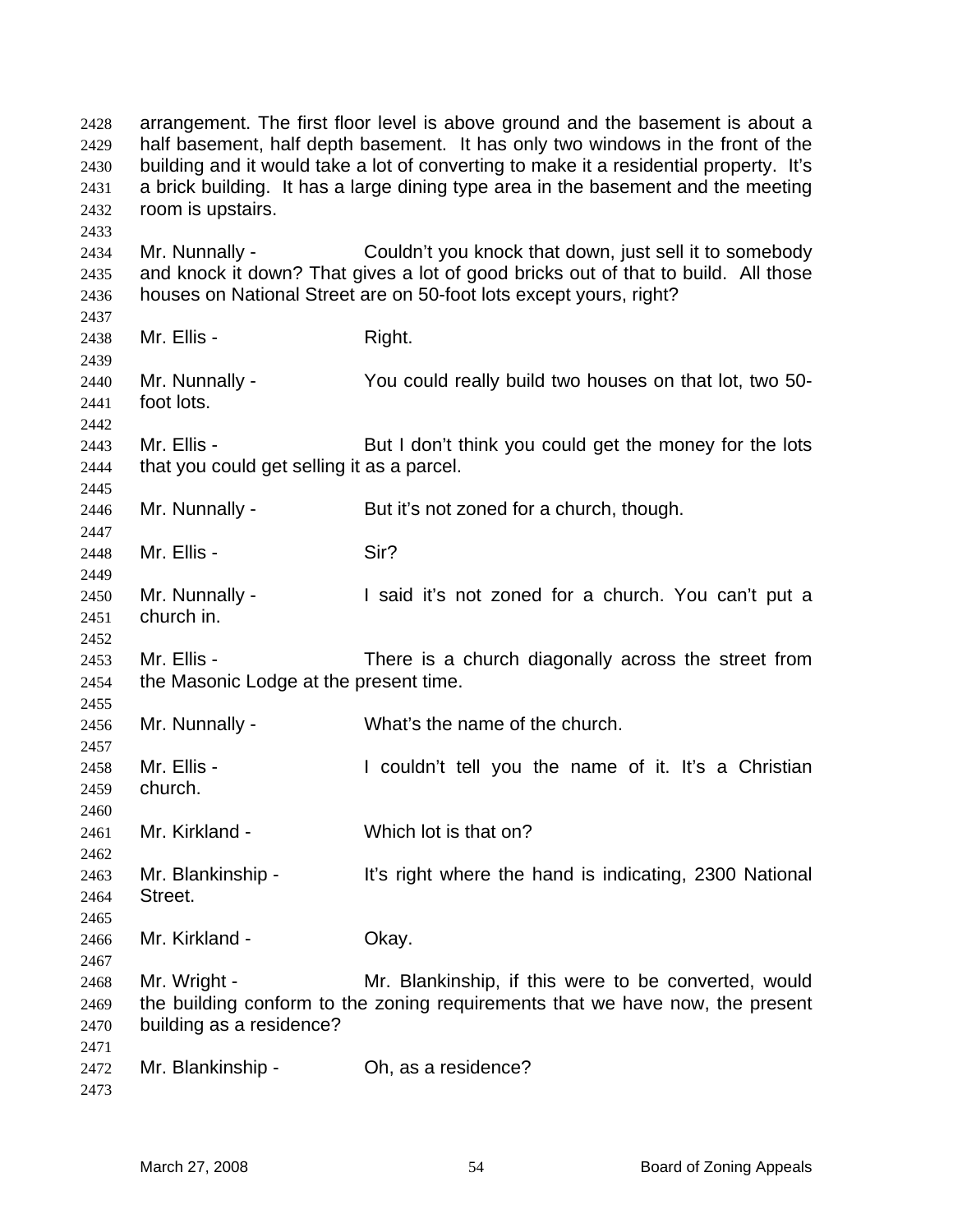Mr. Wright - Say that building were converted, just as it stands, to a residence, would it satisfy the zoning requirements? 2477 Mr. Blankinship - Mr. Gidley, do you know offhand? Mr. Gidley actually reviewed this. 2480 Mr. Gidley - **[Off Mike] Unintelligible.**  Mr. Wright - You have a 100-foot frontage. Mr. Blankinship - Including the setbacks, the side and rear setbacks? Mr. Gidley - Yes. Mr. Blankinship - Yes sir, it would meet all— 2490 Mr. Wright - It would meet the requirements. Mr. Blankinship - Yes sir. 2494 Mr. Wright - Without any zoning or without any variance or any other requirement. Mr. Blankinship - Yes sir. Ms. Dwyer - I don't think they could actually get two lots out of it, certainly not without a variance. Lot 275 is very narrow. 2502 Mr. Wright - Both lots would satisfy the requirements and that's what they own. Mr. Blankinship - The name of the church across the street is Echoes of Faith Church. Ms. Harris - We were told in our packet of information that a church is permitted use in that R-4 District. Although we don't have the minimum lot requirement, that is a permitted use. Mr. Ellis - Right. 2514 Ms. Harris - Have you all had many complaints about cars being parked during your Masonic Lodge meetings? 2517 Mr. Ellis - I know of none right now. I think the largest crowd I can remember being in the Masonic Lodge—and I've been a member since '94— was the night I was installed as Worshipful Master. I think it was like 225 people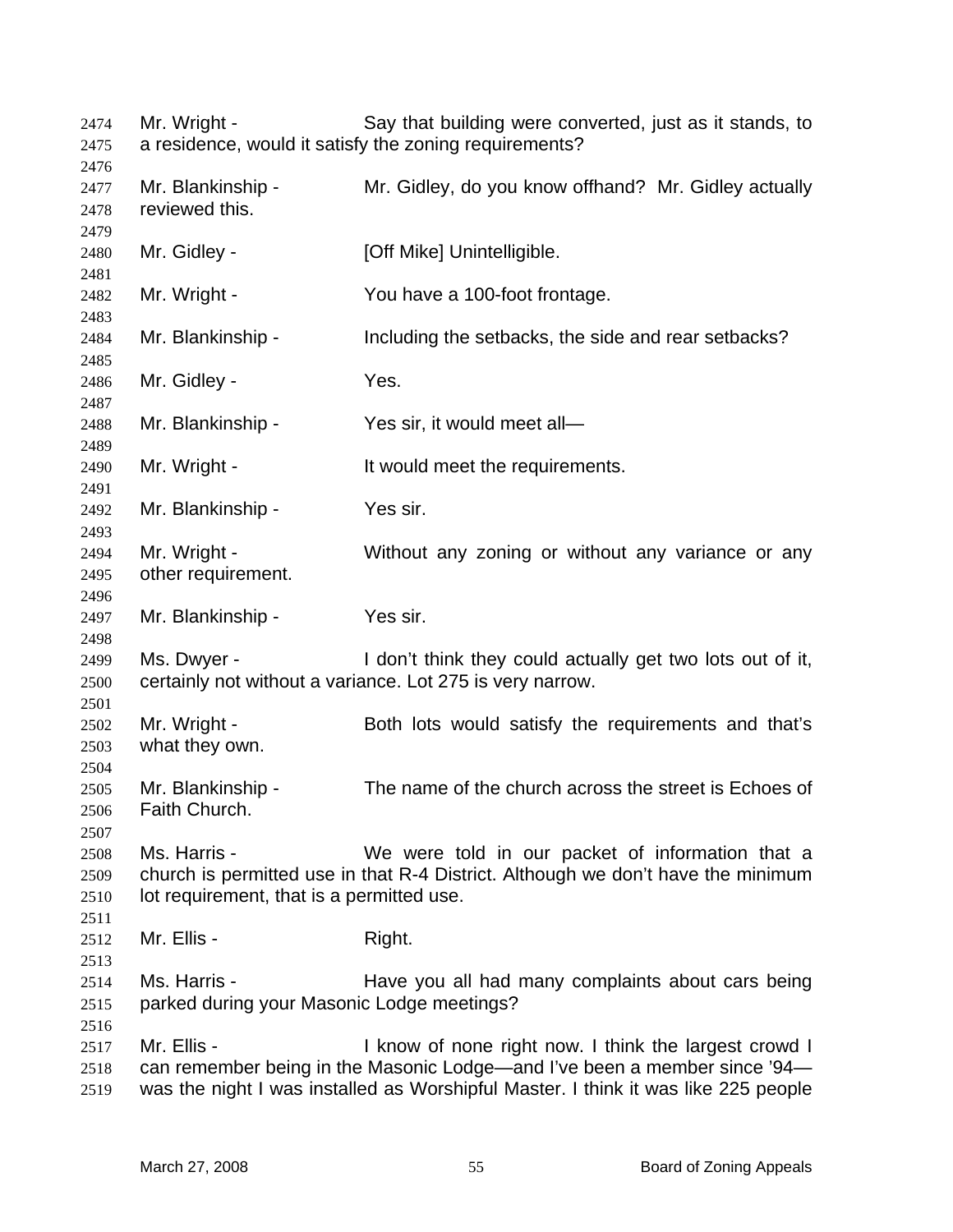there and we had no problem with parking. Of course, we asked permission from the church across the street for that one event, which was on a Saturday, to use their parking lot. To my knowledge, we haven't had any problems with any complaints from the neighbors as far as parking. Right now, on a given Lodge night, we'll have anywhere from 25 to 50 attendants, which is a small crowd. 2526 Ms. Dwyer - How many parking places do you have? Ms. Harris - Seventeen. Mr. Ellis - Ma'am? 2532 Ms. Dwyer - How many parking places do you have? Mr. Ellis - Well, we don't have any designated parking. Some nights you can get more cars in there depending on how people park. Mr. Blankinship - They're not striped. I think you could get about 17 on there, but it would be a struggle. 2540 Mr. Ellis - It's a gravel parking lot. 2542 Ms. Dwyer - At the most, 17. Mr. Blankinship - I couldn't find more than 17. Ms. Harris - We have this in our package. Ms. Dwyer - Yes, I saw that, but that's not what they actually have. Mr. Blankinship - Right, no. That's just a sketch. Ms. Dwyer - Are you aware that we have in our information a complaint from a neighbor about parking overflowing into the neighborhood? Mr. Blankinship - He couldn't be since it just arrived this morning. 2557 Mr. Ellis - Could you repeat that again, please? Ms. Dwyer - Oh, it arrived this morning. Sorry. We have two complaints, Mr. Blankinship? Ms. Harris - Just one. Ms. Dwyer - I only have one.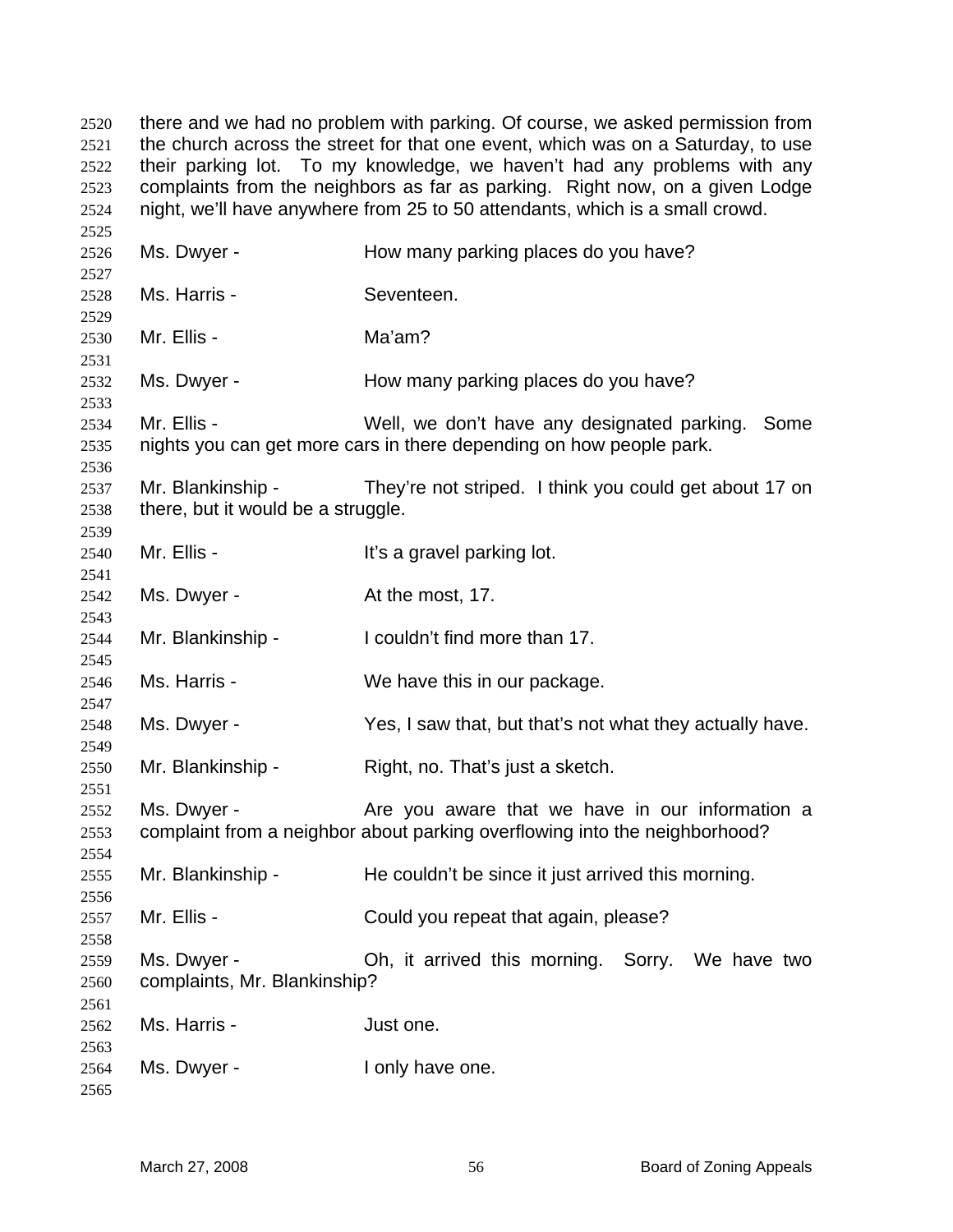| 2566                                                                                         | Mr. Kirkland -                                       | This one here.                                                                                                                                                                                                                                                                                                                                                                                                                                                                                                                                                                                                                                                                                                                        |
|----------------------------------------------------------------------------------------------|------------------------------------------------------|---------------------------------------------------------------------------------------------------------------------------------------------------------------------------------------------------------------------------------------------------------------------------------------------------------------------------------------------------------------------------------------------------------------------------------------------------------------------------------------------------------------------------------------------------------------------------------------------------------------------------------------------------------------------------------------------------------------------------------------|
| 2567<br>2568                                                                                 | Mr. Ellis -                                          | I wasn't aware of this.                                                                                                                                                                                                                                                                                                                                                                                                                                                                                                                                                                                                                                                                                                               |
| 2569<br>2570<br>2571                                                                         | Ms. Harris -<br>Jacqueline Nauman. We have two.      | One is from Nancy Bowden. The other one is from                                                                                                                                                                                                                                                                                                                                                                                                                                                                                                                                                                                                                                                                                       |
| 2572<br>2573<br>2574                                                                         | Mr. Blankinship -                                    | Here's the other one, sir.                                                                                                                                                                                                                                                                                                                                                                                                                                                                                                                                                                                                                                                                                                            |
| 2575<br>2576                                                                                 | Mr. Ellis -                                          | This is news.                                                                                                                                                                                                                                                                                                                                                                                                                                                                                                                                                                                                                                                                                                                         |
| 2577<br>2578<br>2579                                                                         | Mr. Blankinship -<br>speakers?                       | Mr. Chairman, do you want to hear from the other                                                                                                                                                                                                                                                                                                                                                                                                                                                                                                                                                                                                                                                                                      |
| 2580<br>2581<br>2582                                                                         | Mr. Kirkland -<br>opposition or are you for?         | Yes. Anyone else? Yes ma'am. Are you on the                                                                                                                                                                                                                                                                                                                                                                                                                                                                                                                                                                                                                                                                                           |
| 2583<br>2584                                                                                 | Ms. Otey:                                            | Opposition.                                                                                                                                                                                                                                                                                                                                                                                                                                                                                                                                                                                                                                                                                                                           |
| 2585<br>2586<br>2587                                                                         | Mr. Kirkland -<br>and you can come back and rebut.   | Okay, that's fine. You can read over that if you want<br>to, sir. Do you want to read over that real good? I can let her go on and speak                                                                                                                                                                                                                                                                                                                                                                                                                                                                                                                                                                                              |
| 2588<br>2589                                                                                 | Mr. Ellis -                                          | Okay.                                                                                                                                                                                                                                                                                                                                                                                                                                                                                                                                                                                                                                                                                                                                 |
| 2590<br>2591                                                                                 | Ms. Otey -                                           | Good morning. My name is-                                                                                                                                                                                                                                                                                                                                                                                                                                                                                                                                                                                                                                                                                                             |
| 2592<br>2593<br>2594<br>2595                                                                 | Mr. Kirkland -<br>thing down in front of your mouth. | All right. First thing you need to do is pull that little                                                                                                                                                                                                                                                                                                                                                                                                                                                                                                                                                                                                                                                                             |
| 2596                                                                                         | Ms. Otey -                                           | I am short. I'll start over. Is that better?                                                                                                                                                                                                                                                                                                                                                                                                                                                                                                                                                                                                                                                                                          |
| 2597<br>2598                                                                                 | Mr. Kirkland -                                       | Yes ma'am.                                                                                                                                                                                                                                                                                                                                                                                                                                                                                                                                                                                                                                                                                                                            |
| 2599<br>2600<br>2601<br>2602<br>2603<br>2604<br>2605<br>2606<br>2607<br>2608<br>2609<br>2610 | Ms. Otey -<br>please.                                | Good morning. I'm Margaret Otey. I live at 2209<br>National Street. That is the house and residence that is right adjacent to the large<br>lot. I've lived there 46 years. I do not have any complaints against the Masonic<br>Lodge, except I will have to tell you that in the 46 years, when the Masons were<br>flourishing more—and I'm sad to say they're not now in that site—there were<br>many instances when they couldn't help it, but because of the amount of people<br>who came, the intersections were blocked to the point it was dangerous to cross<br>them. Even now, when they do come, when they park outside of the parking lot, it<br>can be quite dangerous to cross. With that, I'd like to begin my comments, |
| 2611                                                                                         |                                                      | The main concerns I have concerning this is that it being marketed as a church.                                                                                                                                                                                                                                                                                                                                                                                                                                                                                                                                                                                                                                                       |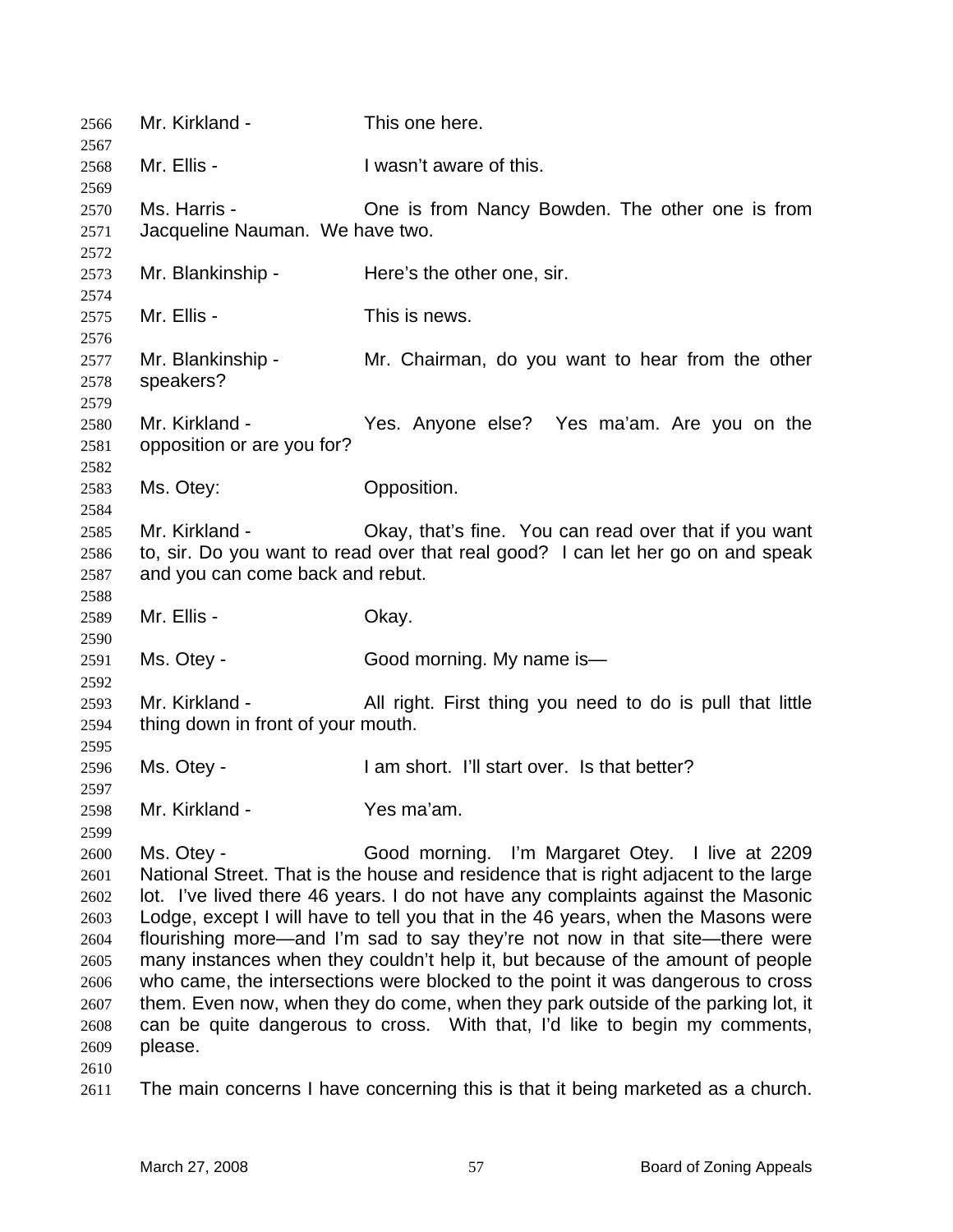Churches hopefully grow and therefore the problems the come with that use would also. As time goes by, new members' parking would spill over into the street. If the parking lot were paved as one of the stipulations if this appeal passes, it would cause a drainage problem to my property, the private alley, and other properties adjoining. The alley would have more ruts developing than normal, and the culvert would need to be replaced more often. As a very high point of elevation is just in front of 2303 National Street, cars cannot be seen before they are almost at the intersection coming from the east until they are almost there. The volume of traffic has increased tremendously since more houses have been built on both National Street and Williamsburg Road. Even though the speed limit is posted 25 miles per hour, it is often exceeded and is already dangerous as it exists.

Here is a signed list of six property owners who will be affected by this change. Please note two of them own more than one parcel. It is our opinion, based on our understanding, that we do not think this appeal warrants your making a decision to change the zoning for marketing purposes. The property can be marketed as it is and fit the zoning requirements. It could be used for residential purposes if someone wanted to do so. How can you approve something based on speculation?

I was going to give you the two letters. I did not receive one, Mr. Blankinship, at all this morning because Vaughn Bowden was not able to get it to me in time, but you all have it.

Mr. Blankinship - Yes.

Ms. Otey - There's no need for me to do that.

Mr. Blankinship - Yes ma'am.

Ms. Otey - If you decide to allow this appeal to pass, will you please put up some signs that indicate no parking from certain points to the corners, so the intersections won't be so dangerous to cross? Also, there needs to be some plan drawn to alleviate any drainage and erosion problems that might occur. I do know in your study you did address some of that, but I just want to reiterate that, if you don't mind. And I'd like to give you this signed copy. If there's anything anybody wants to ask me, I'll be glad to answer. 

Ms. Harris - Ms. Otey, are there other residents from this neighborhood here today?

Ms. Otey - Yes ma'am, there's one.

 Ms. Harris - Will they stand, please, so we know who they are? Thank you.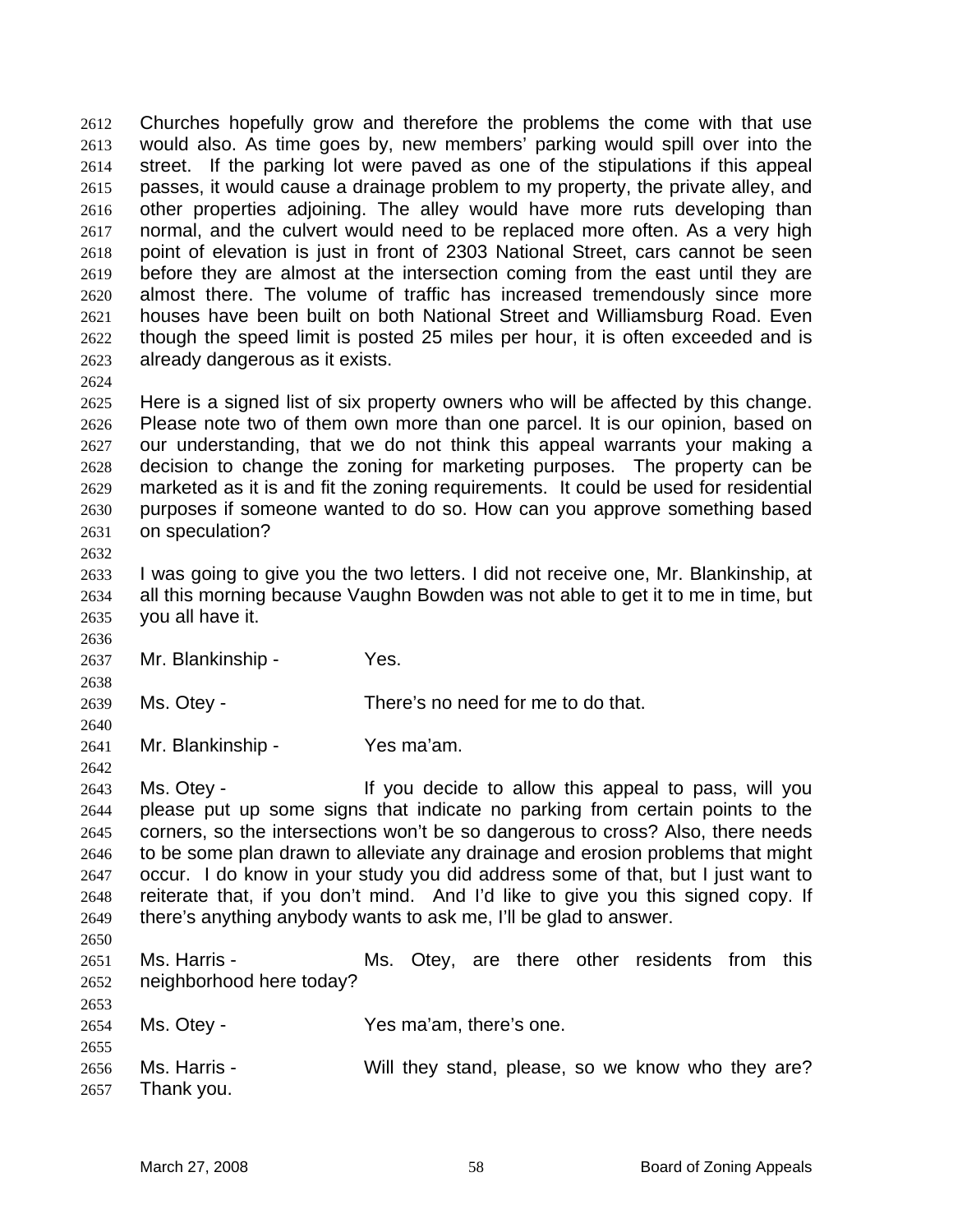| 2658         |                                                                                                                                                                   |                                                                                                                                          |  |
|--------------|-------------------------------------------------------------------------------------------------------------------------------------------------------------------|------------------------------------------------------------------------------------------------------------------------------------------|--|
| 2659         | Mr. O'Kelly -                                                                                                                                                     | Ms. Otey?                                                                                                                                |  |
| 2660         |                                                                                                                                                                   |                                                                                                                                          |  |
| 2661         | Ms. Otey -                                                                                                                                                        | Yes sir.                                                                                                                                 |  |
| 2662         |                                                                                                                                                                   |                                                                                                                                          |  |
| 2663         | Mr. O'Kelly -                                                                                                                                                     | May I ask you a question?                                                                                                                |  |
| 2664         |                                                                                                                                                                   |                                                                                                                                          |  |
| 2665         | Ms. Otey -                                                                                                                                                        | Yes sir.                                                                                                                                 |  |
| 2666         |                                                                                                                                                                   |                                                                                                                                          |  |
| 2667         | Mr. O'Kelly -                                                                                                                                                     | You live across from an existing church, right?                                                                                          |  |
| 2668         |                                                                                                                                                                   |                                                                                                                                          |  |
| 2669         | Ms. Otey -                                                                                                                                                        | Not exactly catty cornered, but the lodge is exactly<br>across, cattycornered, and then I'm the next. My vacant lot and then I'm in that |  |
| 2670<br>2671 | house. Is that clear?                                                                                                                                             |                                                                                                                                          |  |
| 2672         |                                                                                                                                                                   |                                                                                                                                          |  |
| 2673         | Mr. O'Kelly -                                                                                                                                                     | Right. But you're across the street from an existing                                                                                     |  |
| 2674         | church.                                                                                                                                                           |                                                                                                                                          |  |
| 2675         |                                                                                                                                                                   |                                                                                                                                          |  |
| 2676         | Ms. Otey -                                                                                                                                                        | Yes sir, Echoes of Faith.                                                                                                                |  |
| 2677         |                                                                                                                                                                   |                                                                                                                                          |  |
| 2678         | Mr. O'Kelly -                                                                                                                                                     | What is the name of that church?                                                                                                         |  |
| 2679         |                                                                                                                                                                   |                                                                                                                                          |  |
| 2680         | Ms. Otey -                                                                                                                                                        | Echoes of Faith.                                                                                                                         |  |
| 2681         |                                                                                                                                                                   |                                                                                                                                          |  |
| 2682         | Mr. O'Kelly -                                                                                                                                                     | Do they cause any spillover of traffic on Sundays?                                                                                       |  |
| 2683         | Are they affecting the neighborhood as well?                                                                                                                      |                                                                                                                                          |  |
| 2684         |                                                                                                                                                                   |                                                                                                                                          |  |
| 2685         | Ms. Otey -                                                                                                                                                        | No sir, not as I'm aware of it. Usually I go to church.                                                                                  |  |
| 2686         |                                                                                                                                                                   | We go earlier than they do. When I come home, they're parking situation, they go                                                         |  |
| 2687         |                                                                                                                                                                   | on Kemp and they also have a pretty good size lot there. It's not marked off, but                                                        |  |
| 2688         |                                                                                                                                                                   | it's a field. As Mr. Ellis indicated, the night that he was installed-and I think he                                                     |  |
| 2689         | said 1994?                                                                                                                                                        |                                                                                                                                          |  |
| 2690         |                                                                                                                                                                   |                                                                                                                                          |  |
| 2691         | Mr. Ellis -                                                                                                                                                       | 98.                                                                                                                                      |  |
| 2692         |                                                                                                                                                                   |                                                                                                                                          |  |
| 2693         | Ms. Otey -                                                                                                                                                        | 98. Excuse me. He said that they did ask them for                                                                                        |  |
| 2694         |                                                                                                                                                                   | permission to use that lot. But you see, Mr. Ellis, I've been there 46 years and,                                                        |  |
| 2695         |                                                                                                                                                                   | bless you, you've been there since 1994. You know, I don't have a vendetta with                                                          |  |
| 2696<br>2697 | the Masons; I want you all to understand that. I'm just really concerned, honest                                                                                  |                                                                                                                                          |  |
| 2698         | and truly. Sometimes, like today, when there's nothing there. I am, I think, a<br>careful driver. I make a complete stop and I look and I look again to the right |                                                                                                                                          |  |
| 2699         | because that's east. And it's about all I can do sometimes to cross that street                                                                                   |                                                                                                                                          |  |
| 2700         | without somebody hauling it up that hill and blindsiding me. That's all I can say.                                                                                |                                                                                                                                          |  |
| 2701         | They have a very small membership. If I understand it right, if the lot to the lodge                                                                              |                                                                                                                                          |  |
| 2702         |                                                                                                                                                                   | as it stands now has capacity for 17 cars inside of the lot and you could say                                                            |  |
| 2703         |                                                                                                                                                                   | maybe three people to a car, that's about 51 people. I'm sorry, there are many                                                           |  |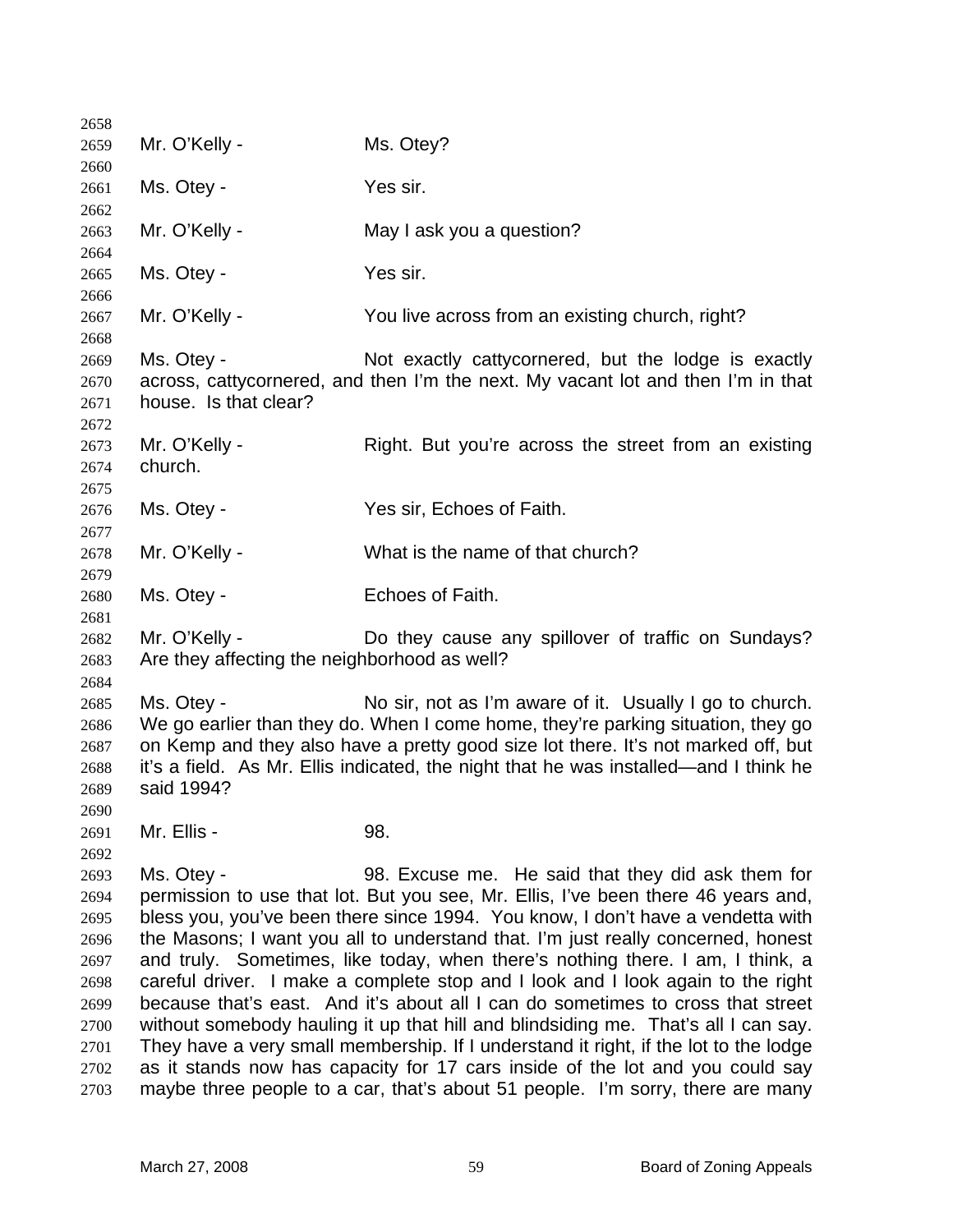churches that do exist with no more people than that and they do good work. But to me, I would think it's so sad if I started out with a 51-member church and I had no room to grow. I'm one of God's children and I like to grow. Can't get enough of us, you know? Anybody else like to ask me anything?

Mr. Kirkland - No ma'am. Any other questions by Board members? All right. Anyone else wish—Mr. Ellis, do you want to come back up?

Ms. Dwyer - We have one more opposition.

Mr. Kirkland - Well, Mr. Ellis, can we hear the one more opposition first and then we'll hear your comments. I'm sorry. That way you can comment on anything they say.

Ms. Dwyer - Did Ms. Otey give us a statement of signatures?

Mr. Blankinship - Well, it's basically just a list. Yes ma'am.

Mr. Kirkland - Yes sir.

Mr. Roman - My name is Edward Roman. I live at 2204 Williamsburg Road, which backs up to the alley that goes to back side of the Masonic Hall there. In order to access my property, I have to come down that alley because I have no driveway off Williamsburg Road to come to my property. Why? How come? I don't know. I've only been here seven years. Of course, I've been around on weekends and stuff when that other church cattycorner from Williamsburg Road has had parking issues. They line the streets, they park at the Masonic Hall. Fortunately, it's only one day a week. If this property, Masonic Hall, was marketed and turned into a church, as Ms. Otey says, 50 members is one thing. When you start exceeding members of hundreds, and it could eventually happen? That cattycorner church, there have been maybe a half a dozen times in the past five or six years that they've lined the streets and made passage impossible. What happens when you make this Masonic Hall a church? Same 2737 thing? Then it becomes an issue for me to access my property. I don't think that's fair because I pay taxes and I live there.

So, I don't think it should be marketed as a church. Unfortunately for the Masonic's, yeah, they can't sell it, they're going to lose money, it becomes a dollar issue. I think the property should remain as a residential piece of property, as it has been zoned and used for over the last 50 years, I would assume. It's a nice area. But again, you have the traffic issues and the safety issues for the people that are going to be in that area. I don't recommend it to be changed to a church, to be changed from an R-4, or to R-2 or 1, for that matter. That's all I have to say. I am a former co-compliance person for the City of Richmond; I was a building inspector and property maintenance inspector and I don't' think it will work. I have other issues with the property. On the city of Richmond line right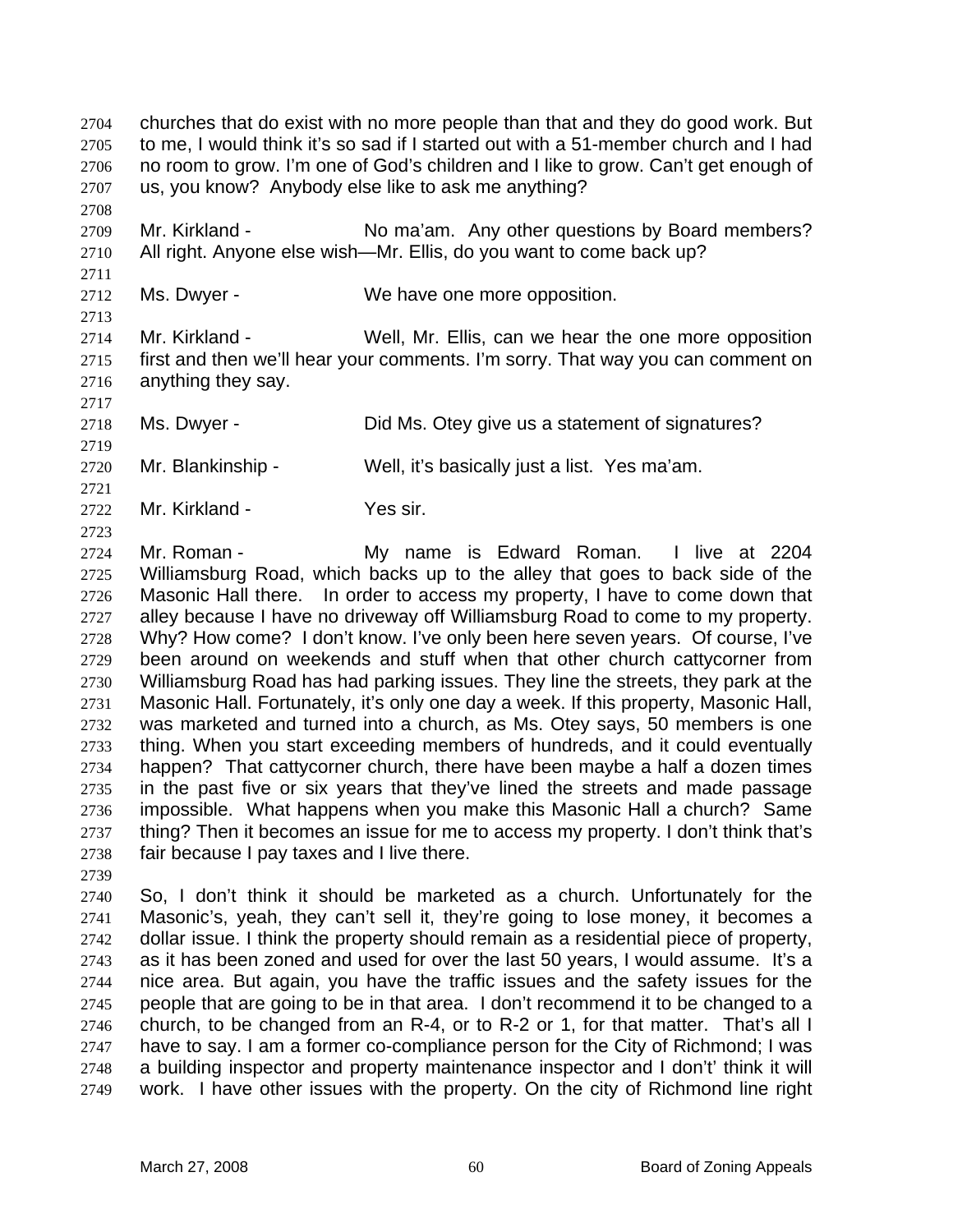there next to me, there's a six-car unit capacity. The alley's blocked off. I have the trash in the yard, I have the noise. Unfortunately, I'm only one person that lives there, so I don't make that much noise. I'm against it.

Mr. Kirkland - Thank you, sir.

Mr. Roman - Thank you.

2758 Mr. Kirkland - All right, sir. Mr. Ellis.

Mr. Ellis - Well, as far as the complaints about the noise and the parking problems or what have you, this is the first in my time at Thomas N. Davis Lodge that I know of. Of course, when things like this come up, I'm sure things come out of the woodwork that wouldn't normally. I think if the people in the neighborhood had issues with these things in the past, they should have addressed them with the Lodge to correct them and what have you. We try to be good neighbors as a Lodge and I'm sure that if a church would be able to buy the building and use it, a church would be a good neighbor.

As far as the numbers of people that would be members of a potential church in that location, I have no idea who was interested in buying it and what the congregation size is. I'm a member of Calvary United Methodist Church, one of the largest facilities on Fulcrum Hill right at Williamsburg and Government Road, and we only have 65 to 70 members show up on a Sunday. If you ride around that general neighborhood and went into the churches—And I talk to a lot of people in a lot of different churches up there and the congregations are not that great until you get over on Creighton Road and St. James or whatever that is over there. Like I say, I don't know who the potential person is who's looking at this as a church or why the realtor suggested it as the alternative. We'd appreciate any help you could give us because we do need to divest ourselves of this property and this is one of the avenues.

2782 Mr. Kirkland - Any questions of Mr. Ellis? Thank you, sir. Mr. Ellis - Okay. Mr. Kirkland - That concludes the case. **DECISION**  Mr. Nunnally - I move we deny it because it can be used for something else. Mr. Wright - I'll second that motion. 2795 Mr. Kirkland - Any discussion?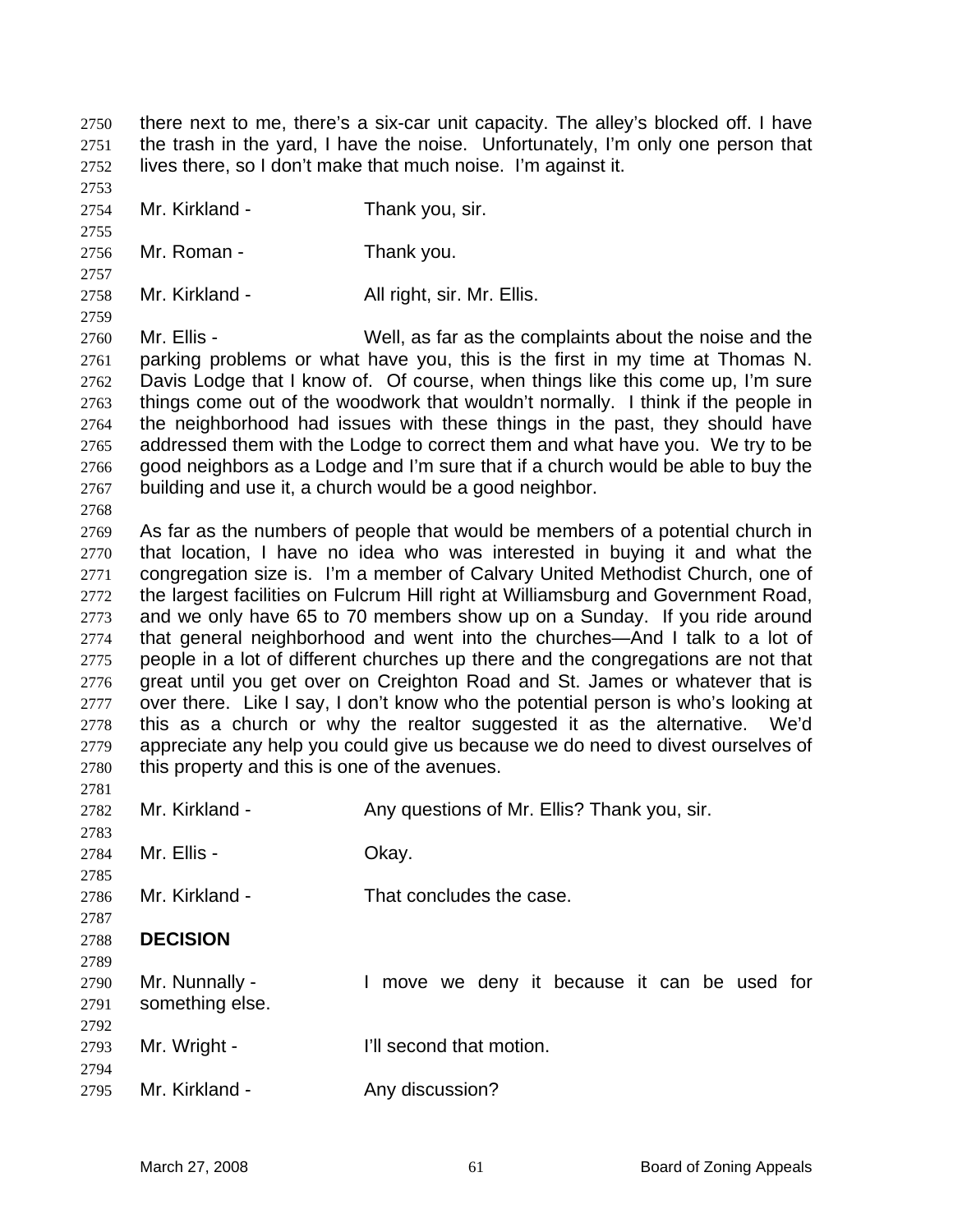2797 Ms. Dwyer - I agree because it clearly doesn't pass the Cochran test. It has reasonable, beneficial use without the variance. Mr. Kirkland - Motion by Mr. Nunnally, seconded by Mr. Wright. All those in favor say aye. All those opposed say no. The ayes have it; the motion to deny the case has been approved. After an advertised public hearing and on a motion by Mr Nunnally, seconded by Mr. Wright, the Board **denied** application **A-003-08, Masonic Lodge #351** request for a variance from Section 24-94 to operate a church at 2213 National Street (Montrose Heights) (Parcel 805-714-5217), zoned R-4, One-family Residence District (Varina). The total lot area requirement and lot width requirement are not met. 2811 Affirmative: Kirkland, Harris, Dwyer, Nunnally, Wright 5 Negative: 0 Absent: 0 **AT THIS TIME THE BOARD TAKES A FIVE-MINUTE BREAK**  2819 Mr. Kirkland - Let's reconvene the March meeting. All right, the next case, Mr. Blankinship. Mr. Blankinship - I'm going to call the next two cases together, Mr. Chairman. **UP-004-08 W. C. ENGLISH, INC**. requests a conditional use permit pursuant to Sections 24-52(d) and 24-103 to extract materials from the earth at 3501 Britton Road (Parcels 826-697-0978, 827-697-3933 and 827-696- 9825), zoned A-1, Agricultural District (Varina). **UP-005-08 W. C. ENGLISH, INC.** requests a conditional use permit pursuant to Sections 24-52(d) and 24-103 to extract materials from the earth at 6919 Monahan Road (Parcel 823-698-3046), zoned A-1, Agricultural District (Varina). Mr. Kirkland - Anyone else wish to speak on this case? If you would, raise your right hand. You also, ma'am. Mr. Blankinship - Do you swear the testimony you're about to give is the truth and nothing but the truth so help you God? 2841 Mr. Kirkland - All right, sir.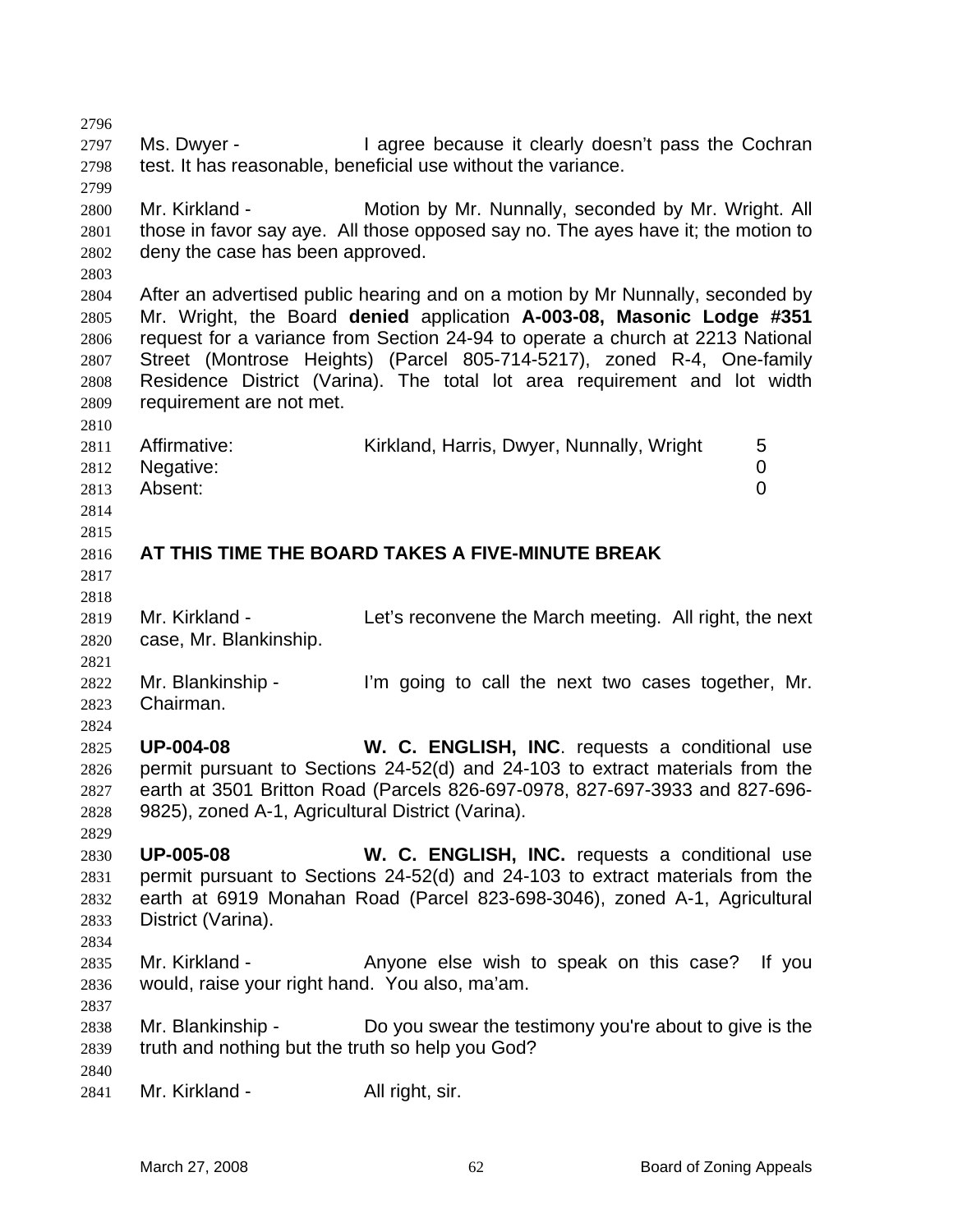| 2842 |                      |                                                     |
|------|----------------------|-----------------------------------------------------|
| 2843 | Mr. Higginbotham -   | James Higginbotham with English.                    |
| 2844 |                      |                                                     |
| 2845 | Mr. Kirkland -       | The microphone's going in and out or something. All |
| 2846 | right, try it again. |                                                     |
| 2847 |                      |                                                     |
| 2848 | Mr. Higginbotham -   | My name is James Higginbotham with W. C. English.   |
| 2849 |                      |                                                     |
| 2850 | Mr. Kirkland -       | Okay.                                               |

Mr. Higginbotham - Members of the Board, I came before you not the last time this was renewed because I was actually in Iraq, but I've been before you before. This barrow pit UP-004-08 is at the 895/Britton Road interchange and has been used to build 895. It was one of the barrow pits used to build 895. It's also the barrow pit used to build Britton Road over 895 that was left off the plans, but later added back because of residents' concerns. The reason we're asking for this renewal and the reason we asked for it last time was for the airport connector, which is now going to be a reality. The airport connector should be coming out. Currently, Transamerica—who owns 895, which is a toll road—part of their deal in buying it was they had to build the airport connector. They have federal funding, it's just a matter of ironing out the actual details of what VDOT wants. I understand we're within maybe a month now of that being finalized and it coming out to see it. That's the purpose. The only change that the Planning Commission has had is they've asked that there be no excavation on the north side of this barrow pit. I have no problem with that request. The only other typo that I would ask—I call it a typo—is Saturday hours of operations are recommended at 8 a.m. to 3. We have previously had approved at 7 a.m. It just makes sense for construction workers. They work at 7 in the morning anyway, so to wait another hour on Saturday really doesn't any difference. Again, this pit is an existing pit. It makes environmental sense to use it because you just go deeper. Sometimes you hit bad material so you really don't know the exact amount of material. We don't have final plans for the airport connector, so we don't' know the actual quantity.

As a backup, we've asked that UP-005-08, the Spano's property also be approved. There have been no changes to that barrow pit. That's really a backup if for some reason we can't get sufficient quantity out of this barrow pit. Our intent—and I don't mind if you stipulate—is that we use this pit first until it's unfeasible and then if we had to, we would then go to the Spano's pit. For this airport connector project, our intent is to use this UP-004-08 as the primary source of raw material.

Does the Board have any questions?

Mr. Wright - Mr. Blankinship, on your report you asked deferral until revised plans are submitted. I understand you have those now?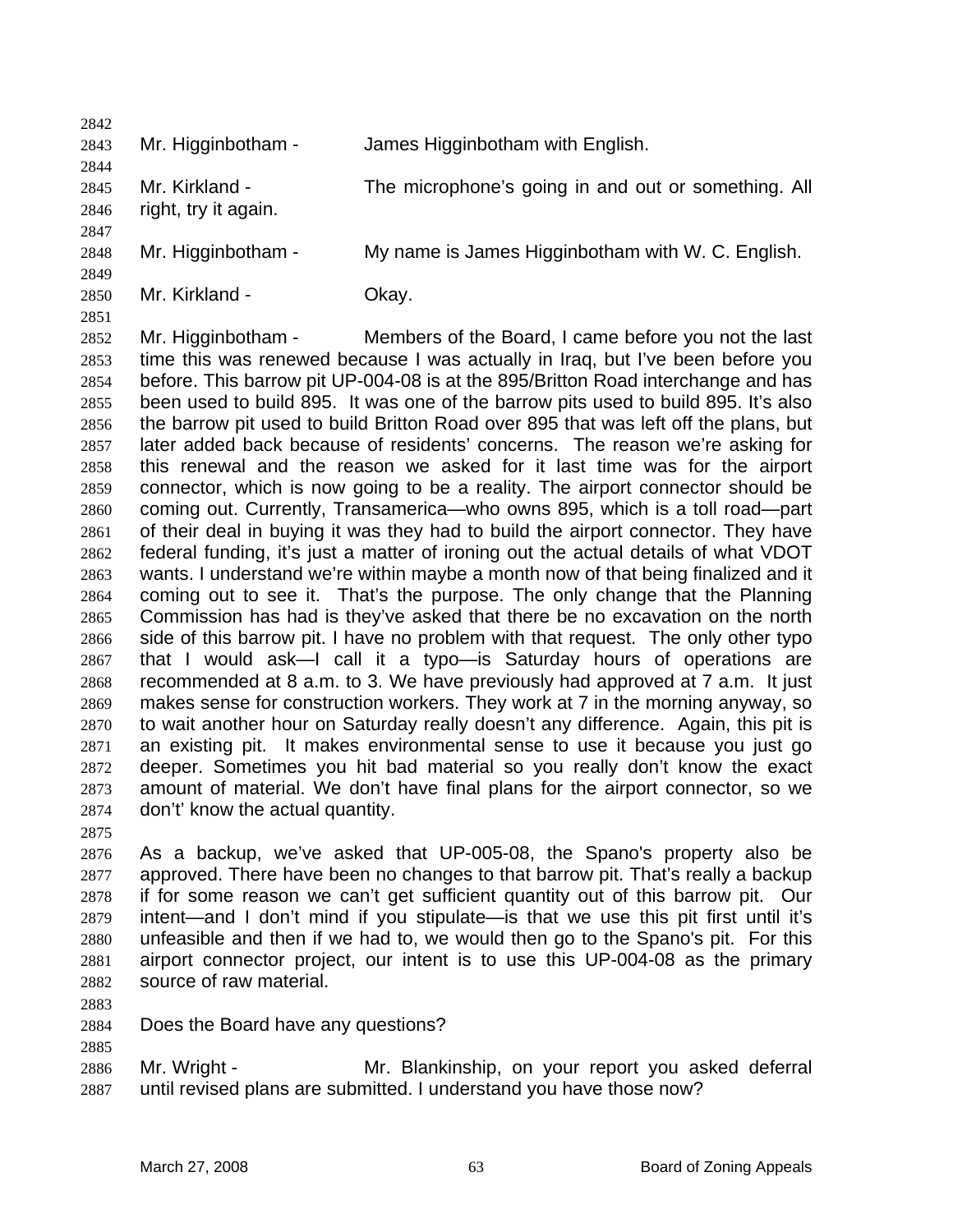| 2888 |                                          |                                                                                  |
|------|------------------------------------------|----------------------------------------------------------------------------------|
| 2889 | Mr. Blankinship -                        | Yes. Those revised plans were received the same                                  |
| 2890 |                                          | day that the report was distributed to you. You should each have received a      |
| 2891 | copy.                                    |                                                                                  |
| 2892 |                                          |                                                                                  |
| 2893 | Mr. Wright -                             | It was a big thing they delivered.                                               |
| 2894 |                                          |                                                                                  |
| 2895 | Mr. Blankinship -                        | Yes. It's a large set of rolled plans. I've reviewed                             |
| 2896 | those and they satisfy all my concerns.  |                                                                                  |
| 2897 |                                          |                                                                                  |
| 2898 | Mr. Wright -                             | They satisfy your concerns.                                                      |
| 2899 |                                          |                                                                                  |
| 2900 | Mr. Blankinship -                        | Yes sir, with the stipulation that Mr. Higginbotham just                         |
| 2901 |                                          | mentioned of not allowing any mining on the north side of 895.                   |
| 2902 |                                          |                                                                                  |
| 2903 | Mr. Higginbotham -                       | We have no problem with that.                                                    |
| 2904 |                                          |                                                                                  |
| 2905 | Mr. Wright -                             | Where would you put that in the condition?                                       |
| 2906 |                                          |                                                                                  |
| 2907 | Mr. Blankinship -                        | I believe it's in there.                                                         |
| 2908 |                                          |                                                                                  |
| 2909 | Mr. Higginbotham -                       | It's in there.                                                                   |
| 2910 |                                          |                                                                                  |
| 2911 | Mr. Wright -                             | Is it in there already? I'm sorry.                                               |
| 2912 |                                          |                                                                                  |
| 2913 | Mr. Higginbotham -                       | It's on $#5$ .                                                                   |
| 2914 |                                          |                                                                                  |
| 2915 | Mr. Wright -                             | I missed it. It's in which one?                                                  |
| 2916 |                                          |                                                                                  |
| 2917 | Ms. Harris -                             | Number 5.                                                                        |
| 2918 |                                          |                                                                                  |
| 2919 | Mr. Higginbotham -                       | Number 5, sir. "There shall be no excavation on the                              |
| 2920 | portion of the property north of I-895." |                                                                                  |
| 2921 |                                          |                                                                                  |
| 2922 | Mr. Blankinship -                        | Which is actually called Area 2, I believe, on the                               |
| 2923 | plans.                                   |                                                                                  |
| 2924 |                                          |                                                                                  |
| 2925 | Ms. Dwyer -                              | The reclamation plan shows that it's part of the case.                           |
| 2926 |                                          |                                                                                  |
| 2927 | Mr. Blankinship -                        | Yes ma'am.                                                                       |
| 2928 |                                          |                                                                                  |
| 2929 | Ms. Dwyer -                              | Could you orient me to what is Preston and what is                               |
| 2930 | Wooten?                                  |                                                                                  |
| 2931 |                                          |                                                                                  |
| 2932 | Mr. Higginbotham -                       | If you look at the map at A-1, you'll see a line right                           |
| 2933 |                                          | beside the A-1 on that map that's shown up on the screen. The reason it's called |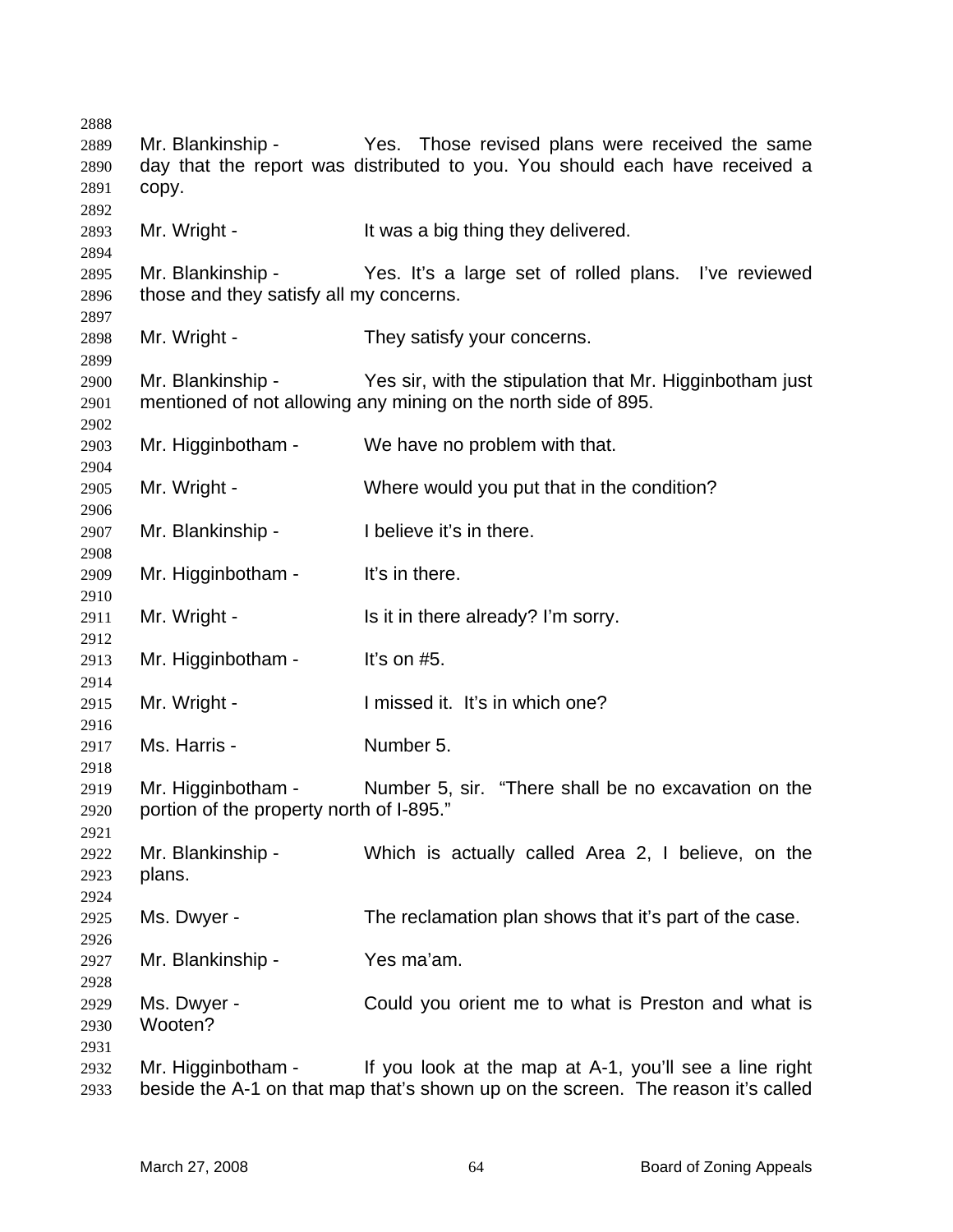Preston/Wooten, we bought the Preston Tract. That line you see is the old property line. If you actually look across the Pocahontas Parkway, you can see a property line that comes down there. You can see where that came straight on through. 2939 Ms. Dwyer - Right. Mr. Higginbotham - The property to the left is what we call the Preston property. That was the initial bar pit. Then we bought the Wooten tract. So, we combined them together to call it the Preston/Wooten Pit. It's one pit. Ms. Dwyer - When it says that 67 acres have been disturbed, including 57 acres of mined area, we're talking about both? Mr. Blankinship - Yes ma'am. Ms. Dwyer - That relates to both properties. Mr. Blankinship - Yes ma'am. Mr. Higginbotham - Back in I want to say maybe in 2004 or 3, maybe 2003, we combined them into one area. Mr. Blankinship - The original mines were separate permits. Not mines. But they were separate permits originally. Ms. Dwyer - I was looking at the reclamation plan, the large plan that were sent to us. Mr. Higginbotham - Yes ma'am. Ms. Dwyer - I wonder if you could explain those to me. Mr. Higginbotham - Yes ma'am. The concept is basically to put a 3 to 1 slope. We have to put I think four or five inches of topsoil and get grass to grow back. We've talked with the County about possibly doing some wetland in the higher areas, but that's something we'll have to address at later date. Basically, we'll have 3 to 1 slopes. If fills back up with water and then we have a pond with 3 to 1 slopes around the perimeter. Ms. Dwyer - So, that's your reclamation plan. Mr. Higginbotham - Yes ma'am. Ms. Dwyer - Do 3 to 1 slopes around the perimeter and water—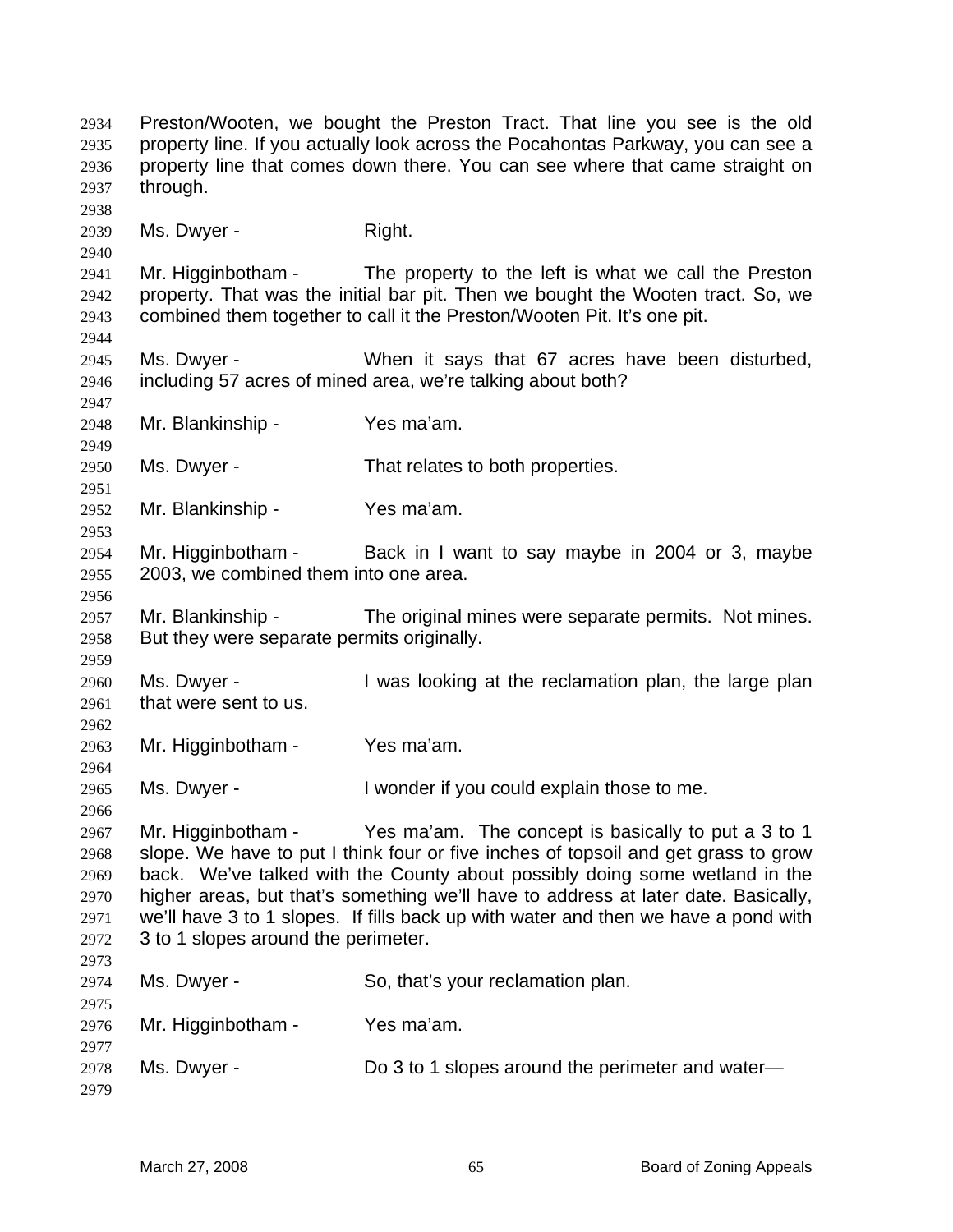Mr. Higginbotham - In the middle, yes ma'am. The only caveat that we had discussed earlier was if we had some areas that didn't totally cover with water—We've had Koontz and Bryant look at possibly maybe putting extra topsoil and make wetlands to— 

| 2985                                 | Mr. Blankinship -                   | Mitigation.                                                                                                                                                                                                              |
|--------------------------------------|-------------------------------------|--------------------------------------------------------------------------------------------------------------------------------------------------------------------------------------------------------------------------|
| 2986<br>2987                         | Mr. Higginbotham -                  | Mitigation area.                                                                                                                                                                                                         |
| 2988<br>2989                         | Mr. Kirkland -                      | Mitigation bank.                                                                                                                                                                                                         |
| 2990<br>2991                         | Mr. Higginbotham -                  | Thank you.                                                                                                                                                                                                               |
| 2992<br>2993                         | Ms. Dwyer -                         | But this is just essentially going to be a pond                                                                                                                                                                          |
| 2994<br>2995                         | Mr. Blankinship -                   | Yes ma'am.                                                                                                                                                                                                               |
| 2996<br>2997                         | Ms. Dwyer -                         | A hole in the ground filled up with water.                                                                                                                                                                               |
| 2998<br>2999                         | Mr. Higginbotham -                  | I hole that fills back up with water, yes ma'am.                                                                                                                                                                         |
| 3000<br>3001<br>3002                 | Ms. Harris -<br>talking about feet? | When you said permanent elevation 141.50, are we                                                                                                                                                                         |
| 3003<br>3004                         | Mr. Blankinship -                   | That's above mean sea level.                                                                                                                                                                                             |
| 3005<br>3006                         | Ms. Harris -                        | Above sea level.                                                                                                                                                                                                         |
| 3007<br>3008                         | Mr. Blankinship -                   | Not the depth of that pond.                                                                                                                                                                                              |
| 3009<br>3010                         | Ms. Harris -                        | Okay.                                                                                                                                                                                                                    |
| 3011<br>3012                         | Mr. Blankinship -                   | Just the elevation.                                                                                                                                                                                                      |
| 3013<br>3014                         | Mr. Higginbotham -                  | That's the elevation that-                                                                                                                                                                                               |
| 3015<br>3016                         | Mr. Kirkland -                      | What would be roughly the depth of the pond?                                                                                                                                                                             |
| 3017<br>3018                         | Mr. Higginbotham -                  | On the far end, it could be maybe 25, 30 feet deep.                                                                                                                                                                      |
| 3019<br>3020                         | Mr. Kirkland -                      | Okay.                                                                                                                                                                                                                    |
| 3021<br>3022<br>3023<br>3024<br>3025 | Mr. Higginbotham -                  | But as it comes back to the Preston side, right now it's<br>on the border of wet. So, we have the potential to put wetlands on the Preston<br>end, but as it goes to the other, it turns into kind of a small reservoir. |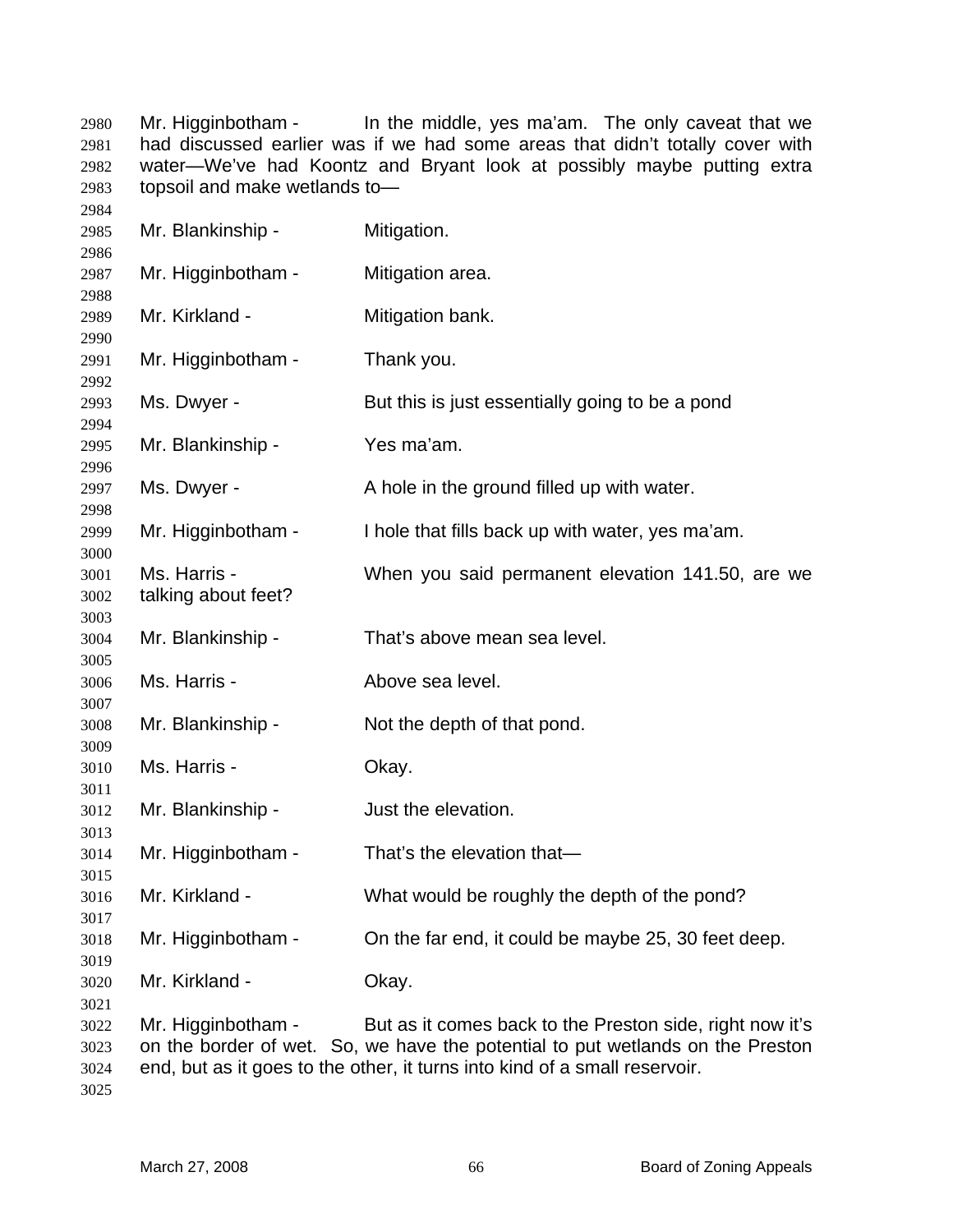Ms. Dwyer - I'm wondering who owns this property now. Mr. Higginbotham - It's owned by Henrico Properties, LLC. Ms. Dwyer - Okay. Once Henrico Properties gets the money out of the mining and when it leaves these 3 to 1 slopes with water— Mr. Blankinship - A pond. Ms. Dwyer - A pond. I'm just trying to think ahead. What is the purpose? Nothing can be done with this property because it's now filled with water, it's a pond. Mr. Higginbotham - What's the highest and best use for it? Ms. Dwyer - Is this company going to pay taxes on something that they can't use and no one can use and has no market value? Mr. Higginbotham - I guess we could ask the taxes be reduced. I mean, it's a pond. You maybe could turn it into some type of preserve. Maybe you did some duck hunting out on it or something. Maybe houses develop around it and it's part of that community. Mr. Gallemeyer owns like 78 acres down below us. That's a possibility that it develops around it. Ms. Dwyer - I could see, for example, an Innsbrook there's a nice pond area with very expensive properties. Mr. Higginbotham - Henrico Properties does not—I mean, we actually own a little bit up against the Pocahontas Parkway on the north there that you might be able to get a row of houses in there. That's a possibility. But for the most part, there is not going to be enough buildable ground. There's a possibility, ma'am, up against the north side on the Pocahontas Parkway. There's some land up there that might be buildable, that you could put lots in. You would have to access it from that access road that runs along 895. I don't know if that's feasible or not. That's something we'd have to talk to the County about. Ms. Dwyer - The digging has already been done, the water is already there. Mr. Higginbotham - Yes ma'am. Ms. Dwyer - All we're doing, I guess, is digging a little more. Mr. Higginbotham - We're just going a little deeper, yes ma'am. Ms. Dwyer - So, I don't see that this can be changed at this point.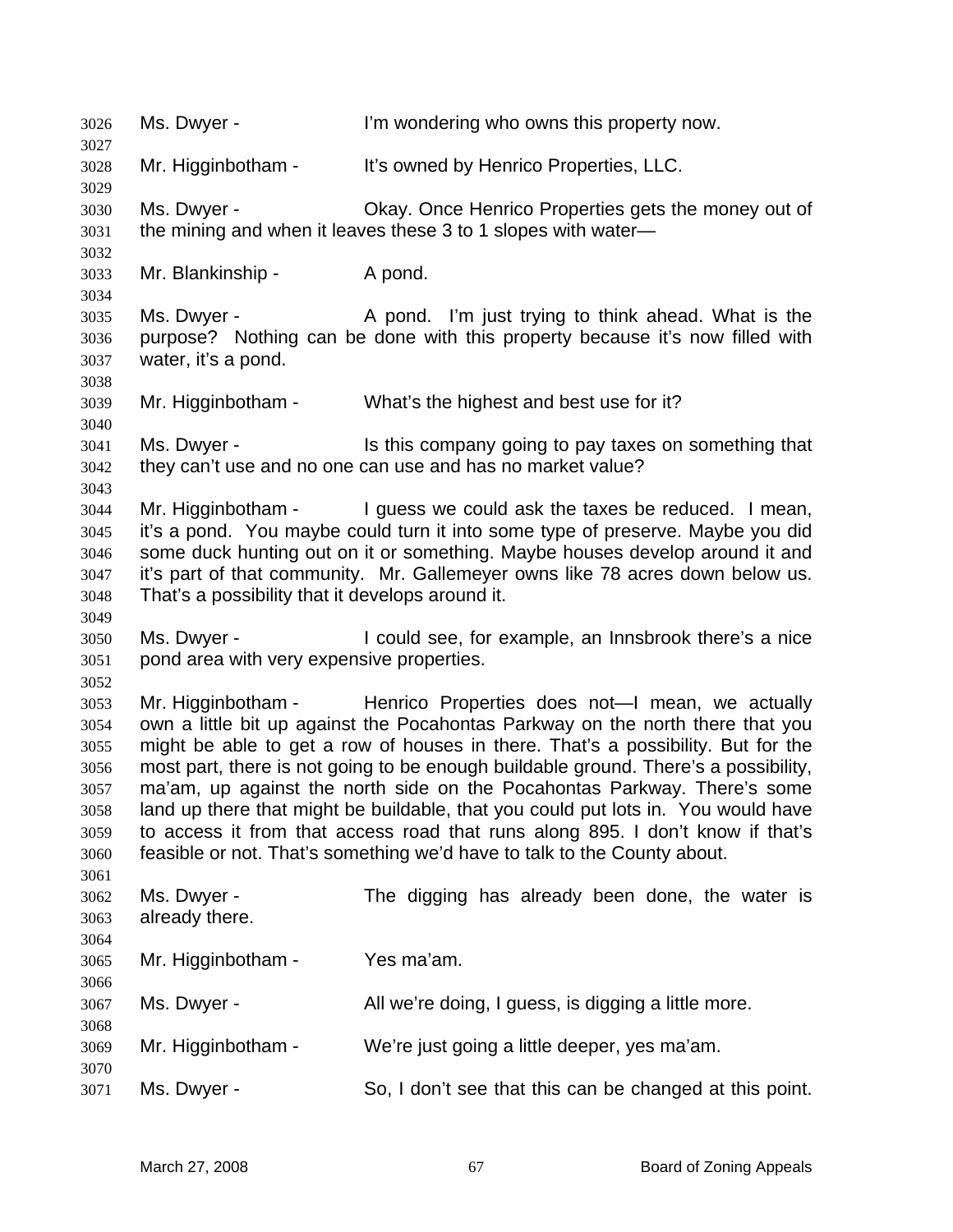It just concerns me that here we have what looks like very prime land at the intersection of 895 and 295. One would think that in the future, this would be very valuable property, maybe as an Innsbrook, for example. My concern, I guess, at this point is I want to make sure that this is left in such a way that it won't be cost-prohibitive for someone in the future to maybe build an office park around it or a residential area. Mr. Higginbotham - That would be up to the adjoining property owner. Ms. Dwyer - Right. Mr. Higginbotham - Mr. Gallemeyer owns, like I say, about 70-some acres and I want to say he's in his early 70's. Ms. Dwyer - Right. Mr. Higginbotham - Somebody else would do that. Ms. Dwyer - I understand that's not your concern. Mr. Higginbotham - The material had to come from somewhere to build the roads. As a matter of fact, the Wooten tract was owned by S. T. Wooten Construction Company and that was already a barrow pit used to build 295. So, this is just kind of falling onto what was done on the construction of 295. Ms. Dwyer - And I don't have an issue with that. I guess my concern is, is there anything we can and should be doing now as far as reclaiming this property so that it doesn't deteriorate over time and become completely unusable for anything in the future. Mr. Higginbotham - I don't know ma'am. I think the seeding, the 3 to 1 slopes is about all that you really can do. You basically have a pond. We thought about the highest and best use, but I really think that all we can do is stabilize the slopes and then as land values go up and Gallemeyer's tract, if that's sold as a 70-acre tract, then maybe a large development comes in and incorporates into their project. Ms. Harris - Will the airport connector use this land? Mr. Higginbotham - The dirt is going to build the airport connector road, yes ma'am. Ms. Harris - Right. But we will not be using— Mr. Higginbotham - No ma'am. Just dirt to build the road.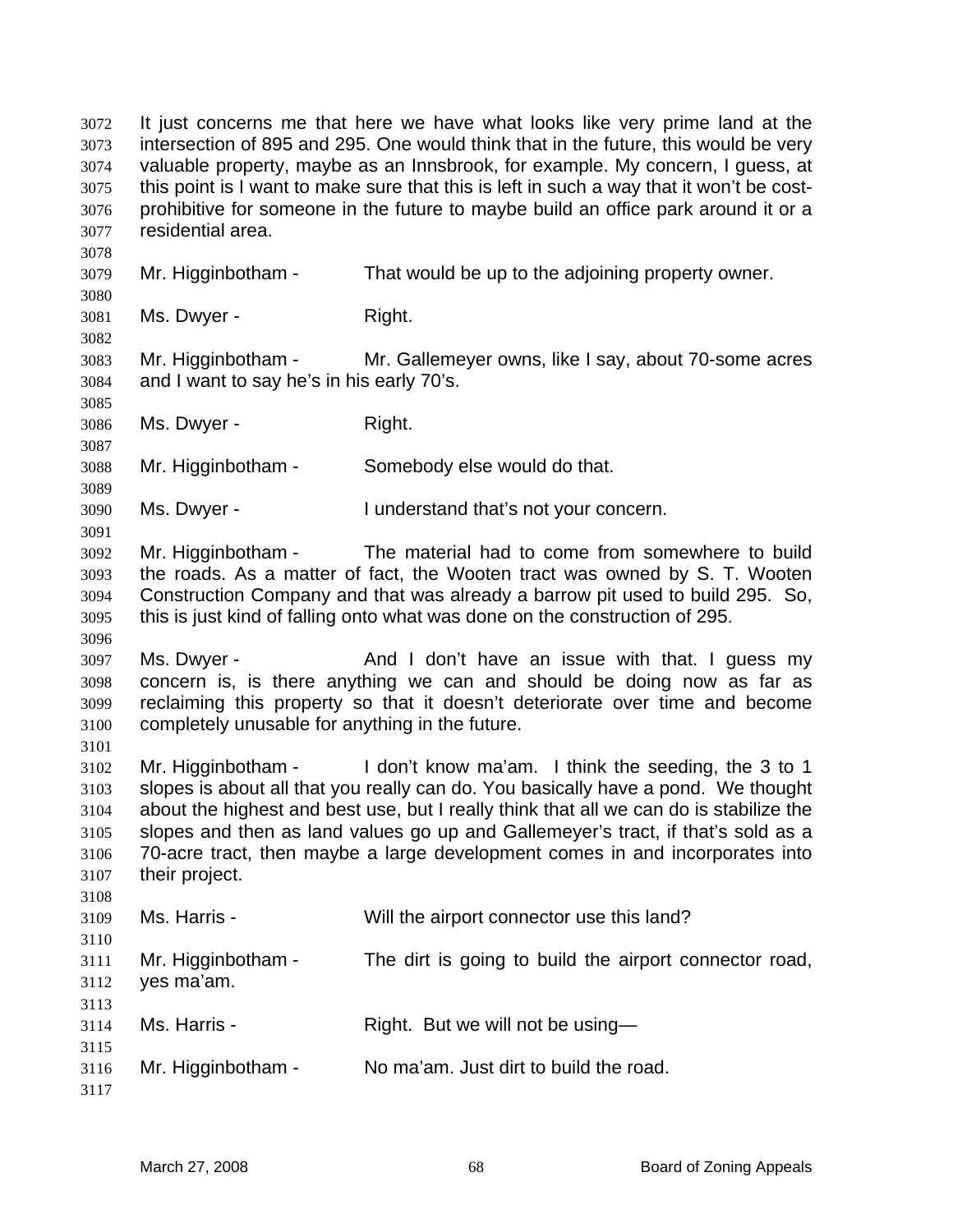Ms. Harris - Okay. The other thing, I notice on your reclamation plan 5A, "Applicant has not yet determined the final use of the area following reclamation." I've been looking at our Land Use Plan for 2010 and 2026. The designation is suburban residential. So I was wondering why in your reclamation plan you did not indicate that.

- Mr. Higginbotham The only caveat in the reclamation plan would be whether we could incorporate some wetlands or mitigation area where the water table is close to the final elevation. That's the only caveat. You can't build houses on top of the water or the wetland area.
- 

- Ms. Harris Is that why you didn't say the intent would be suburban residential?
- Mr. Higginbotham - Was residential north of—Commercial is north—
- 

- Mr. Blankinship Office on the north, yes.
- Mr. Higginbotham Okay, Office on the north side. That's one reason that the County I think has asked us not to excavate over there and we have no problem with that request. Again, the fact is, we're creating in essence a lake or a pond that will help the adjoining property, but probably not the property that Henrico Properties owns. The only, again, caveat is that we might be able to take one end of it and turn it into a wetland area, a wetland mitigation area.
- Ms. Dwyer So, Mr. Blankinship, you're satisfied that the soil is stabilized, that the erosion control plan—
- 

Mr. Blankinship - Well, it's not now, but hopefully once they get the airport connector underway, they'll be able to close it.

Mr. Higginbotham - This is like the fifth or sixth pit we've had in the County. Some of the soils in Henrico County can be very challenging to get grass to grow on and we've experienced that and we've worked with Mike Hackett. We've had areas where you took a photograph that looked like a football field and you come back six months later and it looks like a desert, and there's been rain. I don't know if it's the lime in soil, but we address that. We've had citizens that have complained about different things and we work with Mr. Blankinship. We've had wells that people thought went dry and we hired a plumber to go out and found out their well pump had burned out. So, we've incurred our expenses in dealing with the public. Anyway, we try to be a good corporate citizen. Again, when people have questions, if you can answer their concerns. Again, the purpose of this is for the upcoming airport connector. 

- Ms. Dwyer Will any fill material be brought in to the site.
-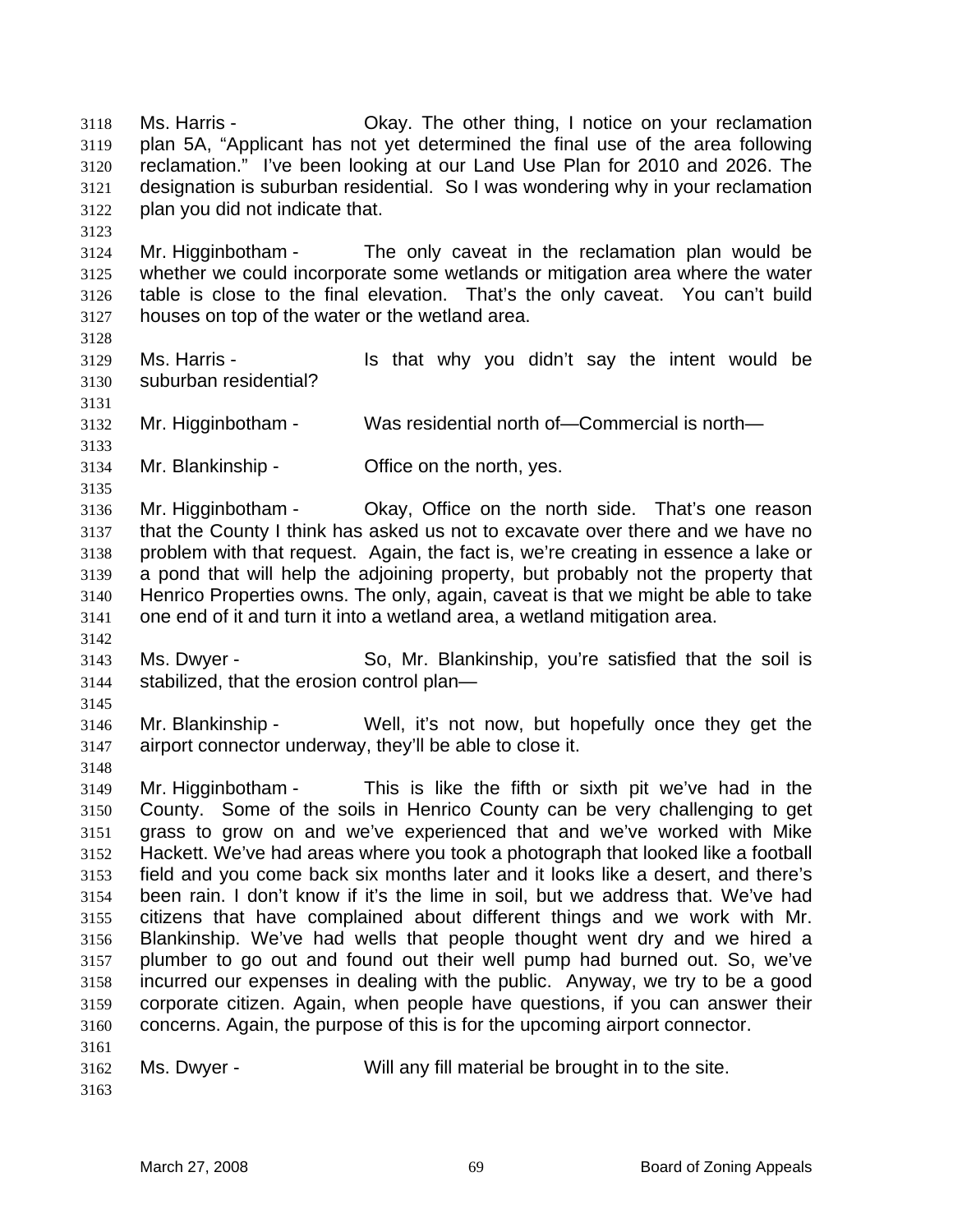Mr. Higginbotham - No ma'am. We're taking fill material out. Ms. Dwyer - But you're not bringing in concrete, asphalt, any kind of inert materials? Mr. Higginbotham - No. We had some extra topsoil that we asked Mr. Blankinship if we could bring in. I think it came off the Henrico Wastewater Treatment Plant. That was a win/win situation. They needed to get rid of it. It was our project there so we actually brought that in. We do have some pipes and stuff stored there that will be used when we start mining or excavating material again. We've had some people dump some tires and we cleaned that up. When we find a problem and somebody brings it to our attention, we address it. Mr. Kirkland - Any other questions from Board members? All right, Mr. Higginbotham. Ma'am, are you okay? You square? Mr. Higginbotham - This is Mrs. Bowery. We lost her husband, Charlie, when I was in Iraq. We lost a good friend there, we really did. Mr. Kirkland - All right. Anyone else wish to speak? If not, that concludes the two cases. Ms. Dwyer - Mr. Blankinship, let me ask you one question. They're not allowed to bring any other kind of fill in here, is that correct? Mr. Blankinship - Doesn't this have the condition that says they have to get permission in advance? That's normally how we handle those that we don't anticipate. Yes, it's #23. "Unless the materials and plans have been approved by the Planning Department." **DECISION**  Mr. Kirkland - I'll do UP-005-08 first. A motion would be in order. Mr. Wright - I move we approve both of these cases. Mr. Nunnally - Second. Ms. Dwyer - Do we have any condition changes on these? Mr. Blankinship - They had requested opening at 7:00 rather than 8:00 on Saturdays. Ms. Dwyer - We didn't have any neighborhood input on this, did we.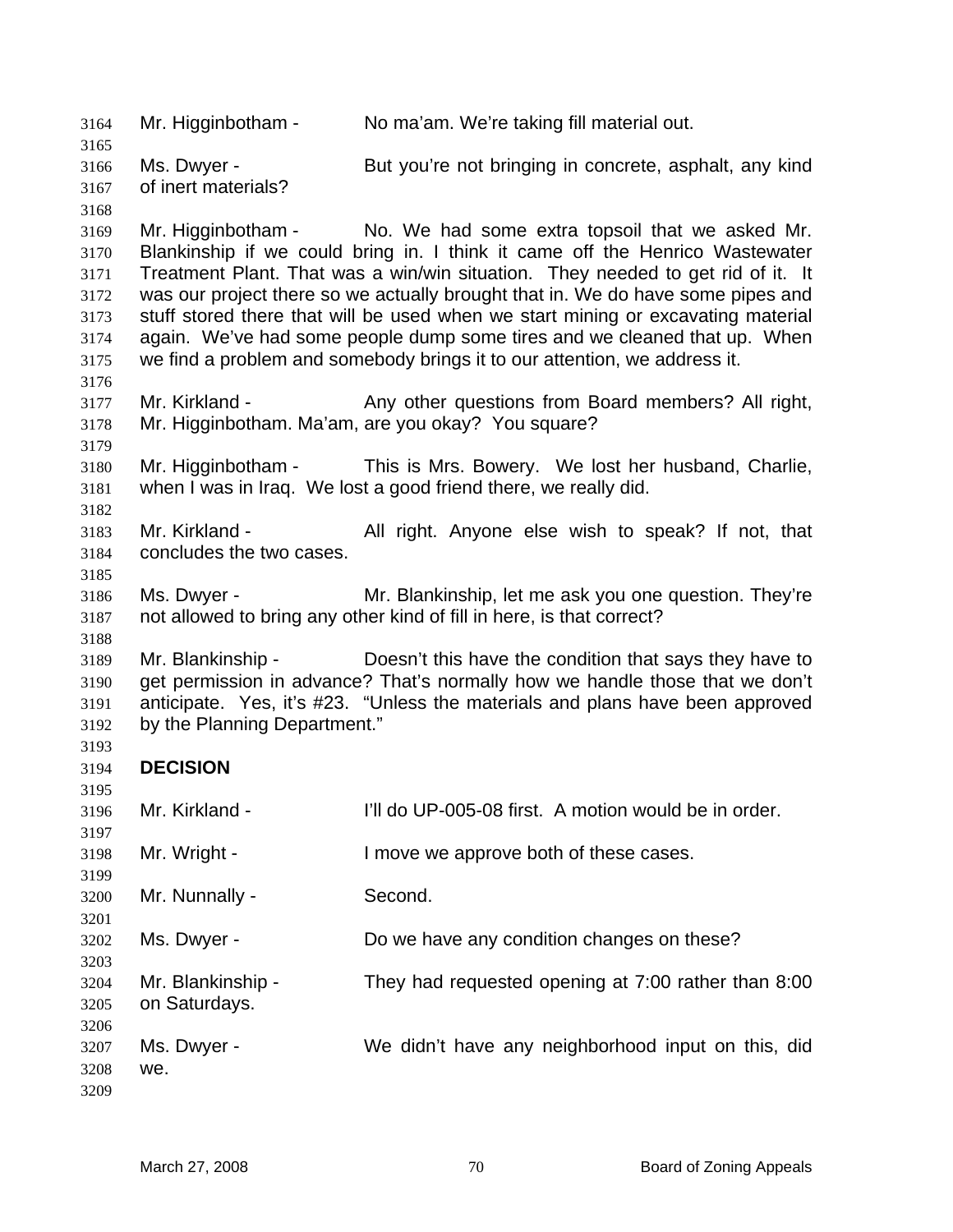| 3210         | Ms. Harris -                                                                                                                                                        | No.                                                                               |  |
|--------------|---------------------------------------------------------------------------------------------------------------------------------------------------------------------|-----------------------------------------------------------------------------------|--|
| 3211<br>3212 | Mr. Kirkland -                                                                                                                                                      | He heard we were going to do that, didn't he?                                     |  |
| 3213         |                                                                                                                                                                     |                                                                                   |  |
| 3214<br>3215 | Ms. Dwyer -                                                                                                                                                         | Well, he's requesting it, so.                                                     |  |
| 3216         | Mr. Kirkland -                                                                                                                                                      | Okay. All right.                                                                  |  |
| 3217         |                                                                                                                                                                     |                                                                                   |  |
| 3218         | Mr. Wright -                                                                                                                                                        | I don't see where that would affect anything. How                                 |  |
| 3219         |                                                                                                                                                                     | about it, Mr. Blankinship? Do you think that would affect anybody much, giving    |  |
| 3220         | them another hour on Saturday?                                                                                                                                      |                                                                                   |  |
| 3221         |                                                                                                                                                                     |                                                                                   |  |
| 3222         | Mr. Blankinship -                                                                                                                                                   | The nice thing about these is that it's a very short haul                         |  |
| 3223         |                                                                                                                                                                     | from where they're working to where these sites are. I would hope not.            |  |
| 3224         |                                                                                                                                                                     |                                                                                   |  |
| 3225         | Mr. Wright -                                                                                                                                                        | I don't have any problem with that. The basis for my                              |  |
| 3226         |                                                                                                                                                                     | motion is that the proposed use will not adversely affect the health, safety, and |  |
| 3227         | welfare of a person residing or working on the premises. They had this use in                                                                                       |                                                                                   |  |
| 3228         |                                                                                                                                                                     | the past and they seemed to have complied with our regulations.                   |  |
| 3229         |                                                                                                                                                                     |                                                                                   |  |
| 3230         | Mr. Kirkland -                                                                                                                                                      | All right. We'll do each one separate. I guess we                                 |  |
| 3231         |                                                                                                                                                                     | have to do this for the record. UP-005, I have a motion to approve by Mr. Wright. |  |
| 3232         |                                                                                                                                                                     |                                                                                   |  |
| 3233         | Mr. Wright -                                                                                                                                                        | I move that we approve 05.                                                        |  |
| 3234         |                                                                                                                                                                     |                                                                                   |  |
| 3235         | Mr. Nunnally -                                                                                                                                                      | Second.                                                                           |  |
| 3236         |                                                                                                                                                                     |                                                                                   |  |
| 3237         | Mr. Kirkland -                                                                                                                                                      | Motion by Mr. Wright, second by Mr Nunnally. All                                  |  |
| 3238         |                                                                                                                                                                     | those in favor say aye. All those opposed say no. The ayes have it; the motion    |  |
| 3239         | passes.                                                                                                                                                             |                                                                                   |  |
| 3240         |                                                                                                                                                                     |                                                                                   |  |
| 3241         |                                                                                                                                                                     | After an advertised public hearing and on a motion by Mr. Wright, seconded by     |  |
| 3242         | Mr. Nunnally, the Board approved application UP-005-08, W. C. English, Inc.'s                                                                                       |                                                                                   |  |
| 3243         | request for a conditional use permit pursuant to Sections 24-52(d) and 24-103 to                                                                                    |                                                                                   |  |
| 3244         | extract materials from the earth at 6919 Monahan Road (Parcel 823-698-3046),                                                                                        |                                                                                   |  |
| 3245         |                                                                                                                                                                     | zoned A-1, Agricultural District (Varina), subject to the following conditions:   |  |
| 3246         |                                                                                                                                                                     |                                                                                   |  |
| 3247         |                                                                                                                                                                     | 1. This permit is subject to all requirements of Section 24-103 of Chapter 24 of  |  |
| 3248         | the County Code.                                                                                                                                                    |                                                                                   |  |
| 3249         |                                                                                                                                                                     | 2. [AMENDED] Monday through Friday hours of operation shall be from 6:00          |  |
| 3250<br>3251 |                                                                                                                                                                     |                                                                                   |  |
| 3252         | a.m. to 6:00 p.m. when Daylight Savings Time is in effect, and from 7:00 a.m. to<br>5:00 p.m. at all other times. Saturday hours of operation shall be 7:00 a.m. to |                                                                                   |  |
| 3253         | 3:00 p.m.                                                                                                                                                           |                                                                                   |  |
| 3254         |                                                                                                                                                                     |                                                                                   |  |
| 3255         |                                                                                                                                                                     | 3. No operations of any kind are to be conducted at the site on Sundays or on     |  |
|              |                                                                                                                                                                     |                                                                                   |  |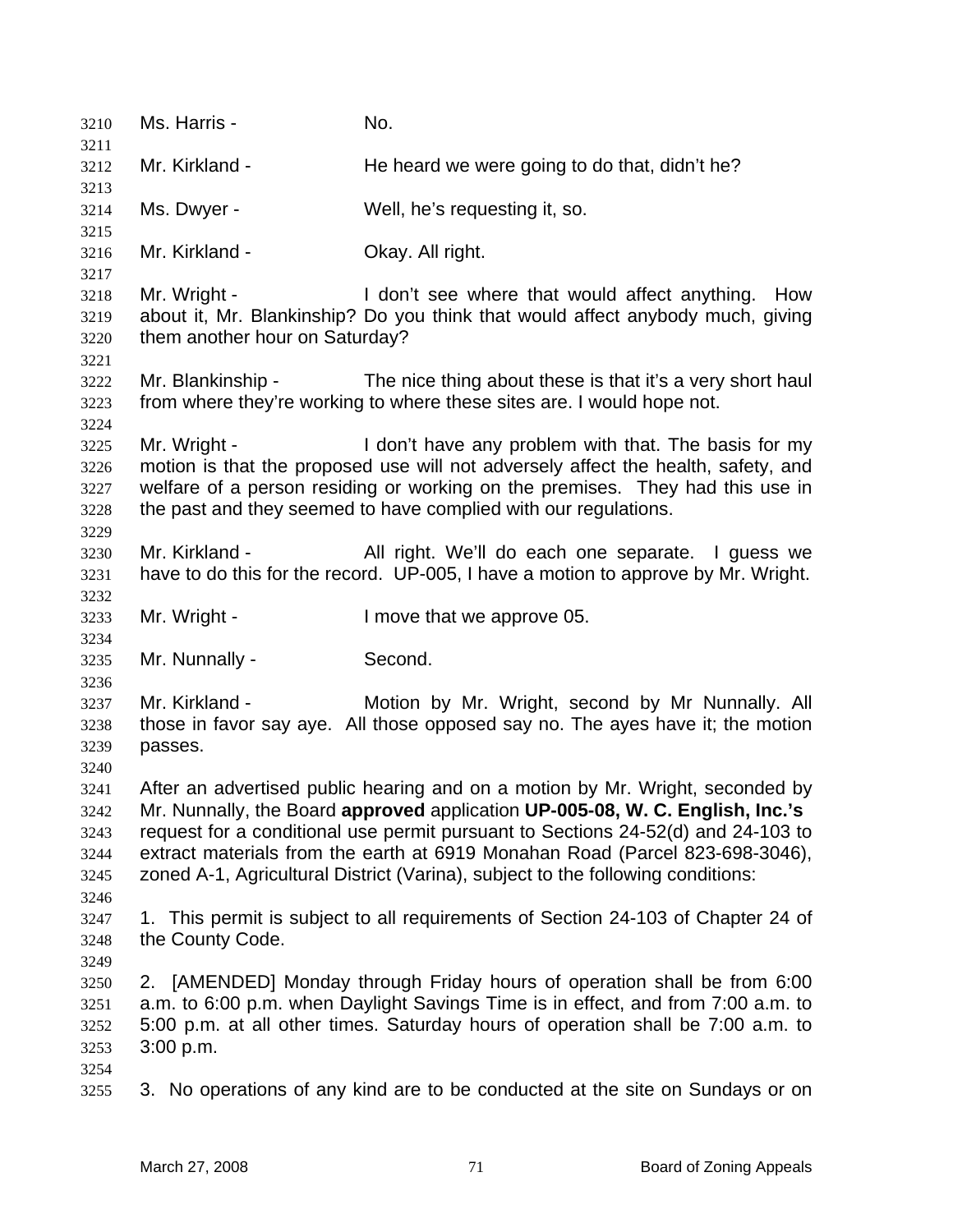national holidays.

4. Open and vertical excavations having a depth of 10 feet or more for a period of more than 30 days, shall be effectively sloped to a 2 to 1 slope or flatter to protect the public safety.

5. All means of access to the property shall be from the existing entrance on Monahan Road.

6. A superintendent who shall be personally familiar with all the terms and conditions of Section 24-103 of Chapter 24 of the County Code as well as the terms and conditions of this permit, shall be present at the beginning and conclusion of operations each work day to see that all conditions of the County Code and the use permit are carefully observed.

7. Topsoil shall not be removed from any part of the property outside of the area in which extraction is authorized. Sufficient topsoil shall be stockpiled on the property for respreading in a layer with five (5) inches of minimum depth. If the site does not yield sufficient topsoil, additional topsoil shall be brought to the site to provide the required five-inch layer of cover. All topsoil shall be treated with a mixture of seed, fertilizer, and lime as recommended by the County of Henrico after the results of soil tests have been submitted to the County of Henrico. All topsoil shall be stockpiled within the authorized borrow area and provided with adequate erosion control protection.

8. The rehabilitation of the property shall take place simultaneously with the extraction process. Rehabilitation shall not be considered completed until the extraction area is covered completely with permanent vegetation.

9. Responsibility for maintaining the property, fences, and roads in a safe and secure condition indefinitely, or for converting the property to some other safe use, shall rest with the applicant.

10. Entrance gates shall be erected and maintained at all entrances to the property. These gates shall be locked at all times, except when authorized representatives of the applicant are on the property.

11. Erosion Control Plans shall be submitted to the Department of Public Works for review and approval at time of application for the Use Permit. Throughout the life of this extraction operation, the applicant shall continuously satisfy the Department of Public Works that erosion control procedures are properly handled and furnish plans and bonds that the department deems necessary. The applicant shall provide certification from a licensed professional engineer that dams, embankments and sediment control structures meet standard and approved design criteria as set forth by the State.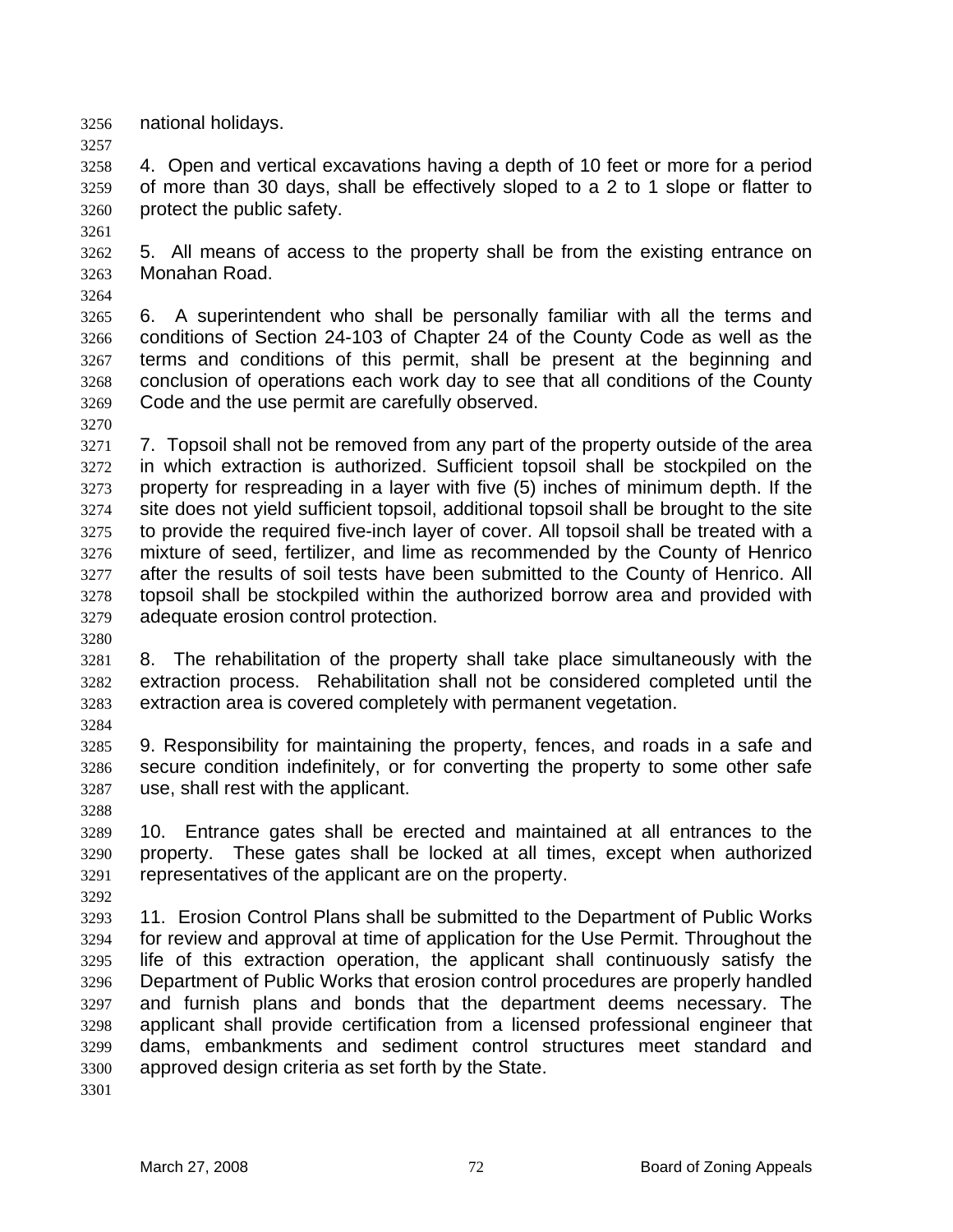12. The areas approved for extraction under this permit shall be delineated on the ground by the erection of five (5) foot high metal posts at least five (5) inches in diameter and painted in alternate one (1) foot stripes of red and white. These posts shall be so located as to clearly define the area in which the extraction is permitted. They shall be located, and the location certified by a certified surveyor, within ninety (90) days of the date of approval of this use permit by the Board of Zoning Appeals, or this use permit is void.

13. "No Trespassing" signs shall be posted and maintained on the property to warn against use of the property by unauthorized persons. The minimum letter height shall be three inches and signs are to be posted every 250 feet along the perimeter of the property. The applicant shall furnish the Chief of Police a letter authorizing enforcement by the County Police Officers of the "No Trespassing" regulations, and agreeing to send a representative to court for purposes of testimony whenever required or requested by the Division of Police.

14. Excavation operations shall be discontinued on said site by April 30, 2010, and restoration accomplished not later than April 30, 2011, unless a new permit is applied for by not later than 60 days before the expiration of the permit, and is subsequently granted by the Board of Zoning Appeals.

15. A financial guaranty satisfactory to the County Attorney shall be posted with the Secretary of the Board of Zoning Appeals for extracting materials from 23.24 acres, in an amount of \$3,000.00 per acre for each disturbed acre of land included, for a total of \$69,720 guaranteeing that the land will be restored to a reasonably level and drainable condition with a minimum slope on the restored property being five to one or flatter. The guaranty may provide for the termination of the obligations after 30 days notice in writing. Such notice shall be served upon the principal and upon the obligee as provided by law for the service of notices. At the termination of the aforesaid 30 day notice to the principal, all authority of the principal under this use permit to extract materials, and work incident thereto, shall cease provided the applicant has not furnished another guaranty suitable to the County within said 30 days. The principal shall then proceed within the next ensuing 30 days following the termination of its authority under this use permit, to accomplish the complete restoration of the land as provided for under the terms of this permit. A notice of termination by such surety shall in no event relieve the surety from its obligation to indemnify the County of Henrico for a breach of the conditions of this use permit.

16. The applicant shall furnish a certification verifying that the guaranty is in effect, premiums have been paid, and the bonding company reaffirms its responsibility under the use permit conditions. This certification shall be submitted on or about April 30, 2009.

17. This permit does not become valid until the guaranty, required in condition No. 15, has been posted with the County, and necessary approval received. This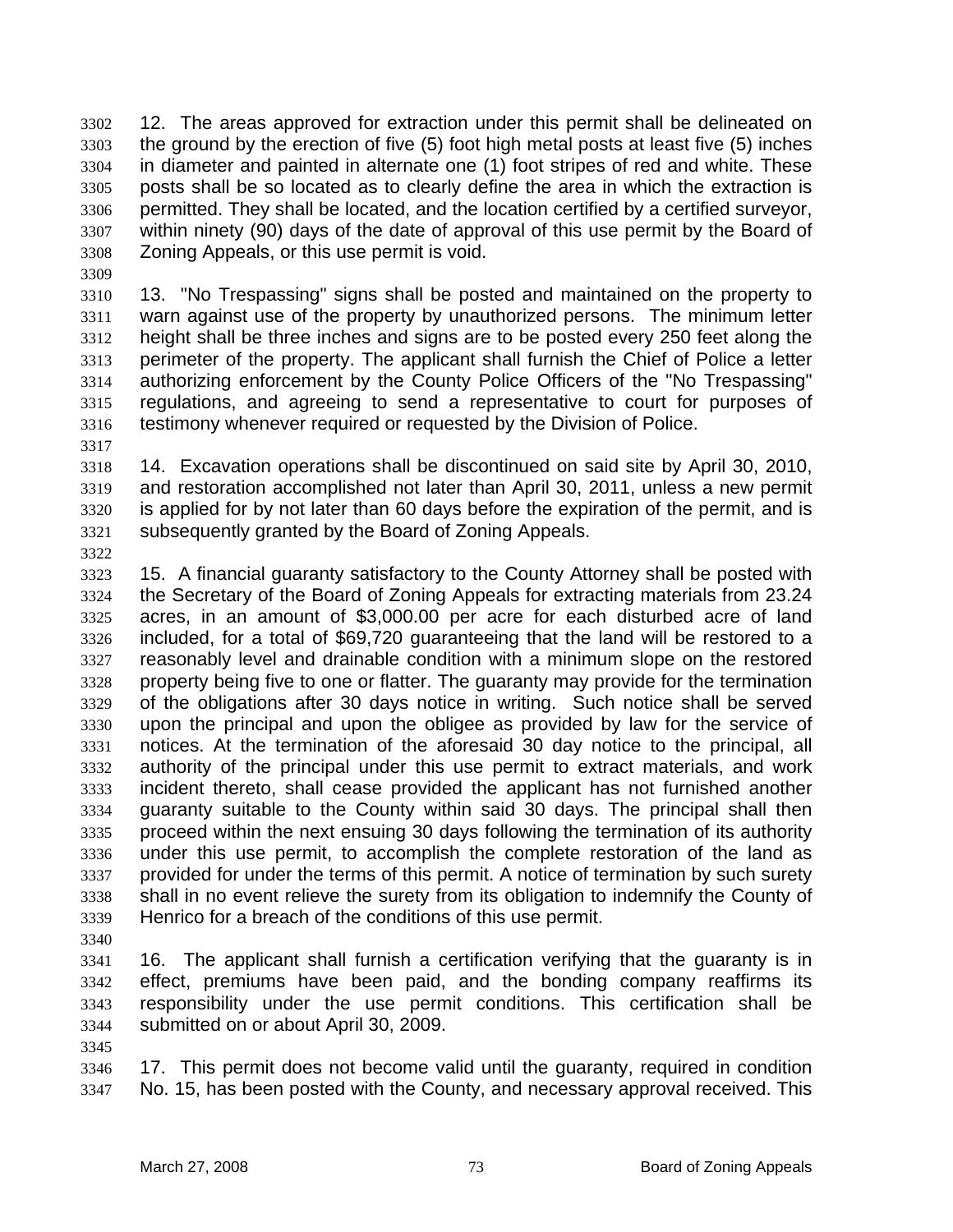must be accomplished within 30 days of the Board's action or the action becomes invalid.

18. A progress report shall be submitted to the Board on April 30, 2009. This progress report must contain information concerning how much property has been disturbed to date of the report, the amount of land left to be disturbed, and how much rehabilitation has been performed, and when and how the remaining amount of land will be rehabilitated, and any and all pertinent information about the operation that would be helpful to the Board.

19 If, in the course of its preliminary investigation or operations, applicant discovers evidence of the existence of cultural or historical material or the presence on the site of significant habitat or an endangered species, it will notify appropriate professional or governmental authorities and provide them with an opportunity to investigate the site and applicant will report the results of such investigation to the Planning Department.

20. The applicant shall comply with the Chesapeake Bay Preservation Act and all state and local regulations administered under such act applicable to the property and shall furnish to the Planning Department copies of all reports required by such act or regulations.

21. In the event that an appeal of the Board's approval action is filed, all conditions requiring action on the part of the applicant within 90 days are considered satisfied if the required actions take place within 90 days of final action on the appeal process by the courts.

22. If the Virginia Department of Mines, Minerals and Energy determines that the use of this property constitutes a mine, the applicant shall obtain a mine license from the Division of Mineral Mining, Virginia Department of Mines, Minerals and Energy, within 90 days of such determination, or the use permit is void.

23. No offsite-generated materials shall be deposited on the site unless the materials and the plans for their placement have been approved by the Planning Department.

24. If the Virginia Department of Mines, Minerals and Energy determines that the use of this property constitutes a mine, a sign shall be posted at the entrance to the mining site stating the name of the operator, the Henrico use permit number, the Division of Mineral Mining mine license number, and the phone number of the operator. The sign shall be 12 square feet in area and shall be properly maintained.

25. If the Virginia Department of Mines, Minerals and Energy determines that the use of this property constitutes a mine, all drainage and erosion and sediment control measures shall conform to the standards and specifications of the Mineral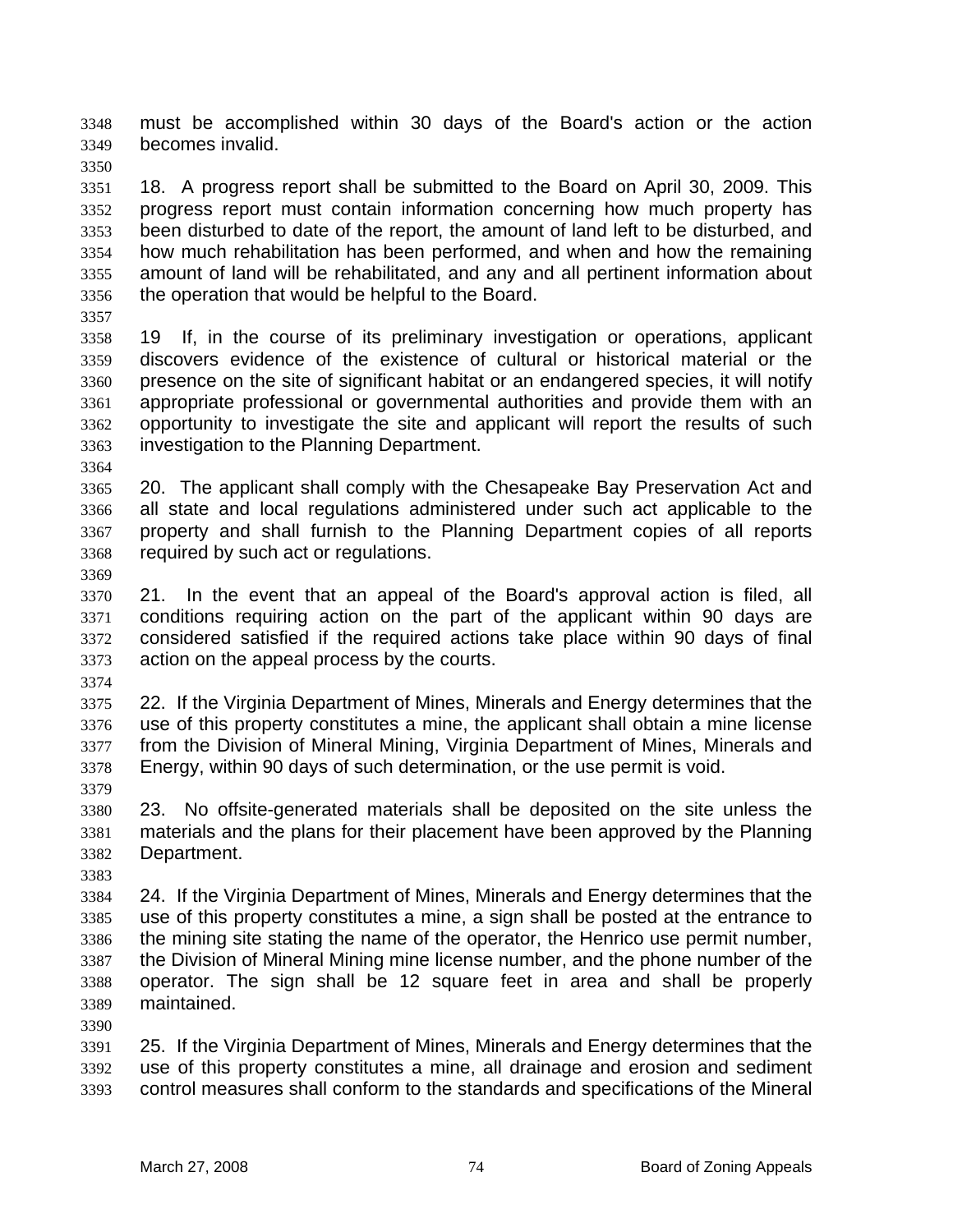Mining Manual Drainage Handbook.

26. If water wells located on surrounding properties are adversely affected, and the extraction operations on this site are suspected as the cause, the effected property owners may present to the Board evidence that the extraction operation is a contributing factor. After a hearing by the Board, this use permit may be revoked or suspended, and the operator may be required to correct the problem. The applicant shall maintain a financial guarantee in the amount of \$25,000, satisfactory to the County Attorney, guaranteeing compliance with this condition. 

27. Failure to comply with any of the foregoing conditions shall automatically void this permit.

| 3407         | Affirmative:   | Dwyer, Harris, Kirkland, Nunnally, Wright                                      | 5 |
|--------------|----------------|--------------------------------------------------------------------------------|---|
| 3408         | Negative:      |                                                                                | 0 |
| 3409         | Absent:        |                                                                                | 0 |
| 3410         |                |                                                                                |   |
| 3411         |                |                                                                                |   |
| 3412         | Mr. Kirkland - | Okay. UP-004-08.                                                               |   |
| 3413         |                |                                                                                |   |
| 3414         | Ms. Dwyer -    | What did we do about the time?                                                 |   |
| 3415         | Mr. Kirkland - | The time is at 7.                                                              |   |
| 3416         |                |                                                                                |   |
| 3417<br>3418 | Ms. Dwyer -    | Seven.                                                                         |   |
| 3419         |                |                                                                                |   |
| 3420         | Mr. Kirkland - | 7:00                                                                           |   |
| 3421         |                |                                                                                |   |
| 3422         | Mr. Wright -   | 7:00                                                                           |   |
| 3423         |                |                                                                                |   |
| 3424         | Mr. Kirkland - | UP-004-08.                                                                     |   |
| 3425         |                |                                                                                |   |
| 3426         | Mr. Wright -   | That same motion.                                                              |   |
| 3427         |                |                                                                                |   |
| 3428         | Mr. Kirkland - | Same motion by Mr. Wright.                                                     |   |
| 3429         |                |                                                                                |   |
| 3430         | Mr. Nunnally - | Second.                                                                        |   |
| 3431         |                |                                                                                |   |
| 3432         | Ms. Dwyer -    | Same time change?                                                              |   |
| 3433         |                |                                                                                |   |
| 3434         | Mr. Kirkland - | Same time change. Same reason, Mr. Wright?                                     |   |
| 3435         |                |                                                                                |   |
| 3436         | Mr. Wright -   | Yes, same basis for it.                                                        |   |
| 3437         |                |                                                                                |   |
| 3438         | Mr. Kirkland - | Motion by Mr. Wright, seconded by Mr. Nunnally. All                            |   |
| 3439         |                | those in favor say aye. All those opposed say no. The ayes have it; the motion |   |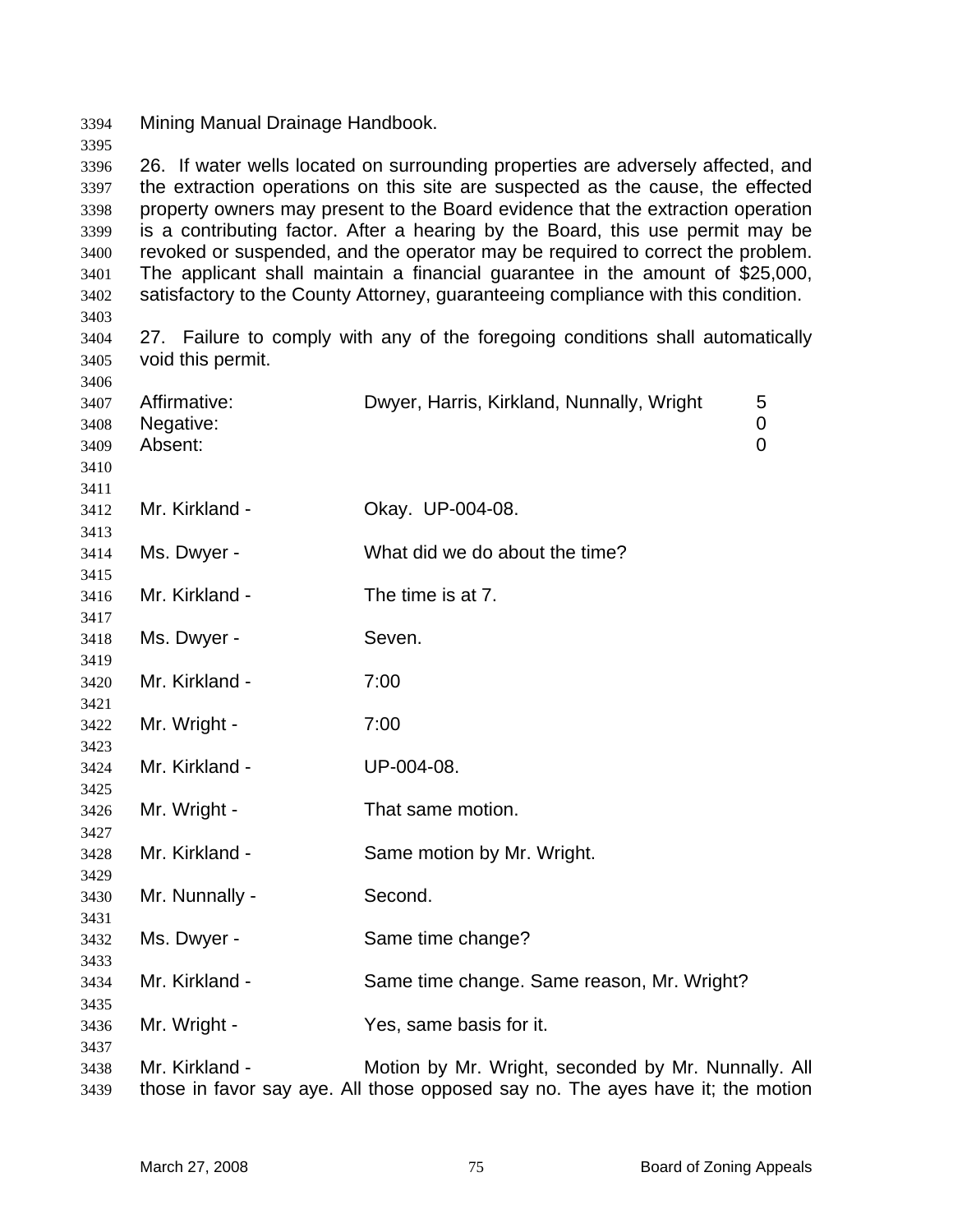passes.

After an advertised public hearing and on a motion by Mr. Wright, seconded by Mr. Nunnally, the Board **approved** application **UP-004-08, W. C. English, Inc.'s** request for a conditional use permit pursuant to Sections 24-52(d) and 24-103 to extract materials from the earth at 3501 Britton Road (Parcels 826-697-0978, 827-697-3933 and 827-696-9825), zoned A-1, Agricultural District (Varina) subject to the following conditions:

1. This permit is subject to all requirements of Section 24-103 of Chapter 24 of the County Code.

2. [AMENDED] Monday through Friday hours of operation shall be from 6:00 a.m. to 6:00 p.m. when Daylight Savings Time is in effect, and from 7:00 a.m. to 5:00 p.m. at all other times. Saturday hours of operation shall be 7:00 a.m. to 3:00 p.m.

3. No operations of any kind are to be conducted at the site on Sundays or on national holidays.

4. Open and vertical excavations having a depth of 10 feet or more for a period of more than 30 days, shall be effectively sloped to a 2 to 1 slope or flatter to protect the public safety.

5. All means of access to the property shall be from the existing entrance on Britton Road. There shall be no excavation on the portion of the property north of I-895.

6. A superintendent who shall be personally familiar with all the terms and conditions of Section 24-103 of Chapter 24 of the County Code as well as the terms and conditions of this permit, shall be present at the beginning and conclusion of operations each work day to see that all conditions of the County Code and the use permit are carefully observed.

7. Topsoil shall not be removed from any part of the property outside of the area in which extraction is authorized. Sufficient topsoil shall be stockpiled on the property for respreading in a layer with five (5) inches of minimum depth. If the site does not yield sufficient topsoil, additional topsoil shall be brought to the site to provide the required five-inch layer of cover. All topsoil shall be treated with a mixture of seed, fertilizer, and lime as recommended by the County of Henrico after the results of soil tests have been submitted to the County of Henrico. All topsoil shall be stockpiled within the authorized borrow area and provided with adequate erosion control protection.

8. The rehabilitation of the property shall take place simultaneously with the extraction process. Rehabilitation shall not be considered completed until the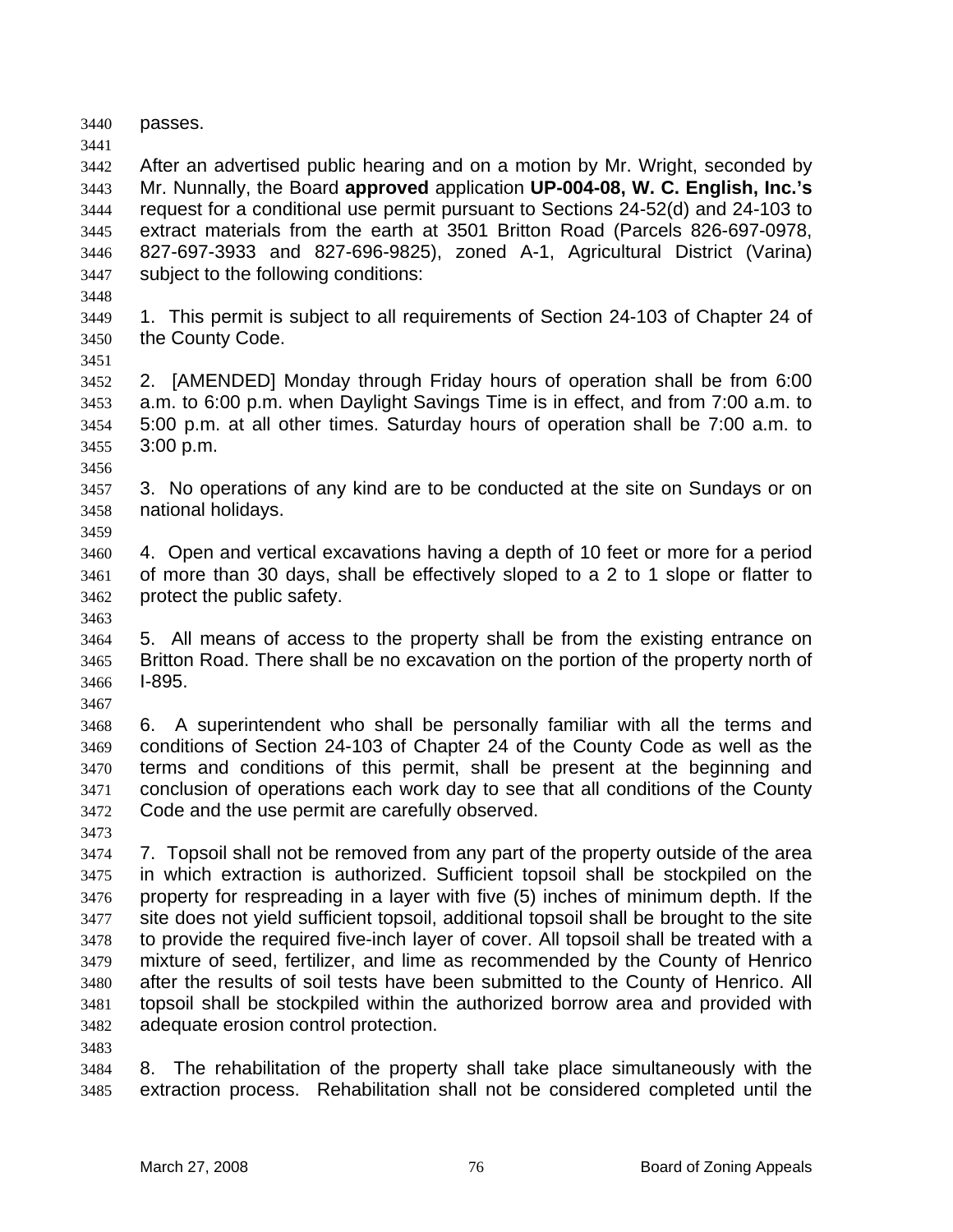extraction area is covered completely with permanent vegetation.

9. Responsibility for maintaining the property, fences, and roads in a safe and secure condition indefinitely, or for converting the property to some other safe use, shall rest with the applicant.

10. Entrance gates shall be erected and maintained at all entrances to the property. These gates shall be locked at all times, except when authorized representatives of the applicant are on the property.

11. Erosion Control Plans shall be submitted to the Department of Public Works for review and approval at time of application for the Use Permit. Throughout the life of this extraction operation, the applicant shall continuously satisfy the Department of Public Works that erosion control procedures are properly handled and furnish plans and bonds that the department deems necessary. The applicant shall provide certification from a licensed professional engineer that dams, embankments and sediment control structures meet standard and approved design criteria as set forth by the State.

12. The areas approved for extraction under this permit shall be delineated on the ground by the erection of five (5) foot high metal posts at least five (5) inches in diameter and painted in alternate one (1) foot stripes of red and white. These posts shall be so located as to clearly define the area in which the extraction is permitted. They shall be located, and the location certified by a certified surveyor, within ninety (90) days of the date of approval of this use permit by the Board of Zoning Appeals, or this use permit is void.

13. "No Trespassing" signs shall be posted and maintained on the property to warn against use of the property by unauthorized persons. The minimum letter height shall be three inches and signs are to be posted every 250 feet along the perimeter of the property. The applicant shall furnish the Chief of Police a letter authorizing enforcement by the County Police Officers of the "No Trespassing" regulations, and agreeing to send a representative to court for purposes of testimony whenever required or requested by the Division of Police.

14. Excavation operations shall be discontinued on said site by April 30, 2010, and restoration accomplished not later than April 30, 2011, unless a new permit is applied for by not later than 60 days before the expiration of the permit, and is subsequently granted by the Board of Zoning Appeals.

15. A financial guaranty satisfactory to the County Attorney shall be posted with the Secretary of the Board of Zoning Appeals for extracting materials from 57 acres, in an amount of \$3,000.00 per acre for each disturbed acre of land included, for a total of \$171,000 guaranteeing that the land will be restored to a reasonably level and drainable condition with a minimum slope on the restored property being five to one or flatter. The guaranty may provide for the termination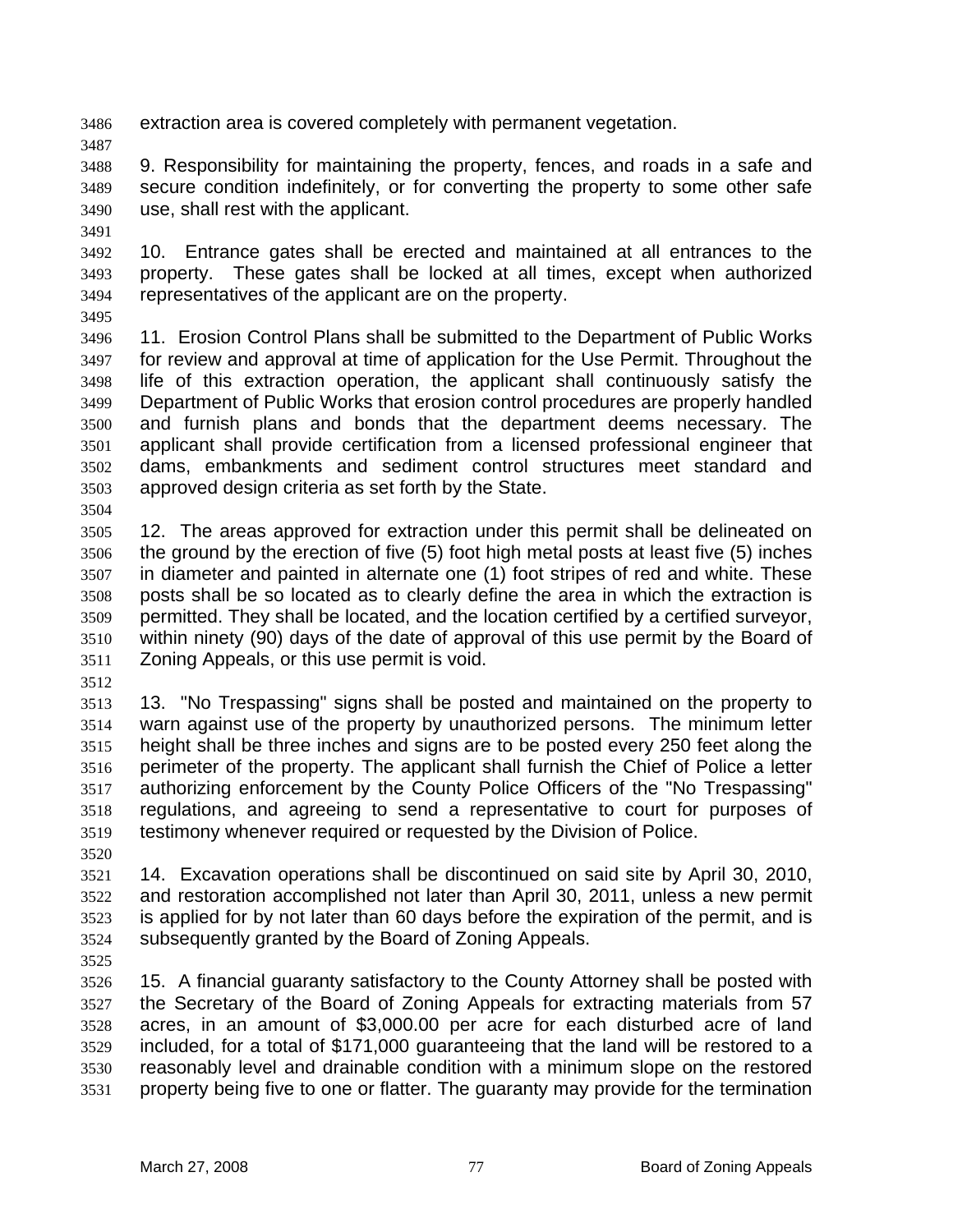of the obligations after 30 days notice in writing. Such notice shall be served upon the principal and upon the obligee as provided by law for the service of notices. At the termination of the aforesaid 30 day notice to the principal, all authority of the principal under this use permit to extract materials, and work incident thereto, shall cease provided the applicant has not furnished another guaranty suitable to the County within said 30 days. The principal shall then proceed within the next ensuing 30 days following the termination of its authority under this use permit, to accomplish the complete restoration of the land as provided for under the terms of this permit. A notice of termination by such surety shall in no event relieve the surety from its obligation to indemnify the County of Henrico for a breach of the conditions of this use permit.

16. The applicant shall furnish a certification verifying that the guaranty is in effect, premiums have been paid, and the bonding company reaffirms its responsibility under the use permit conditions. This certification shall be submitted to the Board on or about April 30, 2009.

17. This permit does not become valid until the guaranty, required in condition No. 15, has been posted with the County, and necessary approval received. This must be accomplished within 30 days of the Board's action or the action becomes invalid.

18. A progress report shall be submitted to the Board on April 30, 2009. This progress report must contain information concerning how much property has been disturbed to date of the report, the amount of land left to be disturbed, and how much rehabilitation has been performed, and when and how the remaining amount of land will be rehabilitated, and any and all pertinent information about the operation that would be helpful to the Board.

19 If, in the course of its preliminary investigation or operations, applicant discovers evidence of the existence of cultural or historical material or the presence on the site of significant habitat or an endangered species, it will notify appropriate professional or governmental authorities and provide them with an opportunity to investigate the site and applicant will report the results of such investigation to the Planning Department.

20. The applicant shall comply with the Chesapeake Bay Preservation Act and all state and local regulations administered under such act applicable to the property and shall furnish to the Planning Department copies of all reports required by such act or regulations.

21. In the event that an appeal of the Board's approval action is filed, all conditions requiring action on the part of the applicant within 90 days are considered satisfied if the required actions take place within 90 days of final action on the appeal process by the courts.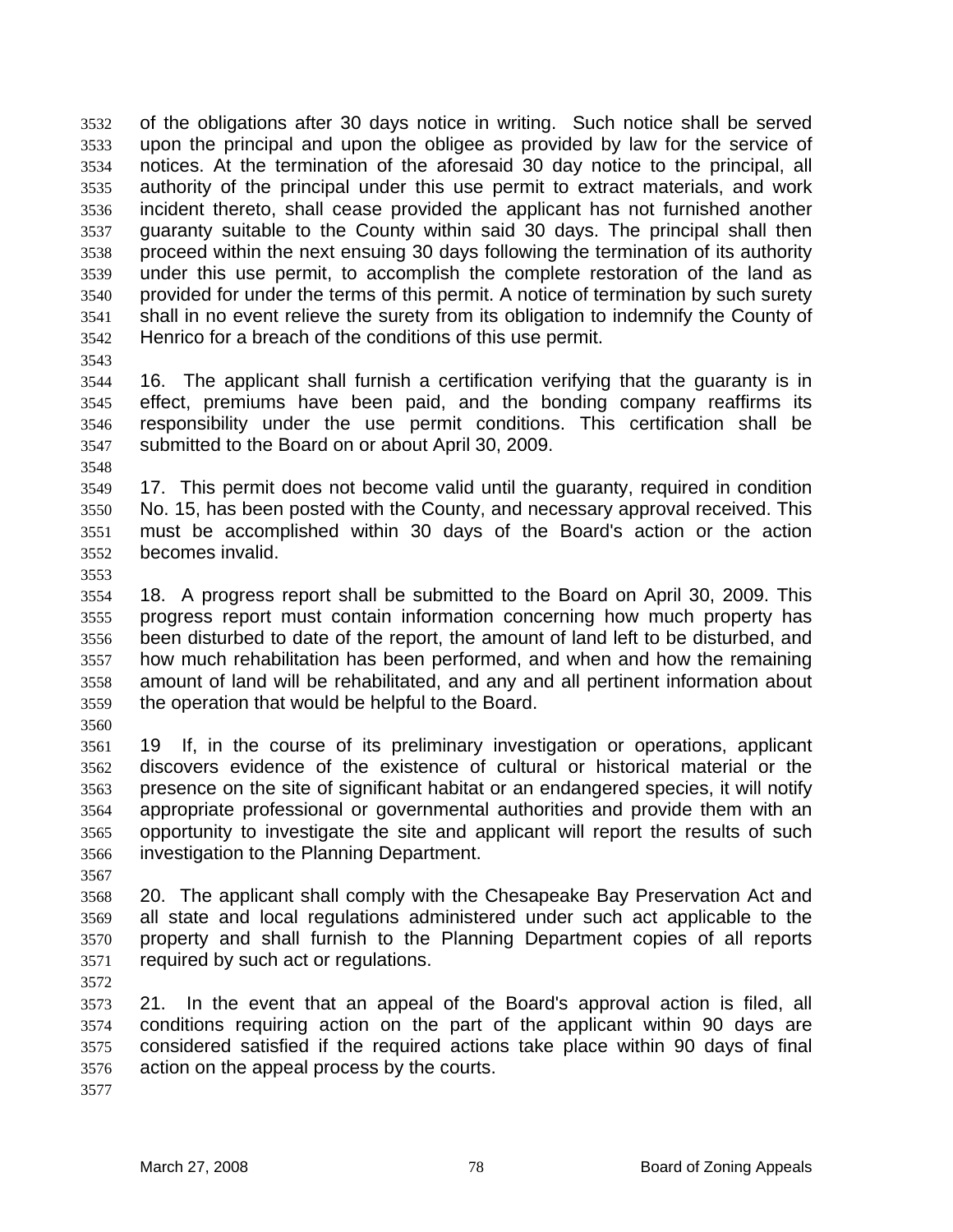22. If the Virginia Department of Mines, Minerals and Energy determines that the use of this property constitutes a mine, the applicant shall obtain a mine license from the Division of Mineral Mining, Virginia Department of Mines, Minerals and Energy, within 90 days of such determination, or the use permit is void.

23. No offsite-generated materials shall be deposited on the site unless the materials and the plans for their placement have been approved by the Planning Department.

24. If the Virginia Department of Mines, Minerals and Energy determines that the use of this property constitutes a mine, a sign shall be posted at the entrance to the mining site stating the name of the operator, the Henrico use permit number, the Division of Mineral Mining mine license number, and the phone number of the operator. The sign shall be 12 square feet in area and shall be properly maintained.

- 25. If the Virginia Department of Mines, Minerals and Energy determines that the use of this property constitutes a mine, all drainage and erosion and sediment control measures shall conform to the standards and specifications of the Mineral Mining Manual Drainage Handbook.
- 26. If water wells located on surrounding properties are adversely affected, and the extraction operations on this site are suspected as the cause, the effected property owners may present to the Board evidence that the extraction operation is a contributing factor. After a hearing by the Board, this use permit may be revoked or suspended, and the operator may be required to correct the problem. The applicant shall maintain a financial guarantee in the amount of \$25,000, satisfactory to the County Attorney, guaranteeing compliance with this condition.
- 27. Failure to comply with any of the foregoing conditions shall automatically void this permit.
- Affirmative: Dwyer, Harris, Kirkland, Nunnally, Wright 5 Negative: 0 Absent: 0
- **UP-006-08 GILLIES CREEK INDUSTRIAL RECYCLING, LLC**  requests a conditional use permit pursuant to Sections 24-103 and 24-52(d) to extract materials from the earth at 6650 Hines Road (Parcels 855-695-8710 and 5768), zoned A-1, Agricultural District (Varina).
- Mr. Kirkland Anyone else here wish to speak? Okay, please stand up, raise your right hand and get sworn in.
- Mr. Blankinship Do you swear the testimony you're about to give is the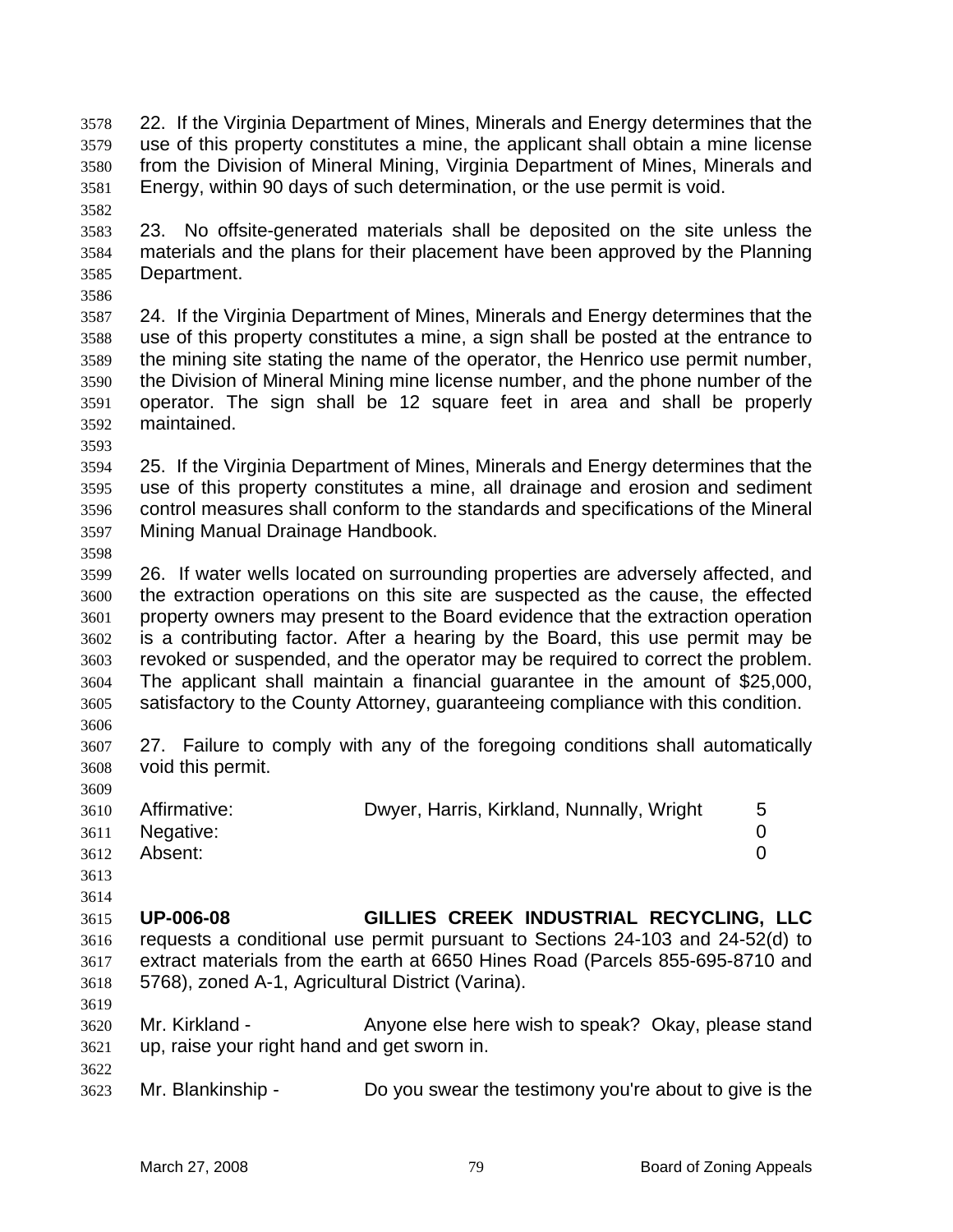truth and nothing but the truth so help you God? Mr. Bryant - I do. Mr. Kirkland - All right, sir. Mr. Bryant - Good morning. My name's Lou Bryant. I'm with Gillies Creek Industrial Recycling. This application is for a permanent renewal on the property at 6650 Hines Road. This will be our third application for this permit. We have just in the last six weeks begun to utilize this site. We are now actively filling and reclaiming. This permit renewal will allow us to extract the very valuable, very good material that's present at the site. I've read over the conditions. I have no problems. I do have one request. In the past, we were given some Saturday operating hours. The last permit, which I think was UP-004-06, removed that and we work 7 to 5:30 Monday through Friday. On this application, I did request a reinstatement of Saturday hours. Other than that, Gillies Creek has no problem with the conditions set forth by the staff. Mr. Kirkland - What was your Saturday request? Mr. Bryant - It was 7 to 2:30, but I would be more than satisfied with 7 to noon on Saturdays for this renewal. Mr. Kirkland - Okay. Any questions from our Board members? Ms. Harris - Yes. Will there be any more land left in Varina? I wanted to ask you to explain the reclamation plan on C3. Mr. Bryant - Okay. What's going to happen is in the southwest corner of the property, which is the portion closest to Hines Road and the residences, the elevation is about 130 feet mean sea level. Right here is about the high point. There should be a 130-foot contour here. There it is right there. It's going to slope down from 130 feet to 90 and will tie into the existing ground here at the north end, which is adjacent to the swamp. The plan does not allow us to increase the elevation from existing grade, which here is the high point at 130. It's going to tabletop here and then slope down at about a 4 to 1, I think it is, from the north end to the terminus here. Ms. Harris - One hundred thirty feet above sea level? Mr. Blankinship - Which is the current elevation. They're tying in to the current elevation. Ms. Harris - How many more sites do you have, does Gillies Creek have in Varina?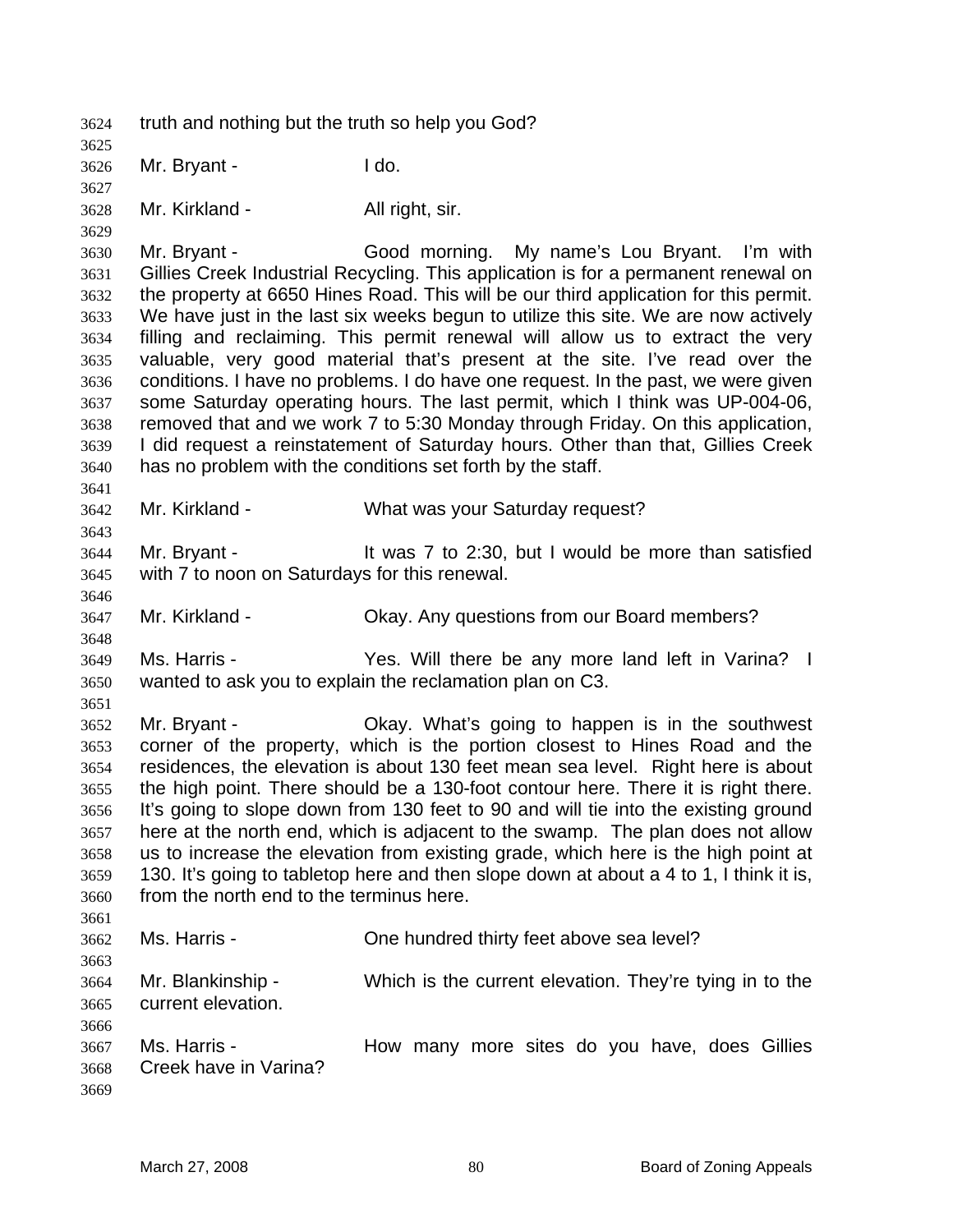Mr. Bryant - We only have one more facility at Bottoms Bridge that we just had approved I think. Two months ago, we met. Ms. Harris - But that's not Henrico County, right? Mr. Bryant - It is Henrico County, yes ma'am. Mr. Blankinship - We're trying to talk him into taking one over. Ms. Harris - On Masonic Lane? Mr. Bryant - Yes ma'am. That's not actually a barrow pit, that's our recycling facility to recycle concrete and asphalt, green waste, things like that. Ms. Harris - How many recycling facilities do you have? Mr. Bryant - Just one. Ms. Harris - Just one. Do you have any landfills? Mr. Bryant - No ma'am. Ms. Harris - Those are my questions. Mr. Wright - I have one question. Mr. Bryant - Yes sir. Mr. Wright - How much longer would you expect this site to be used? Mr. Bryant - We just closed our Meadow Road facility and are spreading topsoil there. Based on the volumes of material coming out of that facility over the last five years, if the economy stays strong and volumes like that continue, I think it could be done in 2 to 2-1/2 years. If building stops or slows as it is and growth stops, it could take longer. At traditional speeds, 2 to 2-1/2 years would be my estimate. Mr. Wright - You'll be finished. Mr. Bryant - It should be filled to grade and be left to spread topsoil. That's an estimate, but I think it's grounded in some fact. Ms. Dwyer - Mr. Blankinship, I noticed in the last case, UP-005-08, we had a guarantee that the condition relating to wells on surrounding properties, we required the applicant to submit a financial guarantee that that provision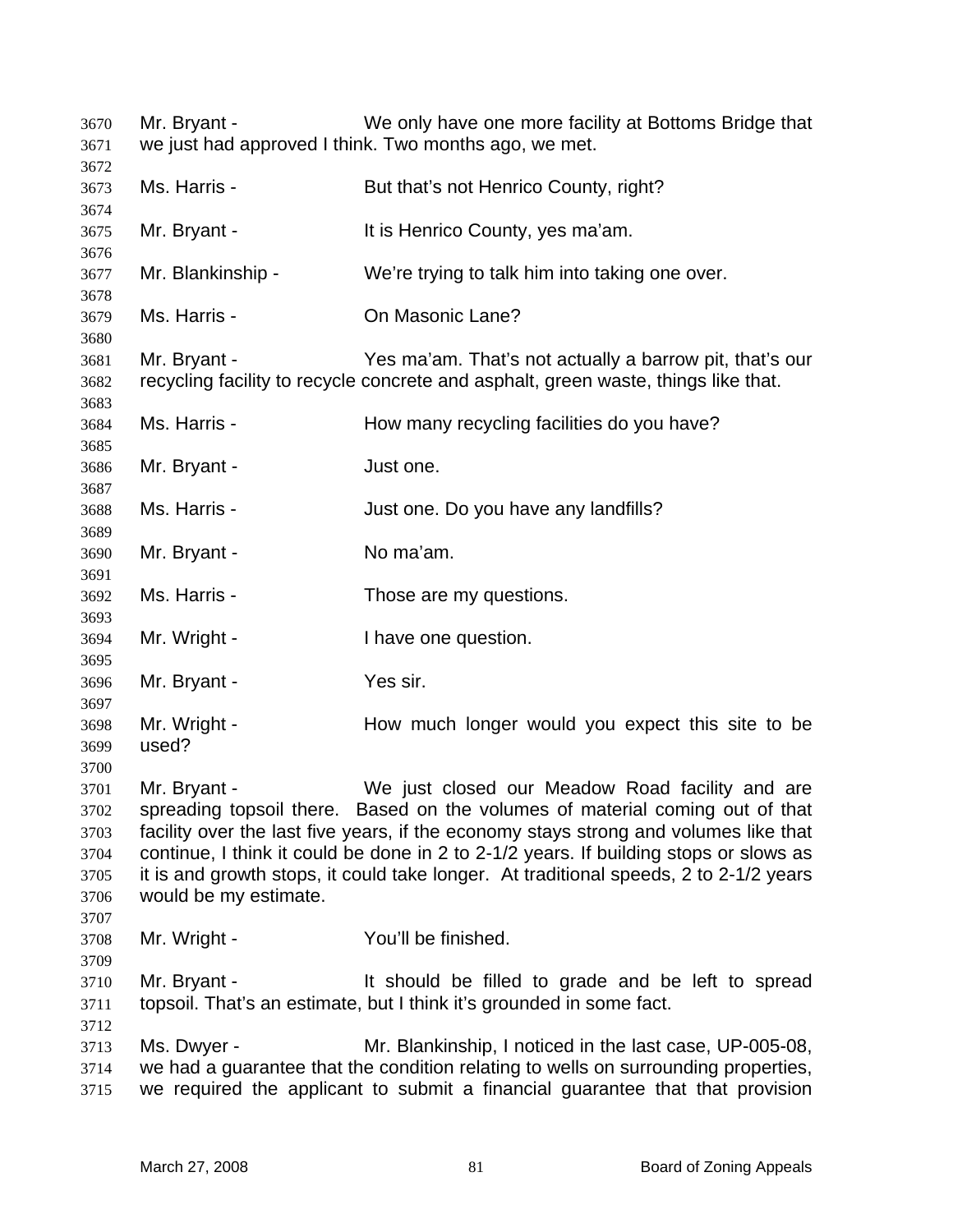would be complied with. Why do we not have that on this case? 

Mr. Blankinship - Those W. C. English barrow pits for the 895

construction were the only cases on which we had that condition. There were specific concerns on some of their specific sites that they were going to be digging below the water table in areas very close to residences. Once we put it on one or two of their sites, we decided to go ahead and be consistent and put it on all of theirs. But theirs are the only sites that we've ever put that condition on. Ms. Dwyer - So, there's no concern that digging here will affect wells in the area? Mr. Blankinship - None that have been expressed. There is a general condition that if they damage wells, they're expected to repair them. Ms. Dwyer - Right. Mr. Blankinship - But not the financial guarantee. I guess the concern there was that W. C. English was perceived at the time as having come in from outside, and the concern was they would work in Henrico County for a short time, then disappear, and it would be hard to get hold of them later. Ms. Dwyer - You don't think you could take the long view? These properties can change hands frequently and you never—It seems to me we should have a condition that relates to the concern about the land rather than necessarily the landowner. Mr. Blankinship - Right, yes. It was an unusual step. Ms. Dwyer - So, that's not something that you would recommend on this. Mr. Blankinship - No ma'am. As Mr. Higginbotham mentioned, that was only brought into play once and that was because the pump motor in the well had burned out. English found it more expedient to just go ahead and put a new pump in the well rather than argue with the homeowner over whether they had caused it to fail. Ms. Dwyer - In the conditions it states that the rehabilitation of the property will take place simultaneously with the mining process. Can you describe what that means in this case? Mr. Bryant - It's my understanding that means that we will be filling and excavating actively at the same time. Right now, we're just filling, there is no

excavation going on. But my understanding of that condition is filling and excavating simultaneously.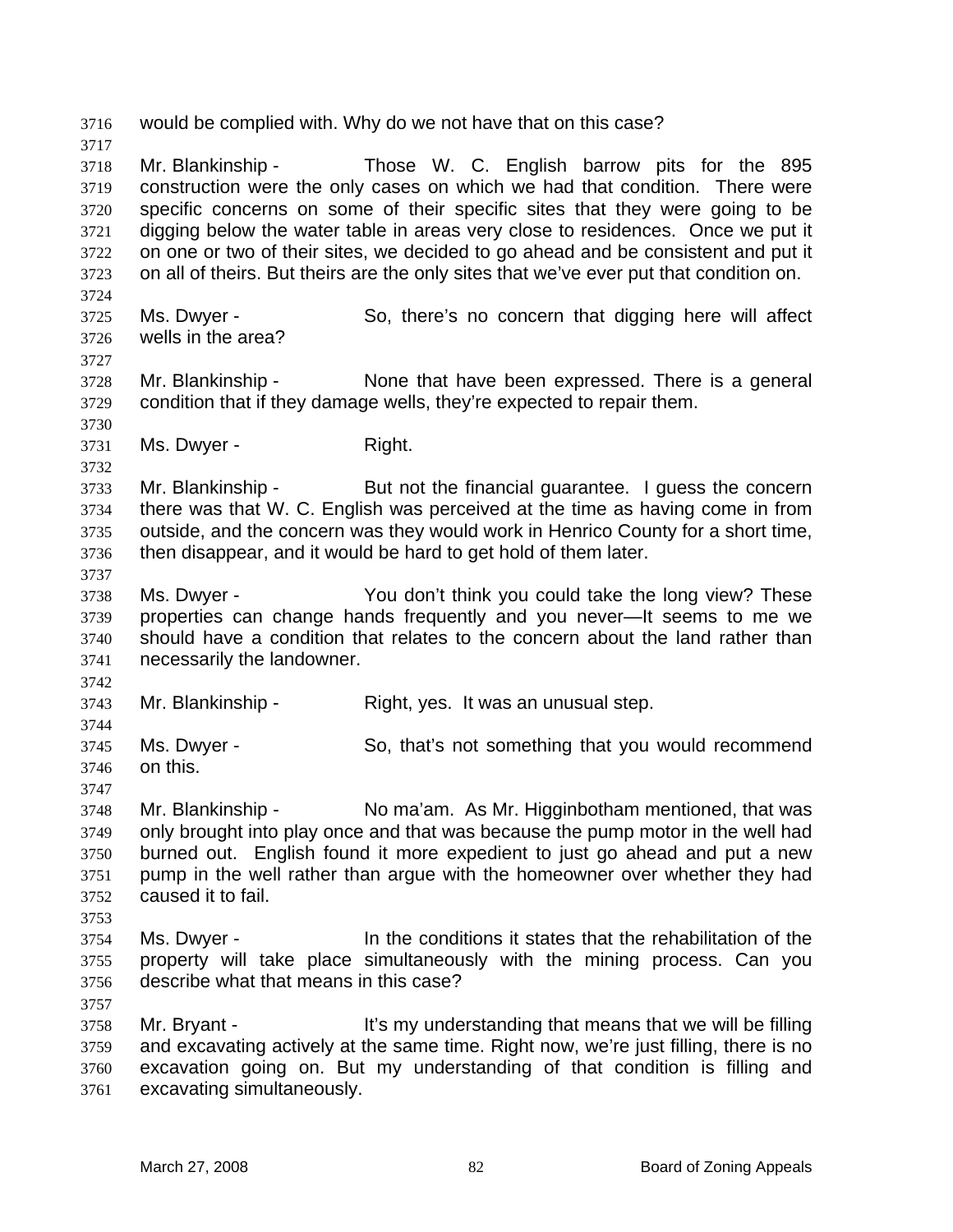| 3762         |                                 |                                                                                                                                                                     |
|--------------|---------------------------------|---------------------------------------------------------------------------------------------------------------------------------------------------------------------|
| 3763         | Ms. Dwyer -                     | I don't have any more questions.                                                                                                                                    |
| 3764         |                                 |                                                                                                                                                                     |
| 3765         | Mr. Kirkland -                  | Any other questions? All right. I think we have some                                                                                                                |
| 3766         | opposition.                     |                                                                                                                                                                     |
| 3767         |                                 |                                                                                                                                                                     |
| 3768         | Mr. Bryant -                    | Thank you.                                                                                                                                                          |
| 3769<br>3770 | Mr. Kirkland -                  | Okay, ma'am, would you come forward.                                                                                                                                |
| 3771         |                                 |                                                                                                                                                                     |
| 3772         | Ms. Sharpe -                    | Good afternoon. I'm Ann Sharpe.                                                                                                                                     |
| 3773         |                                 |                                                                                                                                                                     |
| 3774         | Mr. Kirkland -                  | We're still in the morning.                                                                                                                                         |
| 3775         |                                 |                                                                                                                                                                     |
| 3776         | Ms. Sharpe -                    | We're still in the morning now?                                                                                                                                     |
| 3777         |                                 |                                                                                                                                                                     |
| 3778         | Ms. Dwyer -                     | It feels like afternoon.                                                                                                                                            |
| 3779         |                                 |                                                                                                                                                                     |
| 3780         | Ms. Sharpe -                    | As I started before, I live at 6443 Hines Road, but my                                                                                                              |
| 3781         |                                 | family does own land on the opposite side of the road adjacent to this pit. It is<br>forest land and my mother did give land to my nephew to build. So, on that map |
| 3782<br>3783 |                                 | that was up there, my nephew's home would be south of the plot. My mother's                                                                                         |
| 3784         | forest land is west of the pit. |                                                                                                                                                                     |
| 3785         |                                 |                                                                                                                                                                     |
| 3786         |                                 | I think I've addressed the Board every time the pit has been renewed and I've                                                                                       |
| 3787         |                                 | been pleased with the efforts of the Board to address concerns and the staff in                                                                                     |
| 3788         |                                 | enforcing the guidelines established by the Board. I am a little bit confused                                                                                       |
| 3789         |                                 | because I thought two years ago when I was here that the pit was going to be in                                                                                     |
|              |                                 | the contract of the contract of the contract of the contract of the contract of the contract of the contract of                                                     |

reclamation process, but now we're back to extracting again, I'm a little confused on that. If we're going to be back to extraction, my concern is that the buffer zone around the pit be monitored and enforced because I understand where they extracted adjacent to the property that my family owns, there are red and white striped posts, but they should be clearly visible to the people operating the equipment because once they pass the buffer zone, it's all over. I don't care what you say, once you dig it out, that's it. As the pit is filled in, the elevation is a concern. I have talked to a representative this morning and he has explained to me a little bit more about what that 130 feet meant, because I envisioned a Mount Trashmore going up and water going this way. So, I would ask that runoff remain on the confines of his property in the way that it looks on that map. That's the way they've designed it. Of course, it eventually will end up in White Oak Swamp because the pit joins the swamp, as does our property. 

In January of 2006, the County required that access to the property be from Elko Road to Hines Road and that the trucks were not to travel west on Hines Road. This is still a safety issue because as you're traveling down Hines Road or traveling west on Hines Road, you come over a hill. Those of us that live there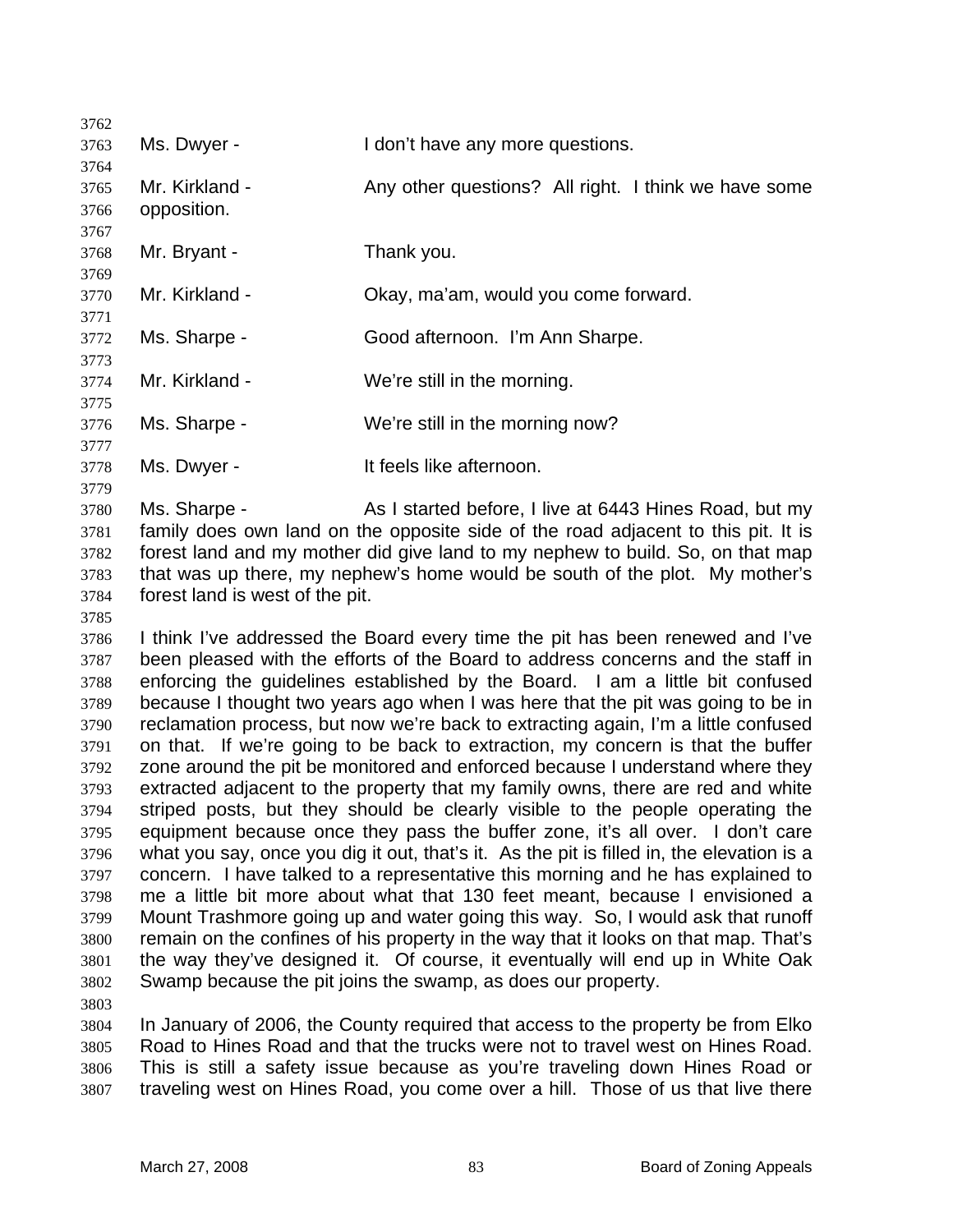are well aware that we need to be aware of trucks entering the highway because the road is narrow and when they come out, they have to swing way over. They take up the majority of the road.

Also, I'm not sure because where my houses sets I can't see what company owns the trucks, but I have seen trucks on my end passing my home. I do not know if they come from that operation. The only way I could tell would be to set out on the road to check. I just ask that the reclamation process be monitored, especially the elevation and the grading, and that we continue to monitor where the extraction takes place.

Mr. Blankinship - We have two different inspectors on the site every month. One looks just at erosion control and environmental issues, and the other looks at all the zoning issues.

- Ms. Sharpe Okay, thank you.
- Mr. Kirkland Thank you, ma'am.

Ms. Frazier - Good morning. My name is Joan Frazier. I live at 7350 Elko Road. My property adjoins this gravel pit as well as the road that leads up to it. We built our house in 1979 and unbeknownst to us, that property was sold for a gravel pit and a conditional use permit was then issued. We had no idea this was going on until the trucks started rolling. Now, the attorney for the person said that it would only be five years. Well, it's been five years and another five years and another five years. We're going onto 29 years that we have listened to this racket. We have not had peaceful possession of our property as the law allows for all of these 29 years that we have had to live there. The noise and the dust is wearing out patience very thin and we feel we have been very patient. Enough is enough. As to the Saturday hours, I state a vehement no. There's enough noise and dust and racket during the week. Thank you, sirs. 

Ms. Harris - Ms. Frazier, does anyone clean the highway, water it down or spray some type of chemicals to clean?

Ms. Frazier - Not that I have seen.

Ms. Dwyer - Could you show us exactly where you live, please?

Ms. Frazier - Let's see. Do you see where the pond is on this? We own half the pond. I can't tell north and south.

Ms. Dwyer - North is top.

Ms. Frazier - Oh, I can use this. Good. Okay. We have half the pond here. Our property exits on Elko Road and comes through here.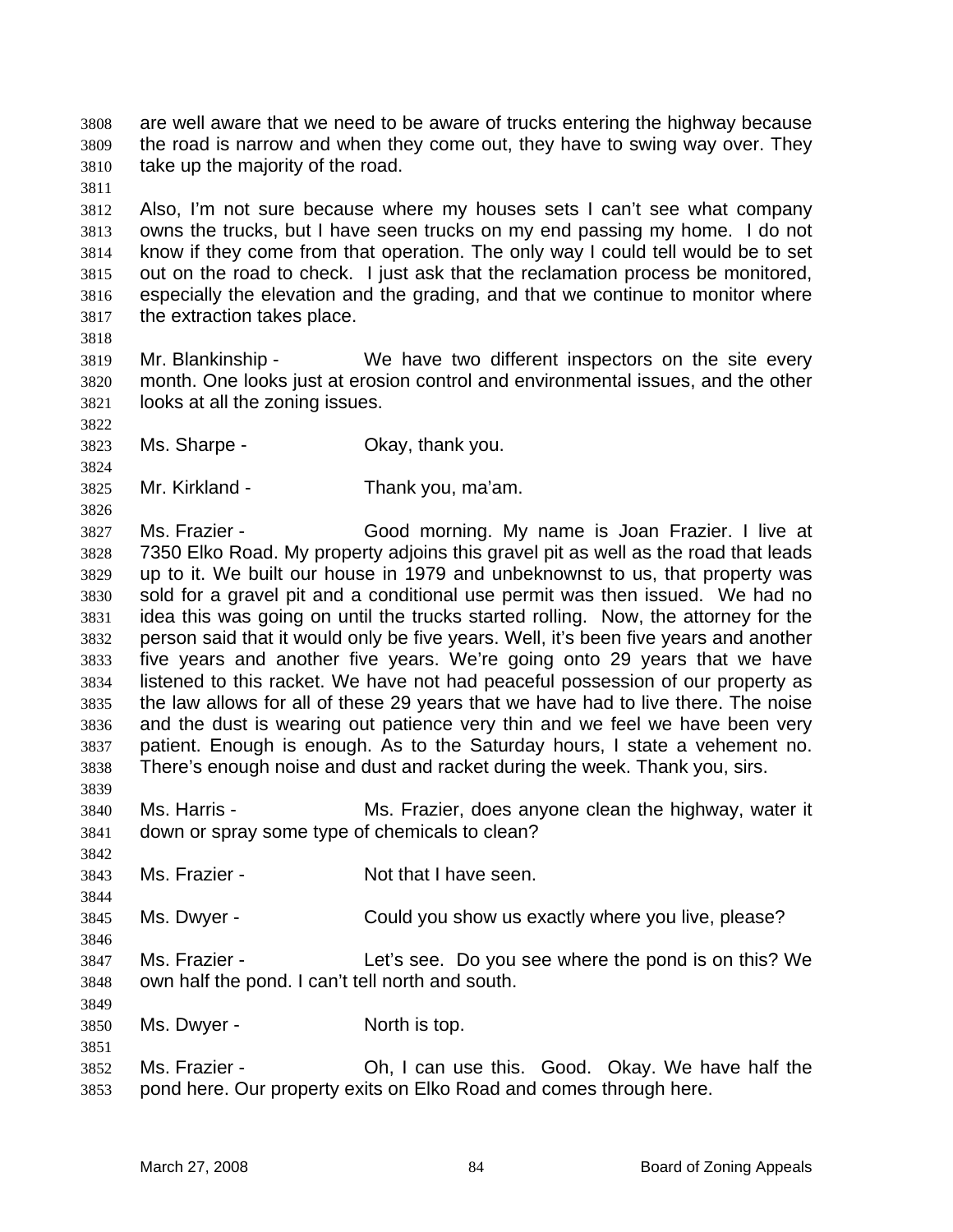| 3854                                 |                                                                         |                                                                                                                                                                                                                                                                                                           |
|--------------------------------------|-------------------------------------------------------------------------|-----------------------------------------------------------------------------------------------------------------------------------------------------------------------------------------------------------------------------------------------------------------------------------------------------------|
| 3855                                 | Mr. Wright -                                                            | Where is your house there?                                                                                                                                                                                                                                                                                |
| 3856<br>3857                         | Ms. Frazier -                                                           | Our house is approximately right there.                                                                                                                                                                                                                                                                   |
| 3858                                 |                                                                         |                                                                                                                                                                                                                                                                                                           |
| 3859                                 | Mr. Wright -                                                            | Oh, it's not on the map.                                                                                                                                                                                                                                                                                  |
| 3860<br>3861                         | Ms. Frazier -                                                           | The noise is from the trucks, the equipment that's                                                                                                                                                                                                                                                        |
| 3862<br>3863                         | on maneuvers, it sounds like howitzers and tanks.                       | down there. If any of you have ever lived next to an army base and heard troops                                                                                                                                                                                                                           |
| 3864                                 |                                                                         |                                                                                                                                                                                                                                                                                                           |
| 3865<br>3866                         | Ms. Dwyer -                                                             | Is it the processing or the digging?                                                                                                                                                                                                                                                                      |
| 3867<br>3868<br>3869                 | Ms. Frazier -<br>property.                                              | I have no idea; I don't go down there. It's not my                                                                                                                                                                                                                                                        |
| 3870                                 | Mr. Blankinship -                                                       | I don't believe they do any processing on this site.                                                                                                                                                                                                                                                      |
| 3871                                 |                                                                         |                                                                                                                                                                                                                                                                                                           |
| 3872<br>3873                         | Ms. Harris -                                                            | But you can hear the trucks.                                                                                                                                                                                                                                                                              |
| 3874                                 | Ms. Frazier -                                                           | Can we ever.                                                                                                                                                                                                                                                                                              |
| 3875                                 |                                                                         |                                                                                                                                                                                                                                                                                                           |
| 3876                                 | Ms. Harris -                                                            | What about your neighbors? Do you have neighbors                                                                                                                                                                                                                                                          |
| 3877                                 |                                                                         | who complain, too, or have you spoken with any of them?                                                                                                                                                                                                                                                   |
| 3878                                 |                                                                         |                                                                                                                                                                                                                                                                                                           |
| 3879<br>3880<br>3881<br>3882<br>3883 | Ms. Frazier -<br>We've put up with it for 29 years and I'm tired of it. | I have spoken with them. They are also disturbed by<br>the racket. In fact, we even had one neighbor move because of it. If anyone<br>comes to look at our property for sale should we put it on the market, that's going<br>to be a detriment. Would you want dump trucks running through your backyard? |
| 3884                                 |                                                                         |                                                                                                                                                                                                                                                                                                           |
| 3885<br>3886                         | Ms. Dwyer -<br>have been added to the neighborhood.                     | In those 29 years, I assume that a lot of these houses                                                                                                                                                                                                                                                    |
| 3887<br>3888                         | Ms. Frazier -                                                           | That is correct.                                                                                                                                                                                                                                                                                          |
| 3889                                 |                                                                         |                                                                                                                                                                                                                                                                                                           |
| 3890                                 | Ms. Dwyer -                                                             | There's more intense residential development in the                                                                                                                                                                                                                                                       |
| 3891                                 | area than-                                                              |                                                                                                                                                                                                                                                                                                           |
| 3892                                 |                                                                         |                                                                                                                                                                                                                                                                                                           |
| 3893<br>3894                         | Ms. Frazier -                                                           | Very much so. We were the only house out there for<br>seven years, but it has grown like gangbusters in the interim.                                                                                                                                                                                      |
| 3895<br>3896                         | Ms. Harris -                                                            | Despite the noise, people are still buying homes in                                                                                                                                                                                                                                                       |
| 3897                                 | and around that area.                                                   |                                                                                                                                                                                                                                                                                                           |
| 3898                                 |                                                                         |                                                                                                                                                                                                                                                                                                           |
| 3899                                 | Ms. Frazier -                                                           | So far as I know, yes. But they are not as close to it                                                                                                                                                                                                                                                    |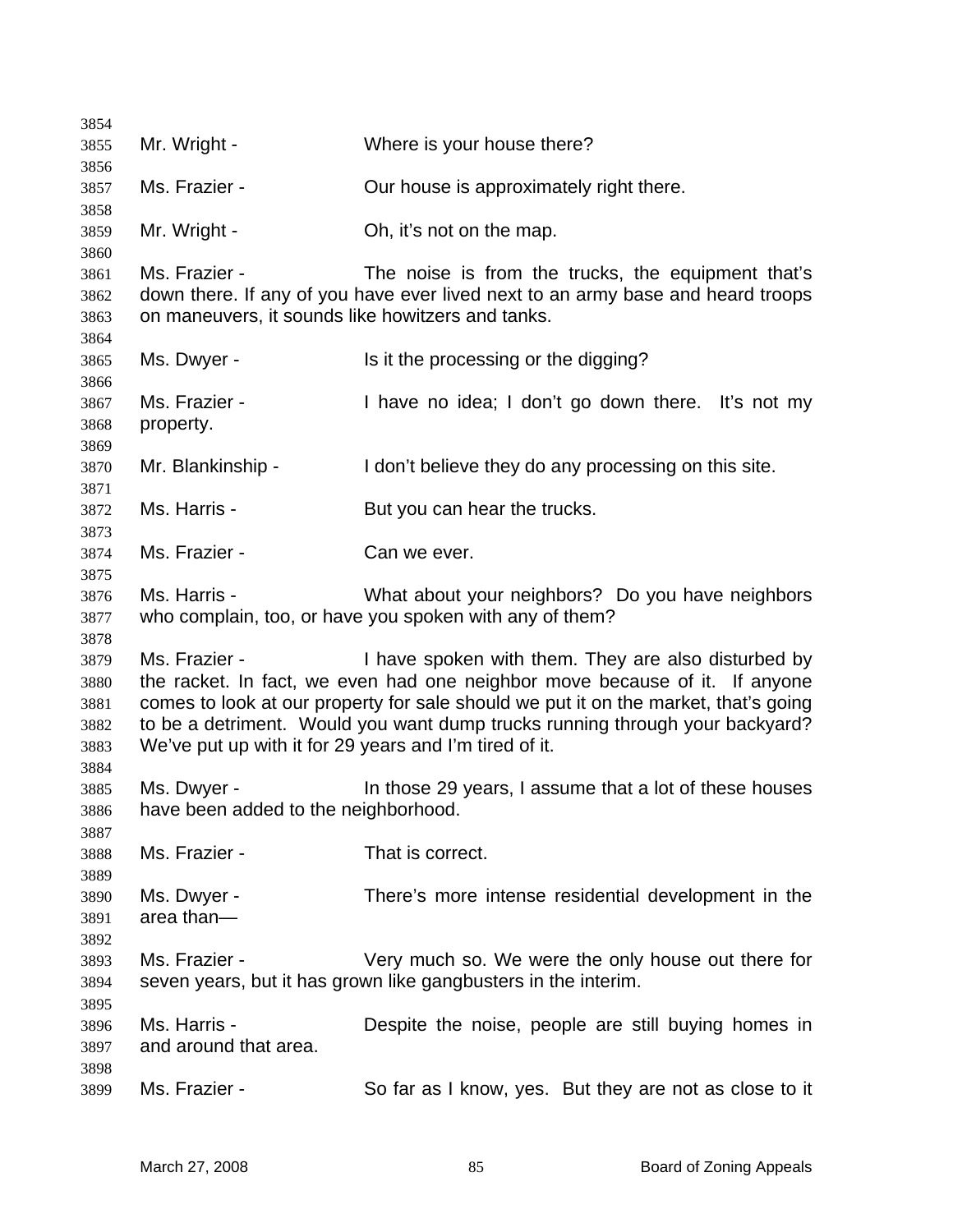| 3900                                 | as we are.                                           |                                                                                                                                                                                                                          |
|--------------------------------------|------------------------------------------------------|--------------------------------------------------------------------------------------------------------------------------------------------------------------------------------------------------------------------------|
| 3901<br>3902<br>3903                 | Mr. Kirkland -                                       | Mr. Blankinship, could you point out her home on the<br>plan? Is that the one right there where the dogleg breaks there?                                                                                                 |
| 3904<br>3905                         | Ms. Frazier -                                        | That's my driveway right there.                                                                                                                                                                                          |
| 3906<br>3907                         | Mr. Kirkland -                                       | Okay.                                                                                                                                                                                                                    |
| 3908<br>3909                         | Mr. Blankinship -                                    | And the home is right there.                                                                                                                                                                                             |
| 3910<br>3911                         | Mr. Kirkland -                                       | Okay. Is that a house there right on the little road?                                                                                                                                                                    |
| 3912<br>3913                         | Mr. Blankinship -                                    | Yes.                                                                                                                                                                                                                     |
| 3914<br>3915                         | Mr. Kirkland -                                       | Okay.                                                                                                                                                                                                                    |
| 3916<br>3917<br>3918                 | Mr. Nunnally -<br>years?                             | You say you've been putting up with this noise for 29                                                                                                                                                                    |
| 3919<br>3920                         | Ms. Frazier -                                        | Twenty-nine years. My patience is thin.                                                                                                                                                                                  |
| 3921<br>3922                         | Mr. Nunnally -                                       | Is that how long you've been living there?                                                                                                                                                                               |
| 3923<br>3924<br>3925                 | Ms. Frazier -                                        | Yes sir. We built the house. If we had known that this<br>piece of property was going to sold as a gravel pit, we would not have bought it.                                                                              |
| 3926<br>3927                         | Ms. Harris -                                         | Have you placed the property on the market for sale?                                                                                                                                                                     |
| 3928<br>3929                         | Ms. Frazier -                                        | No, I would like not to have to.                                                                                                                                                                                         |
| 3930<br>3931                         | Ms. Dwyer -                                          | So, you're asking us to deny this application?                                                                                                                                                                           |
| 3932<br>3933<br>3934                 | Ms. Frazier -                                        | Yes ma'am, I am.                                                                                                                                                                                                         |
| 3935<br>3936<br>3937                 | Ms. Dwyer -<br>would make it more palatable?         | Are there any other conditions you can think of that                                                                                                                                                                     |
| 3938<br>3939<br>3940<br>3941<br>3942 | Ms. Frazier -<br>day during the operation to listen. | If you can get the dust down and put mufflers on<br>those trucks so nobody can hear them, as well as the equipment that's down in<br>the pit. I don't think that's going to be possible. I might invite somebody out one |
| 3943<br>3944<br>3945                 | Mr. Kirkland -<br>you, ma'am.                        | Any other questions from Board members? Thank                                                                                                                                                                            |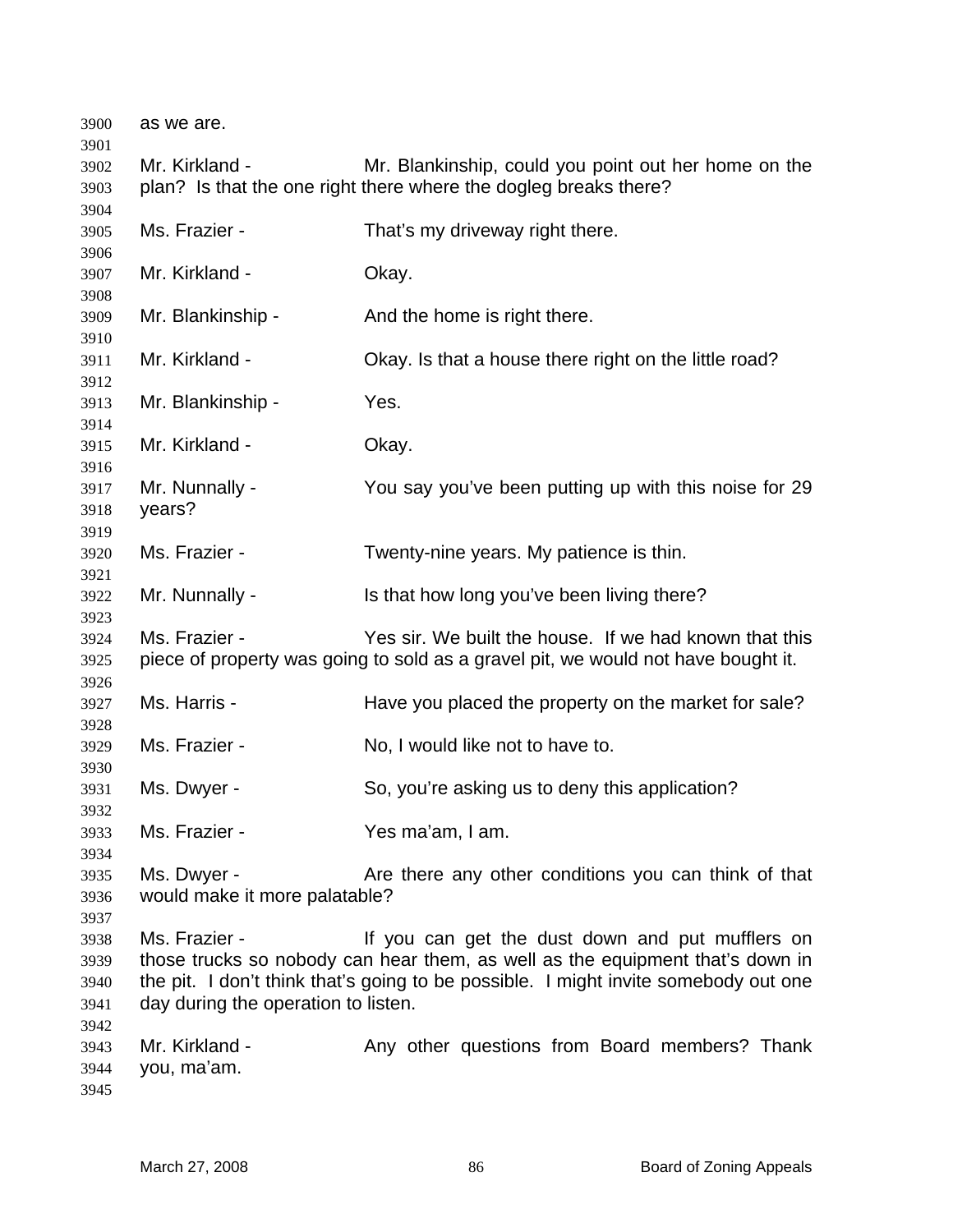Mr. Dowdy - Good morning. Bailey Dowdy. I live at 6660 Hines Road. My house—I'll point it out now—is this house right here. I have 500 and some feet of space between us, but am adjacent to the Gillies Creek entrance. I have several concerns. I did come the other day to the County to look at the paperwork involved in this project. I talked with Mr. Blankinship about some of my concerns. Subsequently, I did speak with Mr. Liesfield and he assured me of a few things and that has relieved some of my concerns. They have recently, as of day before yesterday, I believe it was, tarred and graveled the entrance road, which has helped substantially. Talking to Lou here, the representative of Gillies Creek. He told me this morning that will not last the duration of the project, but it can be redone. That has helped. Speed of the trucks on the road is a concern of mine. We do have some school children that use that road to go to and from their bus stop. 

Mr. Kirkland - Are you talking about the access road?

Mr. Dowdy - I am talking about the access road, correct. That access road is shared with a resident.

Mr. Kirkland - Okay.

Mr. Dowdy - I don't know what the answer is, how to control that, but that is a concern of mine. I had talked to Mr. Liesfield in regards to the hill that is—If you were exiting the entrance onto Hines Road, the hill that is to the right. They have had to maneuver some large equipment there at the entrance. That is a narrow road. To be a little more exact, white line to white line is 17 feet. I have asked, and Mr. Liesfield agreed, that if they were going to move some heavy equipment, they would put a flagman at the top of that hill to direct traffic so we have someone that may not be following the speed limit laws come over that hill and have an accident.

The amount of traffic that is on the road is horrendous. Again, talking with Gillies Creek, I got a timeframe and they suggested two years, that they thought that in two years the project would be finished. My comments were that if they could assure me the project was finished, then I would tolerate this heavy traffic; however, if it could go on for an extended length of time, I would probably— Because the trucks, if you were to space the trucks out, I would say we have a truck at least every five minutes, if not a shorter duration than that. It is a tremendous amount of traffic.

Mr. Nunnally - Sir, the information we have on our paper here says the condition of the site has improved since Gillies Creek took it over. Do you agree with that statement?

Mr. Dowdy - Since Gillies Creek took it over. I've owned the property since 1990, so I was there when Mr. Plaster owned the property as well.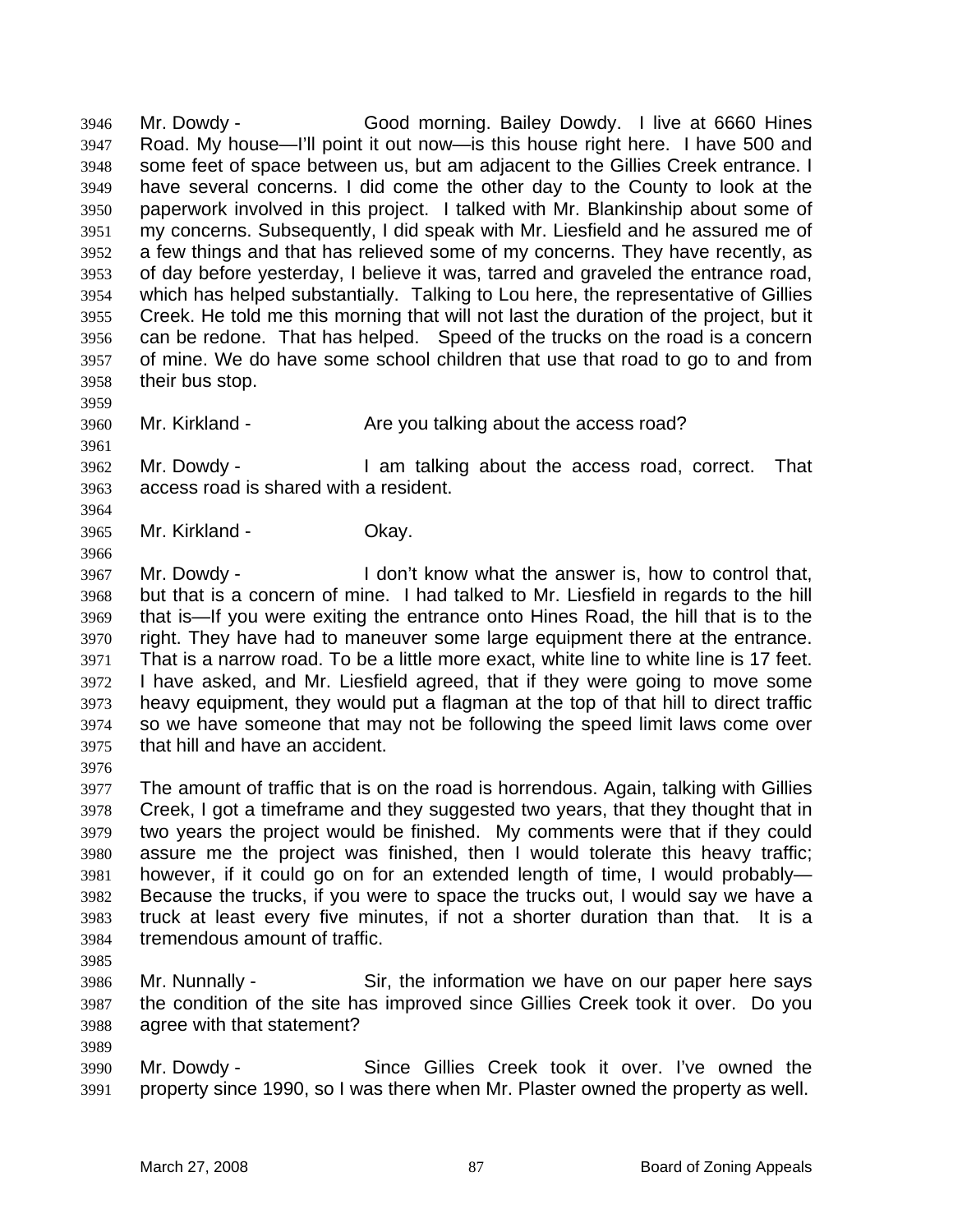| 3992                                                 |                                                                  |                                                                                                                                                                                                                                                                                                                                                                                                             |
|------------------------------------------------------|------------------------------------------------------------------|-------------------------------------------------------------------------------------------------------------------------------------------------------------------------------------------------------------------------------------------------------------------------------------------------------------------------------------------------------------------------------------------------------------|
| 3993<br>3994                                         | Mr. Nunnally -                                                   | Right.                                                                                                                                                                                                                                                                                                                                                                                                      |
| 3995<br>3996<br>3997                                 | Mr. Dowdy -<br>other than that to the property.                  | I can't say other than the tar and gravel that was put<br>down day before yesterday that I am aware of any substantial improvements                                                                                                                                                                                                                                                                         |
| 3998<br>3999<br>4000                                 | Mr. Nunnally -                                                   | You haven't?                                                                                                                                                                                                                                                                                                                                                                                                |
| 4001<br>4002<br>4003<br>4004<br>4005<br>4006<br>4007 | Mr. Dowdy -<br>can't say I know of any improvements beyond that. | No, I can't say that I know of any other improvements.<br>Well, they put a rock at the corner of our property because the trucks cut across<br>the front corner of my property. They've now placed a rock there as a deterrent<br>to help direct the trucks. But to say that it's better than when Mr. Plaster owned<br>the property or improvements other than the tar and graveling of the road, I really |
| 4008<br>4009                                         | Mr. Blankinship -<br>time?                                       | Do you go on the Gillies Creek property from time to                                                                                                                                                                                                                                                                                                                                                        |
| 4010<br>4011<br>4012<br>4013<br>4014<br>4015         | Mr. Dowdy -<br>property and I don't trespass.                    | No, I do not. My property is adjacent to Gillies Creek.<br>As far as talking with Mr. Liesfield the other day, he asked me if I had been back<br>there to look at it, and no, I have not been back to the pit because that is their                                                                                                                                                                         |
| 4016<br>4017                                         | Mr. Blankinship -<br>situation has improved.                     | That's where we were referring to when we said the                                                                                                                                                                                                                                                                                                                                                          |
| 4018<br>4019<br>4020<br>4021                         | Mr. Dowdy -<br>all, there have not been any improvements there.  | Conditions at the pit may be. I cannot speak about<br>the pit itself. As far what is viewable from my perspective being the entrance and                                                                                                                                                                                                                                                                    |
| 4022<br>4023<br>4024                                 | Mr. Nunnally -                                                   | Thank you.                                                                                                                                                                                                                                                                                                                                                                                                  |
| 4025<br>4026<br>4027                                 | Ms. Dwyer -<br>road or just the entrance?                        | Did they tar and gravel the entire length of the access                                                                                                                                                                                                                                                                                                                                                     |
| 4028<br>4029                                         | Mr. Dowdy -                                                      | I believe they did the entire 1300 feet.                                                                                                                                                                                                                                                                                                                                                                    |
| 4030<br>4031                                         | Ms. Dwyer -                                                      | And that road is shared by houses?                                                                                                                                                                                                                                                                                                                                                                          |
| 4032<br>4033<br>4034                                 | Mr. Dowdy -<br>that.                                             | The gentleman that lives in this house here shares                                                                                                                                                                                                                                                                                                                                                          |
| 4035<br>4036                                         | Ms. Dwyer -                                                      | That's only a 17-foot wide access road.                                                                                                                                                                                                                                                                                                                                                                     |
| 4037                                                 | Mr. Dowdy -                                                      | Yes.                                                                                                                                                                                                                                                                                                                                                                                                        |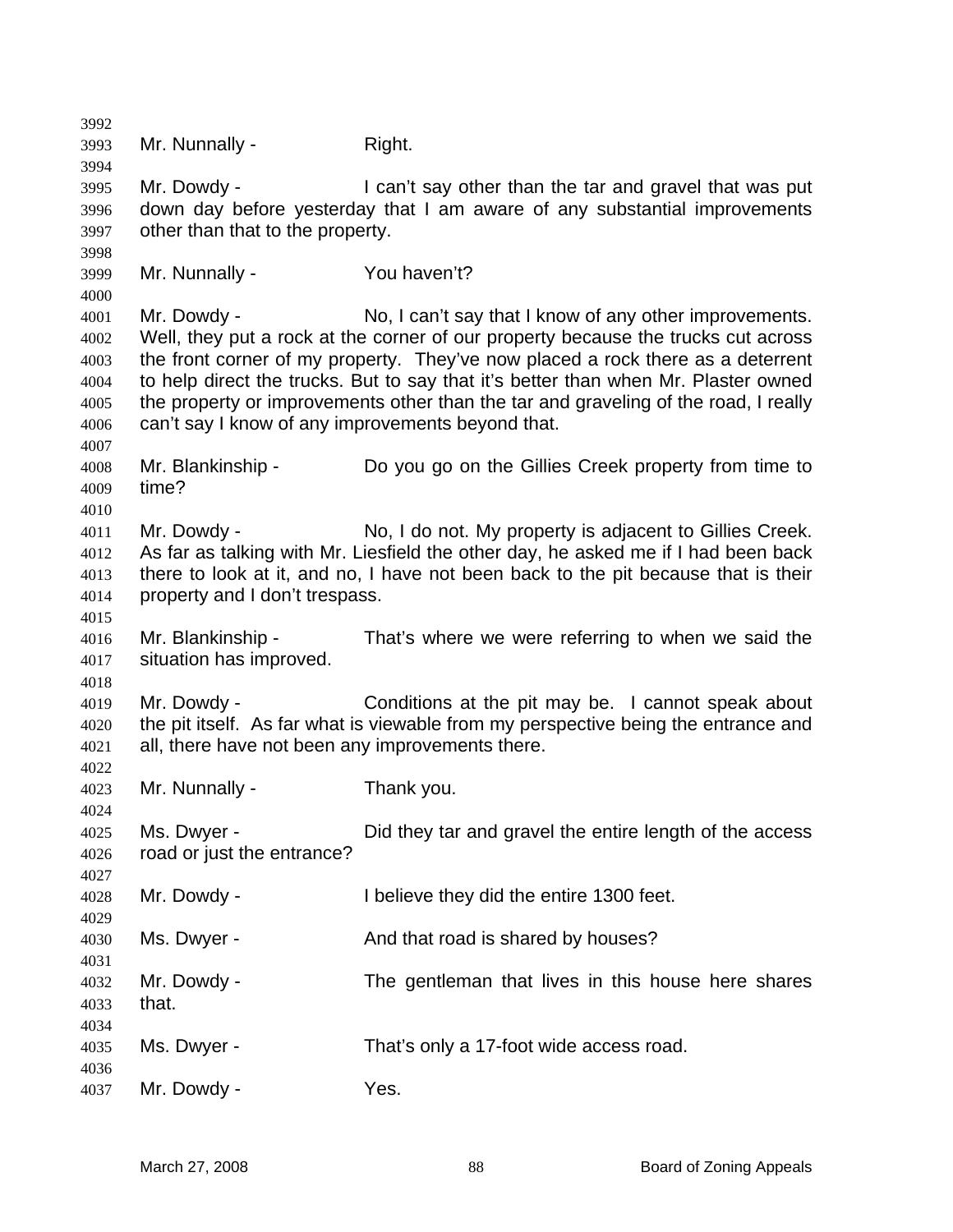Mr. Wright - Well, the conditions required them to pave that entrance road. Had it not been paved before? Mr. Dowdy - It was paved. I'm guessing maybe close to 20 years ago, Mr. Plaster paved it. I did notice last week when looking at the paperwork that yes, the first 300 feet was supposed to be paved to a width of 24 feet. As I said, day before yesterday, they did tar and gravel that road. 4047 Mr. Wright - Is it 24 feet wide? Mr. Dowdy - I would say it's close to 24 feet width at the entrance and probably for the first, oh, 350 or 400 feet. After that, it does narrow some. Mr. Wright - We have a condition in this thing that operations shall be scheduled that trucks will travel at regular intervals and not in groups of three or more. Are they violating that? Mr. Dowdy - I have seen that occur. It is occasionally, not repetitiously. Groups of two are quit frequent. Mr. Wright - They could do two— Mr. Dowdy - Right, yes. 4063 Mr. Wright - — —if we leave this condition the way it is. Mr. Dowdy - Three and four have happened at times, but I'm going to be honest with you, it's not happening continuously. Mr. Wright - Would it be better if they had intervals that didn't include two at one time? Mr. Dowdy - To be honest with you, I'm looking for this project to be over with. [Unintelligible] a long time. Mr. Wright - I think you're entitled to it. Mr. Dowdy - Yes. I'm looking for the day that I can say we're done, we're over. If the company would stipulate a timeframe as to when they'll be finished, then I'll endure, to a certain degree anyway. As far as operating times, I would not like to see any weekend times. Their operating hours right now are 7 to 5:30. They do pretty much utilize that time. On one occasion anyway, they exceeded that time. I would not like to see that expanded any. Mr. Wright - This permit is only to be in force for two years. Isn't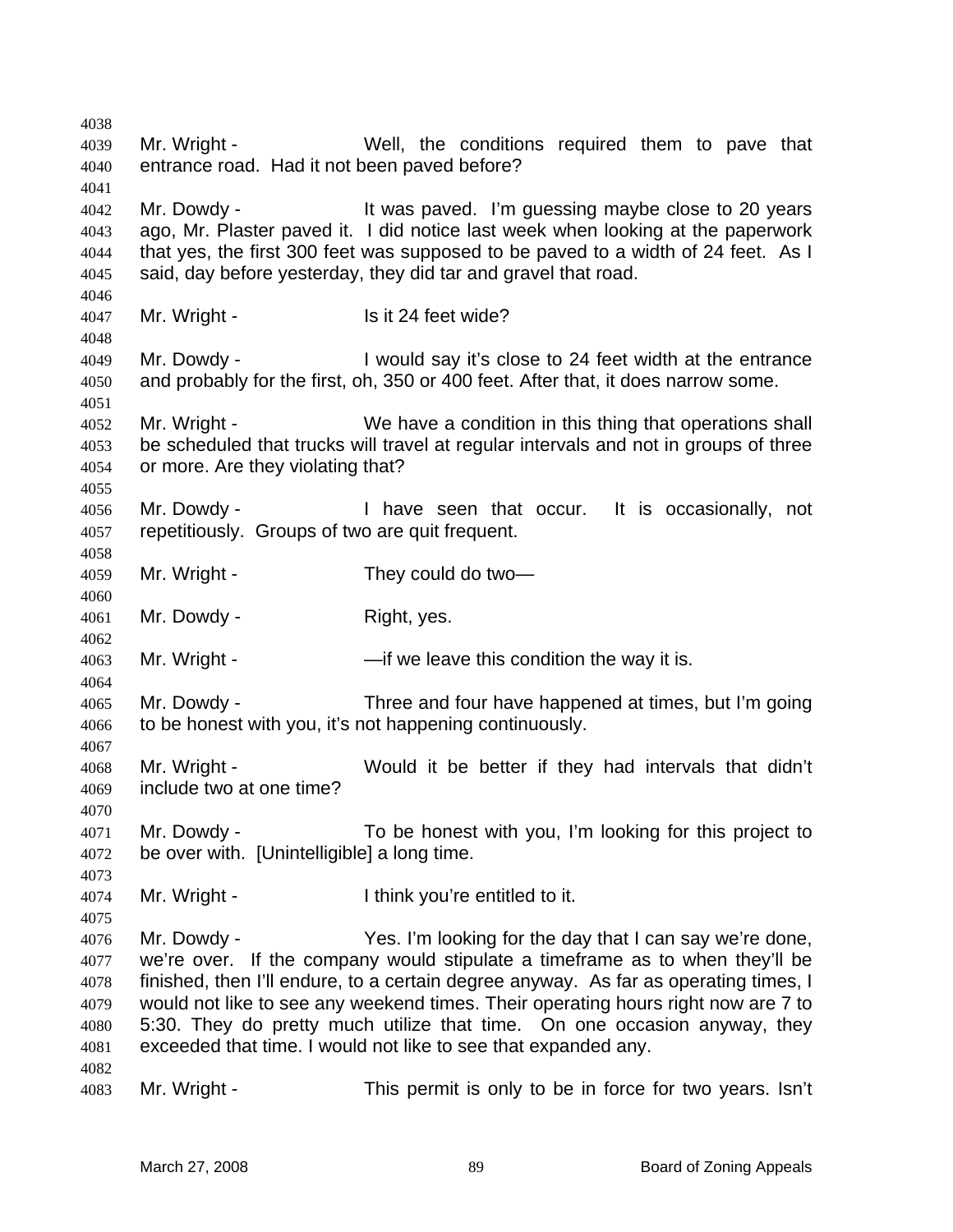that right, Mr. Blankinship? Mr. Blankinship - Yes sir. They'll be back in 2010. Mr. Wright - This is only good for two years. Mr. Dowdy - Correct. I know. But like I said, in order to endure during this two years is to know that there is an end in sight. Not just to the permit, but to the operations. Mr. Wright - I think there's an end in sight, but the question is when is it. Mr. Dowdy - That's right, that's right. I think the word that's used is, "a few years." I don't rightly know how long "a few years" is. Mr. Blankinship - All I can tell you is the Meadow Road pit has been open about as long as this one is and Gillies Creek took that over four years ago. They closed it in just the last couple of weeks. That's the business they're in. Mr. Plaster wasn't necessarily in that business. That is the business that Gillies Creek is in. Mr. Dowdy - Granted. Ms. Harris - Have you noticed the increase in truck traffic over the years? Mr. Dowdy - In the last six weeks I would say probably 4 or 5,000 fold. The trucks during the day right now are pretty much nonstop. Mr. Kirkland - Sir, you need to address the board. Mr. Dowdy - I'm sorry. I don't know the number of trucks, but I do know it's a substantial number of trucks. Mr. Kirkland - You can ask him when he stands up. Mr. Dowdy - I'm sorry; my mistake. Mr. Kirkland - Oh, that's okay. Mr. Blankinship - That's the trade-off. The more trucks you get per day, the fewer days. Mr. Dowdy - There again, we're saying that if we have an end in sight. I talked to some of the other neighbors that are not here today and some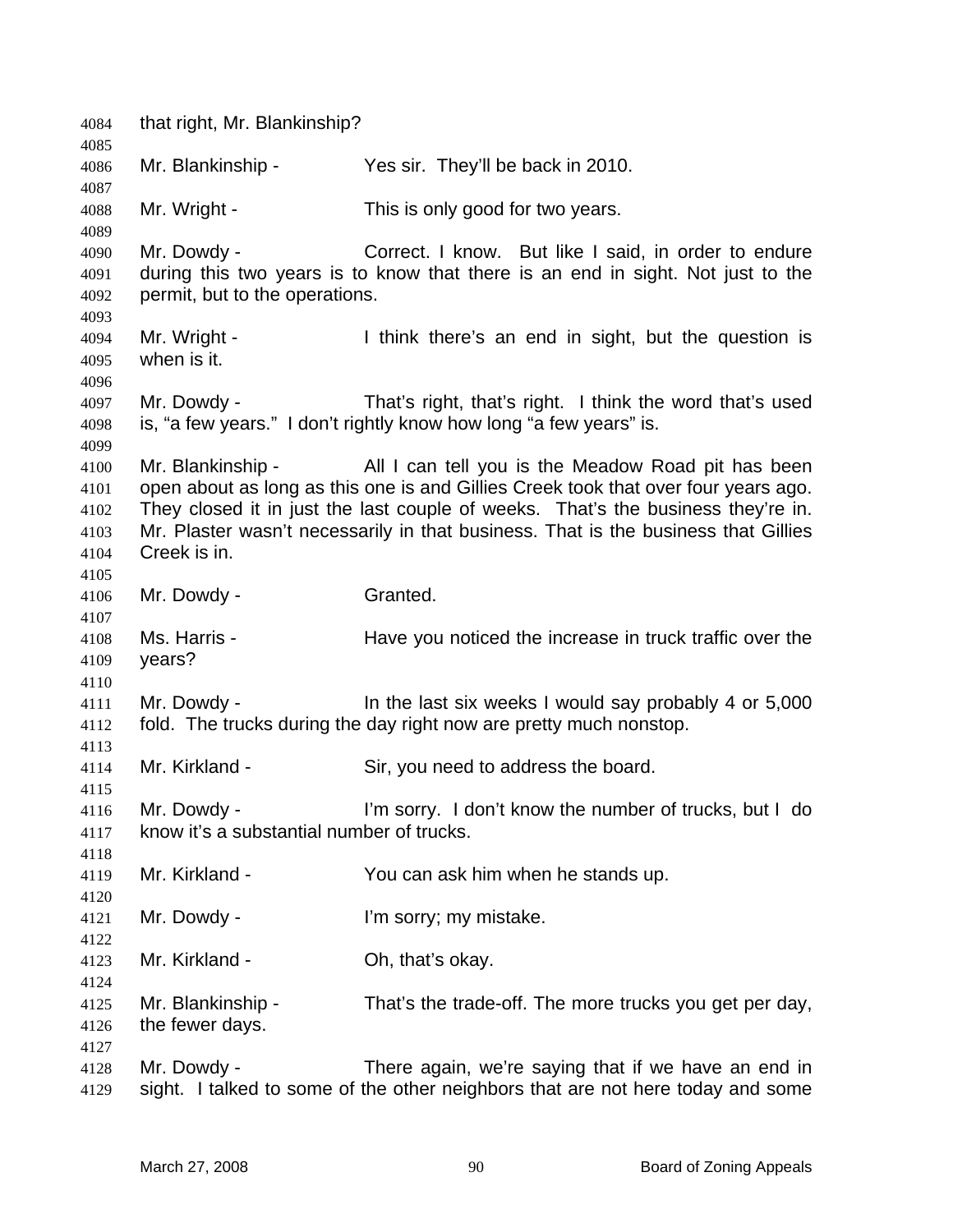of them have some of the same concerns I do, that they will also somewhat endure to a point if we know there's an end in sight.

Mr. Wright - The way this condition reads, it does give you some comfort. Number 28, "Excavation shall be discontinued by March 31, 2010 and restoration accomplished by March 31, 2011," unless they're issued a new permit.

Mr. Dowdy - Unless.

- Mr. Wright Yes. "Unless" is a big word, I understand.
- Mr. Dowdy Yes, okay. That's all I have. Thank you.
- 
- Mr. Kirkland Thank you, sir. Anyone else wish to speak? Would you like to rebut, sir?
- 

Mr. Bryant - Thank you. I want to make it clear that Gillies Creek is just as concerned about getting out of the pit as fast as the neighbors are. The faster we fill it, the more profitable it is for us, and the sooner we can move on to the next project. That being said, we're not willing to sacrifice safety. We do understand that we do share access with this house here. I've met this family. I've talked to them several times. About two years ago, at our expense we installed a picket fence along their property line so their children and animals wouldn't escape into the haul road and be injured. All of our employees and all of the contract employees that work for us understand the gravity of the situation on the haul road. I know that some of them speed; I don't doubt it. All that we ask is that a little cooperation I think would go a long way to help us deal with the problem. If the neighbors see what's happening, all they need to do is call my office. They should all have my card. Before we opened the pit, it went to all the neighbors here and I also went to Ms. Frazier's house. I believe I met her husband. They should have my business card in order to get in touch with me. All that's required is a phone call to me and I think we can try and sort the problem out.

As Mr. Dowdy said, we did tar and gravel the road for the entire length from the gate to the entrance here. I've seen it. It has, I think diminished the dust problem quite a bit. Prior to that, we were using water and calcium chloride to wet it, which wasn't effective, which is why we chose to tar and gravel the whole length. We do wash Hines Road when necessary. Mrs. Frazier is correct that we do not normally wash Elko Road with pressurized water, but we will wash the entrance road here when it's necessary.

As Mr. Blankinship said, we are as interested in getting this pit filled as the neighbors and the County are and I think that we can do it in 2 to 2-1/2 years with a strong economy, as long as we're allowed to continue to operate.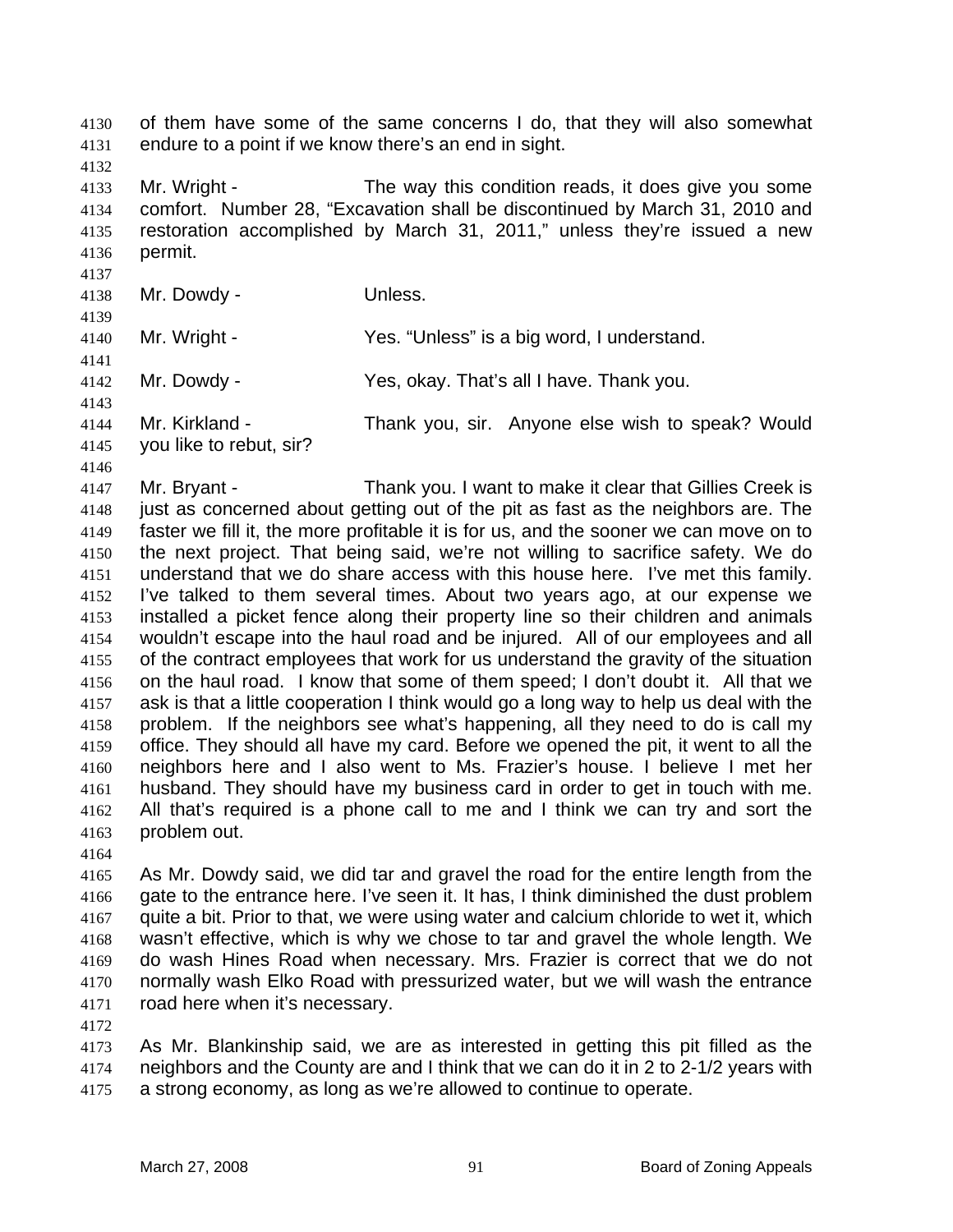Ms. Harris - Mr. Bryant, do you know how many trucks enter that site? 4180 Mr. Bryant - It depends. On an average, I would say probably 50 to 60 loads a day on an average. 4183 Ms. Dwyer - Are you extracting sand and gravel? Mr. Bryant - Not at this time, no. Ms. Dwyer - This time? Mr. Bryant - At this time, we're just filling. No extraction is going on. Mr. Wright - What control, if any, do you have over the speed of these trucks? What do you try to do to encourage them not to speed? Mr. Bryant - Well, what we've done is unlike the Meadow Road facility, since we do share it with the residents, all of our customers received a letter from my office prior to opening, explaining the importance of the situation. I've already had to call and have one of our customer's truck drivers banned from the site because of his speeding. Speed bumps, we've tried those, we tried those at Meadow Road. They have limited effectiveness. You can still hit a speed bump at 20 miles and hour. It's just going to shake your fillings loose and damage the equipment. I think mostly what it takes is some diligence on the part of the company, as well as the neighbors in being forthcoming with the information so that I can prosecute the offenders. Mr. Wright - I think it would help if you keep that speed down. Mr. Bryant - We do have it posted at 15 miles per hour up an down the road on both sides. Mr. Wright - I doubt you could go much slower than that with those trucks without making a lot of noise. Ms. Dwyer - Will you be extracting anything in the future at all? Mr. Bryant - We do intend to. There are projects upcoming in the East End of the County that I think would be very suitable for that material, a utility expansion and some further development that I think we could find a home for that material. It's very high quality sand and gravel fill material. So I think it will be very marketable and we do intend to sell it in the future.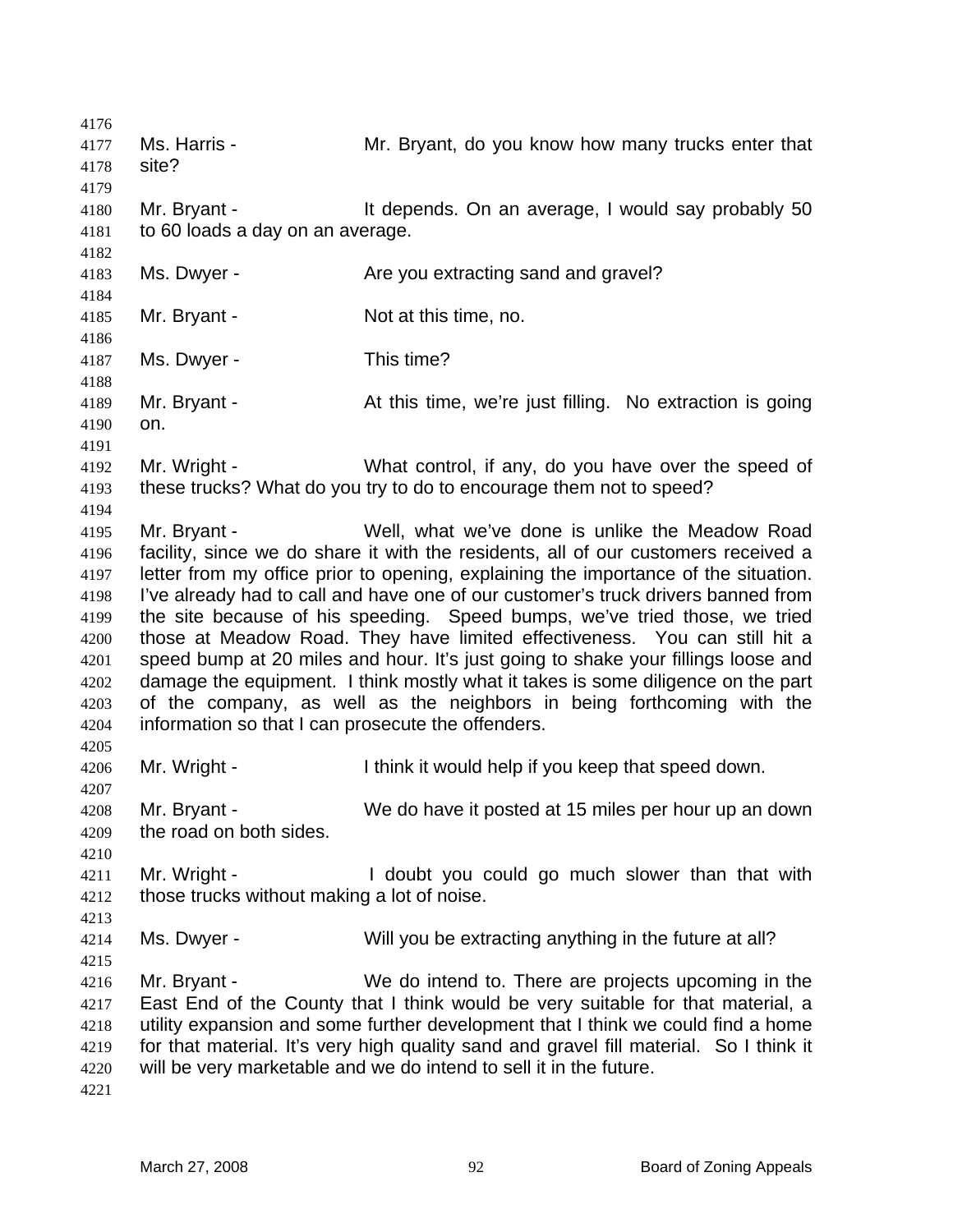Mr. Wright - There was one complaint made about the spillage. How do you monitor that? Mr. Bryant - Well, generally, the County helps us with that. Whenever we have a problem—I assume you mean on the highway, on the road? 4229 Mr. Wright - I guess that's where it was, the statement was about. Mr. Bryant - Well, whenever we have problems with Hines Road, the County is fairly diligent in inspecting that and we come and wash it with high-pressure water. Like I said, normally, if anything spills, it spills either on our access road or turning onto Hines Road, which we do wash on a regular basis. Elko Road. I haven't gotten any complaints about anything on Elko Road, but if that's a problem, it can easily be taken of with a water truck. Ms. Dwyer - Assuming I'm on the Planning Commission in two years, I mean the Board of Zoning Appeals, I think I would look at this case very closely in two years. I would encourage you to be very responsive to the neighbors in the meantime. Mr. Bryant - I understand. Ms. Dwyer - Not that you haven't been, but you might want to go 4246 the extra mile in the next two years to accommodate their concerns. Mr. Bryant - I understand. Mr. Kirkland - Any other questions? That concludes the case. Thank you. **DECISION** Mr. Bryant - Thank you very much. Mr. Kirkland - Do I have a motion? Mr. Nunnally - I move we approve it, but no Saturday hours. Ms. Dwyer - Second. Mr. Kirkland - Motion by Mr. Nunnally, seconded by Ms. Dwyer. Any discussion? Ms. Dwyer - I'm very concerned about all of the neighbors and the burden on them.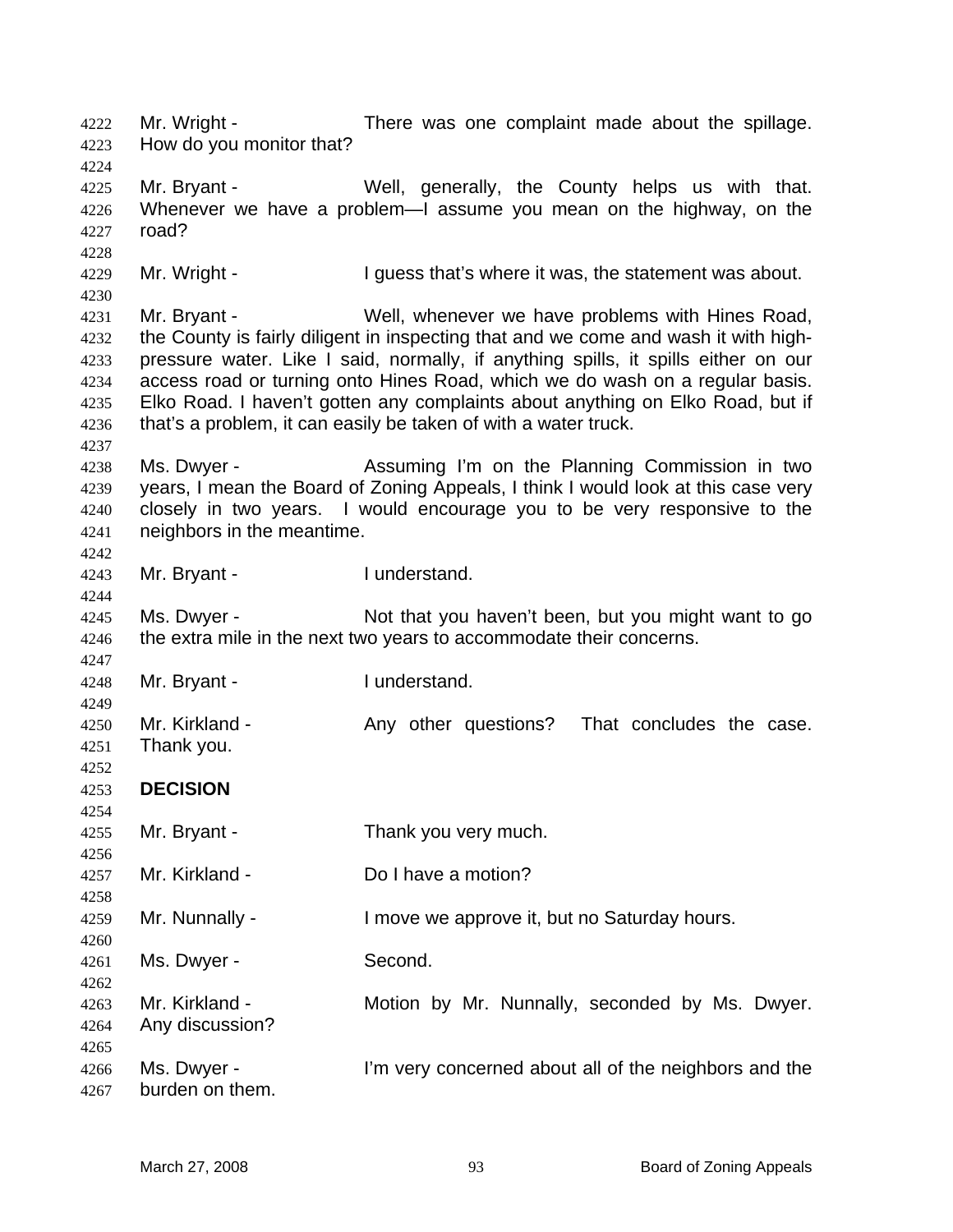| 4268         |                                                  |                                                                                        |
|--------------|--------------------------------------------------|----------------------------------------------------------------------------------------|
| 4269         | Mr. Wright -                                     | Heavy burden on them.                                                                  |
| 4270         |                                                  |                                                                                        |
| 4271         | Ms. Dwyer -                                      | I was trying to think of what other conditions could we                                |
| 4272         |                                                  | add that would minimize the burden that they face with the noise. But I think          |
| 4273         |                                                  | probably anything that we do to limit the use of the site is just going to prolong     |
| 4274         |                                                  | the amount of time that it takes to mine it and reclaim it. So, I think that we should |
| 4275         |                                                  | keep this in mind and when they come back in two years, consider denying the           |
| 4276         | case.                                            |                                                                                        |
| 4277<br>4278 | Mr. Kirkland -                                   | Let's just hope it doesn't take a downturn in building,                                |
| 4279         | though.                                          |                                                                                        |
| 4280         |                                                  |                                                                                        |
| 4281         | Ms. Dwyer -                                      | That could slow things down. The lady said that that                                   |
| 4282         |                                                  | they'd been told for 30 years that is just going to be five more years.                |
| 4283         |                                                  |                                                                                        |
| 4284         | Mr. Kirkland -                                   | But Gillies Creek has only been operating it-                                          |
| 4285         |                                                  |                                                                                        |
| 4286         | Mr. Blankinship -                                | For four years.                                                                        |
| 4287         |                                                  |                                                                                        |
| 4288         | Mr. Kirkland -                                   | Yes. The other gentleman we had a lot of problems                                      |
| 4289         | with.                                            |                                                                                        |
| 4290         |                                                  |                                                                                        |
| 4291         | Ms. Dwyer -                                      | That doesn't help the neighbors.                                                       |
| 4292<br>4293 | Mr. Kirkland -                                   | I understand.                                                                          |
| 4294         |                                                  |                                                                                        |
| 4295         | Ms. Harris -                                     | I just wanted to make a comment. The health, safety,                                   |
| 4296         |                                                  | and welfare of neighbors, I think, is an issue here. It's a small neighborhood and     |
| 4297         |                                                  | the people did express to us their displeasure with this request being granted. I'm    |
| 4298         |                                                  | hoping, too, that at the end of the time we can just close and reclaim this site that  |
| 4299         |                                                  | has not been reclaimed before at the duration of the use permit.                       |
| 4300         |                                                  |                                                                                        |
| 4301         | Mr. Kirkland -                                   | All right. Motion by Mr. Nunnally, seconded by Ms.                                     |
| 4302         | Dwyer. All in favor say aye. All opposed say no. |                                                                                        |
| 4303         |                                                  |                                                                                        |
| 4304         | Mr. Kirkland -                                   | You voted no?                                                                          |
| 4305         |                                                  |                                                                                        |
| 4306         | Ms. Harris -                                     | Yes, I vote no.                                                                        |
| 4307         |                                                  |                                                                                        |
| 4308         | Mr. Kirkland -                                   | Okay. The ayes have it; the motion passes.                                             |
| 4309         |                                                  |                                                                                        |
| 4310         |                                                  | After an advertised public hearing and on a motion by Mr. Nunnally, seconded by        |
| 4311         |                                                  | Mr. Wright, the Board approved application UP-006-08, Gillies Creek Industrial         |
| 4312         |                                                  | Recycling, Inc.'s request for a conditional use permit pursuant to Sections 24-        |
| 4313         |                                                  | 103 and 24-52(d) to extract materials from the earth at 6650 Hines Road (Parcels       |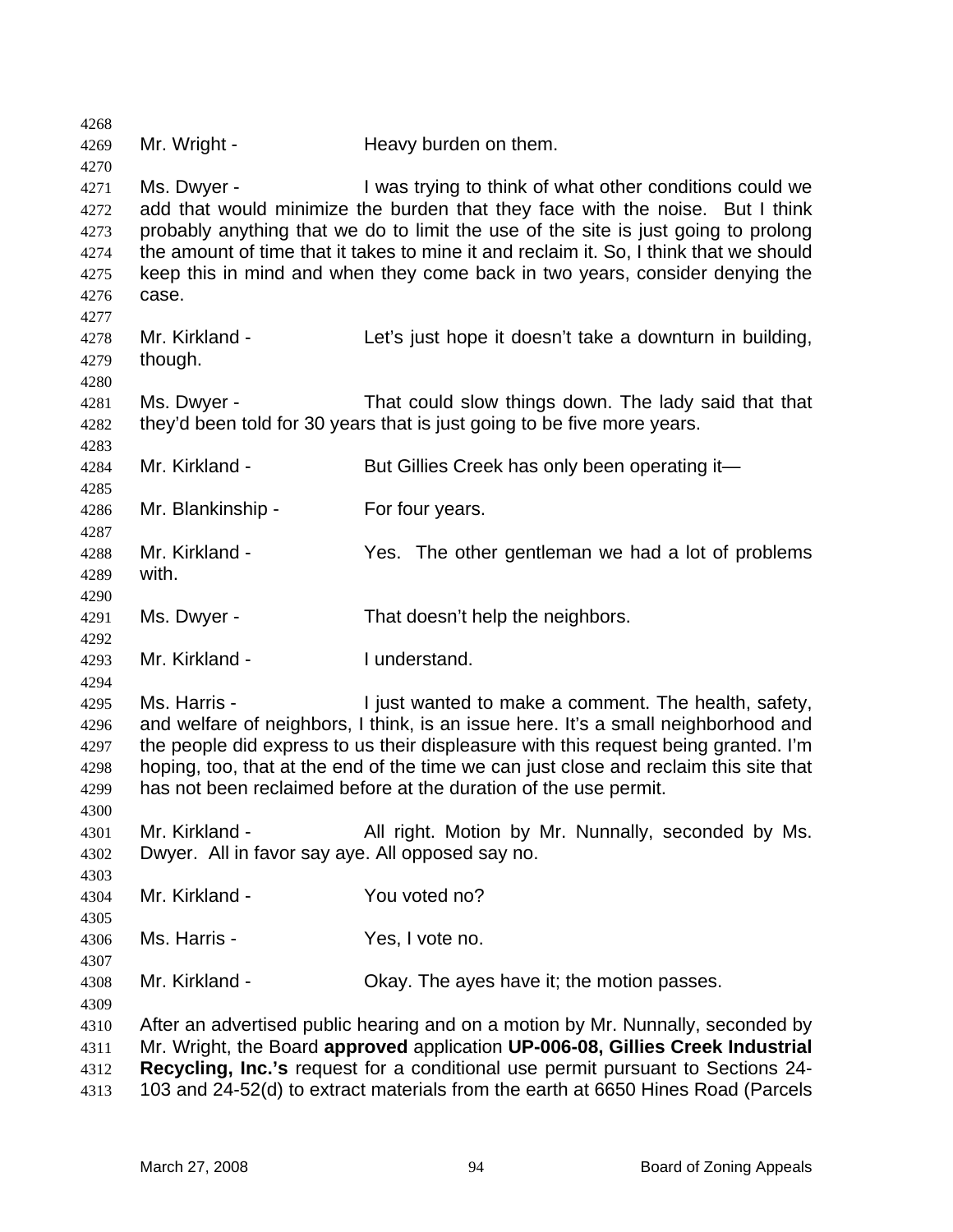855-695-8710 and 5768), zoned A-1, Agricultural District (Varina) subject to the following conditions:

4317 1. This use permit is subject to all requirements of Section 24-103 of Chapter 24 of the County Code.

2. Before beginning any work, the applicant shall provide a financial guaranty in an amount of \$3,000 per acre for each acre of land to be disturbed, for a total of \$31,200, guaranteeing that the land will be restored to a reasonably level and drainable condition. This permit does not become valid until the financial guaranty has been approved by the County Attorney. The financial guaranty may provide for termination after 90 days notice in writing to the County. In the event of termination, this permit shall be void, and work incident thereto shall cease. Within the next 90 days the applicant shall restore the land as provided for under the conditions of this use permit. Termination of such financial guaranty shall not 4329 relieve the applicant from its obligation to indemnify the County of Henrico for any breach of the conditions of this use permit. If this condition is not satisfied within 90 days of approval, the use permit shall be void.

3. Before beginning any work, the applicant shall submit erosion control plans to the Department of Public Works (DPW) for review and approval. Throughout the life of the operation, the applicant shall continuously satisfy DPW that erosion control procedures are properly maintained, and shall furnish plans and bonds that DPW deems necessary. The applicant shall provide certification from a licensed professional engineer that dams, embankments and sediment control structures meet the approved design criteria as set forth by the State. If this condition is not satisfied within 90 days of approval, the use permit shall be void.

4. Before beginning any work, the applicant shall obtain a mine license from the Virginia Department of Mines, Minerals and Energy. If this condition is not satisfied within 90 days of approval, the use permit shall be void.

5. Before beginning any work, the areas approved for mining under this permit shall be delineated on the ground by five-foot-high metal posts at least five inches in diameter and painted in alternate one foot stripes of red and white. These posts shall be so located as to clearly define the area in which the mining is permitted. They shall be located, and their location certified, by a certified land surveyor. If this condition is not satisfied within 90 days of approval, the use permit shall be void.

6. In the event that the approval of this use permit is appealed, all conditions requiring action within 90 days will be deemed satisfied if the required actions are taken within 90 days of final action on the appeal.

7. The applicant shall comply with the Chesapeake Bay Preservation Act and all state and local regulations administered under such act applicable to the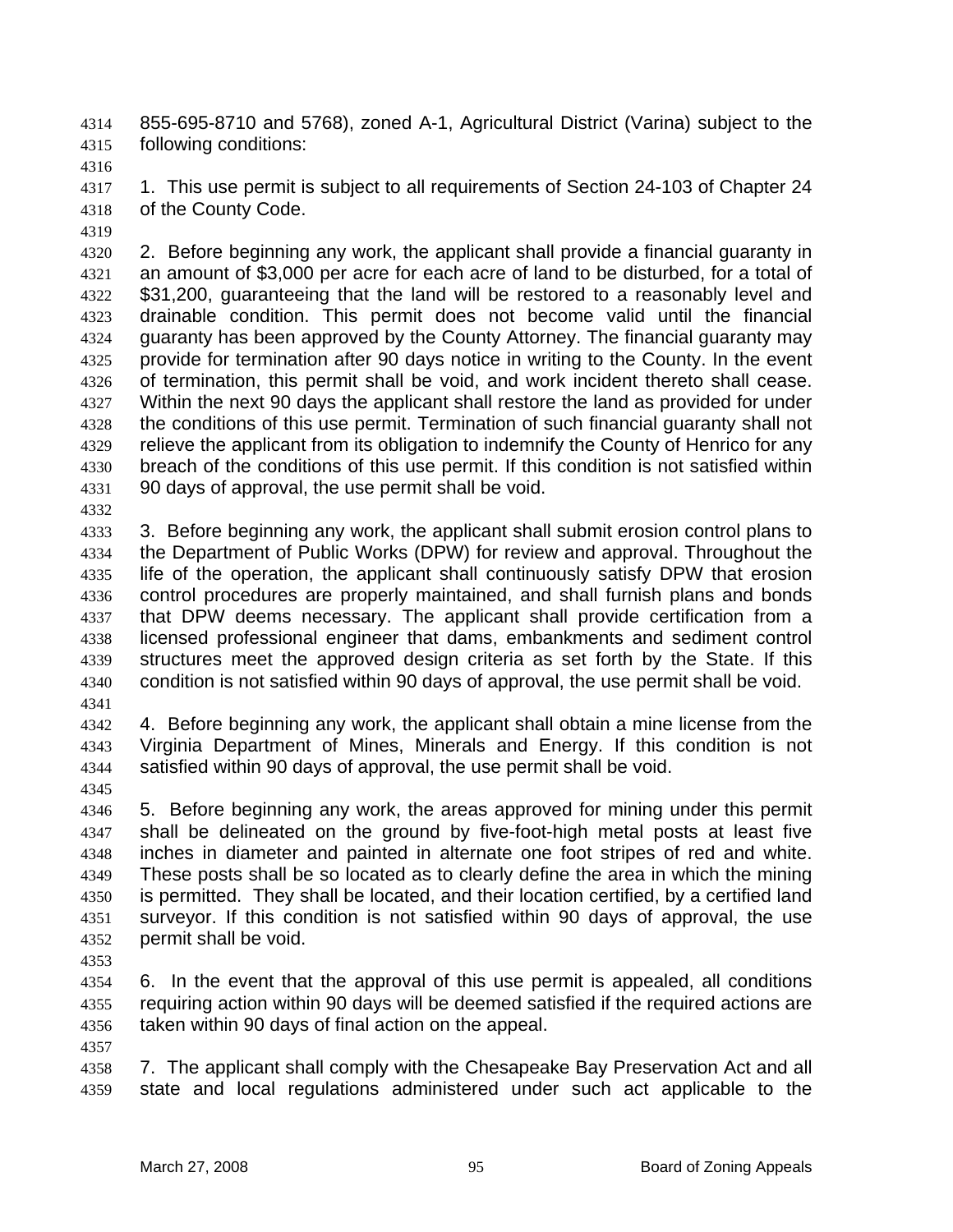- property, and shall furnish to the Planning Department copies of all reports required by such act or regulations.
- 

8. Hours of operation shall be from 7:00 a.m. to 5:30 p.m. Monday through Friday. 

- 9. No operations of any kind are to be conducted at the site on Saturdays, Sundays, or national holidays.
- 

10. All means of access to the property shall be from the established entrance onto Hines Road and Elko Road. Traffic related to the mining operation shall not travel on Hines Road west of the entrance to the property.

- 11. The applicant shall erect and maintain gates at all entrances to the property. These gates shall be locked at all times, except when authorized representatives of the applicant are on the property.
- 

4377 12. The applicant shall post and maintain a sign at the entrance to the mining 4378 site stating the name of the operator, the use permit number, the mine license number, and the telephone number of the operator. The sign shall be 12 square feet in area and the letters shall be three inches high.

- 
- 13. The applicant shall post and maintain "No Trespassing" signs every 250 feet along the perimeter of the property. The letters shall be three inches high. The applicant shall furnish the Chief of Police a letter authorizing the Division of Police to enforce the "No Trespassing" regulations, and agreeing to send a representative to testify in court as required or requested by the Division of Police.
- 

14. Standard "Truck Entering Highway" signs shall be erected on Hines Road on each side of the entrances to the property. These signs will be placed by the County, at the applicant's expense.

- 
- 15. The applicant shall post and maintain a standard stop sign at the entrance to Hines Road.
- 

16. The applicant shall provide a flagman to control traffic from the site onto the public road, with the flagman yielding the right of way to the public road traffic at all times. This flagman will be required whenever the Division of Police deems necessary.

17. The entrance road shall be paved from its intersection with Hines Road for a distance of 300 feet and a width of 24 feet. All roads used in connection with this use permit shall be effectively treated with calcium chloride or other wetting agents to eliminate any dust nuisance.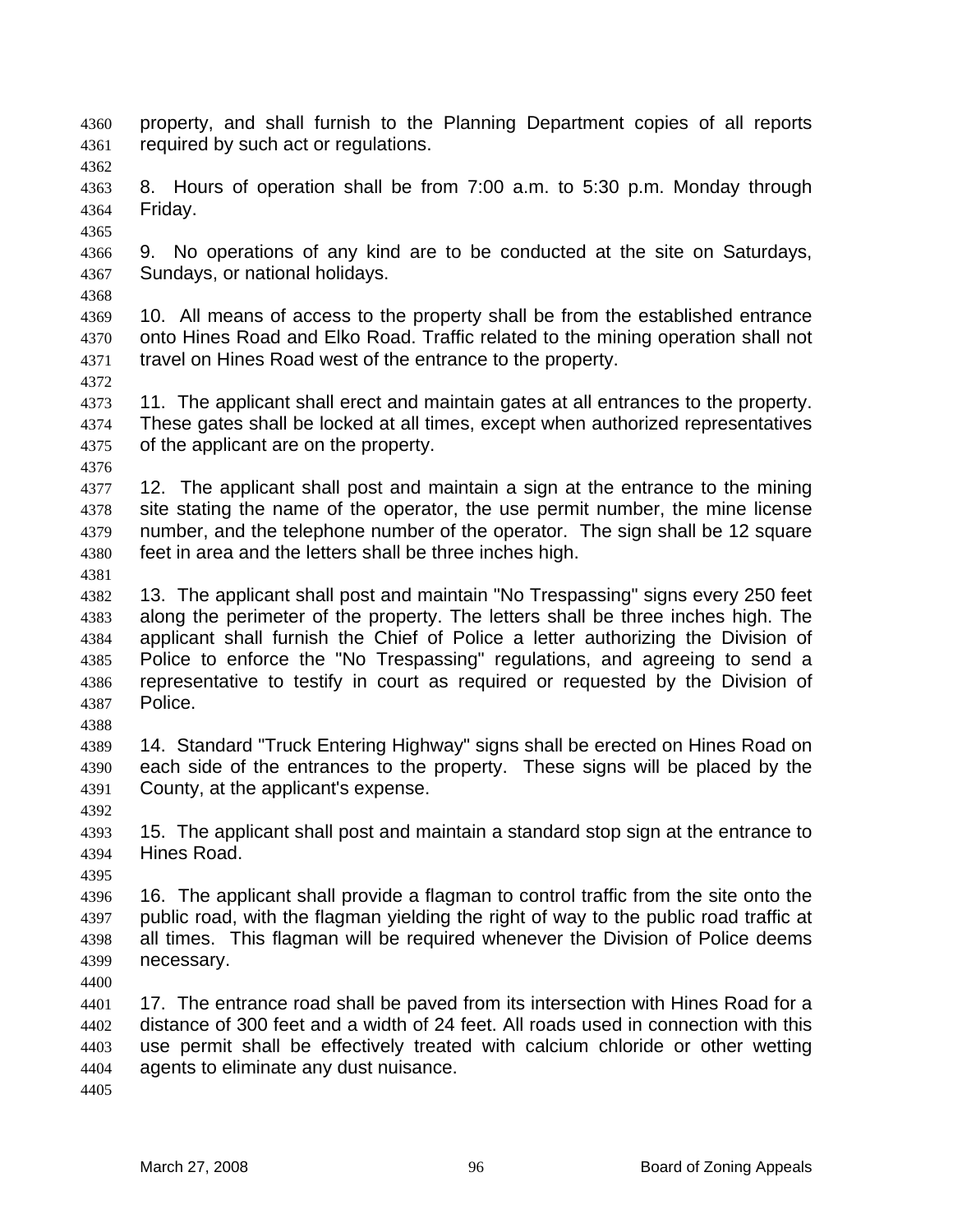18. The operation shall be so scheduled that trucks will travel at regular intervals and not in groups of three or more.

19. Trucks shall be loaded in a way to prevent overloading or spilling of materials of any kind on any public road.

20. The applicant shall maintain the property, fences, and roads in a safe and secure condition indefinitely, or convert the property to some other safe use.

21. If, in the course of its preliminary investigation or operations, the applicant discovers evidence of cultural or historical resources, or an endangered species, or a significant habitat, it shall notify appropriate authorities and provide them with an opportunity to investigate the site. The applicant shall report the results of any such investigation to the Planning Department.

22. If water wells located on surrounding properties are adversely affected, and the extraction operations on this site are suspected as the cause, the effected property owners may present to the Board evidence that the extraction operation is a contributing factor. After a hearing by the Board, this use permit may be revoked or suspended, and the operator may be required to correct the problem. 

23. Open and vertical excavations having a depth of 10 feet or more, for a period of more than 30 days, shall be effectively sloped to a 2:1 slope or flatter to protect the public safety.

24. Topsoil shall not be removed from any part of the property outside of the area in which mining is authorized. Sufficient topsoil shall be stockpiled on the property for respreading in a layer with five inches of minimum depth. All topsoil shall be stockpiled within the authorized mining area and provided with adequate erosion control protection. If the site does not yield sufficient topsoil, additional topsoil shall be brought to the site to provide the required five-inch layer of cover. All topsoil shall be treated with a mixture of seed, fertilizer, and lime as recommended by the County after soil tests have been provided to the County.

25. The operator shall submit a quarterly report stating the origin, nature and quantity of any off-site generated material deposited on the site, certifying that no contaminated or hazardous material was included. The material to be deposited on the site shall be limited to imperishable materials such as stone, bricks, tile, sand, gravel, soil, concrete and like materials, and shall not include any hazardous materials as defined by the Virginia Hazardous Waste Management Regulations.

26. A superintendent, who shall be personally familiar with all the terms and conditions of Section 24-103 of Chapter 24 of the County Code, as well as the terms and conditions of this use permit, shall be present at the beginning and conclusion of operations each work day to see that all the conditions of the Code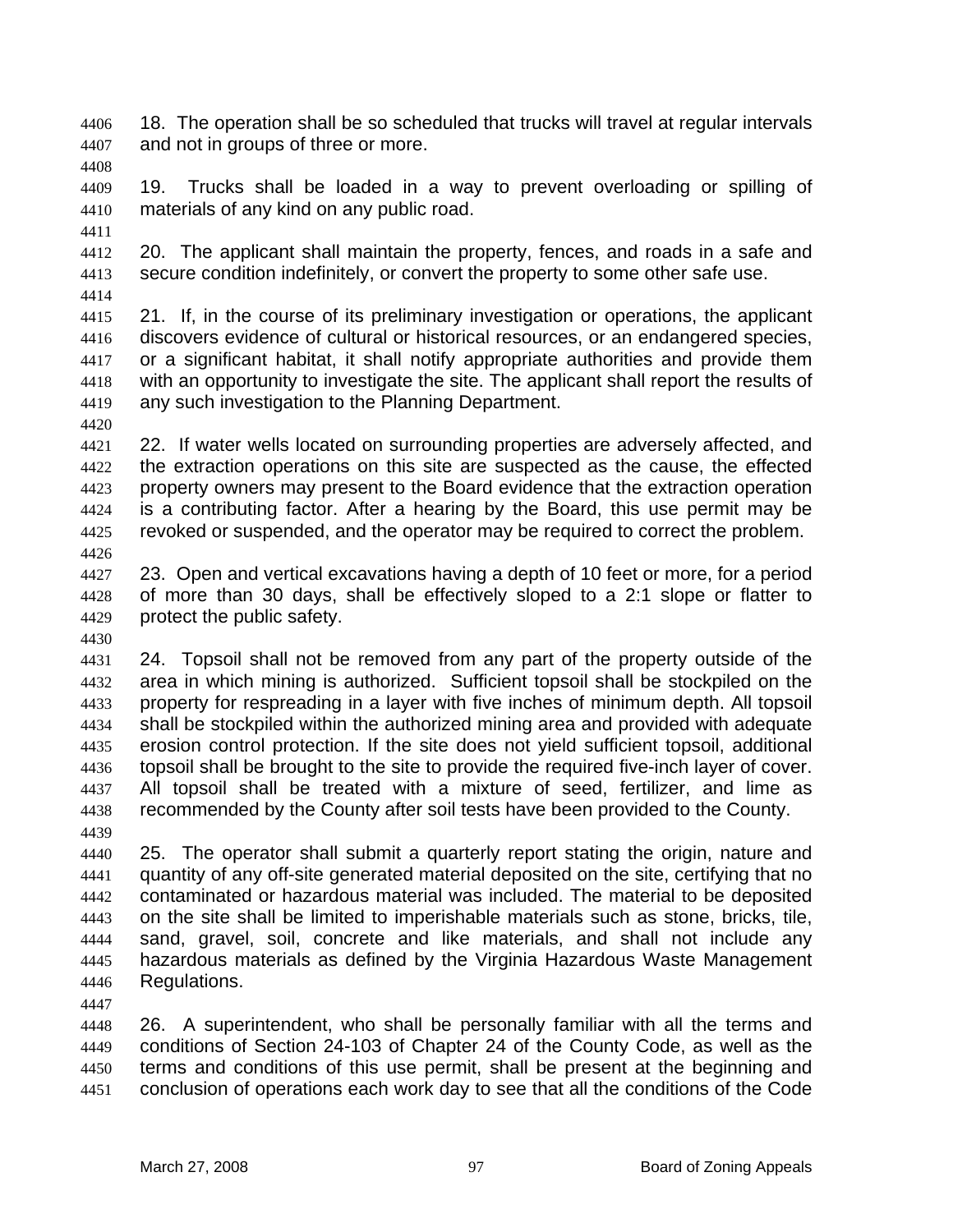and this use permit are observed.

27. A progress report shall be submitted to the Board on March 31, 2009. This progress report must contain information concerning how much property has been mined to date of the report, the amount of land left to be mined, how much rehabilitation has been performed, when and how the remaining amount of land will be rehabilitated, and any other pertinent information about the operation that would be helpful to the Board.

28. Excavation shall be discontinued by March 31, 2010, and restoration accomplished by not later than March 31, 2011, unless a new permit is granted by the Board of Zoning Appeals.

29. The rehabilitation of the property shall take place simultaneously with the mining process. Rehabilitation shall not be considered completed until the mined area is covered completely with permanent vegetation.

30. All drainage and erosion and sediment control measures shall conform to the standards and specifications of the Mineral Mining Manual Drainage Handbook. Any drainage structures in place prior to October 14, 1992 and which do not conform to the Mineral Mining Manual Drainage Handbook may remain in place until such time as any reconstruction is required at which time said structures shall be brought into conformance with the Mineral Mining Manual Drainage Handbook.

4477 31. Failure to comply with any of the foregoing conditions shall automatically void this permit.

| 4480 Affirmative: | Dwyer, Kirkland, Nunnally, Wright |  |
|-------------------|-----------------------------------|--|
| 4481 Negative:    | Harris                            |  |
| 4482 Absent:      |                                   |  |

 

**A-004-08 COLMIGNOLI, LLC** requests a variance from Section 24- 9 to allow a one-family dwelling to remain at 9084 Hoke Brady Road (Parcel 807-676-9122), zoned R-2A, One-family Residence District (Varina). The public street frontage requirement is not met. The applicant has 0 feet public street frontage where the Code requires 50 feet public street frontage. The applicant is requesting a variance of 50 feet public street frontage.

Mr. Kirkland - Anyone else wish to speak on this case? If you would, sir, raise your right hand and be sworn in. 

Mr. Blankinship - Do you swear the testimony you're about to give is the truth and nothing but the truth so help you God?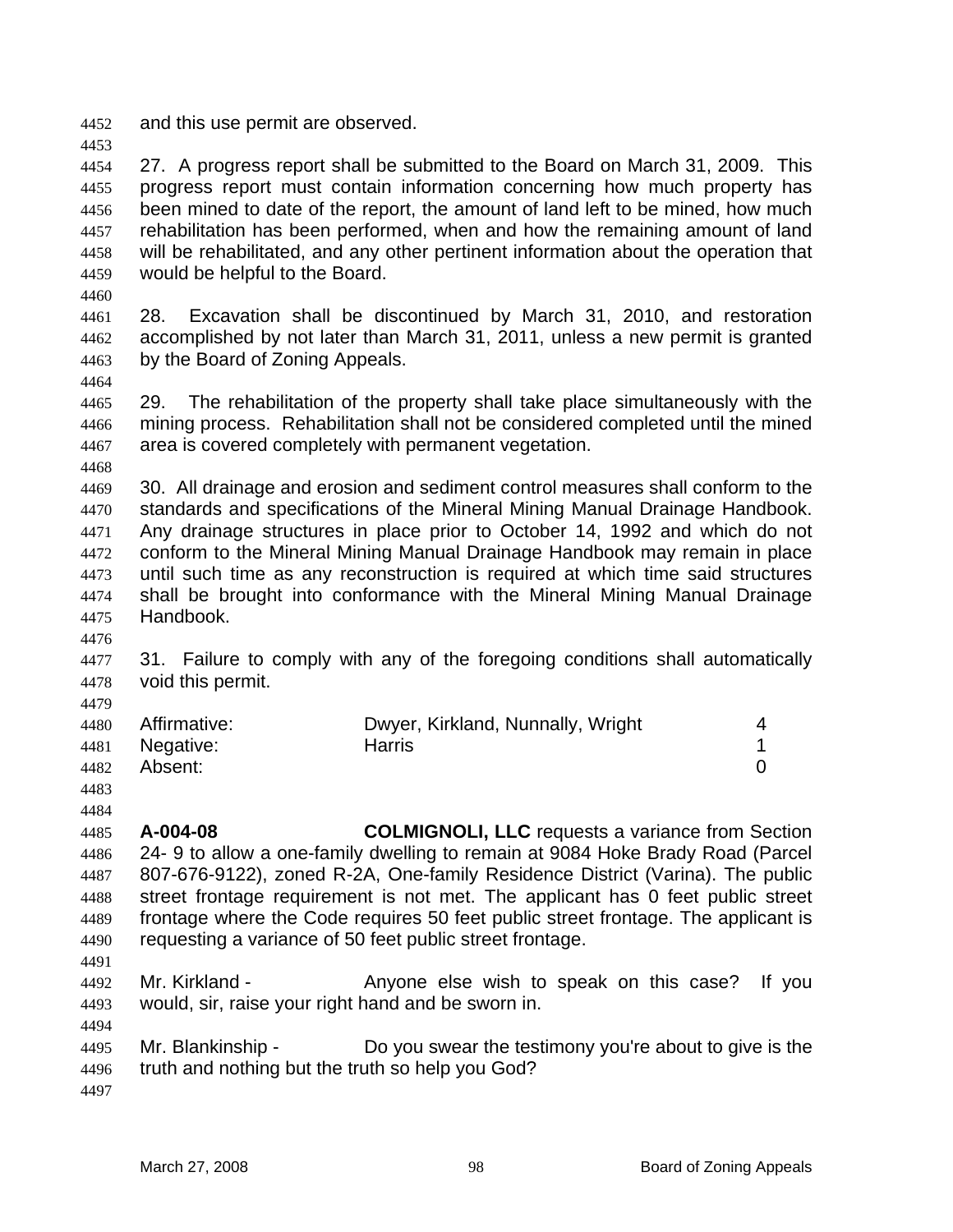Mr. Ransone - I do. Mr. Kirkland - Sir, state your name, please. Mr. Ransone - My name is Jim Ransone and I am the managing partner of the Colmignoli, LLC. Mr. Kirkland - What would you like for this Board to do for you? Mr. Ransone - I am in full agreement with staff on their recommendations as set forth in the conditions. Mr. Blankinship - We need a little more in the record of what you're requesting and why. Mr. Kirkland - What exactly do you want? Mr. Ransone - What I'm requesting is that we purchased this property and are in the process of subdividing it into 20 single-family lots. We already have preliminary approval to do so, but we have met a little bit of resistance on our outfalls, which we're trying to correct now, and it's taken a longer time. On the property is the original Tredinnock Farm building, which was built probably about 1919, 1920. We would like permission to go ahead and sell that property now instead of waiting until we get all final approval, in which case we will then do away with this variance and put it on the Tredinnock Lane that will be coming to the property. I have an access to the property now. I have a deeded access on Hoke Brady Road and I also have access on Lucy Long Lane. Mr. Kirkland - How long do you think it will be before you all start with the subdivision and tie all this in? Mr. Ransone - Hopefully not more than six more months. Mr. Kirkland - Okay. Ms. Dwyer - Do you have a buyer? Is that why you're in a hurry to sell it? Mr. Ransone - That and income is important in these projects as we go along. We do have a couple who have expressed interest in the old farmhouse. It is a very, very unique building. Ms. Dwyer - In condition #6, Mr. Blankinship, it says that if the property is conveyed prior to recordation of the final subdivision plat, the new owner will agree to sign the final subdivision plat. It seems to me that we are requiring something of a person who is not party to these proceedings. How do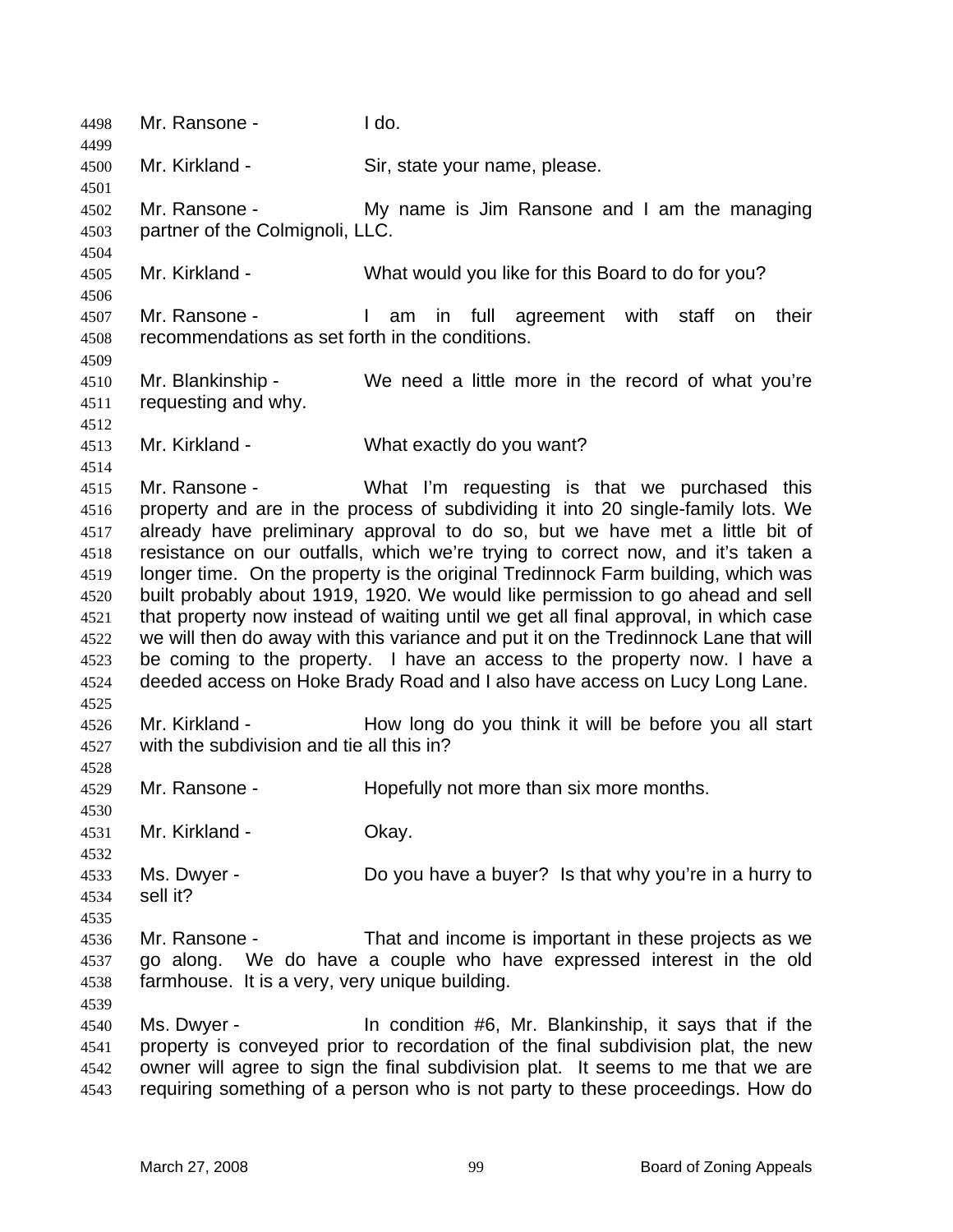we enforce that and ensure that that will happen? Mr. Blankinship - Mr. O'Kelly, do you have a response to that? Ms. Dwyer - Condition 6. Mr. Blankinship - We had addressed that on a previous case that was somewhat similar to this one. The concern, of course, is that if they don't, then that can create problems for the subdivision. Mr. Ransone - We could probably put it in the deed as a requirement of sale. I'll be glad to do that. Mr. O'Kelly - That might be a good approach. Mr. Ransone - I'd want that anyway so anybody who would purchase would have to conform to it. The reason is because we had originally just thought about selling the house as it is. Our worry was that whoever bought it, though, would not repair it or fix it like we need for what we plan for the subdivision. This was at one time one of the largest chicken farms in the country. It's a unique, historic piece of real estate, which I didn't realize until after I purchased it. It was called Tredinnock Farm, which is Celtic for "house on the hill." It is almost 3,000 feet on one floor with a full basement where they used to have the ovens for chickens. There is only one chicken house left and that was probably abandoned in 1946. The properties that we plan on building are going to be fairly expensive and that's why we decided to undertake to redo this house in a way that we really have to. We will probably put about 250,000 or more into this house to bring it back. It has 11-foot ceilings. It's just a really special property. It's the cornerstone of our subdivision. Ms. Dwyer - So, it would be, as you say, a drawing card for the subdivision as a whole to have this restored. Mr. Ransone - That's why we decided to do it ourselves instead of someone else doing it. It helps us. It's been over two years since we purchased it. We paid a million dollars for the property, not counting the engineering fees. We would just like to— Mr. Kirkland - Start getting a little bit back. Mr. Ransone - No horse farms, no manure. No trucks. 4586 Ms. Dwyer - How many acres do you have? Mr. Ransone - We have a total of about 41, 44 acres.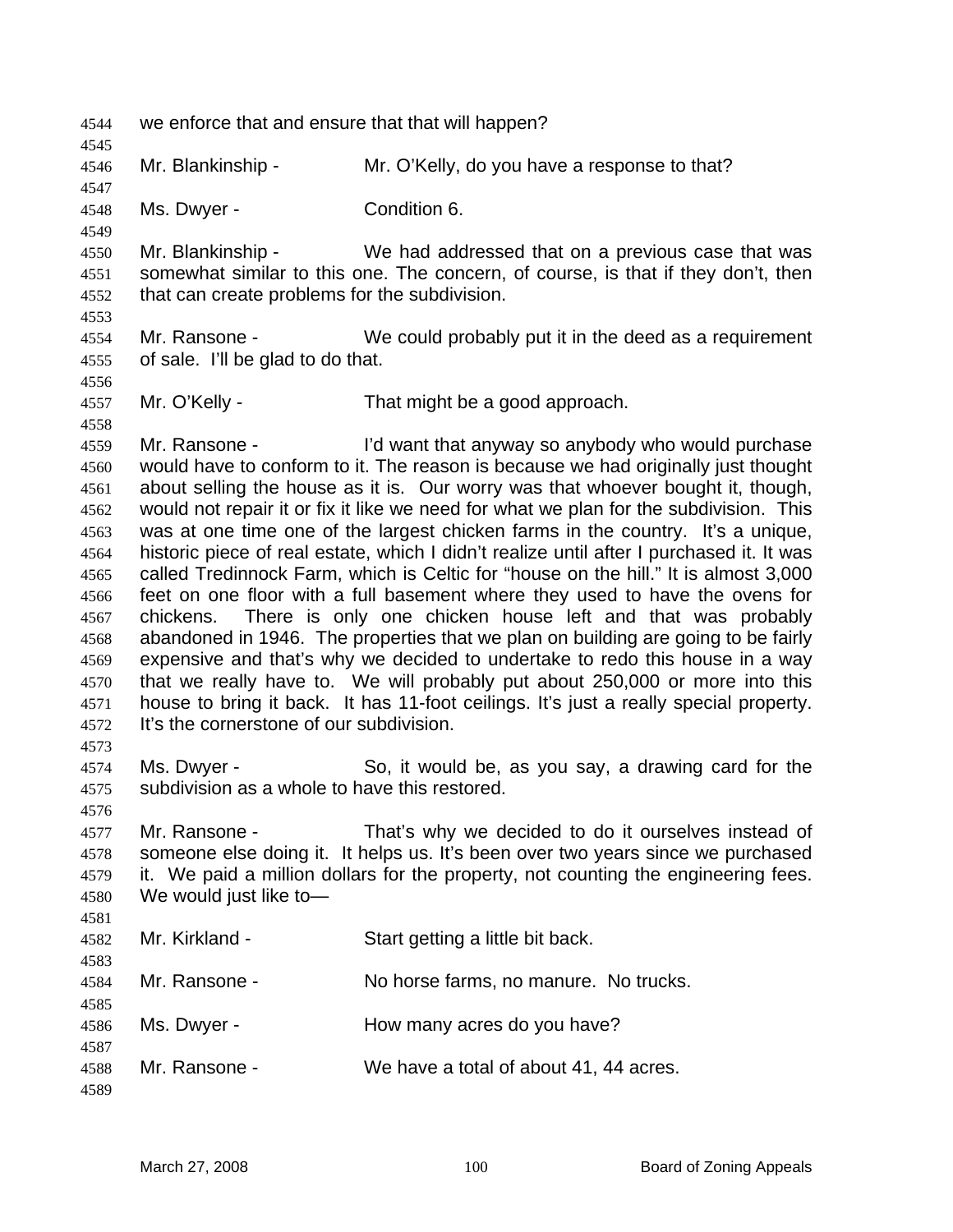| 4590                         | Ms. Harris -                                             | This particular house sits on how many acres?                                                                                                                                                                            |
|------------------------------|----------------------------------------------------------|--------------------------------------------------------------------------------------------------------------------------------------------------------------------------------------------------------------------------|
| 4591                         | Mr. Ransone -                                            | When the subdivision's approved, it will sit on 2.2                                                                                                                                                                      |
| 4592<br>4593                 |                                                          | acres. The smallest lot we have is 1.1 and the largest lot we'll have is 3.1.                                                                                                                                            |
| 4594<br>4595<br>4596         | Mr. Wright -                                             | So, it's contingent to be on 2 point-                                                                                                                                                                                    |
| 4597<br>4598                 | Mr. Ransone -                                            | Yes sir.                                                                                                                                                                                                                 |
| 4599<br>4600                 | Mr. Wright -                                             | $-2.1$ acres.                                                                                                                                                                                                            |
| 4601<br>4602                 | Mr. Ransone -                                            | Yes sir.                                                                                                                                                                                                                 |
| 4603<br>4604<br>4605         | Ms. Harris -<br>dealing with any wetlands here?          | They wrote something about a flood zone. Are you                                                                                                                                                                         |
| 4606<br>4607<br>4608<br>4609 | Mr. Ransone -<br>on the property is wetlands.            | No ma'am. They have no wetlands on the property.<br>We have one little small outflow creek, which is called Waters of US, but nothing                                                                                    |
| 4610<br>4611                 | Mr. Kirkland -                                           | Any other questions?                                                                                                                                                                                                     |
| 4612<br>4613<br>4614         | Ms. Dwyer -<br>that's what we're doing.                  | Can we issue a temporary variance? It sounds like                                                                                                                                                                        |
| 4615<br>4616                 | Mr. Wright -<br>what the statute says.                   | We can have any conditions we want on it. That's                                                                                                                                                                         |
| 4617<br>4618<br>4619         | Mr. Blankinship -<br>street frontage is provided.        | The variance will no longer be necessary once public                                                                                                                                                                     |
| 4620<br>4621<br>4622         | Mr. Nunnally -                                           | Once the subdivision's in there.                                                                                                                                                                                         |
| 4623<br>4624                 | Mr. Blankinship -                                        | Right.                                                                                                                                                                                                                   |
| 4625<br>4626                 | Mr. Kirkland -                                           | Of course they'll build the roads first to get there.                                                                                                                                                                    |
| 4627<br>4628<br>4629         | Ms. Dwyer -<br>Brady or Lucy Long.                       | And we've eliminated any future access to Hoke                                                                                                                                                                           |
| 4630<br>4631<br>4632<br>4633 | Mr. Ransone -<br>done, and agreed to, and signed off on. | Which I've done with the federal government. When I<br>bought the property, that's the first person I went to was the National Park<br>Service. That was their one request, that I abandon that road, which I've already |
| 4634<br>4635                 | Ms. Harris -                                             | How many homes are you going to build in the                                                                                                                                                                             |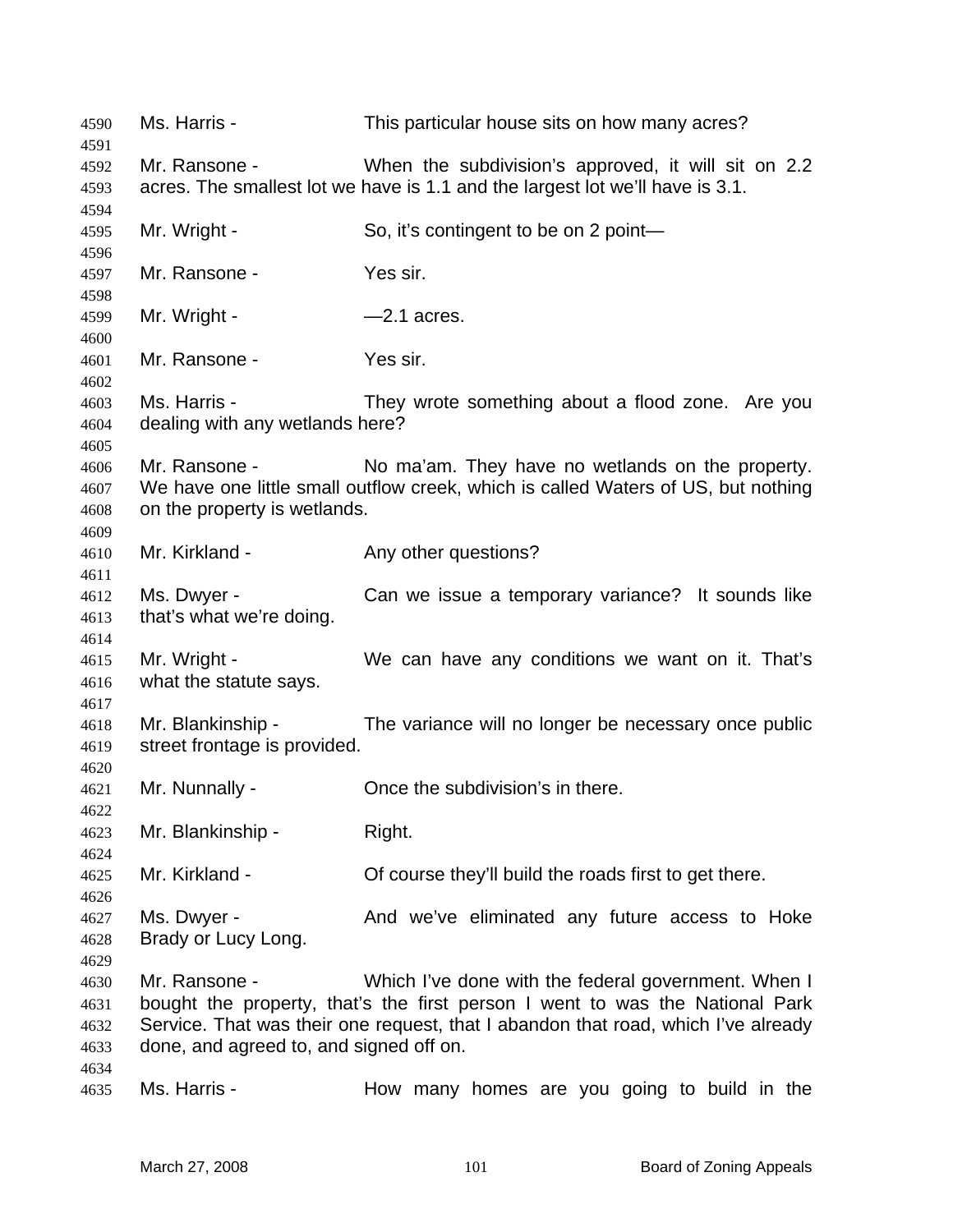| 4636                                 | subdivision?                                               |                                                                                                                                                                                                                                                                                           |
|--------------------------------------|------------------------------------------------------------|-------------------------------------------------------------------------------------------------------------------------------------------------------------------------------------------------------------------------------------------------------------------------------------------|
| 4637<br>4638                         | Mr. Ransone -                                              | Approximately 20.                                                                                                                                                                                                                                                                         |
| 4639<br>4640<br>4641                 | Ms. Harris -<br>subdivision map.                           | Okay. You don't have any plans with you? I saw the                                                                                                                                                                                                                                        |
| 4642<br>4643                         | Mr. Ransone -                                              | There should be a subdivision layout.                                                                                                                                                                                                                                                     |
| 4644<br>4645                         | Ms. Harris -                                               | A layout. But I'm talking about a visual image of-                                                                                                                                                                                                                                        |
| 4646<br>4647                         | Mr. Ransone -                                              | The homes that we planned on-                                                                                                                                                                                                                                                             |
| 4648<br>4649                         | Ms. Harris -                                               | -of the homes that you're planning to construct.                                                                                                                                                                                                                                          |
| 4650<br>4651<br>4652<br>4653         | Mr. Ransone -                                              | These homes will probably be in the half-million-plus<br>price range. With the neighborhood we're trying to work, we're going to try to<br>make them sort of similar to that farmhouse look. That's our goal.                                                                             |
| 4654<br>4655<br>4656                 | Ms. Harris -                                               | Even with the declining real estate market.                                                                                                                                                                                                                                               |
| 4657<br>4658<br>4659<br>4660<br>4661 | Mr. Ransone -                                              | Cross your fingers. I've been in this 32 years and I've<br>been in the ups and I've been in the downs. Listen, we're so much better off.<br>We're going to be fine. This is a great part of the County. I never knew what a<br>great part of the County this is, but it's pretty special. |
| 4662<br>4663                         | Mr. Kirkland -<br>That concludes the case. Thank you, sir. | Any other questions? Anyone opposed to this case?                                                                                                                                                                                                                                         |
| 4664<br>4665                         | Mr. Ransone -                                              | Thank you very much.                                                                                                                                                                                                                                                                      |
| 4666<br>4667                         | <b>DECISION</b>                                            |                                                                                                                                                                                                                                                                                           |
| 4668<br>4669                         | Mr. Nunnally -                                             | I move we approve it.                                                                                                                                                                                                                                                                     |
| 4670<br>4671                         | Mr. Kirkland -                                             | Motion is made to approve it. I'll second it.                                                                                                                                                                                                                                             |
| 4672<br>4673                         | Ms. Dwyer -                                                | I can second it, if you want me to.                                                                                                                                                                                                                                                       |
| 4674<br>4675                         | Mr. Wright -                                               | I'll second it.                                                                                                                                                                                                                                                                           |
| 4676<br>4677<br>4678                 | Mr. Kirkland -<br>seconded it.                             | All right, everybody second it. Okay. Ms. Dwyer                                                                                                                                                                                                                                           |
| 4679<br>4680<br>4681                 | Mr. Wright -                                               | Oh, I'm sorry, didn't hear it.                                                                                                                                                                                                                                                            |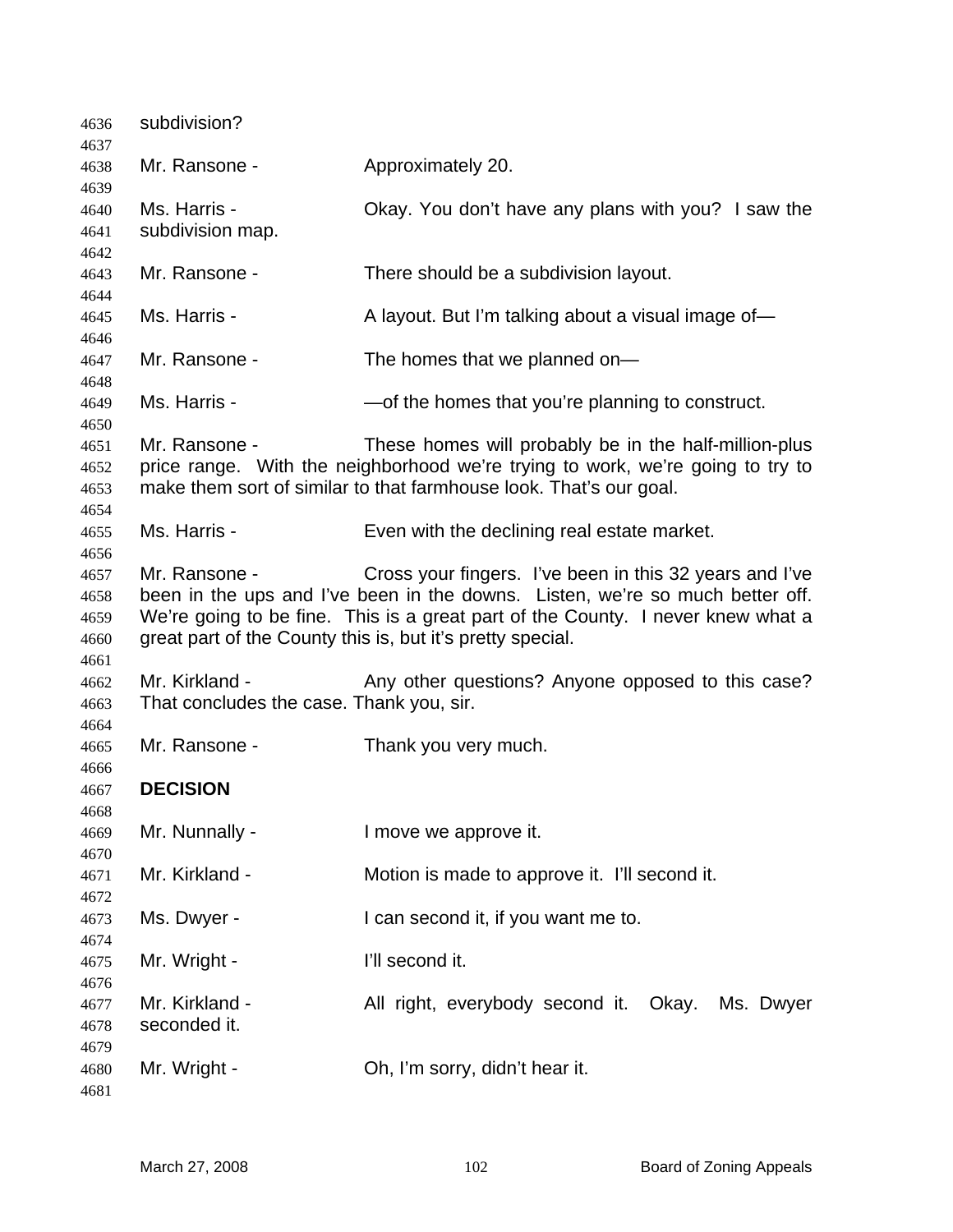Mr. Kirkland - Motion made and seconded.

Ms. Dwyer - I think this is a very unusual case and it doesn't really fall into—Because it's not for in perpetuity going to need to rely on an access road and would be without road frontage. This is a very temporary measure that allows the developer to continue in a smooth transition in the development of the property. Because of its temporary nature, I think it's okay.

Mr. Kirkland - All right. Motion made by Mr. Nunnally, seconded by Ms. Dwyer. All in favor say aye. All opposed say no. The ayes have it; the motion is approved.

After an advertised public hearing and on a motion by Mr. Nunnally, seconded by Ms. Dwyer, the Board **approved** application **A-004-08, Colmignoli, LLC's** request for a variance from Section 24-9 to allow a one-family dwelling to remain at 9084 Hoke Brady Road (Parcel 807-676-9122), zoned R-2A, One-family Residence District (Varina). The public street frontage requirement is not met. The variance was approved subject to the following conditions:

- 4701 1. This variance applies only to the public street frontage requirement for the existing dwelling only. All other applicable regulations of the County Code shall remain in force.
- 

2. The owners of the property, and their heirs or assigns, shall accept responsibility for maintaining access to the property until such a time as public 4707 street frontage is obtained for the lot and the street is accepted into the County road system.

3. The applicant shall access the property via the Tredinnock Farm subdivision once its road system is built and accepted into the County road system.

4. After public roads are constructed within the Tredinnock Farm subdivision and accepted into the County road system, there shall be no access from the proposed subdivision to Hoke Brady Road or Lucy Long Lane.

5. Any dwelling on the property shall be served by public water and sewer once available through the adjacent subdivision.

6. If the property is conveyed prior to the recordation of the final subdivision plat for the proposed subdivision, the new owner shall agree to sign the final subdivision plat.

7. At the time of recordation of the subdivision plat containing the existing home, this variance shall expire. 

Affirmative: Dwyer, Harris, Kirkland, Nunnally, Wright 5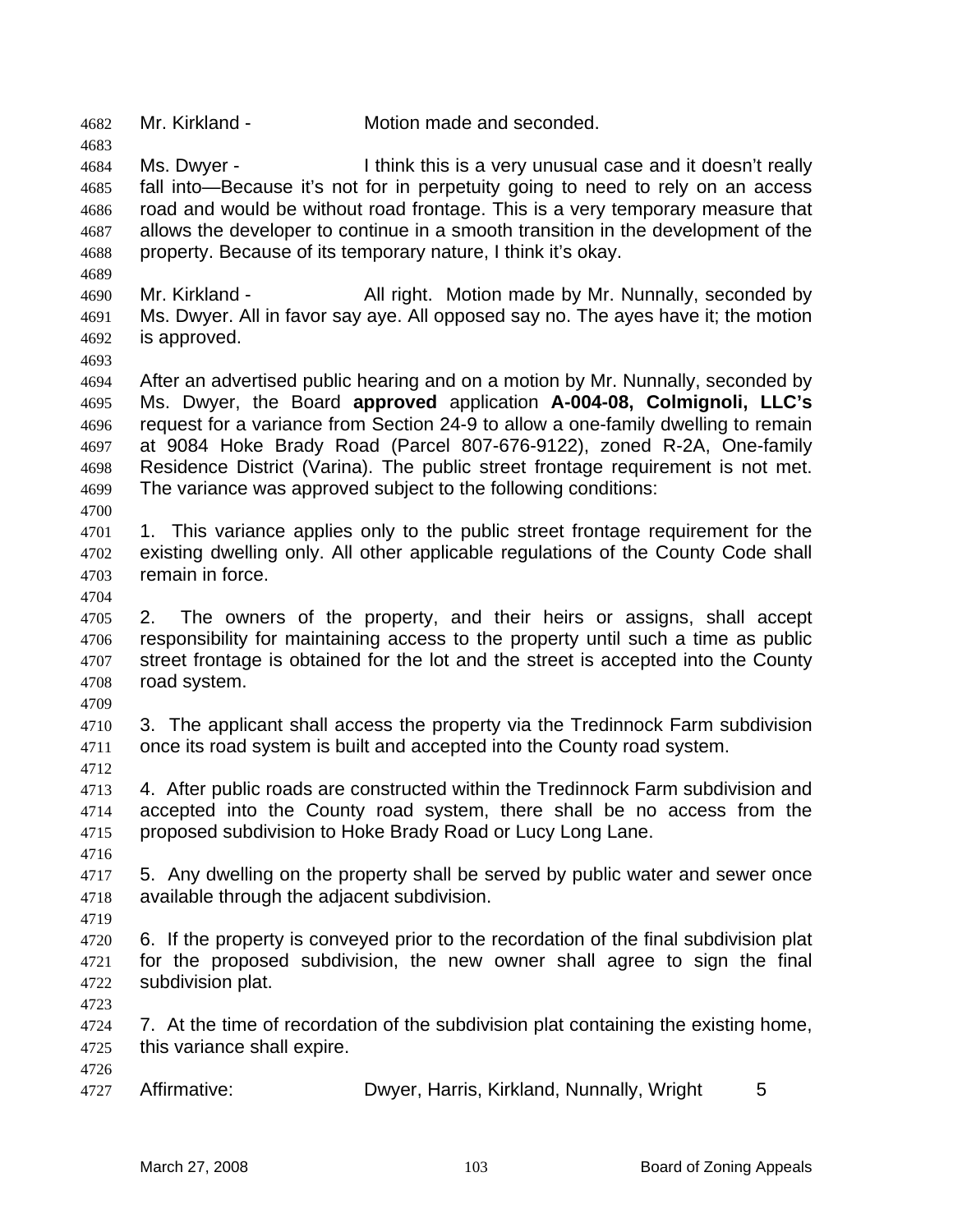| 4728<br>4729<br>4730                                                                                 | Negative:<br>Absent:                                                      |                                                                                                                                                                                                                                                                                                                                                                                                                                                                                                                                                                                                                                                                                                                                                                                                                                                                                     | 0<br>$\overline{0}$ |
|------------------------------------------------------------------------------------------------------|---------------------------------------------------------------------------|-------------------------------------------------------------------------------------------------------------------------------------------------------------------------------------------------------------------------------------------------------------------------------------------------------------------------------------------------------------------------------------------------------------------------------------------------------------------------------------------------------------------------------------------------------------------------------------------------------------------------------------------------------------------------------------------------------------------------------------------------------------------------------------------------------------------------------------------------------------------------------------|---------------------|
| 4731<br>4732<br>4733<br>4734<br>4735<br>4736<br>4737                                                 | A-005-08<br>variance of 50 feet public street frontage.                   | WAVERLY M. HALL, III requests a variance from<br>Section 24-9 to build a one-family dwelling at 8359 New Market Heights Lane<br>(Parcel 827-684-0932), zoned A-1, Agricultural District (Varina). The public street<br>frontage requirement is not met. The applicant has 0 feet public street frontage<br>where the Code requires 50 feet public street frontage. The applicant requests a                                                                                                                                                                                                                                                                                                                                                                                                                                                                                         |                     |
| 4738<br>4739<br>4740                                                                                 | Mr. Kirkland -<br>Raise your right hand and be sworn in.                  | Anyone else with to speak on this case? All right.                                                                                                                                                                                                                                                                                                                                                                                                                                                                                                                                                                                                                                                                                                                                                                                                                                  |                     |
| 4741<br>4742<br>4743                                                                                 | Mr. Blankinship -<br>truth and nothing but the truth so help you God?     | Do you swear the testimony you're about to give is the                                                                                                                                                                                                                                                                                                                                                                                                                                                                                                                                                                                                                                                                                                                                                                                                                              |                     |
| 4744<br>4745                                                                                         | Mr. Kirkland -                                                            | Would you state your name for the record?                                                                                                                                                                                                                                                                                                                                                                                                                                                                                                                                                                                                                                                                                                                                                                                                                                           |                     |
| 4746<br>4747                                                                                         | Mr. Hall -                                                                | Waverly Hall.                                                                                                                                                                                                                                                                                                                                                                                                                                                                                                                                                                                                                                                                                                                                                                                                                                                                       |                     |
| 4748<br>4749                                                                                         | Ms. Hall -                                                                | Shirley Hall.                                                                                                                                                                                                                                                                                                                                                                                                                                                                                                                                                                                                                                                                                                                                                                                                                                                                       |                     |
| 4750<br>4751                                                                                         | Mr. Kirkland -                                                            | Okay. What do you request of the Board?                                                                                                                                                                                                                                                                                                                                                                                                                                                                                                                                                                                                                                                                                                                                                                                                                                             |                     |
| 4752<br>4753<br>4754<br>4755<br>4756<br>4757<br>4758<br>4759<br>4760<br>4761<br>4762<br>4763<br>4764 | Mr. Hall -<br>and beneficial use.<br>attempting to get another one built. | We request a variance to build a home without the<br>proper street frontage. Based on the evaluation, everything seems okay except<br>for the threshold question, which has the land been developed for reasonable<br>If it takes the 10 acres as a whole, the 10 acres was<br>purchased about 30 years ago. Two acres were sold off approximately 20 years<br>ago and another four about ten years ago. So, I think it's a little more reasonable<br>to look at the three lots that we have for the family divide that we were attempting<br>to build on, which two-thirds have been developed leaving the one lot behind it<br>undeveloped. With no variance, it's pretty much a useless piece of land. A<br>variance has been received on this land before, but because of financial issues,<br>we were unable to build a house at the time, that variance has expired. So, just |                     |
| 4765<br>4766<br>4767<br>4768                                                                         | Ms. Harris -<br>investigated how costly it would be to extend?            | Have you investigated how costly it would be to<br>extend that public road? You're not that far from the public road. Have you                                                                                                                                                                                                                                                                                                                                                                                                                                                                                                                                                                                                                                                                                                                                                      |                     |
| 4769<br>4770<br>4771                                                                                 | Mr. Hall -                                                                | No. We have an easement that leads up to our land.<br>But now, I have not investigated from that public road up. No, have not.                                                                                                                                                                                                                                                                                                                                                                                                                                                                                                                                                                                                                                                                                                                                                      |                     |
| 4772<br>4773                                                                                         | Mr. Wright -                                                              | That wouldn't help them any.                                                                                                                                                                                                                                                                                                                                                                                                                                                                                                                                                                                                                                                                                                                                                                                                                                                        |                     |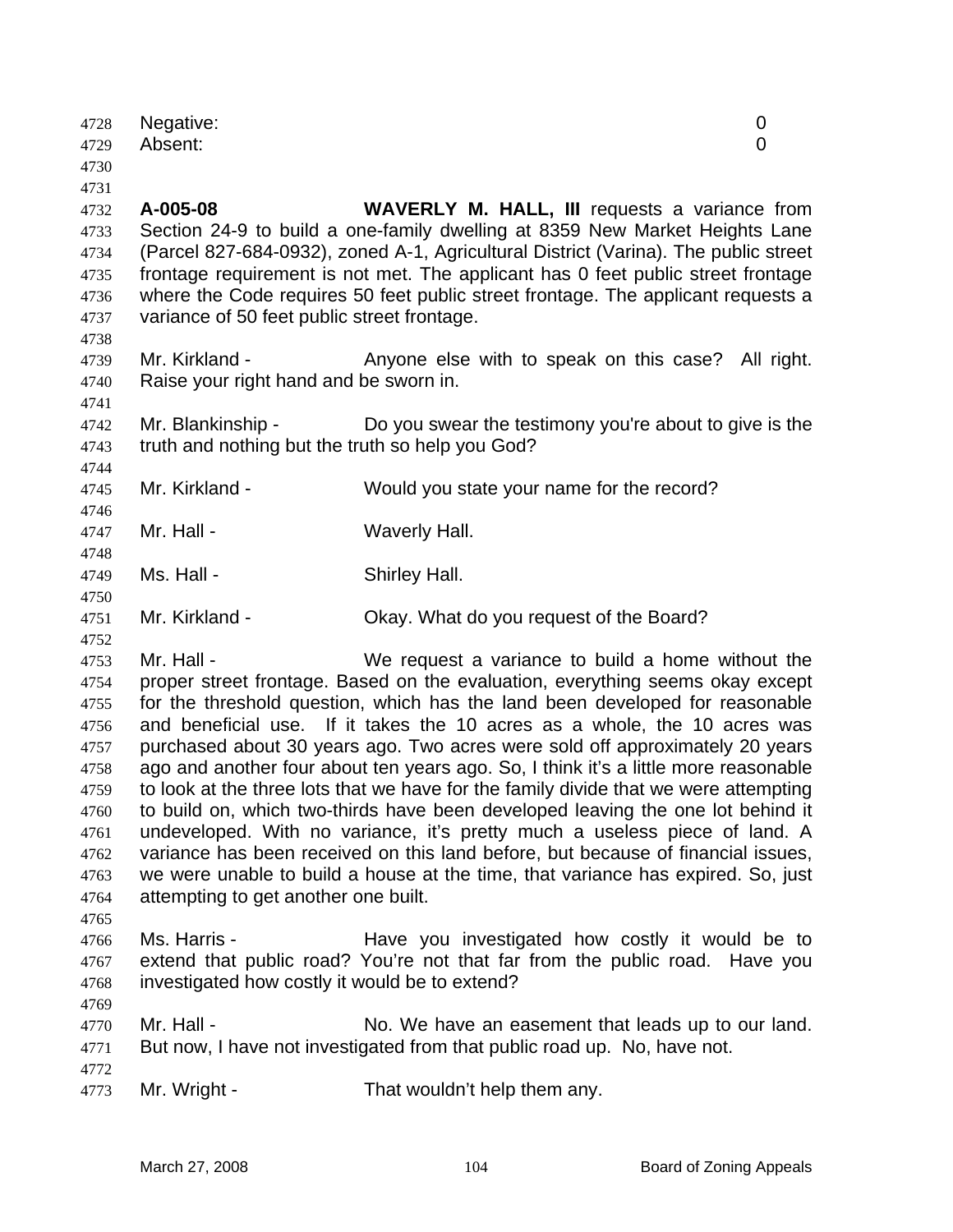| 4774                 |                                            |                                                                                                                                                   |
|----------------------|--------------------------------------------|---------------------------------------------------------------------------------------------------------------------------------------------------|
| 4775                 | Ms. Harris -                               | I thought it would because-                                                                                                                       |
| 4776<br>4777         | Mr. Wright -                               | They're not on the road.                                                                                                                          |
| 4778                 |                                            |                                                                                                                                                   |
| 4779                 | Mr. Hall -                                 | The road is paved and we thought it was public. They                                                                                              |
| 4780                 |                                            | say private. It has speed limits and it's a green sign, so. And it paves and runs                                                                 |
| 4781<br>4782         | up past us, does a U-turn, and comes back. |                                                                                                                                                   |
| 4783<br>4784         | Ms. Harris -                               | It has the same name, too, as the public road, right?                                                                                             |
| 4785                 | Mr. Hall -                                 | New Market Heights Lane, I believe. It seems to be                                                                                                |
| 4786                 |                                            | an issue as to where it goes from public to private. I'm not sure where they                                                                      |
| 4787                 |                                            | marked that off. I would assume the whole paved area would be the public road,                                                                    |
| 4788<br>4789         | but apparently not.                        |                                                                                                                                                   |
| 4790<br>4791         | Mr. Wright -                               | How long have you owned this property?                                                                                                            |
| 4792<br>4793         | Ms. Hall -                                 | My husband and I bought the property back in 1960.                                                                                                |
| 4794<br>4795         | Mr. Wright -                               | Which property are we talking about now, all of it?                                                                                               |
| 4796<br>4797         | Ms. Hall -                                 | Pardon?                                                                                                                                           |
| 4798                 | Mr. Wright -                               | All of the lots or just this one?                                                                                                                 |
| 4799<br>4800         | Ms. Hall -                                 | We bought 10 acres in 1978. I'm sorry. After we                                                                                                   |
| 4801<br>4802         |                                            | bought and built on it, a few years later my husband, who is now deceased, he<br>sold two acres to my brother-in-law, which left me with 8 acres. |
| 4803<br>4804         | Mr. Wright -                               | Is this a family subdivision?                                                                                                                     |
| 4805<br>4806<br>4807 | Ms. Hall -                                 | More or less, yes. After he passed away, the house<br>that I was living in at the time I sold with four acres and kept 3 point something          |
| 4808                 | for myself.                                |                                                                                                                                                   |
| 4809<br>4810         | Mr. Wright -                               | Where do you live on this?                                                                                                                        |
| 4811                 |                                            |                                                                                                                                                   |
| 4812                 | Ms. Hall -                                 | Right now, I'm living with my youngest son, which is                                                                                              |
| 4813                 | on that middle parcel.                     |                                                                                                                                                   |
| 4814                 |                                            |                                                                                                                                                   |
| 4815<br>4816         | Mr. Wright -                               | So, you live on the middle parcel.                                                                                                                |
| 4817                 | Ms. Hall -                                 | Yes.                                                                                                                                              |
| 4818                 |                                            |                                                                                                                                                   |
| 4819                 | Mr. Wright -                               | Who lives on the first parcel?                                                                                                                    |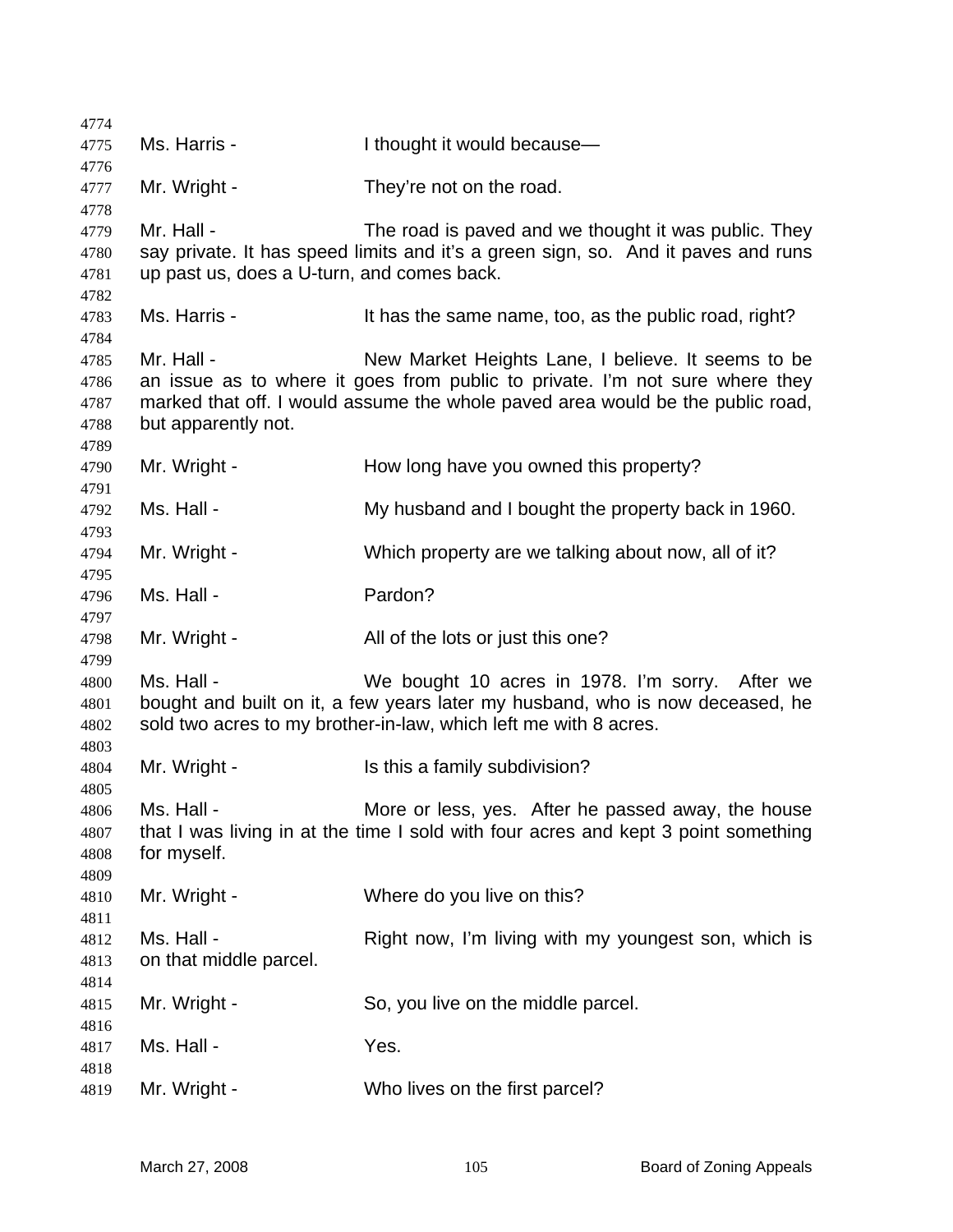| 4820         |                                            |                                                                                      |
|--------------|--------------------------------------------|--------------------------------------------------------------------------------------|
| 4821         | Ms. Hall -                                 | My daughter.                                                                         |
| 4822         |                                            |                                                                                      |
| 4823<br>4824 | Mr. Wright -                               | Your daughter.                                                                       |
| 4825         | Ms. Hall -                                 | Yes. The 3 point some acres I later divided. I gave                                  |
| 4826         |                                            | my daughter an acre, my son an acre, and I kept an acre for myself, which I          |
| 4827         |                                            | intended to build on. But financially I wasn't able at the time. What I really want  |
| 4828         |                                            | to do right now is to take that parcel of land, turn it over to this son, and I will |
| 4829         | reside with him.                           |                                                                                      |
| 4830         |                                            |                                                                                      |
| 4831         | Mr. Wright -                               | What is the size of that?                                                            |
| 4832<br>4833 | Ms. Hall -                                 | Pardon?                                                                              |
| 4834         |                                            |                                                                                      |
| 4835         | Mr. Wright -                               | How big is that, 1.3 acres?                                                          |
| 4836         |                                            |                                                                                      |
| 4837         | Mr. Kirkland -                             | Any questions from Board members?                                                    |
| 4838         |                                            |                                                                                      |
| 4839         | Mr. Nunnally -                             | You have read the conditions haven't you, Ms. Hall.                                  |
| 4840         | Ms. Hall -                                 | Pardon?                                                                              |
| 4841<br>4842 |                                            |                                                                                      |
| 4843         | Mr. Nunnally -                             | You have the conditions on this?                                                     |
| 4844         |                                            |                                                                                      |
| 4845         | Ms. Hall -                                 | Yes.                                                                                 |
| 4846         |                                            |                                                                                      |
| 4847         | Mr. Wright -                               | Where do you now live?                                                               |
| 4848<br>4849 | Ms. Hall -                                 | Where do I live?                                                                     |
| 4850         |                                            |                                                                                      |
| 4851         | Mr. Wright -                               | No, your son.                                                                        |
| 4852         |                                            |                                                                                      |
| 4853         | Mr. Hall -                                 | In Richmond, Avondale Avenue, North Side, Ginter                                     |
| 4854         | Park.                                      |                                                                                      |
| 4855         |                                            |                                                                                      |
| 4856<br>4857 | Mr. Wright -                               | Are you married or would you be there by yourself?                                   |
| 4858         | Mr. Hall -                                 | I'm married with two sons.                                                           |
| 4859         |                                            |                                                                                      |
| 4860         | Mr. O'Kelly -                              | The property across from your daughter's house, isn't                                |
| 4861         | that County-owned, part of the proposed—   |                                                                                      |
| 4862         |                                            |                                                                                      |
| 4863         | Ms. Hall -                                 | Yes, it's County-owned. I think eventually<br>iť's                                   |
| 4864         | supposed to be part of a park, Dorey Park. |                                                                                      |
| 4865         |                                            |                                                                                      |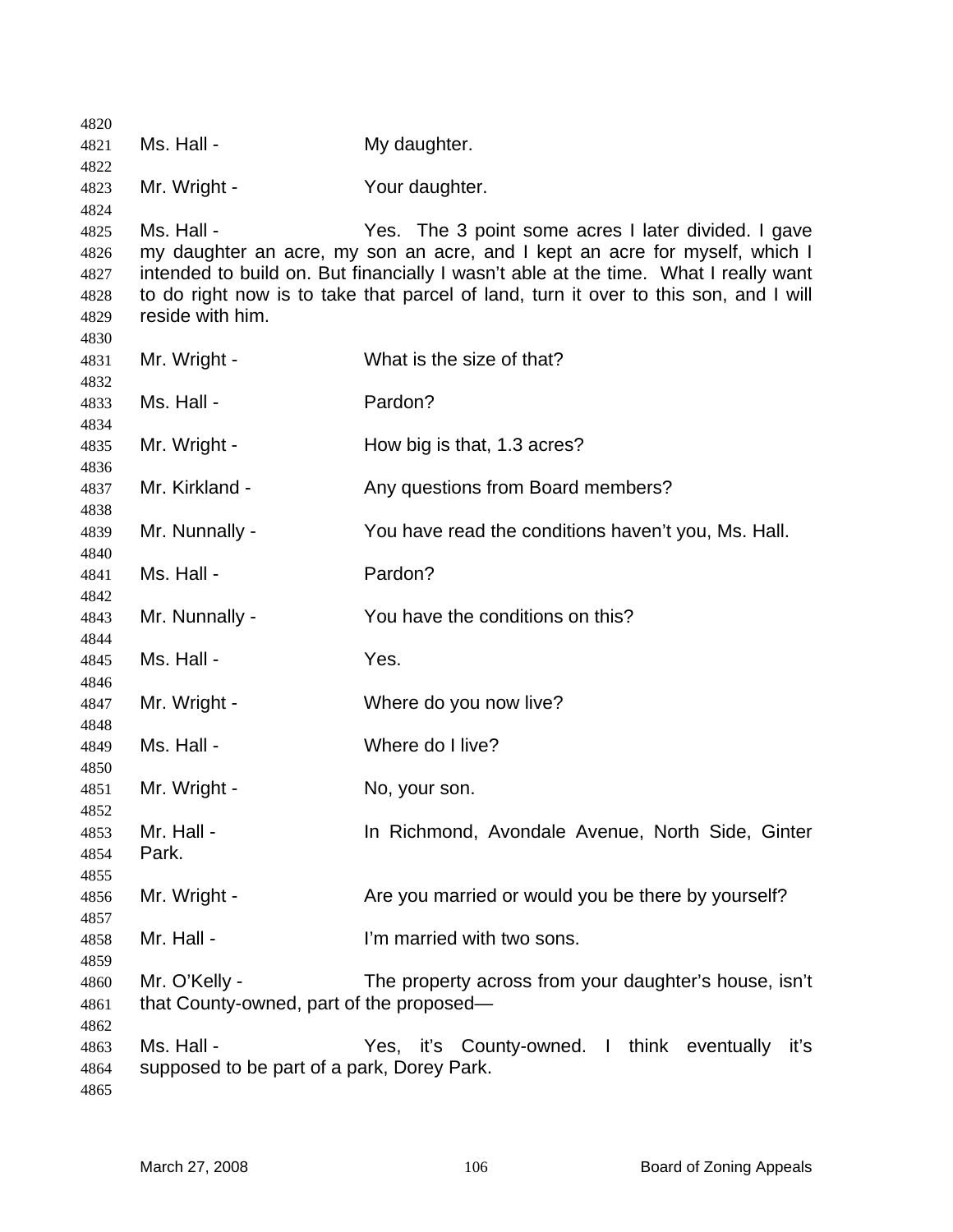| 4866                 | Ms. Dwyer -                                                  | Where exactly is that, Mr. O'Kelly?                                                                                   |
|----------------------|--------------------------------------------------------------|-----------------------------------------------------------------------------------------------------------------------|
| 4867<br>4868         | Mr. O'Kelly -                                                | Her daughter's house is in this location.                                                                             |
| 4869<br>4870         | Ms. Dwyer -                                                  | Okay.                                                                                                                 |
| 4871<br>4872         | Mr. O'Kelly -                                                | All of this property. It's in Four Mile Creek Park.                                                                   |
| 4873<br>4874         | Ms. Harris -                                                 | Is that in this complex, Mr. O'Kelly?                                                                                 |
| 4875<br>4876         | Ms. Dwyer -                                                  | The other side of New Market Heights.                                                                                 |
| 4877<br>4878         | Mr. Kirkland -                                               | Is that at the bottom of the page?                                                                                    |
| 4879<br>4880         | Ms. Dwyer -                                                  | It's very wooded.                                                                                                     |
| 4881<br>4882<br>4883 | Mr. O'Kelly -                                                | The County property also has frontage on Route 5.<br>New Market Heights Lane is currently not a public road.          |
| 4884<br>4885         | Mr. Wright -                                                 | Does the County plan to make that a public road?                                                                      |
| 4886<br>4887         | Mr. O'Kelly -                                                | That I don't know, Mr. Wright.                                                                                        |
| 4888<br>4889         | Ms. Hall -                                                   | I thought it was a public road.                                                                                       |
| 4890<br>4891         | Mr. Wright -                                                 | It is up to a point.                                                                                                  |
| 4892<br>4893         | Mr. O'Kelly -                                                | A portion of it may be, but not all of it.                                                                            |
| 4894<br>4895<br>4896 | Ms. Hall -<br>on and have an easement from is a County road. | All right. Well, now, the portion that we want to build                                                               |
| 4897<br>4898<br>4899 | Mr. Blankinship -                                            | It's confusing because the County owns the property<br>where the road is, but it doesn't own is as road right-of-way. |
| 4900<br>4901         | Ms. Hall -                                                   | It's paved.                                                                                                           |
| 4902<br>4903         | Mr. Blankinship -                                            | Right.                                                                                                                |
| 4904<br>4905<br>4906 | Ms. Hall -<br>have a green sign.                             | We have the mail carrier. We have school buses. We                                                                    |
| 4907<br>4908<br>4909 | Mr. O'Kelly -<br>right?                                      | The sign at Route 5 is a black on white background,                                                                   |
| 4910<br>4911         | Ms. Hall -                                                   | No, no, it's green. It's green.                                                                                       |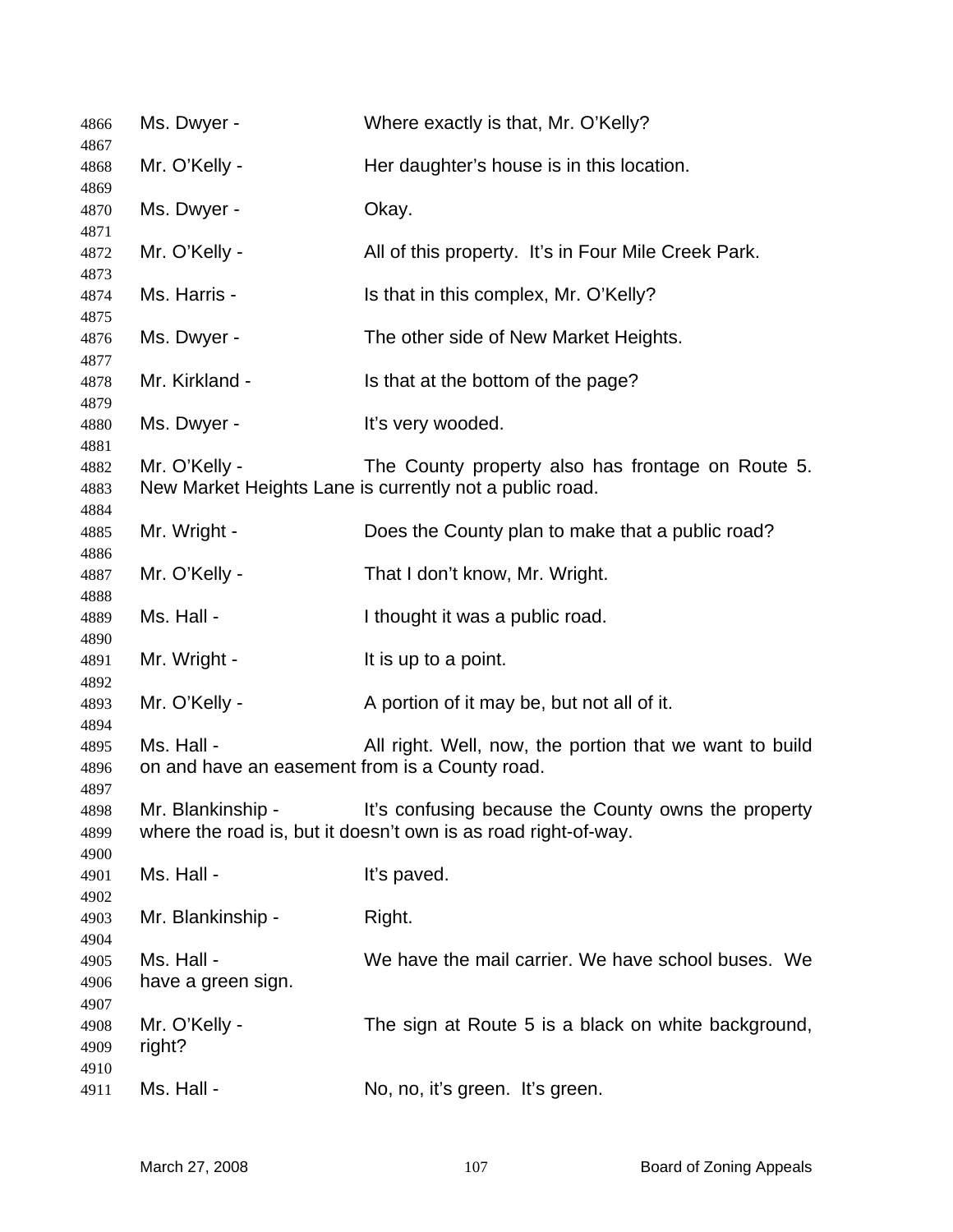Mr. Blankinship - It is public road right-of-way up to 8321 New Market Heights Lane, more or less. Ms. Hall - I wonder if that's not a problem there because at the time, they paved that road—I had sold 8321 and the person that had purchased that did not want to sell that road frontage to the County. Mr. Blankinship - Right. Ms. Hall - So, the County stopped the pavement at their land. Later on, they decided to sell. They made an agreement, I think, with the County to do some pavement, paving the driveway or something in their yard. From that point on, the County did come back and pave the road, complete road. It goes into a cul-de-sac. And like I said, we have school buses that pick up children, drop children off. We have the mail carrier. Mr. Kirkland - I see 8321 contains a variance also, Mr. Blankinship? Mr. Blankinship - I suppose it does; it was built in 1981. Ms. Hall - That was my original house. Mr. Wright - How wide it the access road back to this property? It says 30 feet, right? Is that correct? Mr. Hall - The easement, yes. Mr. Wright - Easement area out to the other, the semi-public road. Mr. Hall – Yes, 30 feet, ingress and egress. Mr. Wright - Mr. Blankinship, if they made that 50 feet wide, it still wouldn't satisfy the requirement because, technically, that's not a public road. Mr. Blankinship - Right. Mr. Wright - Even though it is a paved road. Ms. Dwyer - We're talking about Parcel C, which is— 4953 Mr. Wright - Iknow. Ms. Dwyer - —a second private road. So there are two private roads that have—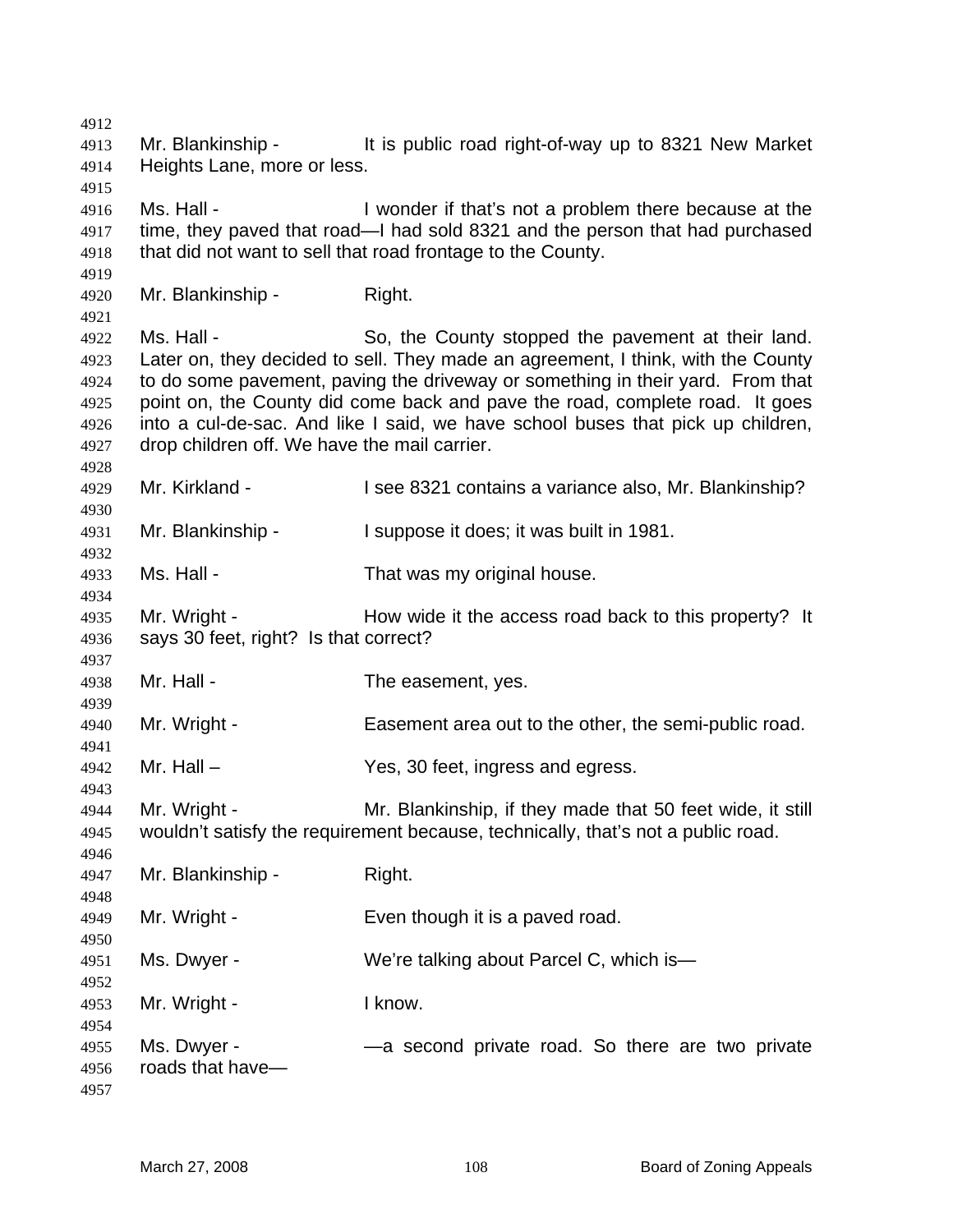Mr. Wright - What I'm saying is if they have a 50-foot—I guess 4959 they could convey it, a 50-foot access road. They would have 50 feet on a road. 4961 Ms. Dwyer - It's only 30 feet now. Mr. Wright - Do you see what I'm saying? Ms. Hall - I was issued a variance on that when I divided it. 4967 Mr. Wright - I understand. Yes. 4969 Ms. Hall - Like I said, at the time I wasn't financially able to build on it. Ms. Dwyer - There have been some Supreme Court cases in the meantime that have changed some of the rules that we operate under. Mr. Kirkland - There have been two pretty big ones. Any other questions? Ms. Hall - Couldn't I be grandfathered? Mr. Kirkland - No ma'am. Any other comments? Mr. Wright? Ms. Harris? Ms. Harris - No. Mr. Kirkland - Anyone else wish to speak on the case? That concludes the case. **DECISION**  Mr. Nunnally - I move we approve. Mr. Kirkland - Motion made by Mr. Nunnally to approve. Do I have a second? Ms. Harris - Second. Mr. Kirkland - Second by Ms. Harris. Do I have any discussion? Mr. Nunnally - I move we approve it because when they get through there, he will have a right-of-way to his property. Is that the right one? Mr. Kirkland - No, you're one ahead of us.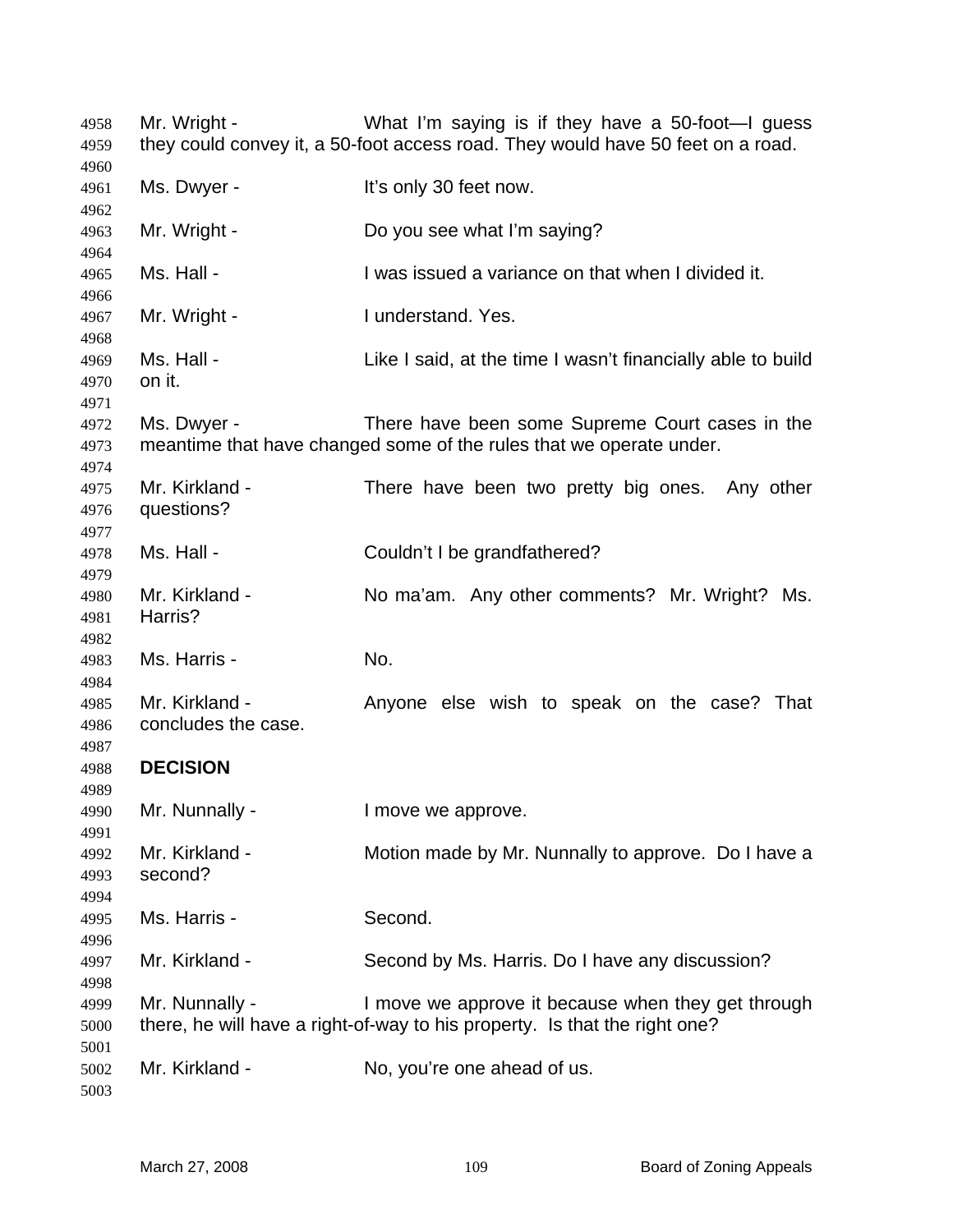Mr. Nunnally - Oh, I'm sorry. Mr. Kirkland - This is the one where there are three lots stacked up against each other. This one right here. Mr. Nunnally - I still move we approve it because it's a family subdivision and she wants to move in with her son and the two grandchildren. Mr. Kirkland - Anyone else wish to speak on this? Ms. Dwyer - I have a concern about this, as I have with all these cases because it seems that there was reasonable beneficial use of the property before the subdivision, as evidenced by the houses that are already there. The sub-division was made after the ordinance requiring road frontage, and this is a recurring problem. Mr. Kirkland - All right. Motion made by Mr. Nunnally, seconded by Ms. Harris. All in favor say aye. All opposed say no. The ayes have it; the motion passes. After an advertised public hearing and on a motion by Mr. Nunnally, seconded by Ms. Harris, the Board **approved** application **A-005-08, Waverly M. Hall, III's** request to requests a variance from Section 24-9 to build a one-family dwelling at 8359 New Market Heights Lane (Parcel 827-684-0932), zoned A-1, Agricultural District (Varina). The public street frontage requirement is not met. The variance was approved subject to the following conditions: 1. This variance applies only to the public street frontage requirement for one dwelling only. All other applicable regulations of the County Code shall remain in force. 2. Approval of this request does not imply that a building permit will be issued. Building permit approval is contingent on Health Department requirements, including, but not limited to, soil evaluation for a septic drainfield and reserve area, and approval of a well location. 3. At the time of building permit application, the applicant shall submit the necessary information to the Department of Public Works to ensure compliance with the requirements of the Chesapeake Bay Preservation Act and the code requirements for water quality standards. 4. At the time of building permit application the owner shall demonstrate that the parcel created by this division has been conveyed to members of the immediate family, and the subdivision ordinance has not been circumvented. Ownership of the parcel shall remain in the immediate family for a minimum of five years following approval of this variance.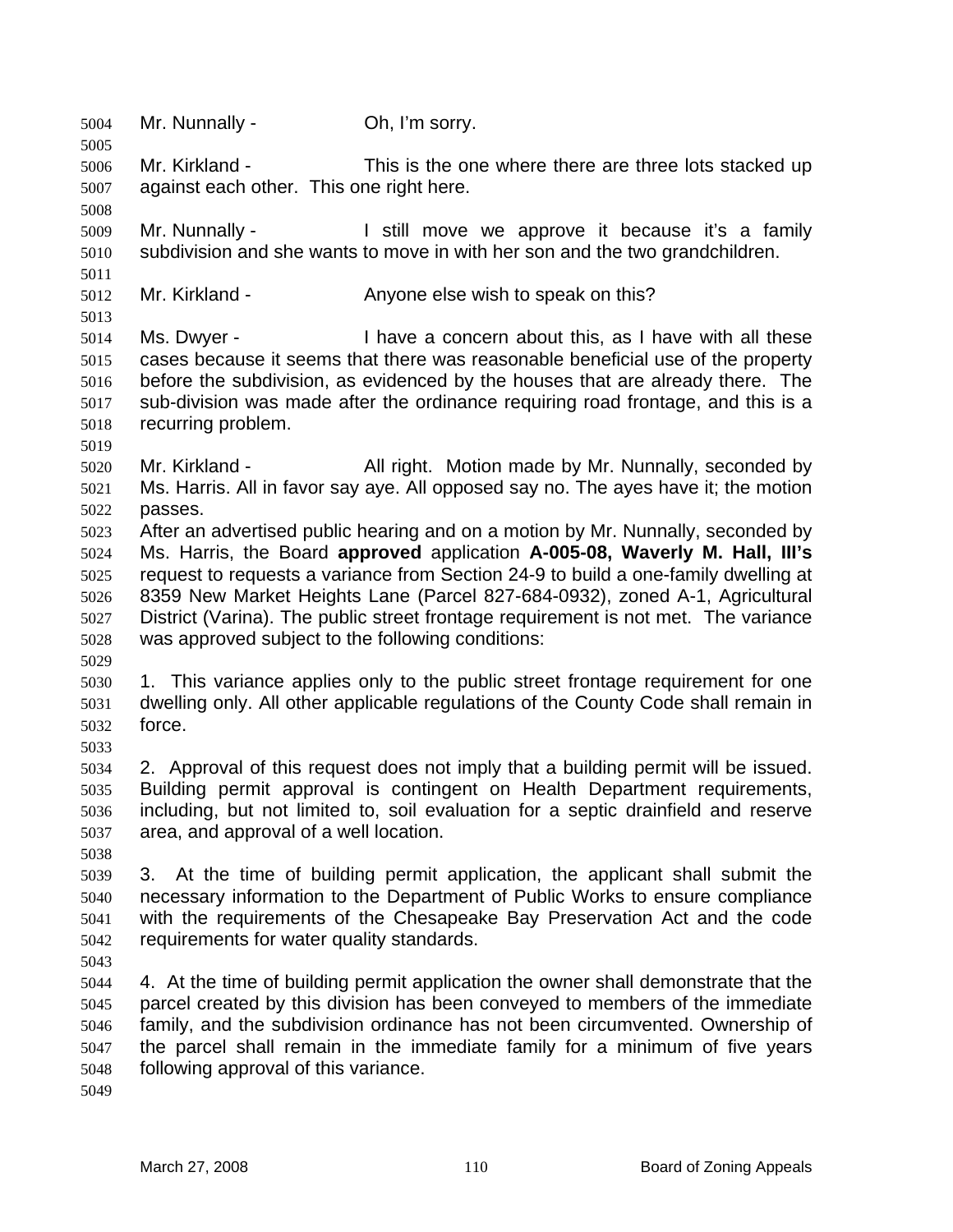5. The applicant shall present proof with the building permit application that a legal access to the property has been obtained. 6. The owners of the property, and their heirs or assigns, shall accept responsibility for maintaining access to the property until such a time as the access is improved to County standards and accepted into the County road system for maintenance. Affirmative: Harris, Kirkland, Nunnally, Wright 4 Negative: Dwyer 1 Absent: 0 Mr. Kirkland - Mr. Blankinship, do you think we're going to get the Board of Supervisor to look at this? Mr. Blankinship - I am hoping that we can do a work session on that next month. I haven't mentioned this to Mr. O'Kelly. We're going to have a fairly light agenda next month and I was thinking if we can get some movement from upstairs, it would be a good time do a work session. **UP-007-08 CANTERBURY RECREATION ASSOCIATION** requests a conditional use permit pursuant to Section 24-12(b) to expand the existing recreation facility at 1300 Pump Road (Parcels 741-743-1510 and 6117), zoned R-1, One-family Residence District (Tuckahoe). Mr. Kirkland - Anyone else wish to speak on this case? If you would, sir, raise your right hand and be sworn in. Mr. Blankinship - Do you swear the testimony you're about to give is the truth and nothing but the truth so help you God? Mr. Fowler - Yes sir. Mr. Kirkland - State your name for the record. Mr. Fowler - Mike Fowler. Mr. Kirkland - What do you request of the Board? Mr. Fowler - We are— Mr. Kirkland - Pull the mike up a little. There you go. Mr. Fowler - Okay. I'm with Canterbury Recreation Association. We're a pool and tennis facility and we're looking to do two things, two projects.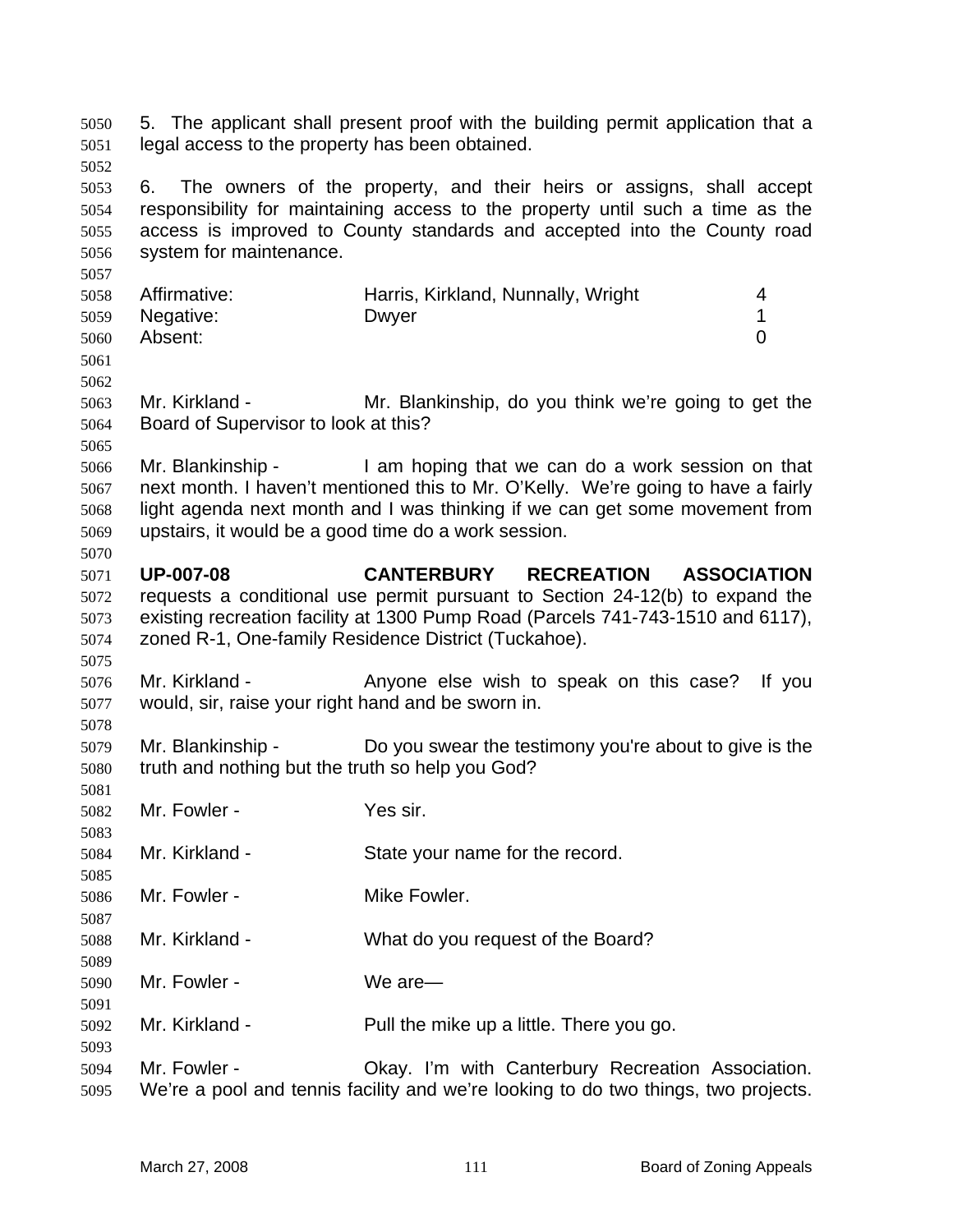One of them is to expand the recreation center by adding a volleyball court and a small play area, which basically is just going to be a swing set. We're also asking to provide low-volume background music for the members and guests during daytime hours. We'd like to ask that these two items be permissible. Ms. Dwyer - Have you read the conditions for the case? Mr. Fowler - Yes. Ms. Dwyer - You are in agreement with those? 5107 Mr. Blankinship - He did bring it to our attention that condition 13 was not addressed to allow the music. 5110 Ms. Dwyer - Right. Mr. Blankinship - Mr. Gidley has drafted the following sentence to add at the end of that after it says, "5:00 to 8:30 p.m." "The above restrictions shall not preclude the playing of music between 9:00 a.m. and 5:00 p.m. Monday through Saturday, and 12:00 noon through 6:00 p.m. on Sunday, so long as the music does not exceed a volume of 65 decibels at the property line." Ms. Dwyer - What were the hours again? Mr. Blankinship - Nine to five Monday through Saturday and noon to six on Sunday. Ms. Dwyer - That was one of my questions. My other question is how in the world are you going to get back there, get your equipment back there to fell the trees and build the court? Mr. Fowler - That's a good question, but we figured that out. I've met with contractors. There's an access area to the left of the center where the equipment can get around there. Ms. Dwyer - On the swamp side? Mr. Fowler - Yes. Between the swamp and the deck. Ms. Dwyer - Okay. Have you spoken to the neighbor who lives directly adjacent to the facility? Mr. Fowler - No, I haven't spoken with him myself. We have a basketball court that's right beside his property and he hasn't complained about that. This is actually going to be further away from that.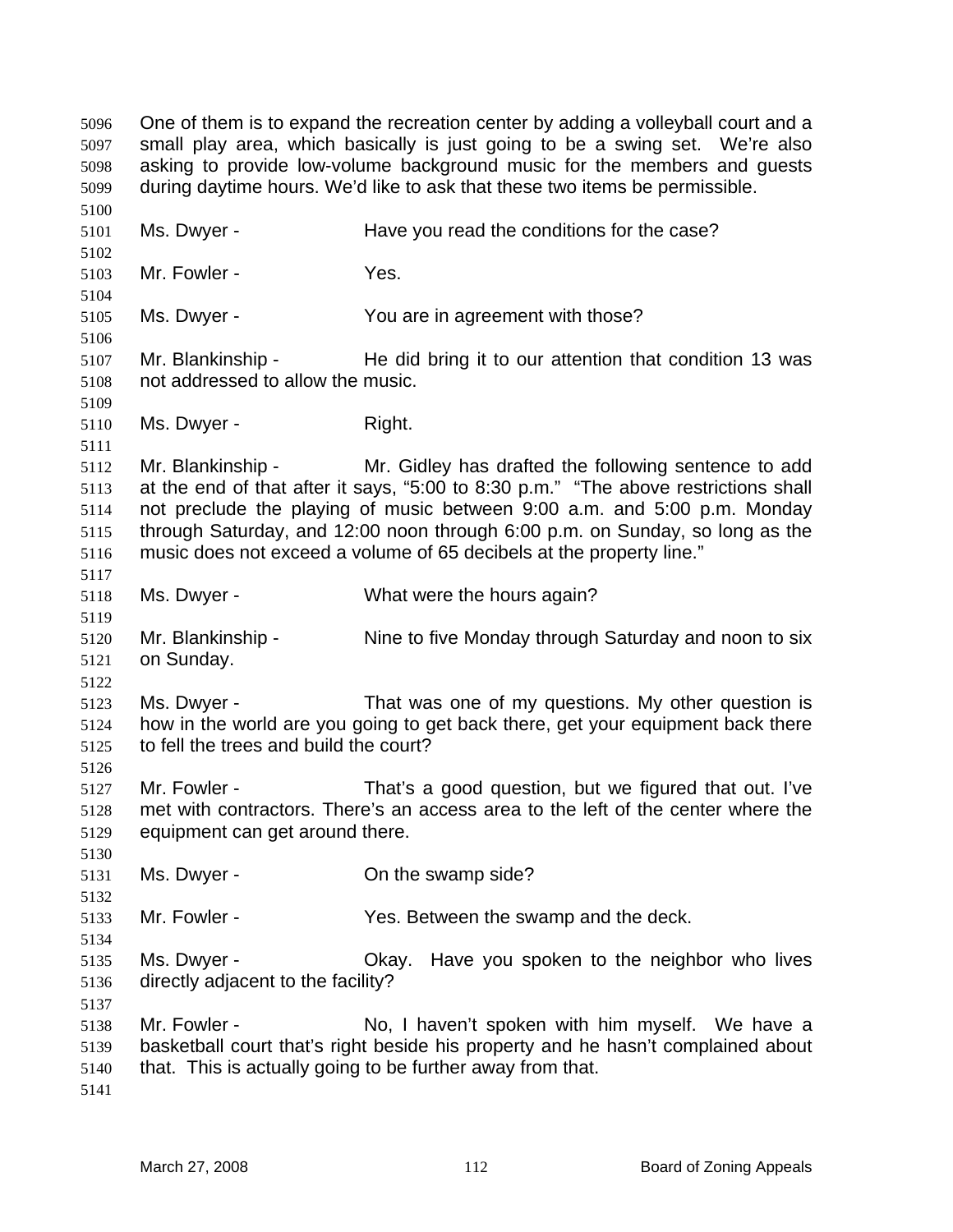Ms. Dwyer - It might be a little more visible, though, from his back deck. I think there's a big shed that kind of blocks your basketball court. I'm just curious if you've made any contact with that person. Mr. Fowler - No, I have not. Mr. Kirkland - Have we had any complaints on this, Mr. Blankinship? Mr. Blankinship - No, and it appears to be an owner-occupied unit, so they should have received a notice. Ms. Dwyer - What's the distance between the basketball court and the property line? Is that about five feet? 5156 Mr. Fowler - It's roughly five to six feet, yes. Ms. Dwyer - Will this new volleyball area be fenced in? Mr. Fowler - Yes, it will with a six-foot high fence. Ms. Dwyer - I don't have any more questions. Ms. Harris - The two photos that we have of the view across the parking lot looking north, is that black image there a fence above the shrubbery? The photo at the top. No, that's not the picture. Mr. Blankinship - Click the little plus sign there, Paul. Ms. Dwyer - I think that's the fabric on the tennis court. Mr. Blankinship - There we are. Ms. Dwyer - Is that what you're talking about? Mr. Blankinship - That would be the fabric on the tennis court. Ms. Harris - Okay. Mr. Fowler - Yes. Those are windscreens on the tennis courts. Ms. Harris - Okay. Is your pool covered? Is it outdoor or indoor, I should say? Mr. Fowler - Outdoor. Ms. Harris - It's outdoor. Okay.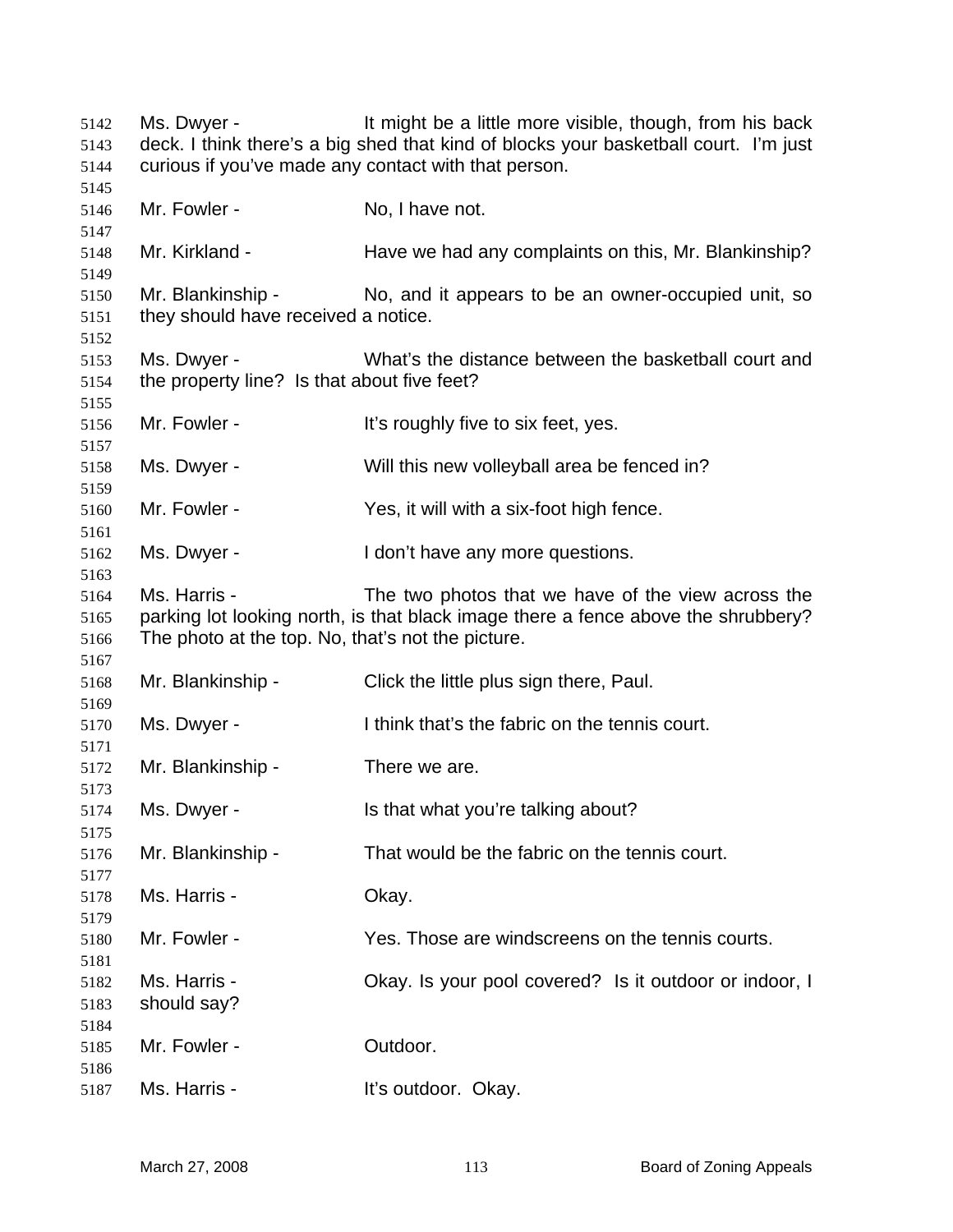| 5188 |                                                                                 |                                                                                      |
|------|---------------------------------------------------------------------------------|--------------------------------------------------------------------------------------|
| 5189 | Mr. Fowler -                                                                    | Yes.                                                                                 |
| 5190 |                                                                                 |                                                                                      |
| 5191 | Ms. Harris -                                                                    | Did you say your neighbor has not complained about                                   |
| 5192 | basketball playing?                                                             |                                                                                      |
| 5193 |                                                                                 |                                                                                      |
| 5194 | Mr. Fowler -                                                                    | No, he has not.                                                                      |
| 5195 |                                                                                 |                                                                                      |
| 5196 | Ms. Harris -                                                                    | Okay. Aren't 65 decibels kind of loud?. I'm thinking                                 |
| 5197 |                                                                                 | about the Universoul Circus. That was their max and neighbors complained             |
| 5198 | about that. Isn't that sort of loud?                                            |                                                                                      |
| 5199 |                                                                                 |                                                                                      |
| 5200 | Mr. Fowler -                                                                    | Are you talking about the music?                                                     |
| 5201 |                                                                                 |                                                                                      |
| 5202 | Ms. Harris -                                                                    | Yes.                                                                                 |
| 5203 |                                                                                 |                                                                                      |
| 5204 | Mr. Fowler -                                                                    | Actually, we're not even going to put any of that                                    |
| 5205 |                                                                                 | around this new volleyball court. This is just in the existing pool area. We already |
| 5206 |                                                                                 | have the amplified sound equipment, but the letter I have from way back in 1998      |
| 5207 | says that we're not allowed to play any music except the four times a year that |                                                                                      |
| 5208 |                                                                                 | we're allowed to do that. We're just looking for some really low-volume              |
| 5209 |                                                                                 | background music that can only be heard inside the pool area.                        |
| 5210 |                                                                                 |                                                                                      |
| 5211 | Mr. Kirkland -                                                                  | So there won't be any amplification or speakers out at                               |
| 5212 | the volleyball court?                                                           |                                                                                      |
| 5213 |                                                                                 |                                                                                      |
| 5214 | Mr. Fowler -                                                                    | No. We're not going to put any out there.                                            |
| 5215 |                                                                                 |                                                                                      |
| 5216 | Ms. Dwyer -                                                                     | It's just going to be around the pool area. Maybe we                                 |
| 5217 | should specify that in the conditions.                                          |                                                                                      |
| 5218 |                                                                                 |                                                                                      |
| 5219 | Mr. Kirkland -                                                                  | Yes, I think we should.                                                              |
| 5220 |                                                                                 |                                                                                      |
| 5221 | Mr. Blankinship -                                                               | I'm sorry, specify what?                                                             |
| 5222 |                                                                                 |                                                                                      |
| 5223 | Ms. Dwyer -                                                                     | That the music will just be around the pool area and                                 |
| 5224 | not elsewhere.                                                                  |                                                                                      |
| 5225 |                                                                                 |                                                                                      |
|      | Mr. Fowler -                                                                    | That's right.                                                                        |
| 5226 |                                                                                 |                                                                                      |
| 5227 | Ms. Dwyer -                                                                     | The source of the music will be limited to the pool                                  |
| 5228 | area.                                                                           |                                                                                      |
| 5229 |                                                                                 | There might be a better way to say that because the whole thing is                   |
| 5230 |                                                                                 | arguably a pool area. But around the pool itself and the concrete deck.              |
| 5231 | Mr. Fowler -                                                                    |                                                                                      |
| 5232 |                                                                                 | Yes, the concrete deck would be a good boundary to                                   |
| 5233 | specify.                                                                        |                                                                                      |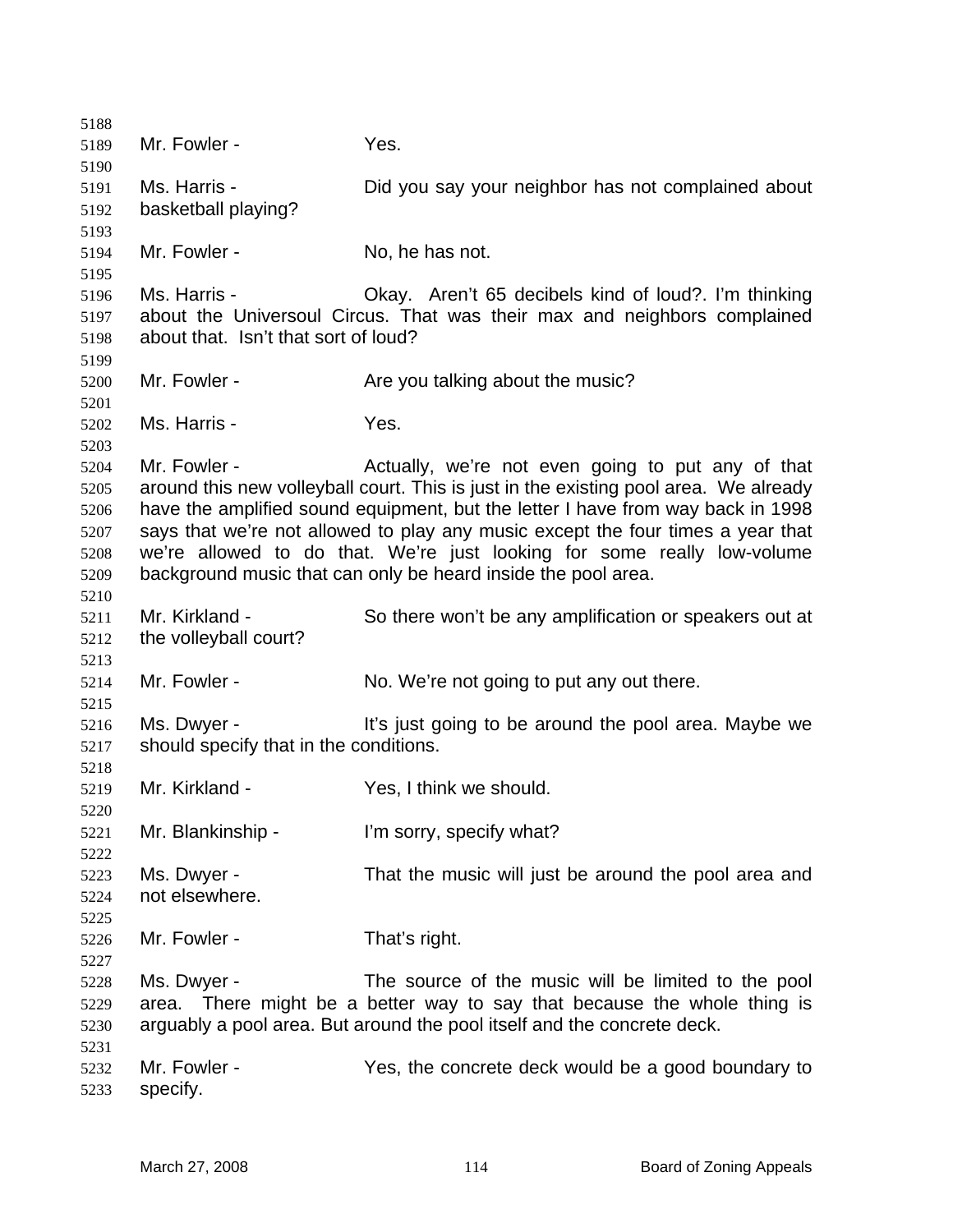Ms. Dwyer - I'm not clear on the 65 decibels and just how loud that is, Mr. Blankinship. Mr. Blankinship - I'm looking at a table here that I just found online, just the top link on Google. It has living room music at 76 decibels. Now, I don't know whose living room that is. Radio or TV, a vacuum cleaner at 70 decibels. A cash register at 10 feet is 65 to 70 decibels. Electric typewriter at 10 feet, 64 decibels. Conversation that have at 60 decibels. Again, that can be— Ms. Dwyer - All right, that sounds reasonable. Ms. Harris - Inside and outside noises. Sometimes when it's outside it's magnified. Ms. Dwyer - I'm sure the children's voices are louder than that. Mr. Blankinship - Right. Mr. Fowler - Yes. As a matter of fact, a lot of times during busy days, you can't even hear any music over the noise of the kids and the activities going on over there. That's going to be a whole lot louder than any music will be. Mr. Kirkland - All right. Any other questions? Anyone else wish to speak? That concludes the case. Ms. Dwyer - Sorry you had to wait. Mr. Fowler - That's okay. Ms. Dwyer - Let's see if I can get all the Tuckahoe cases upfront from now on! **DECISION**  Ms. Dwyer - I move we approve the case. Mr. Kirkland - Motion made by Ms. Dwyer to approve. 5273 Mr. Wright - Second. Mr. Kirkland - Second by Mr. Wright. Any discussion? Ms. Dwyer - I think the additional uses of the volleyball court and the swing set and the soft music is a reasonable addition to the use that's already at this property. There have been no complaints and I don't see that it will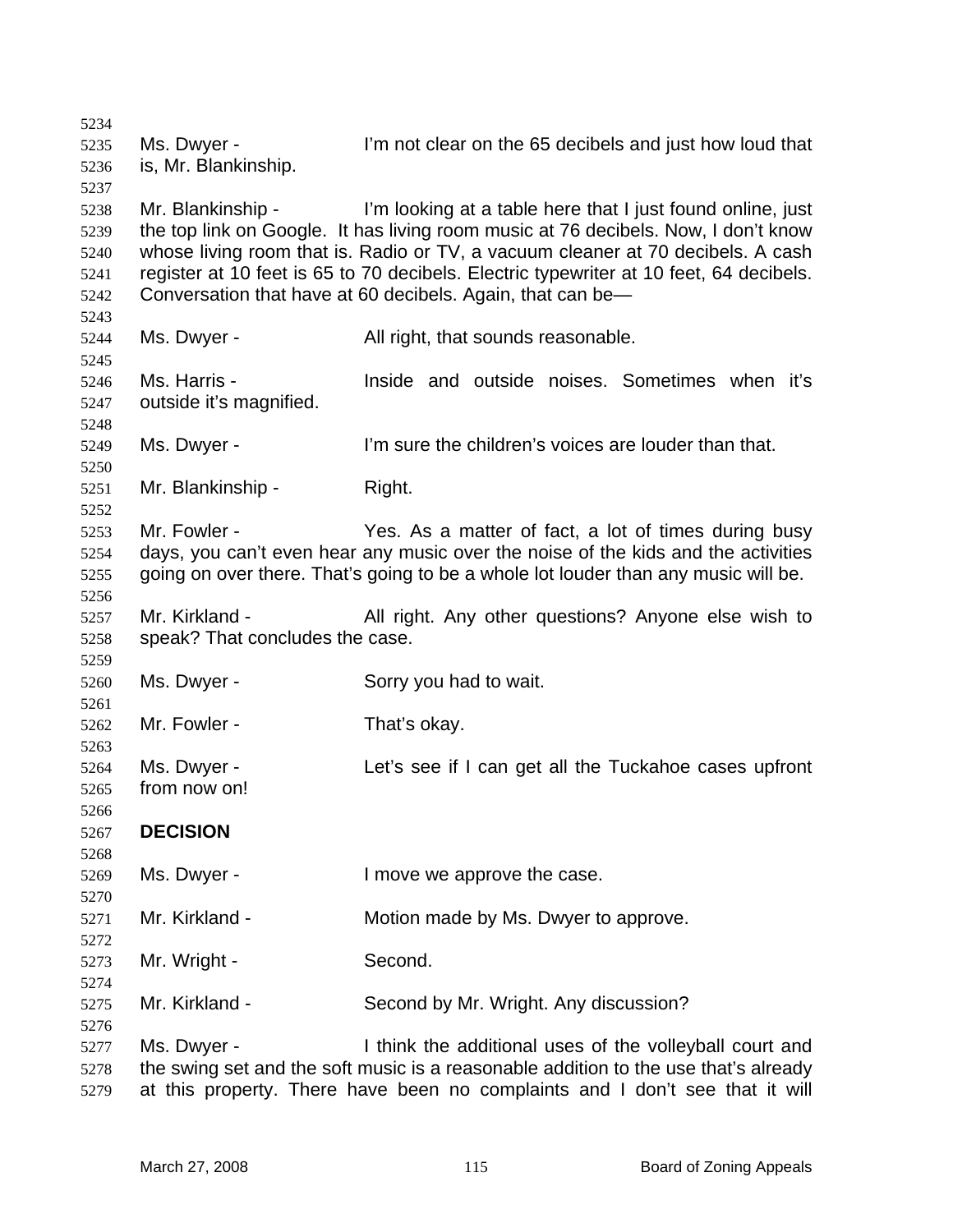negatively affect the health, safety, and welfare of the neighborhood. Mr. Blankinship - Does the motion include the condition as amended here in the record? Ms. Dwyer - Yes. That amendment is to condition 13 that says the above restriction will not prohibit music during the hours of 9 to 5 Monday through Saturday and 12 to 6 on Sunday in the pool and concrete deck area, and that the noise level of the music will not exceed 65 decibels at the property line. Mr. Kirkland - Motion made by Ms. Dwyer, seconded by Mr. Wright. All those in favor say aye. All those opposed say no. The ayes have it; the motion's been approved. After an advertised public hearing and on a motion by Ms. Dwyer, seconded by Mr. Wright, the Board **approved** application **UP-007-08, Canterbury Recreation Association's** request for a conditional use permit pursuant to Section 24-12(b) to expand the existing recreation facility at 1300 Pump Road (Parcels 741-743- 1510 and 6117), zoned R-1, One-family Residence District (Tuckahoe), subject to the following conditions: 1. This conditional use permit applies only to the installation of one volleyball court and a children's playground. All other applicable regulations of the County Code shall remain in force. 2. At the time of building permit application, the applicant shall submit the necessary information to the Department of Public Works to ensure compliance with the requirements of the Chesapeake Bay Preservation Act and the code requirements for water quality standards. 3. On-site parking must be provided. The parking lot, driveways, and loading areas shall be subject to the requirements of Section 24-98 of Chapter 24 of the County Code. 4. Only the improvements shown on the plot plan filed with the application may be constructed pursuant to this approval. Any additional improvements shall comply with the applicable regulations of the County Code. Any substantial changes or additions to the design or location of the improvements may require a new use permit. 5. The property shall be maintained in a park-like condition and operated in a quiet manner without creating a nuisance to the surrounding neighborhood. 6. All facilities shall be operated on a non-profit basis and only be open for use by members and their guests.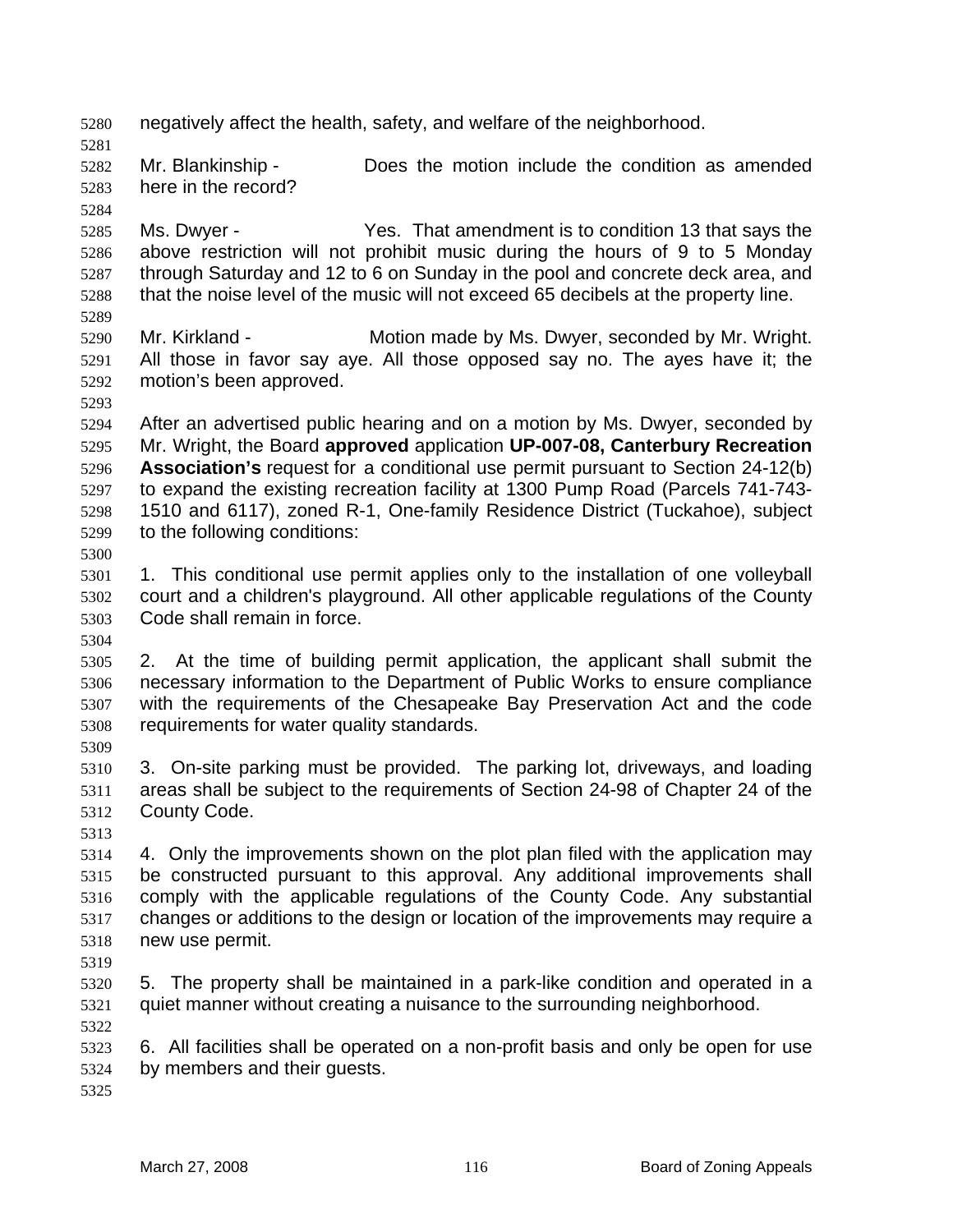- 7.. If additional lighting is planned for the volleyball court and children's playground, a detailed lighting plan shall be submitted to the Planning Department with the building permit for review and approval.
- 8.. All exterior lighting shall be shielded to direct light away from adjacent property and streets.
- 9. All proposed improvements must comply with all applicable Public Works plan of development requirements.
- 

- 10. The site is located within a 50/10 detention and must comply with applicable regulations.
- 11. The applicant shall request the Department of Public Works locate any wetlands that would be impacted by the proposed project. The applicant shall also obtain any permits required by the Corps of Engineers and the Department of Environmental Quality.
- 12. The hours of operation shall be limited to 8:00 a.m. to 10:00 p.m. Monday through Saturday and 12:00 noon to 10:00 p.m. Sunday. The hours of operation may be extended to 11:00 p.m. four times each season, only on weekends or holidays, for parties open only to members and their guests. In addition, the hours of operation may be extended four times each season for dual swim meets. Meets shall end by 11:45 p.m., and the property shall be closed by 12:00 midnight.
- 13. [AMENDED] Up to four times each year, public address systems, starter guns and similar equipment may be used at swimming meets, but at no other time except for emergency purposes. During swim meets the applicant shall provide traffic safety measures satisfactory to the Department of Public Works and the Division of Police. This shall include, at a minimum, traffic control on Pump Road from 5:00 p.m. to 8:30 p.m. The above restrictions shall not preclude the playing of music in the area of the pool and concrete deck between 9:00 a.m. and 5:00 p.m., Monday through Satruday, and between 12:00 noon and 6:00 p.m. on Sunday. The volume of music shall not exceed 65 dB at the property line.
- 14. The site's existing landscaping, including that shown on the previously approved landscape plan shall be maintained.
- 

- 15. A chain link fence at least six feet in height shall be maintained completely around the perimeter of the tennis courts.
- 16. Sufficient illumination for safety and security purposes shall be provided on the pool area after daylight hours whenever there is water in the pool.
	-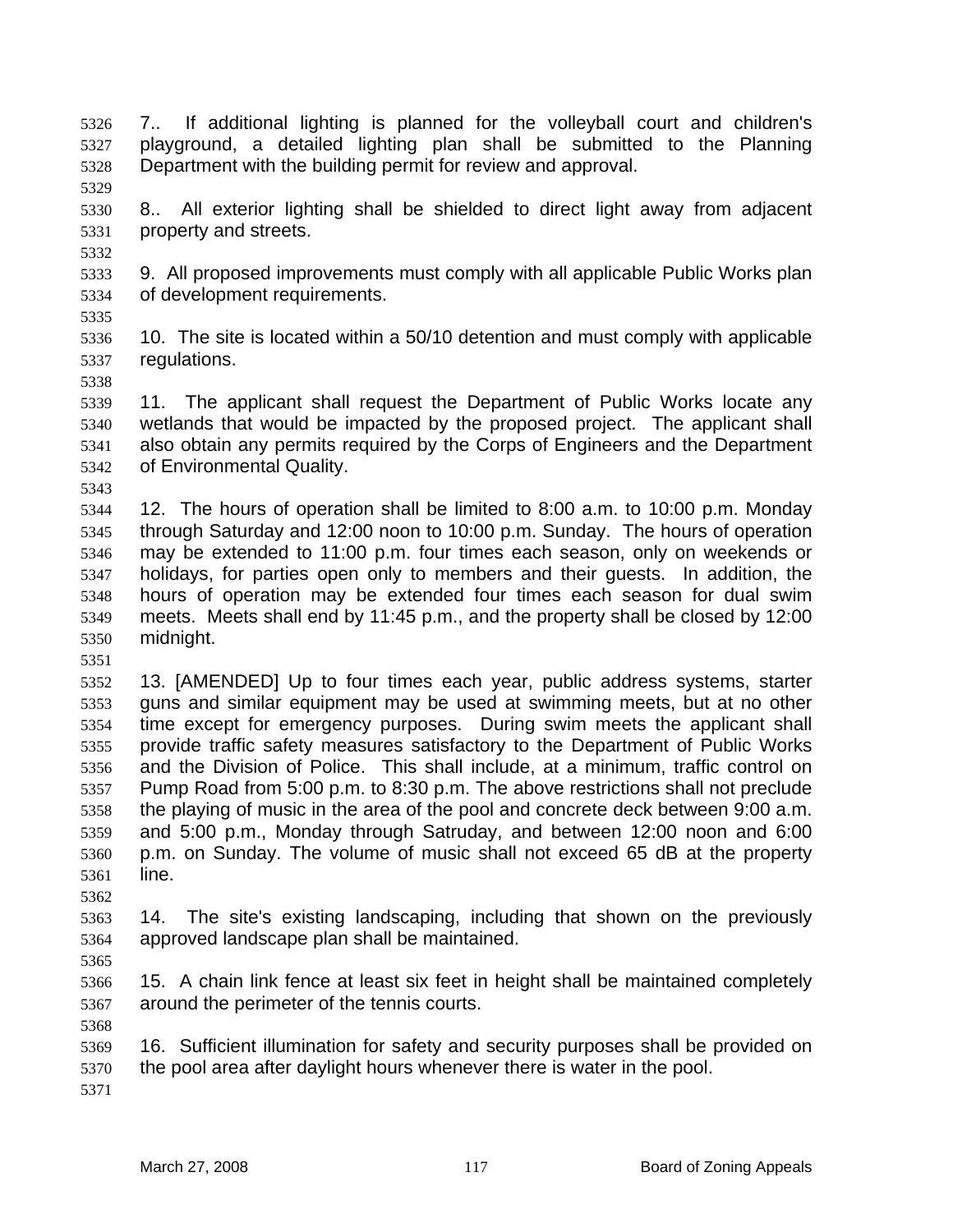| 5372<br>5373<br>5374<br>5375                                                 | Affirmative:<br>Negative:<br>Absent:                                  | Dwyer, Harris, Kirkland, Nunnally, Wright                                                                                                                                                                                                                                                                                                                                                                                                                                                                                                                                                                              | 5<br>$\mathbf 0$<br>$\overline{0}$ |
|------------------------------------------------------------------------------|-----------------------------------------------------------------------|------------------------------------------------------------------------------------------------------------------------------------------------------------------------------------------------------------------------------------------------------------------------------------------------------------------------------------------------------------------------------------------------------------------------------------------------------------------------------------------------------------------------------------------------------------------------------------------------------------------------|------------------------------------|
| 5376<br>5377<br>5378<br>5379<br>5380<br>5381<br>5382<br>5383<br>5384<br>5385 | A-006-08                                                              | <b>WILLIAM A. WILLIAMS, JR. requests a variance</b><br>from Section 24-94 to allow the existing dwelling to remain at 7 Carter Avenue<br>(Sandston) (Parcel 825-716-4677), zoned R-3, One-family Residence District<br>(Varina). The least side yard setback and total side yard setback are not met.<br>The applicant has 2 feet least side yard setback and 21 feet total side yard<br>setback, where the Code requires 12 feet least side yard setback and 30 feet<br>total side yard setback. The applicant requests a variance of 10 feet least side<br>yard setback and 9 feet total side yard setback. (Varina) |                                    |
| 5386<br>5387                                                                 | Mr. Kirkland -                                                        | All right. Anyone else wish to speak? If you would,<br>please, raise your right hand, everyone, and be sworn in.                                                                                                                                                                                                                                                                                                                                                                                                                                                                                                       |                                    |
| 5388<br>5389                                                                 | Mr. Blankinship -                                                     | Mr. Chisholm, if you'd raise your right hand.                                                                                                                                                                                                                                                                                                                                                                                                                                                                                                                                                                          |                                    |
| 5390<br>5391<br>5392                                                         | Mr. Kirkland -                                                        | You, too.                                                                                                                                                                                                                                                                                                                                                                                                                                                                                                                                                                                                              |                                    |
| 5393<br>5394<br>5395                                                         | Mr. Blankinship -<br>truth and nothing but the truth so help you God? | Do you swear the testimony you're about to give is the                                                                                                                                                                                                                                                                                                                                                                                                                                                                                                                                                                 |                                    |
| 5396<br>5397                                                                 | Mr. Chisholm -                                                        | I do.                                                                                                                                                                                                                                                                                                                                                                                                                                                                                                                                                                                                                  |                                    |
| 5398<br>5399                                                                 | Mr. Kirkland -                                                        | All right. State your name for the record.                                                                                                                                                                                                                                                                                                                                                                                                                                                                                                                                                                             |                                    |
| 5400<br>5401                                                                 | Mr. Chisholm -                                                        | James A. Chisholm.                                                                                                                                                                                                                                                                                                                                                                                                                                                                                                                                                                                                     |                                    |
| 5402<br>5403                                                                 | Mr. Kirkland -                                                        | What would you like us to do for you?                                                                                                                                                                                                                                                                                                                                                                                                                                                                                                                                                                                  |                                    |
| 5404<br>5405<br>5406<br>5407<br>5408                                         | Mr. Chisholm -<br>looked like 2.0 feet.                               | First of all, I'm having a slight discrepancy on the<br>measurements. I'm sure it's due to the fact that the new plat was faxed and it<br>appears as though—On the southern side it's actually 2.6 feet and it probably                                                                                                                                                                                                                                                                                                                                                                                                |                                    |
| 5409<br>5410                                                                 | Mr. Blankinship -                                                     | We just round to the lowest foot.                                                                                                                                                                                                                                                                                                                                                                                                                                                                                                                                                                                      |                                    |
| 5411<br>5412                                                                 | Mr. Chisholm -                                                        | All right. Do you want a copy of it?                                                                                                                                                                                                                                                                                                                                                                                                                                                                                                                                                                                   |                                    |
| 5413<br>5414                                                                 | Mr. Blankinship -                                                     | We have it. We just round it off to the nearest foot.                                                                                                                                                                                                                                                                                                                                                                                                                                                                                                                                                                  |                                    |
| 5415<br>5416<br>5417                                                         | Mr. Chisholm -                                                        | I live within a mile of this property and I went up there<br>at least a half a dozen times. One neighbor had five cars out front but they never<br>would come to the door. I even tried in the daytime. That was the neighbor on                                                                                                                                                                                                                                                                                                                                                                                       |                                    |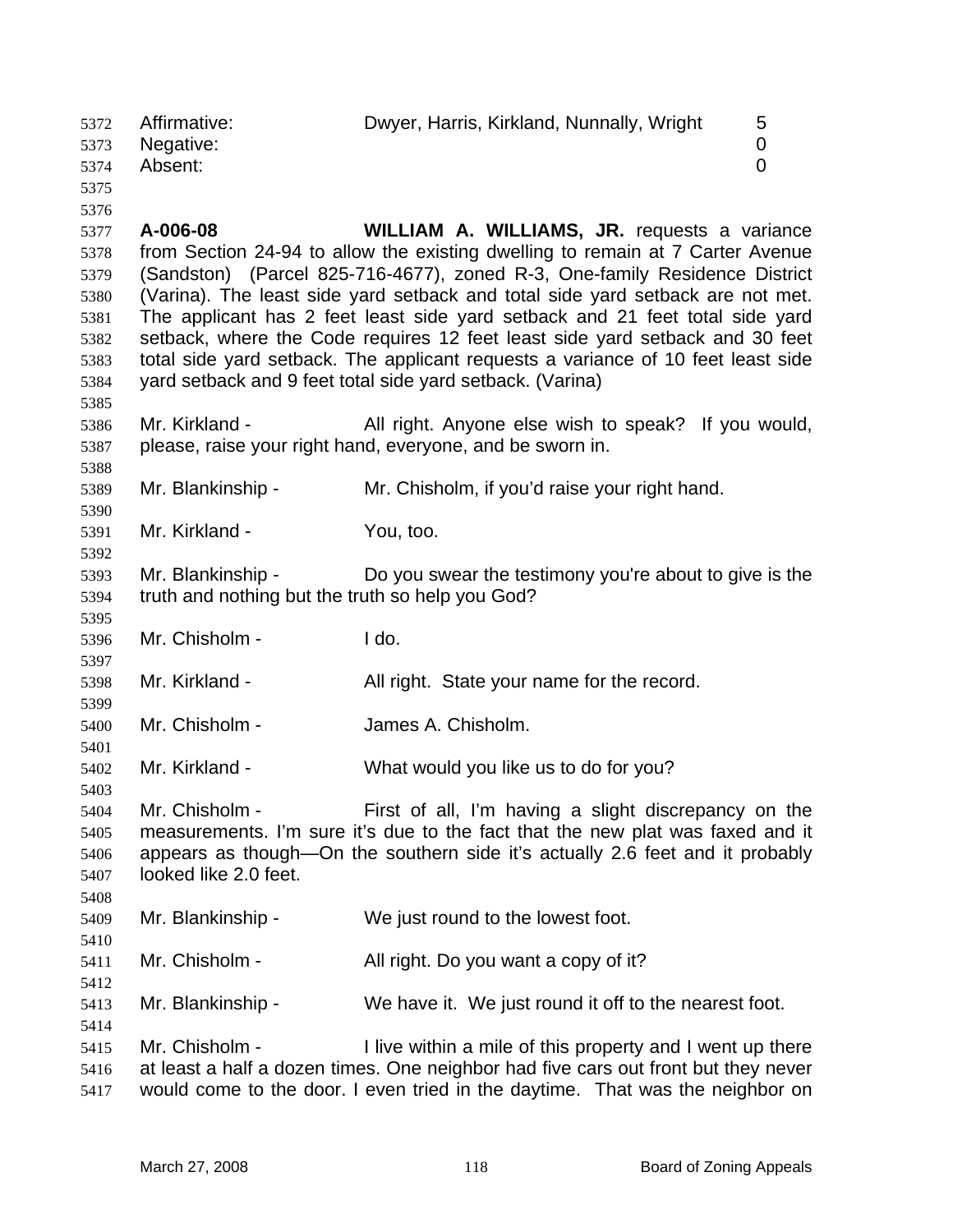one side to the north. The neighbor to the south, I discussed the issue with him and he's the individual whom it affects the most, Mr. and Mrs. French. He said he may come today; he may not. He indicated he didn't have a problem. I have three letters here from the three people right across the street.

Mr. Williams I believe is around 85 years of age. He retired a long time ago, but put this house on the market and moved to Arizona. That's the reason he's not here today. His good friend, Mr. Deal, is here today. Mr. Williams' wife worked for Mr. Deal many years. I don't know if Mr. Deal will need to say anything or not, but if there's anything I don't know, I'm sure he knows the answer.

I'll just very briefly summarize the facts. The house was built in 1949. In 1951, Mr. and Mrs. Stanley got a variance to add a garage. The variance stated that the garage that was built was to be five feet from the southern property line. It was built in 1971 and they sold it to Mr. and Mrs. Williams. They got a plat, but unfortunately didn't—I suppose they were looking for encroachment and didn't realize that there was a setback violation. They moved in in 1971 and are now selling the property. Of course, this problem will hold up or prevent the sale. It could cause some problems. It was about 57 years between the time that the setback was violated and the current time.

I took a close look at the standard for review of variation applications as set forth in the instructions. I have also read the Cochran case ever so carefully. Forgive me if I'm stating something that you each are very much aware of, but that case does state therein that in certain circumstances threshold circumstances do not apply. If you look at the Code, there are different alternatives or different sections that are pertinent. It'll say one will apply or another and sometimes "and." In 15.2-2309, there is an exception to this threshold requirement, which the Cochran case actually addresses. One of the individuals requesting a variance in that case really requested two variances. One was to relocate a structure and the other had to do with an existing garage. The maximum size of that accessory building was supposed to be 500 square feet and it was 528 square feet. I have highlighted the pertinent sections of the Cochran case. The Code basically stated in that case that even though it was approved by the Board of Zoning or the Zoning Officer, they approved that and said that this was a variance which was intended to bring the existing garage into conformity with the Zoning Ordinance. They weren't asking for any special favors

If one were to look very carefully at the Code, there are two different standards of hardship that are set forth therein. One talks about—Let's see if I can find it here right quick. One talks about undue hardship and the other talks about—let's see—hardship approaching confiscation. The circumstances that we have right here—As I see it and I hope you will agree, we have a situation. I'm going to read the pertinent sections of the Code and leave out those that are not pertinent. "When a property owner can show that his property was acquired in good faith and by reason of…" Well, first it says topographical conditions or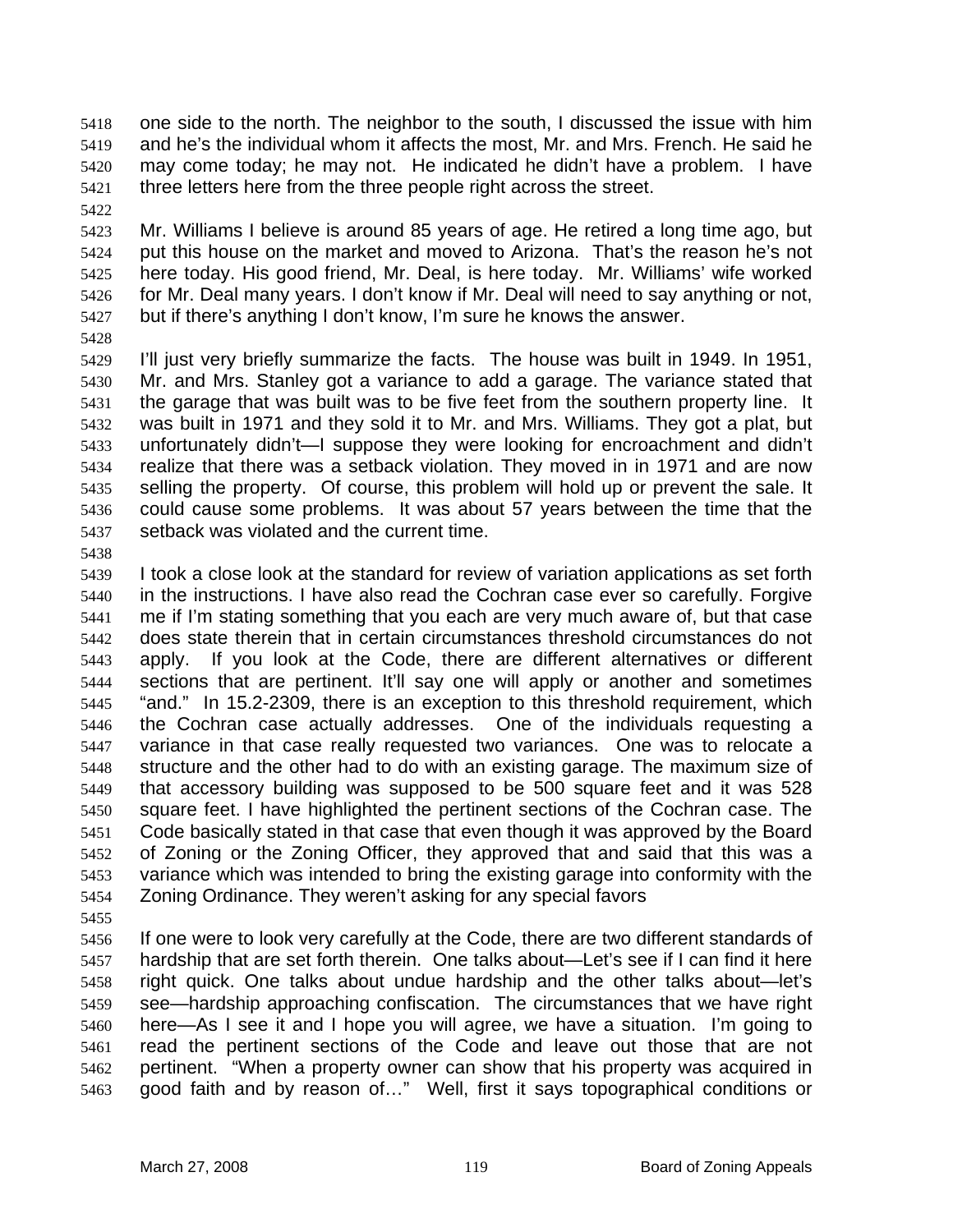other extraordinary situations, which I believe applies here. The strict application of the terms of the ordinances would affectively prohibit or unreasonably restrict the utilization of the property. That leaves out the section of that paragraph that talks about hardship approaching confiscation. Then we go down to the next three requirements imposed upon the Board in their finding. It talks about undue hardship, not hardship approaching confiscation. What is undue hardship? Well, it's unexpected and maybe unreasonable, not approaching confiscation by any means. It has to not be shared by other people in the area, other property owners and it will not be of substantial detriment to adjacent property owners. None of these people even knew about it. They were kind of surprised and no one had the least concern about it. In the Cochran case, if you do read it carefully, it says that the Court recognized this other alternative.

The garage containing 528 square feet was built in 1972. It exceeded the 500 square feet. The Zoning Administrator had no objections to a variance to the extent of 28 square feet needed to bring the existing garage into conformity with the zoning ordinances. The BZA granted the variance to bring the garage into conformity, but denied the remainder of the Pennington's request on the ground that no hardship existed. Basically, we had two types of hardship, one a lot greater than the other.

We're not asking, of course, that the Board accommodate a convenience or a special favor to allow the client to do something. We feel like it's a real hardship to do something that has not been done yet. We are simply asking that it be allowed to continue to exist as it has been for about 57 years. A lot of these cases have to do with creating a problem that didn't exist before, not some extraordinary circumstances where something has been in existence for many, many years.

Mr. Kirkland - Mr. Chisholm, can I ask you a question?

Mr. Chisholm - Yes sir.

Mr. Kirkland - This garage that was approved, was it attached at the time it was approved? It looks to me that there's an addition between the existing main dwelling tying to this garage.

- Mr. Chisholm I believe it was a breezeway in between.
- Mr. Kirkland That was put in when?

Mr. Chisholm - I have no idea.

Mr. Kirkland - I can see how the County would have approved the garage way back then not being attached.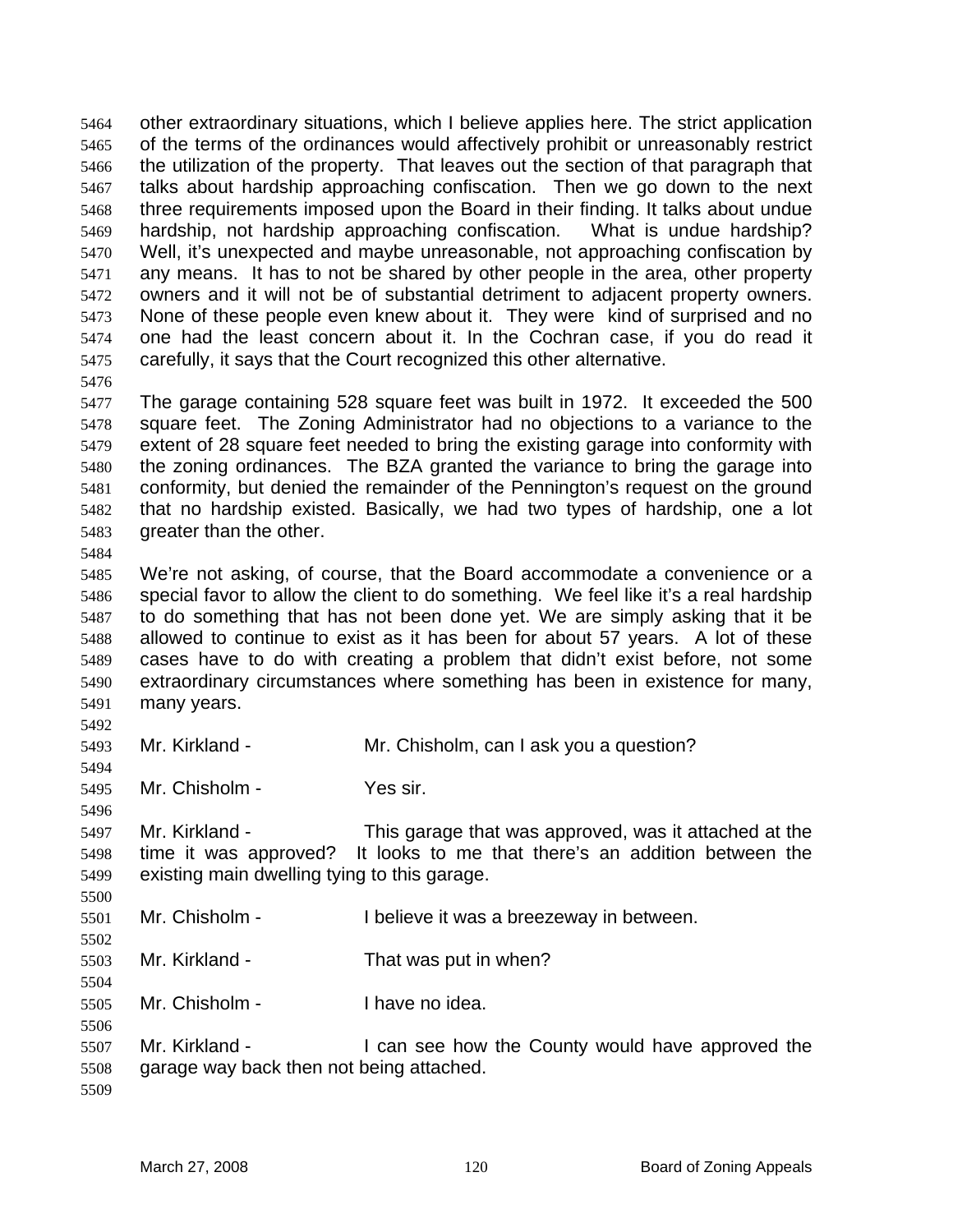Mr. Chisholm - I have a copy of the Williams' plat when they purchased the property and at that time, it was one complete structure. Mr. Blankinship - The drawing that's included with your package, the hand drawing, is from the 1951 variance case. It shows the breezeway and the garage. Mr. Kirkland - That says a breezeway. Mr. Blankinship - Right. Since the breezeway is wider than 10 feet, it was considered to be an attached garage and that's why they needed the variance to be 5 feet from the property line. Ms. Dwyer - Otherwise, they wouldn't have needed the variance. Mr. Blankinship - Right. Ms. Dwyer - A detached garage could have been put there. Mr. Wright - Could they change the breezeway to 10 feet? Mr. Chisholm - I have a copy of the plat, which the Williams' had prepared, a survey they had done when they bought the property in '71. It shows a breezeway being enclosed and it being just one complete structure. Mr. Wright - What is the situation now? Is that being used as part of the garage? How wide is that breezeway area? Mr. Blankinship - Can we go on the photos, Paul? That's the front. The rear photo also shows a rear fence. Mr. Kirkland - The breezeway looks a lot wider than 12 feet. Mr. Blankinship - It's really part of the dwelling now. It's been incorporated into the dwelling. Mr. Chisholm - I think it even has a fireplace now. Mr. Wright - When was that changed, do we know? Mr. Chisholm - I have no idea. All I know is it was there in '71 because the plat showed it as being there in '71. Mr. Wright - So you know that it was changed prior to '71. Mr. Chisholm - Yes sir. My clients wouldn't have had anything to do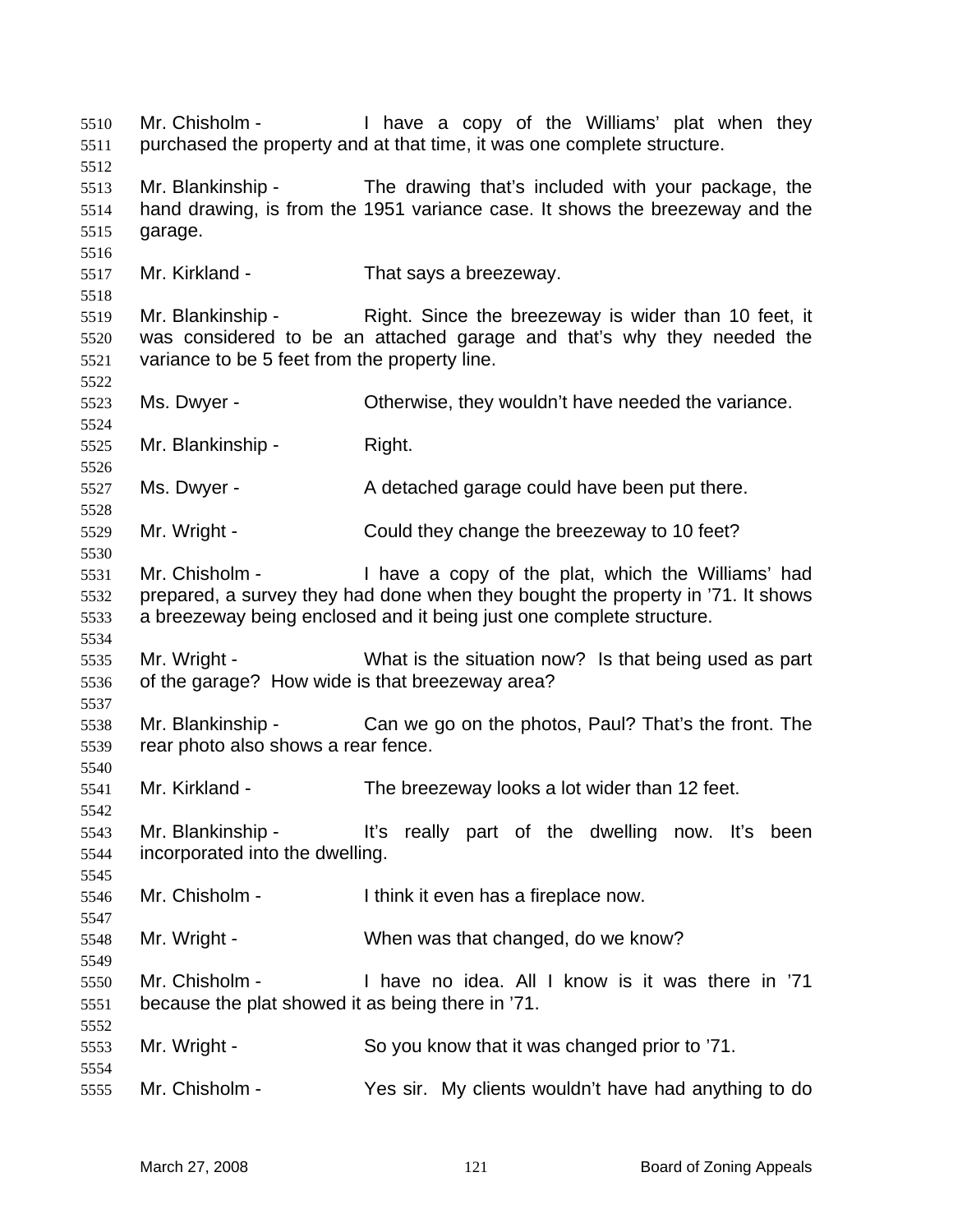| 5556         | with it.                                                                         |                                                                                       |
|--------------|----------------------------------------------------------------------------------|---------------------------------------------------------------------------------------|
| 5557         |                                                                                  |                                                                                       |
| 5558         | Mr. Wright -                                                                     | Did they obtain a building permit to do that? We don't                                |
| 5559         | know, do we?                                                                     |                                                                                       |
| 5560         |                                                                                  |                                                                                       |
| 5561         | Mr. Chisholm -                                                                   | That would be something Mr. Penley would have                                         |
| 5562         | done.                                                                            |                                                                                       |
| 5563         | Mr. Wright -                                                                     | Do we have anything in the record on that, Mr.                                        |
| 5564         | Blankinship?                                                                     |                                                                                       |
| 5565         |                                                                                  |                                                                                       |
| 5566<br>5567 | Mr. Blankinship -                                                                | I don't remember seeing anything, but that's not to                                   |
|              | say there wasn't anything.                                                       |                                                                                       |
| 5568<br>5569 |                                                                                  |                                                                                       |
| 5570         | Mr. Wright -                                                                     | They should have obtained a<br>building<br>permit,                                    |
|              | shouldn't they?                                                                  |                                                                                       |
| 5571<br>5572 |                                                                                  |                                                                                       |
| 5573         | Mr. Blankinship -                                                                | They should have, yes.                                                                |
| 5574         |                                                                                  |                                                                                       |
| 5575         | Mr. Wright -                                                                     | Then that would have brought the issue up.                                            |
| 5576         |                                                                                  |                                                                                       |
| 5577         | Mr. Blankinship -                                                                | Not necessarily since that work isn't in the setback.                                 |
| 5578         |                                                                                  | Just improving the breezeway itself might not have brought up this other issue.       |
| 5579         |                                                                                  |                                                                                       |
| 5580         | Mr. Wright -                                                                     | Yes, but enclosing the breezeway would change the                                     |
| 5581         |                                                                                  | requirement as to the distant from the rear yard line, wouldn't it, for the garage?   |
| 5582         |                                                                                  |                                                                                       |
| 5583         | Mr. Blankinship -                                                                | No. Because the breezeway was 12 feet wide, it's                                      |
| 5584         |                                                                                  | always been considered as an attached accessory structure.                            |
| 5585         |                                                                                  |                                                                                       |
| 5586         | Mr. Wright -                                                                     | So, that wouldn't change anything.                                                    |
| 5587         |                                                                                  |                                                                                       |
| 5588         | Mr. Blankinship -                                                                | Correct.                                                                              |
| 5589         |                                                                                  |                                                                                       |
| 5590         | Mr. Kirkland -                                                                   | I'm sorry to interrupt you.                                                           |
| 5591         |                                                                                  |                                                                                       |
| 5592         | Mr. Chisholm -                                                                   | Well, failure to grant the variance would produce quite                               |
| 5593         |                                                                                  | a hardship on Mr. Williams. He is retired. I guess it would have to be torn down. It  |
| 5594         |                                                                                  | is part of the actual house itself now. It would involve, I suppose, not only tearing |
| 5595         |                                                                                  | it down but doing so in such a fashion as to make the remainder of the house          |
| 5596         | aesthetically appealing and not destroy it. You might have to take the breezeway |                                                                                       |
| 5597         |                                                                                  | with it; I'm not really sure. Tearing it down would be incredibly expensive. In       |
| 5598         |                                                                                  | turn, it would decrease the property value substantially. I don't know if it would    |
| 5599         |                                                                                  | \$40,000, \$50,000, I just don't know. The current contract is for \$190,000. This    |
| 5600         |                                                                                  | hardship is not shared by any surrounding properties that I'm aware of. I don't       |
| 5601         |                                                                                  | know any reason why the variance would be of any substantial detriment to any         |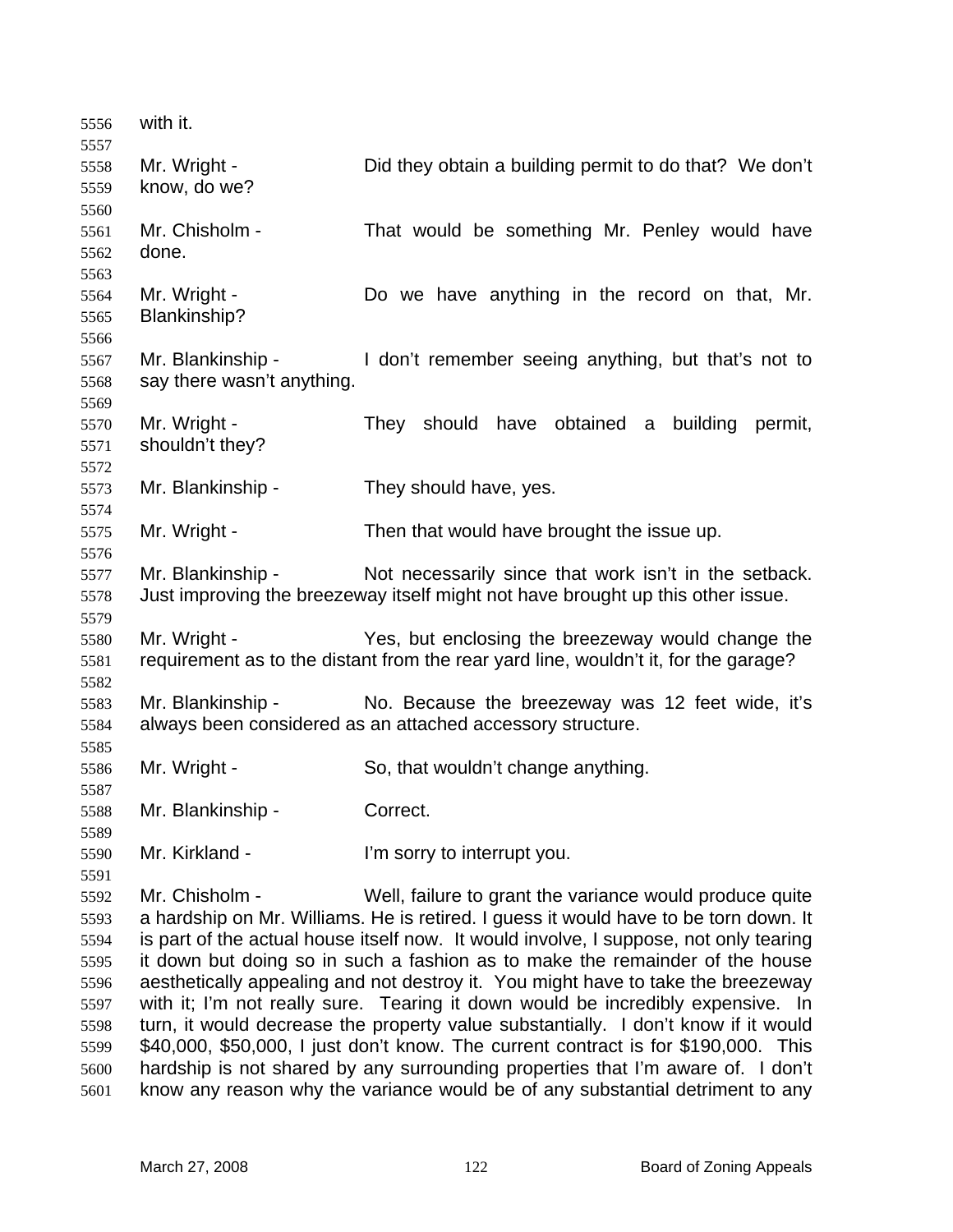of the adjoining property owners. We certainly have undue hardship. Mr. Nunnally - Mr. Chisholm, was this breezeway put on by Mr. Penley or was it put on by Mr. Williams? Mr. Chisholm - As I indicated, sir, I have the 1971 plat here that the Williams had. It was actually attached and recorded with their deed. It was existing at that time. The Penley's built it. I understand he was a builder. Somebody said he was on the Board of Zoning Appeals, too. He would have had to get a permit. Would you like to see this? My clients had nothing to do with it. Whether something was issued— Mr. Nunnally - Mr. Williams, when he sold this property, they picked it up on a mortgage survey? 5617 Mr. Chisholm - It hasn't been sold; the contract is pending. When I got a copy of the deed and looked at it, I immediately questioned it. Then, with the help of Mr. Blankinship and his staff, I went back to see if we could find a variance. We did find a 1951 variance, but the problem is, the variance was for five feet and I guess the 2.6 feet setback on the side lot line. Mr. Kirkland - So, the builder kind of messed up. Mr. Chisholm - Yes. Mr. Wright - Mr. Blankinship, did the County have any responsibility or does it after we approve something like this to go back and check it after it's completed to see that it complies with what was granted? Mr. Blankinship - We do that today, at least for anything that requires a Certificate of Occupancy. If it's anywhere near the line, we require an as-built survey before we'll sign off on the CO so that we're sure that it meets setbacks. In 1951, that may not have been done. Mr. Wright - If they had gone back and checked it, they would have determined at the time that there was a violation. Mr. Blankinship - I would think so, yes sir. Mr. Wright - If they would have addressed the problem then, we wouldn't have to fool with it now. Mr. Blankinship - Exactly. Although, I think you were on the Board then, weren't you? 5647 Mr. Wright - **Oh, no!**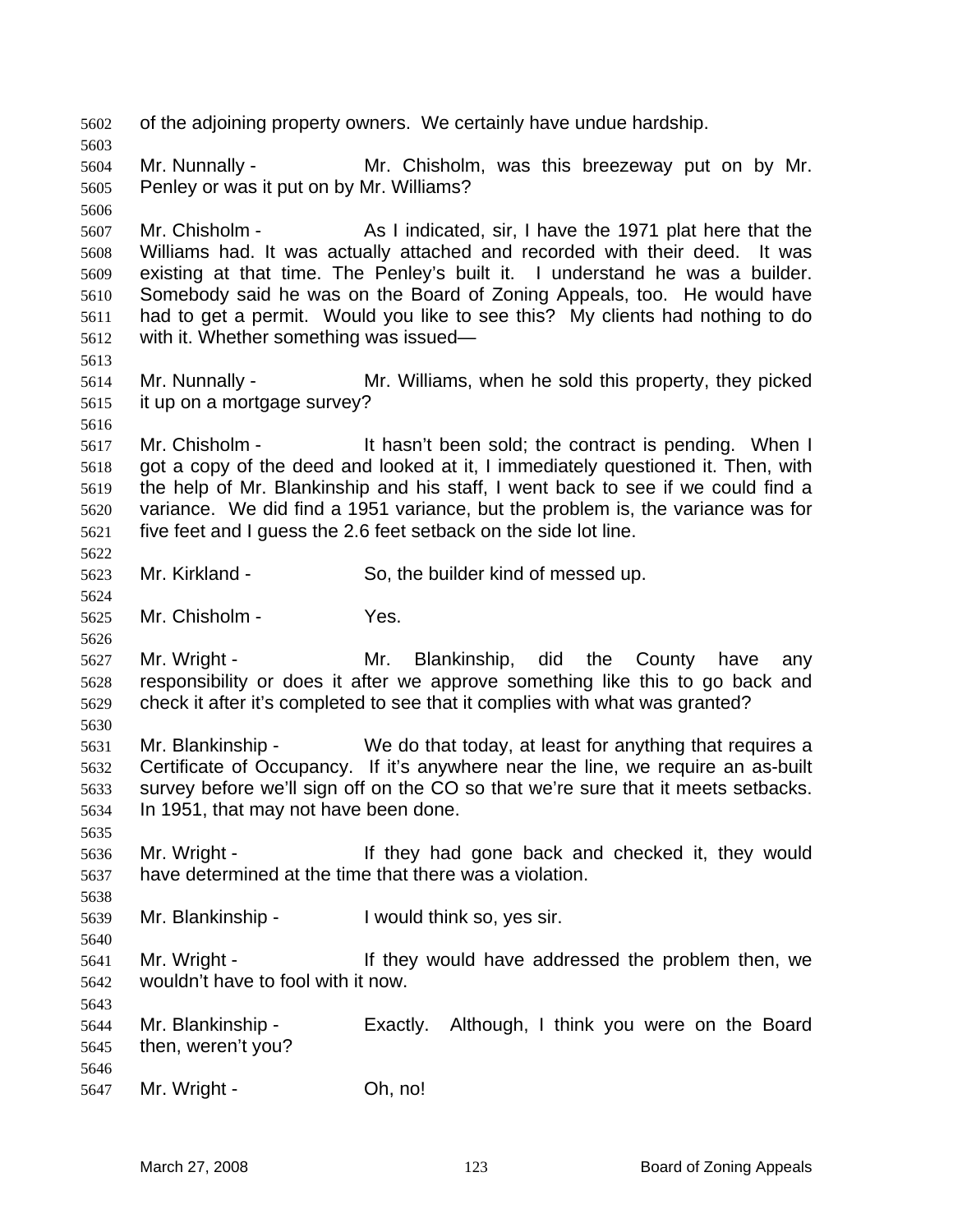| 5648         |                                                  |                                                                                                                                                                  |
|--------------|--------------------------------------------------|------------------------------------------------------------------------------------------------------------------------------------------------------------------|
| 5649         | Mr. Blankinship -                                | Mr. Nunnally was, but you weren't.                                                                                                                               |
| 5650<br>5651 | Mr. Wright -                                     | I came on the Board in 1972.                                                                                                                                     |
| 5652         |                                                  |                                                                                                                                                                  |
| 5653         | Mr. Blankinship -                                | My mistake.                                                                                                                                                      |
| 5654<br>5655 | Mr. Kirkland -                                   | Any other questions for Mr. Chisholm? Anyone else                                                                                                                |
| 5656         | wish to speak?                                   |                                                                                                                                                                  |
| 5657         |                                                  |                                                                                                                                                                  |
| 5658         | Mr. Chisholm -                                   | Mrs. Holley, she's a broker or realtor who sold the                                                                                                              |
| 5659         | house and is very much aware of property values. |                                                                                                                                                                  |
| 5660         |                                                  |                                                                                                                                                                  |
| 5661         | Ms. Holley -                                     | I'm Charlotte Holley. Obviously, Mr. Williams has                                                                                                                |
| 5662         |                                                  | really had a difficult time. He has a piece of property that we have a contract on                                                                               |
| 5663         |                                                  | that's actually not marketable at this time because of the side line setback. We                                                                                 |
| 5664         |                                                  | have a buyer and they have a loan, but we cannot close. When Mr. Williams                                                                                        |
| 5665         |                                                  | bought the property, this was not told to him at the time, it was not picked up. He                                                                              |
| 5666         |                                                  | had a title search done and the title company didn't pick it up. He recently lost                                                                                |
| 5667         |                                                  | his wife and that's why he's in Arizona with his family. He had his house                                                                                        |
| 5668         |                                                  | refinanced to pay off some debts and it was also re-done at that time, and the                                                                                   |
| 5669         |                                                  | title company did not pick up any information in regard to the side line not being                                                                               |
| 5670         | correct either.                                  |                                                                                                                                                                  |
| 5671<br>5672 |                                                  | I personally went down to the County with the help of, is it Paul?                                                                                               |
| 5673         |                                                  |                                                                                                                                                                  |
| 5674         | Mr. Blankinship -                                | Yes.                                                                                                                                                             |
| 5675         |                                                  |                                                                                                                                                                  |
| 5676         | Ms. Holley -                                     | And looked through a hand register to find the                                                                                                                   |
| 5677         |                                                  | variance myself. When I found it, I thought we had found what we needed, but                                                                                     |
| 5678         |                                                  | obviously it didn't conform to what we're actually supposed to have. We saw the                                                                                  |
| 5679         |                                                  | five foot. Now, I don't know if Mr. Penley overbuilt the garage or if he                                                                                         |
| 5680         |                                                  | underestimated the size of his frontage; I have no clue. It must not have been                                                                                   |
| 5681         |                                                  | checked after it was done because it would have been picked up at that time if it                                                                                |
| 5682         |                                                  | had been a problem. The other thing is that in this neighborhood, this is a whole                                                                                |
| 5683         |                                                  | new turnover neighborhood. Everybody that lives in this neighborhood now are                                                                                     |
| 5684         |                                                  | not residents that were there when Mr. Penley built the house or when Mr.                                                                                        |
| 5685         |                                                  | Williams actually bought the house. We've never had a complaint. I have not and                                                                                  |
| 5686         |                                                  | Mr. Chisholm did not. We spoke to the neighbors. None of them knew that it                                                                                       |
| 5687         |                                                  | wasn't in compliance and conformity with the zoning. So, it's not as if we were                                                                                  |
| 5688         |                                                  | telling them something that they were already aware of. They did not know this                                                                                   |
| 5689<br>5690 |                                                  | and there were no complaints about it. There has not been anybody here today<br>to say that they were against this variance. What we're actually asking for is a |
| 5691         |                                                  | new variance to comply with what the other variance really should have complied                                                                                  |
| 5692         | with. We're just trying to get that done.        |                                                                                                                                                                  |
| 5693         |                                                  |                                                                                                                                                                  |
|              |                                                  |                                                                                                                                                                  |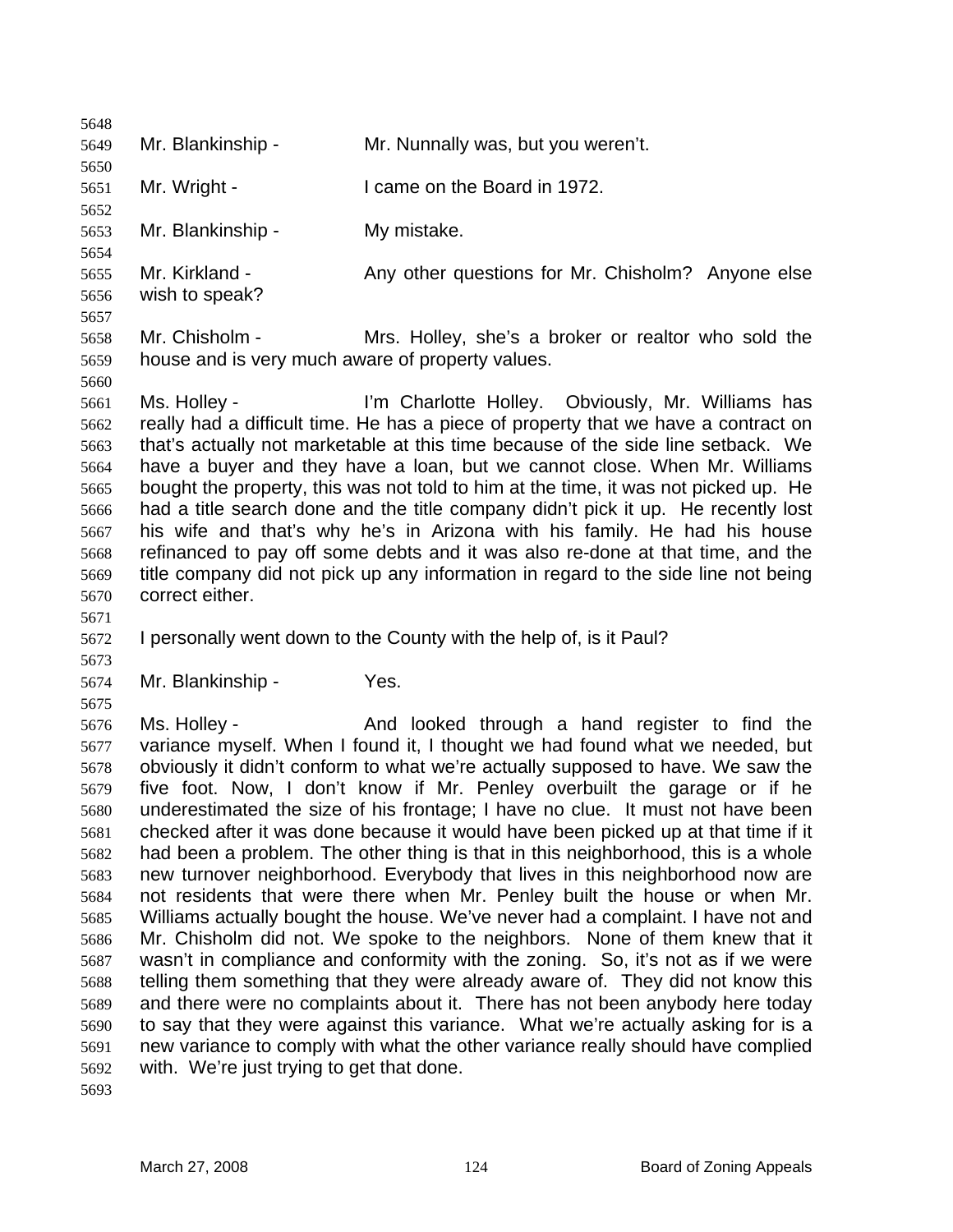Mr. Kirkland - Thank you, ma'am. Any questions for Ms. Holley? All right. Thank you. Ms. Holley - Thank you. Mr. Kirkland - Anyone else wish to speak? Come on up to the front, sir. Mr. French - Good afternoon. My name is Gary French. I live at 5 Carter Avenue. Next door. I don't have a problem with this building being too close to my property or not having enough space between them, but I do have a concern. My concern is that there is natural gas running to this house. Their meter is now 10 to 12 feet closer to my master bedroom than what it should have been if the variance had been complied with in the beginning. There are gas appliances inside the garage. The chimney that you see on the breezeway is not a fireplace that you would have in a house; that is an outside grill which was, at one time, charcoal. Now it has a gas line running to it. My concern would be to just ask the Board here if you would go ahead an allow them to have the house as it sits, don't tear it down, but maybe move that gas meter or at least have a licensed gas plumber to come by and check out the house for permitting and the old plumbing situation that has to do with that gas. That's about all I have to say on that. Mr. Wright - Where is this gas meter located? Mr. French - If you look at the picture right now, the little hand that's sitting right on— 5722 Mr. Wright - Right on the side of the garage. I see it. Mr. French - Yes sir. Mr. Blankinship - Do you know when that was added? Mr. French - No sir. Like the young lady said, there has been a lot of turnover here. I met Mr. Williams and he was a World War II vet. I do appreciate that. He had given me a story that the person who owned the house that I purchased in August was a developer. The person, Mr. Penley, was a contractor. Mr. Penley and Mr. Wildersmith from 5 Carter Avenue and 7 Carter Avenue actually helped develop Sandston community. It looks to me that the breezeway has been like that ever since the day they applied for the permit or the variance. I just noticed something that's kind of curious here. The variance was requested 5738 on February  $27<sup>th</sup>$  of 1951. It must have been hand-delivered because it was received on March 1, 1951. There was no such thing as Internet; it was all mail.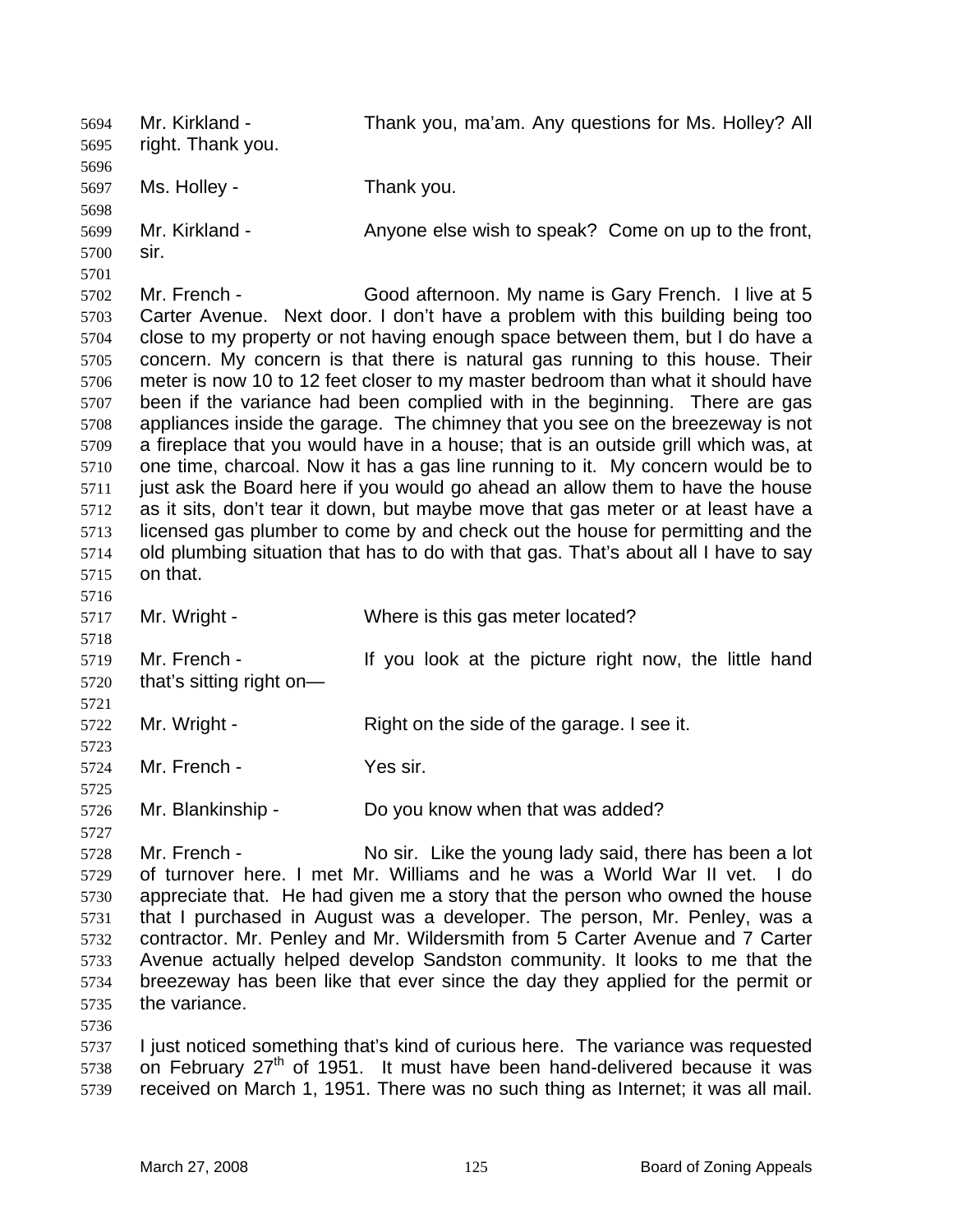The variance was granted for five feet on March 15, 1951. That's pretty fast. That's really fast. Today, a piece of paper can go across the state probably in about three days. I received my notice to be here a month ago. I talked to this gentleman right here Monday night when I received all this paperwork explaining everything. So, that was kind of curious to me and it brought me to the point of saying that Mr. Penley was the contractor and Mr. Wildersmith was the developer. That's probably how this all came about. The house that I'm presently in was built in 1955, not 49, so that's probably where the encroachment came about.

Mr. Nunnally - What is that, natural gas?

Mr. French - That is natural gas. When I spoke to the gentleman right here—I can't remember his name; I'm terrible with that—I told him that from my knowledge of natural gas, it comes the City of Richmond. Of course, the bill goes to the City of Richmond. My knowledge of this a while back is that Henrico County doesn't sell natural gas.

Mr. Kirkland - We don't.

5760 Mr. French - And I don't think they ever will. They may but may not. So, the City had to come and put that meter in. The City had to notify the County that the meter was there. The setback problem I don't have a problem with, but if a fire truck had to come between those two house to put out a fire in the backyard behind me or something like that and they didn't know that gas meter was there, we have another problem. If the fire department doesn't even know that there's natural gas in that place, we have another problem. That's why I'm requesting that the gas meter either gets moved or we get an inspection of that gas system in there. I do know that there are gas appliances inside that garage. 

Ms. Dwyer - Do we know where the gas line is? Does it come from the street? Mr. French - Yes ma'am. If you would go back to the front of the property.

Ms. Dwyer - Looks like the yellow flags are—

Mr. French - Those yellow flags. See the little flag that's right there to the left of that? Down toward the bottom. The yellow flags are the gas line. The little pink flag that you see there on the left of the picture that looks like a piece of paper, that is the actual post that's in the ground saying that's the property line. 

| 5784 Ms. Dwyer - | So, this gas line is within his own. |
|------------------|--------------------------------------|
|------------------|--------------------------------------|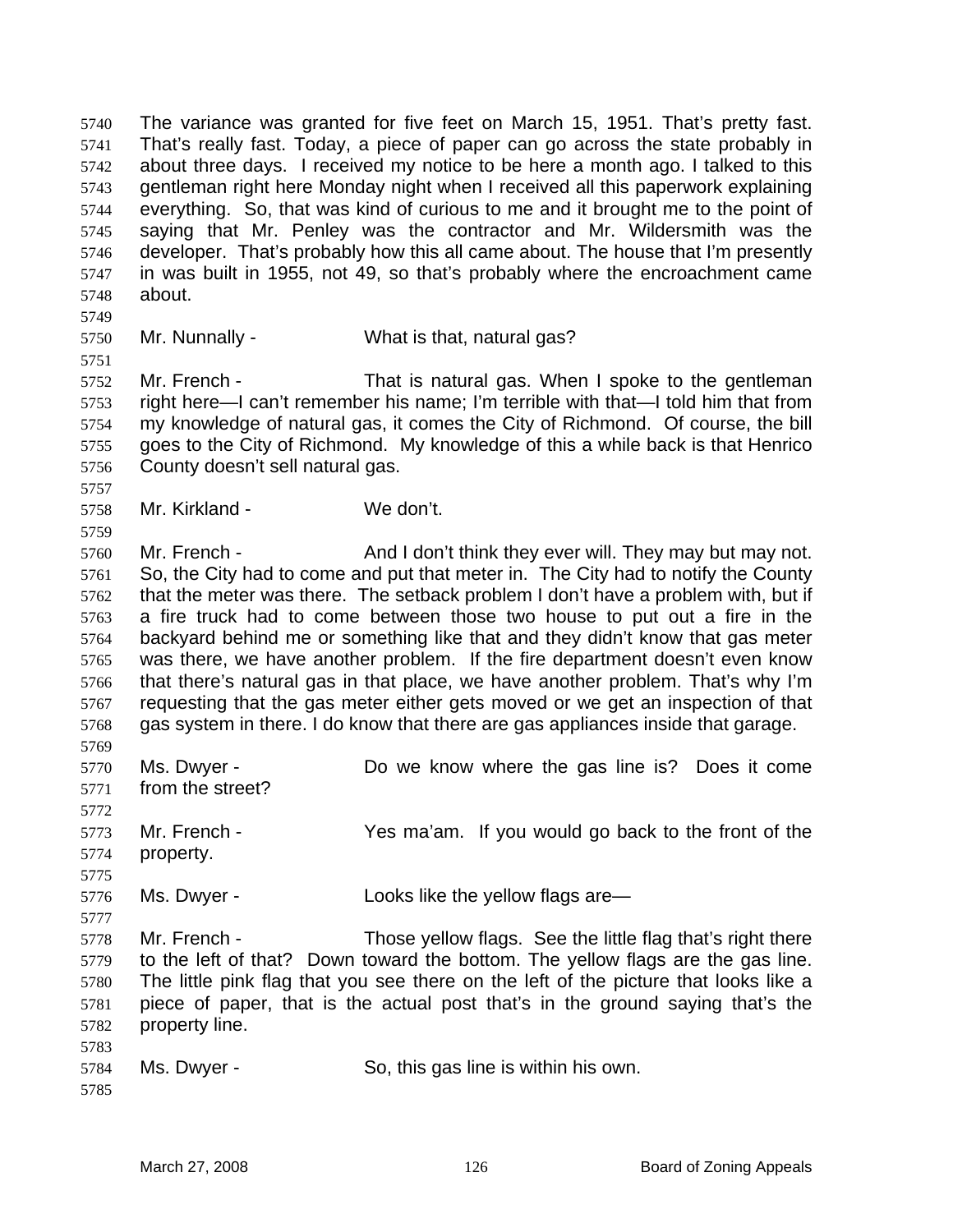Mr. French - The gas line is on his property, yes. But then again, like I said, this puts his gas meter x-number of feet closer to my master bedroom than where it should be. Ms. Dwyer - It's really 2 feet 6 inches closer than it would have been if it was built properly. Mr. French - Yes, if they had stayed with the variance. Ms. Dwyer - Right. Mr. French - Absolutely. Like I said, I don't have a complaint with the setback or anything. It's just that in my line of work, I mess with methane gas, natural gas, diesel fuels and stuff like that. It's a highly volatile substance. Ms. Dwyer - So, if we were to have it inspected, what are you specifically asking for? Mr. French - That we get a certificate or something like that there that the County is aware that there is natural gas there on the site. Apparently, the County wasn't aware that they were three feet over their variance. They weren't aware of a few other things. I don't even know if the gas appliances that have been applied to this residence have a certificate from a gas plumber saying that they were installed properly. I'm a pipe fitter and I weld and such for a company. I can install this stuff, I can do it, I know how to do it, but I'm not certified to do it. I would have to pay somebody to come do something that I could do. That's what I'm asking, because if there's a leak over there and somebody's in the garage working on a car or smoking a cigarette or something like that, we have an explosion that can take out that house, kill somebody, and damage mine or hurt me and my family. Ms. Harris - Where do you want it moved? Mr. French - I had made a suggestion that if you go back to the back of the house just to the other side of the door, there's an access door right there on the back of the garage. If you moved it to just the other side of that door, it would be out of sight, out of mind, and it looks like a very good place to put it, or on the right-hand or left-hand side of the door. You're not talking about moving it hundreds of feet of anything. You're talking about maybe 30 foot of piping and maybe a day's worth of work. What I understood speaking with the lawyers and everyone that called me on Wednesday morning, was that the County wants \$2,000 to move it. They don't even want to do anything to it. But we have to get a contractor in there to do it, to move it. That might cost another thousand dollars or so. He said we could talk about and he'd call me back later

on Wednesday evening. He said it cost too much, we're not going to move it. I said okay, all I can do is come to the Board meeting and voice my opinion about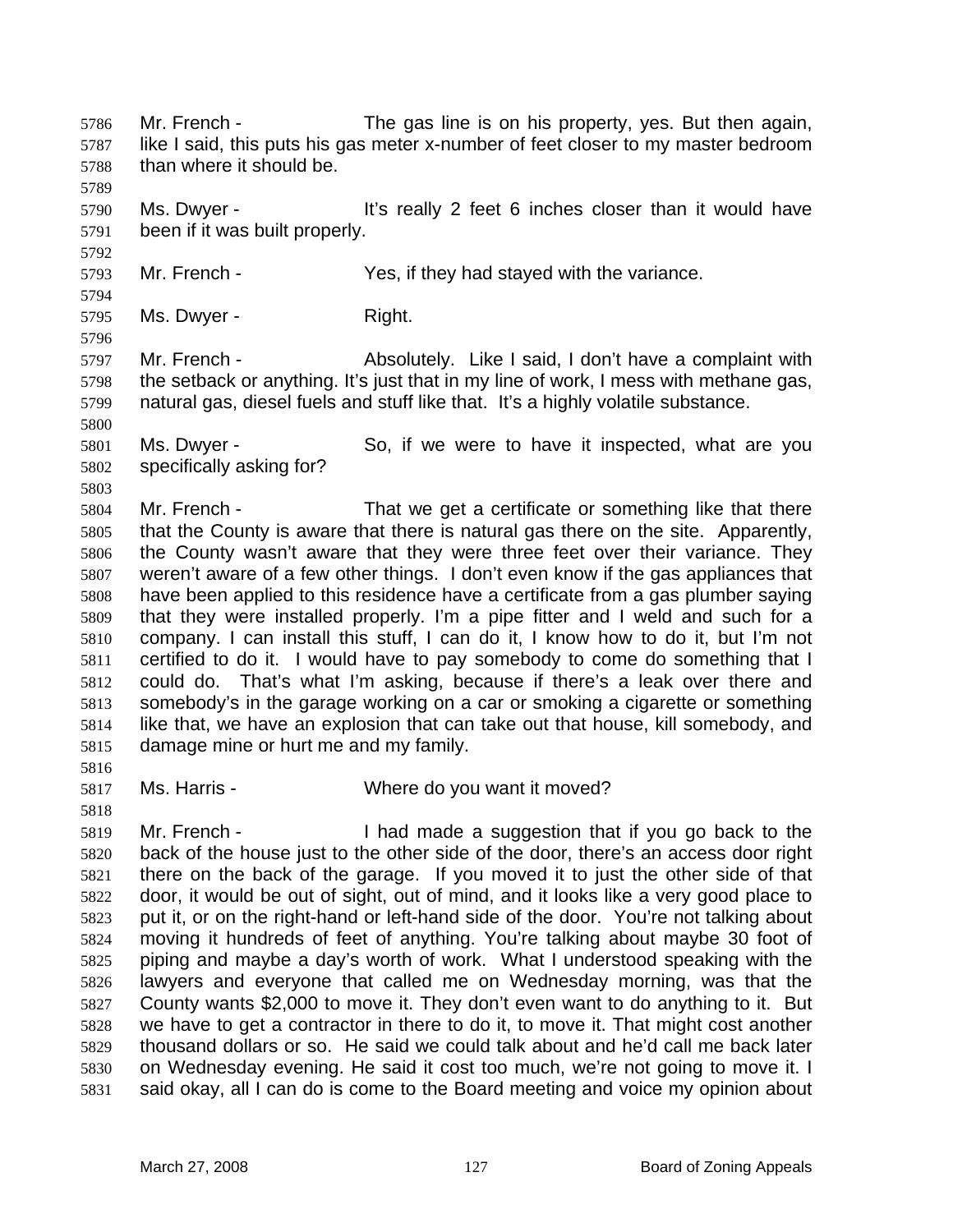it and see what happens. That's what I'm here doing. I'm not jumping up and down, screaming and hollering or anything else like that. It's just that, like I said, I don't have a problem, I have a concern.

 

Mr. Kirkland - Thank you, sir.

Mr. French - Thank you.

Mr. Nunnally - She's the applicant.

Mr. Kirkland - I thought the lawyer would have to rebut, Mr. Chisholm. Okay, if you'd like to rebut, that would be fine, ma'am. Go on.

Mr. Chisholm - Mr. French, I'm sorry I didn't recognize you.

Mr. French - [Off mike.] That's okay, that's all right. I took a

shower. 

Mr. Chisholm - When I first talked to—

Mr. Kirkland - If you would, the microphone.

Mr. Chisholm - I'm sorry. When I first talked to him, this wasn't mentioned. The second time, it was mentioned. I told him we would certainly go look into it and if it wasn't an exorbitant amount of money involved or if it was reasonable, we would do it. It wasn't Henrico County that said they would charge us money. Mr. Deal on behalf of Mr. Williams spent a day or more calling around and checking into it. I understand the City of Richmond charges normally a \$2,000 charge if you want to relocate it. The reason I'm told they do it is to discourage people from moving the lines. If we moved it, we just move the meter, we'd move it around the back where the door is, we run the lines and then we'd have to run the line back to where the lines where so it would go into the house. I'll let Mr. Deal, if he will, tell you some of the other costs he was told about. I can understand the potential problem with it not being properly installed. I don't know what was required then. When I had one installed in my house, I had to get a permit and we would be delighted to do that. Certainly, if a condition of granting the variance would be that it be moved, that's certainly better than tearing the garage or any other alternative you might suggest. They don't place them right up close to the house. I measured it and it was 16 inches away from the house. I suppose they consider it to be a danger. Anyway.

Ms. Holley - I think when this gentleman bought his house back in July or August, he had no idea that it was not in compliance. He said he had a question about the fire truck if somebody should come in. He has his own driveway to the right of this house. This has a double driveway to this house. To have to move those, there is a fireplace inside that has gas logs and there is also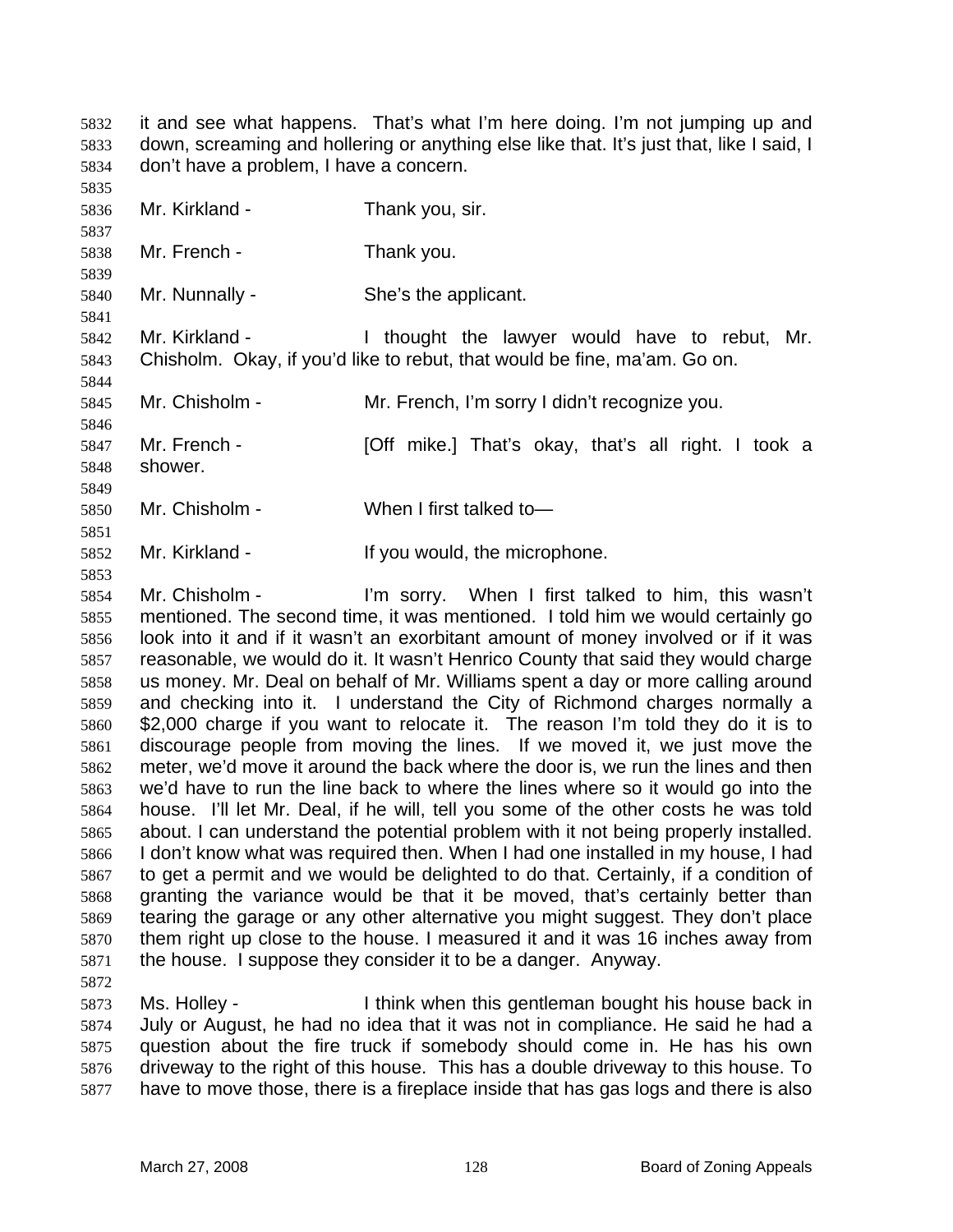a barbeque pit there. This fence line that you see here comes out so if a truck were to come in, it would hit the fence line rather than hitting the gas thing there. I think that one of the problems we'd have in doing that would be the cost to Mr. Williams. The City puts the gas out there and they have to have a right-of-way for them. Those little green things you see around there are not the lines for the gas. Those green little things you see all around the whole perimeter of the house are for those two underground tanks in there. The DEQ has taken care of those and doing what they have to do in regard to that.

When Mr. Williams bought the house, he didn't know about the DEQ and he didn't know he had two tanks in the ground. So, not only was he hit by losing his wife and having to take care of the mortgage, he was hit with the DEQ for two tanks in the ground. Now he's being hit that he bought the house and he found out he doesn't comply to the variance that should have been granted. At the time that the variance was granted to him to Mr. Penley, we were only looking at a little over two feet at that time. I know it's different now, but at the time, it's what Mr. Williams should not have had to deal with. So, I'm not sure you can move the lines if you have the tanks underneath. You have one in the front and one in the back. The City puts them in and they have to have a right-of-way to do that across your property and they maintain them. If you have any problem with that, somebody will come out and look at it. I don't think Mr. Williams should be burdened with having to pay an additional \$3,000 to \$4,000 to come out to do something he actually had no idea that he was buying a house that had those kinds of problems. That's a very difficult hardship on him.

Mr. Wright - Let me ask you another question. I see on this picture something sticking out of that window, protruding from the window. Is that an air conditioner?

Ms. Holley - That's an air conditioner that's outside of the garage.

Mr. Wright - Why would you air-condition a garage?

Ms. Holley - Mr. Williams did framing. Mr. Williams had a frame shop. He had heat out there and he had an air conditioner in the window.

- 5914 Mr. Wright - He was using it for doing framing or some sort of thing like that.
- Ms. Holley Yes. They made frames for friends, woodworking shop. That sort of thing.
- Mr. Wright Okay. Just curious.
- Mr. Nunnally - Did anybody check with the City of Richmond about that gas line?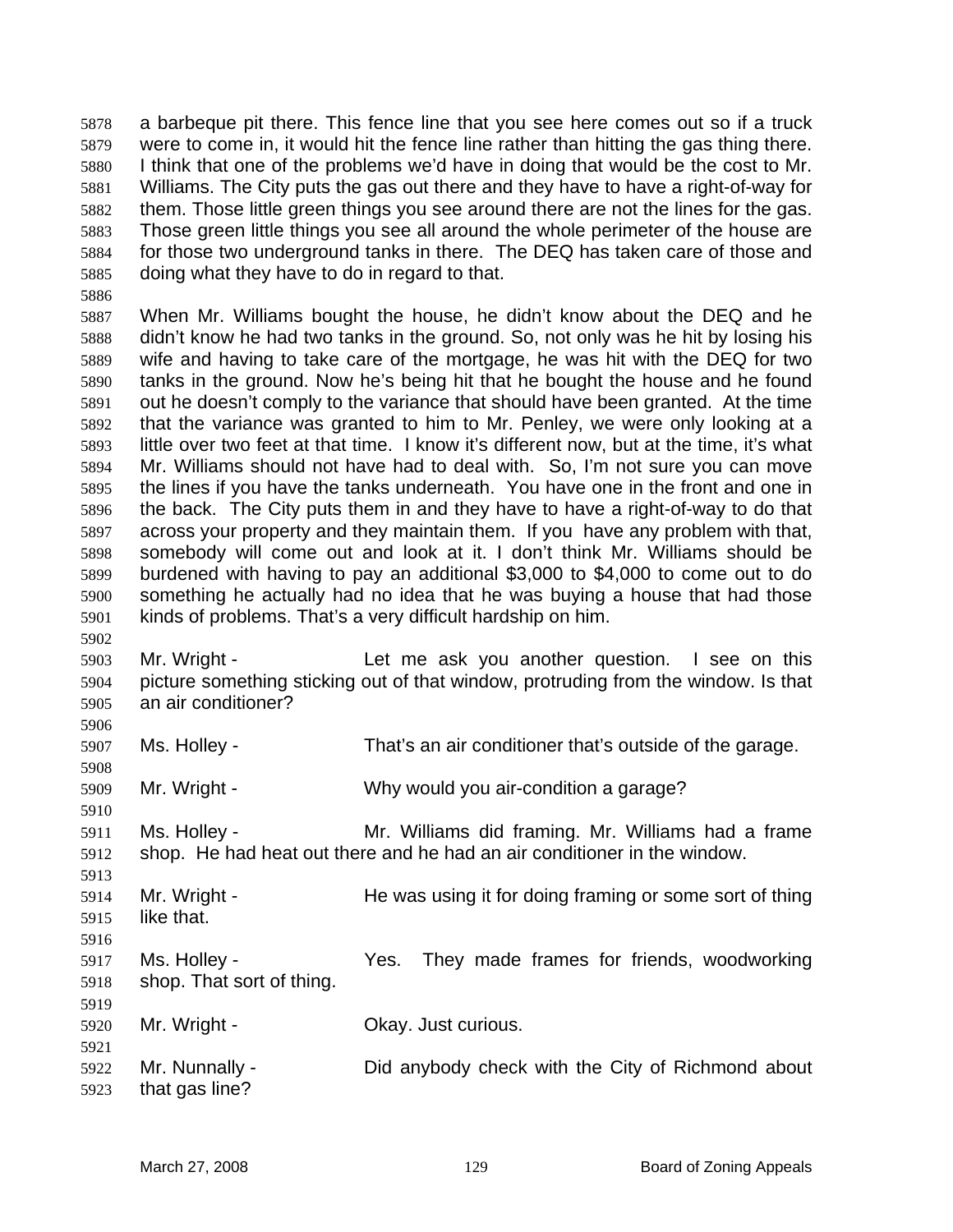| 5924         |                                                                                                                                                                         |                                                                                      |  |
|--------------|-------------------------------------------------------------------------------------------------------------------------------------------------------------------------|--------------------------------------------------------------------------------------|--|
| 5925         | Ms. Holley -                                                                                                                                                            | I did.                                                                               |  |
| 5926         |                                                                                                                                                                         |                                                                                      |  |
| 5927         | Mr. Nunnally -                                                                                                                                                          | They won't do it for free? I know we put in natural gas                              |  |
| 5928         | logs and they ran the lines in there.                                                                                                                                   |                                                                                      |  |
| 5929         |                                                                                                                                                                         |                                                                                      |  |
| 5930         | Ms. Holley -                                                                                                                                                            | They'll do that and they'll come out and check it for                                |  |
| 5931         |                                                                                                                                                                         | you if you have a problem because it's actually theirs.                              |  |
| 5932         |                                                                                                                                                                         |                                                                                      |  |
| 5933         | Mr. Nunnally -                                                                                                                                                          | I said they put lines in. They'd run the lines in for us                             |  |
| 5934         |                                                                                                                                                                         | and didn't charge us anything, so you might check with them.                         |  |
| 5935         | Mr. Kirkland -                                                                                                                                                          | Any other questions by Board members?                                                |  |
| 5936<br>5937 |                                                                                                                                                                         |                                                                                      |  |
| 5938         | Mr. Deal -                                                                                                                                                              | I'm John Deal, an attorney and friend of Bill Williams                               |  |
| 5939         |                                                                                                                                                                         | and Margaret. Margaret was my secretary for years. Yesterday-                        |  |
| 5940         |                                                                                                                                                                         |                                                                                      |  |
| 5941         | Ms. Dwyer -                                                                                                                                                             | Mr. Deal?                                                                            |  |
| 5942         |                                                                                                                                                                         |                                                                                      |  |
| 5943         | Mr. Kirkland -                                                                                                                                                          | Mr. Deal?                                                                            |  |
| 5944         |                                                                                                                                                                         |                                                                                      |  |
| 5945         | Mr. Deal -                                                                                                                                                              | I can't hear well.                                                                   |  |
| 5946         |                                                                                                                                                                         |                                                                                      |  |
| 5947         | Mr. Kirkland -                                                                                                                                                          | Did you get sworn in?                                                                |  |
| 5948         |                                                                                                                                                                         |                                                                                      |  |
| 5949         | Mr. Deal -                                                                                                                                                              | No. Here we go.                                                                      |  |
| 5950         |                                                                                                                                                                         |                                                                                      |  |
| 5951         | Mr. Blankinship -                                                                                                                                                       | Do you swear the testimony you're about to give is the                               |  |
| 5952         | truth and nothing but the truth so help you God?                                                                                                                        |                                                                                      |  |
| 5953         |                                                                                                                                                                         |                                                                                      |  |
| 5954         | Mr. Deal -                                                                                                                                                              | Yes sir, I do. I met with a contractor from Hanover. I                               |  |
| 5955         |                                                                                                                                                                         | think his name was DeFazio. I called my plumber that does my office buildings        |  |
| 5956         | and my home, and he recommended me to him. He does a lot of gas work in the                                                                                             |                                                                                      |  |
| 5957         | city, for the City, and other places. We met at the property yesterday and look at                                                                                      |                                                                                      |  |
| 5958<br>5959 | He says, "What's your problem"? He said, "The meter belongs to the City.<br>it.                                                                                         |                                                                                      |  |
| 5960         | The line to the meter belongs to the City. Everything is working fine.<br>I don't see<br>any problem." I said, "Well, the neighbor has voiced concern about the meter." |                                                                                      |  |
| 5961         | And he says, "Well, the City owns it and the City takes care of those. When the                                                                                         |                                                                                      |  |
| 5962         | inspector comes around, he looks at that, etcetera." I mean the meter readers.                                                                                          |                                                                                      |  |
| 5963         |                                                                                                                                                                         | And he said, "What you would have to do if somebody wanted to move that              |  |
| 5964         | around to the back of the garage, you could stand by for the City to tell you that                                                                                      |                                                                                      |  |
| 5965         |                                                                                                                                                                         | they want \$2,000 to come out and move the meter." He said, "Now, they may do        |  |
| 5966         |                                                                                                                                                                         | it for less, but then they may do it for \$2,000." He says, "The City is very willy- |  |
| 5967         |                                                                                                                                                                         | nilly about this. Then, if you move the meter around back, then my fees to come      |  |
| 5968         |                                                                                                                                                                         | in where the City has reset the meter and run a line back into the house,            |  |
| 5969         |                                                                                                                                                                         | etcetera, would be \$750." So, that's \$2,750 and the time that it takes to get that |  |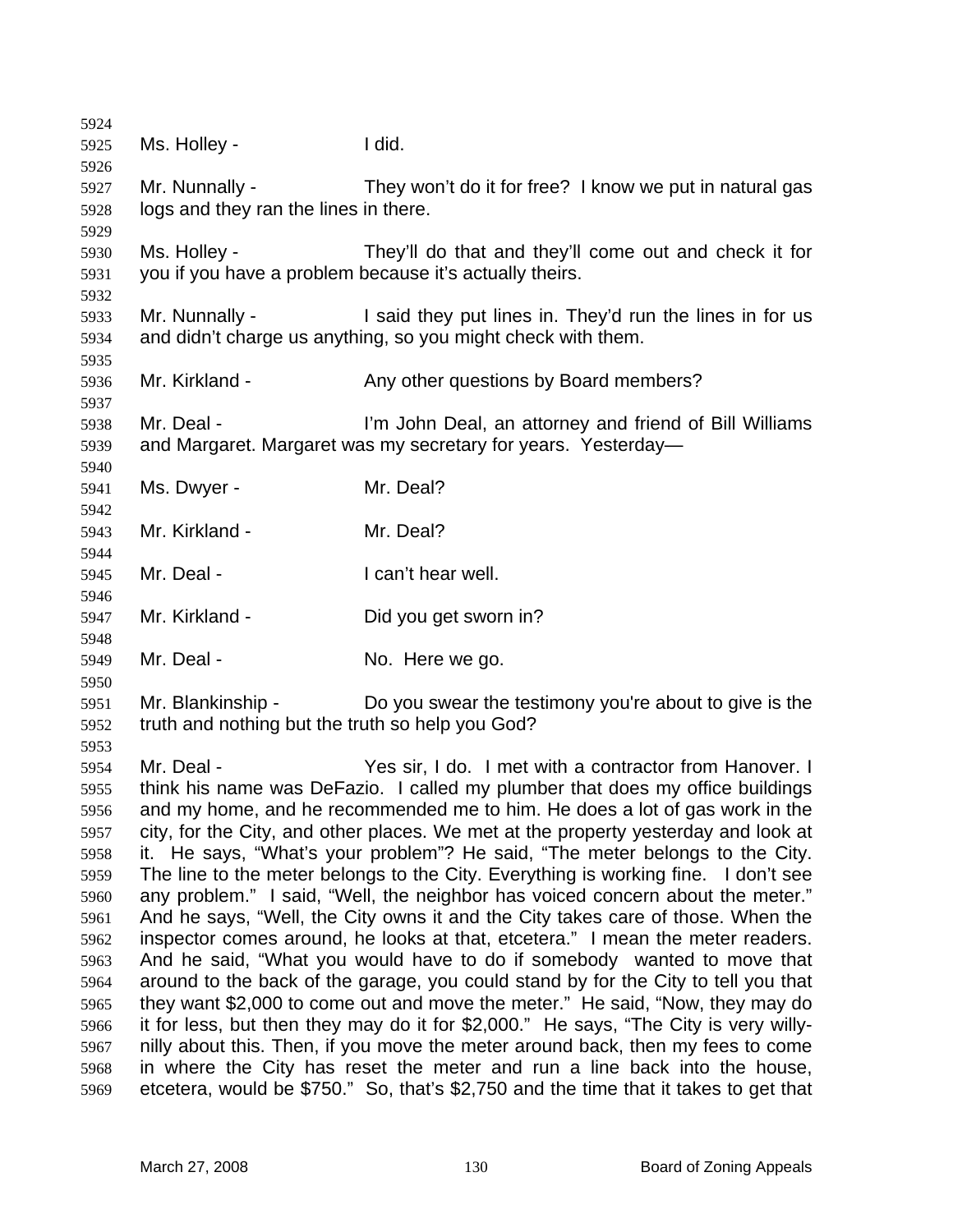done. He said, "I really don't see what your problem is because if you go in the City of Richmond, you see these meters between houses that have maybe 30 feet between them. They're all over the city in very close proximity to adjacent properties, etcetera." As I told you earlier, the City may say it's less than that. All I know is Mr. and Mrs. Williams are super people. She's died and he's remarried, living in Arizona and wants to get on with his life. When the gentleman looked at it yesterday, he said, "I don't think anything needs to be done, but I'm not the one to determine that, you are." So, that's what I have to say about it. If you folks should vote that it's okay for this variance, he has an unmarketable home. Bottom line. Any questions that I could answer for you, please. Ms. Dwyer - Would this plumber be able to inspect the meter and all the piping, all the plumbing that goes into the house to all the appliances? Mr. Deal - Ma'am, I can't answer that and the reason I can't is I know a lot of times—having to practice law for 42 years—when there's a City piece of property, whether it's a gas line or a meter or whatever, that's their jurisdiction and whether that plumber would want to even take the responsibility of checking those out and telling me, I don't know. I may call him and he'll say yeah, I'll be glad to do that. Ms. Dwyer - He could certainly inspect the plumbing in the house. 5993 Mr. Deal - He can inspect the plumbing in the house. Ms. Dwyer - To the point where it attaches to the meter. Mr. Deal - Yes ma'am, that's not a problem. I'll call him this afternoon and go ask him to do that. That is not a problem. Ms. Dwyer - The either he or the City could inspect the meter. Mr. Deal - And I will call the City and ask them to inspect it and give me a letter. Ms. Dwyer - Okay. Mr. Deal - Yes ma'am. I have no problem with that. Okay. Mr. Kirkland - All right. Mr. Wright - Let me ask Mr. Blankinship a question, Mr. Chairman. If this is denied, what is the next step? Would the County have to proceed to get in to tear the garage off, take it down? Mr. Blankinship - Well, they came to us; we didn't go to them. We don't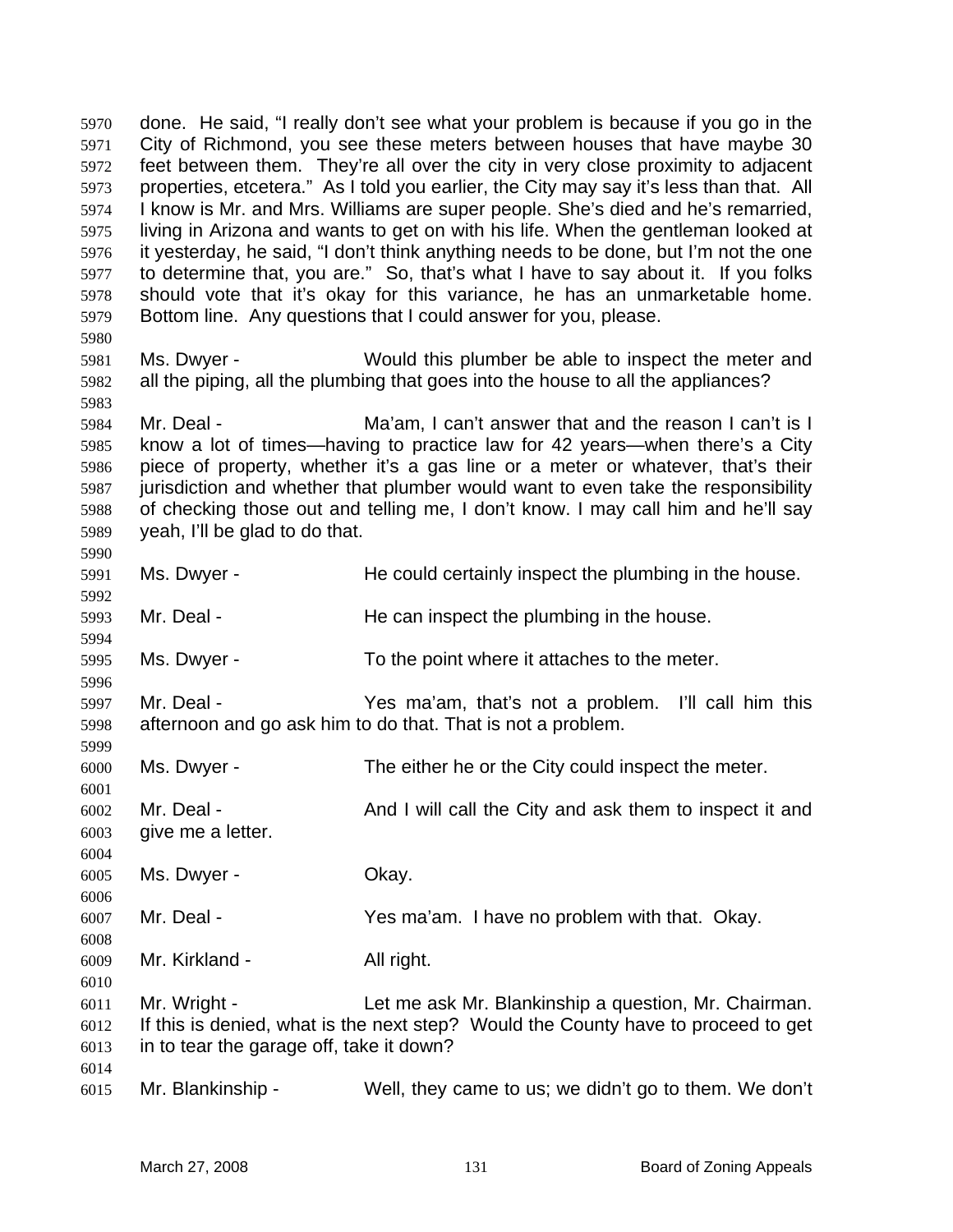have an enforcement action that's out there pending, but in order to bring the property into compliance, yes, either they would have to remove part of the garage or they'd have to move that property line.

 Mr. Kirkland - Does that answer your question? Mr. Nunnally - That thing's been like that for 51 years. Mr. Wright - I'm just trying to get a handle on this and see how this thing would work. Mr. Kirkland - Is that okay for you, Mr. Wright? Mr. Kirkland - Sir? Mr. Kirkland - Is that a good answer for you? Like all the other ones, right? Mr. Wright - I think the answer is the County would take no action to see that something were done, we'd just deny the permit. 6037 Ms. Dwyer - And they couldn't sell the house. Mr. Wright - And they can't sell the house. 6041 Ms. Dwyer - But that would be— Mr. Wright - The house cannot be sold because it's not saleable in its present condition. Mr. Kirkland - All right. Mr. Nunnally - It was sold before like that. Mr. Wright - Yes, but that was before they had somebody determine they had a problem. Mr. Nunnally - Yes, but nobody checked it out. Mr. Kirkland - Do you want to discuss all this when we get ready to vote? Mr. Chisholm - Can I say one more thing? I have a copy of the Cochran case and I highlighted the pertinent portions of it that deal with a case where the—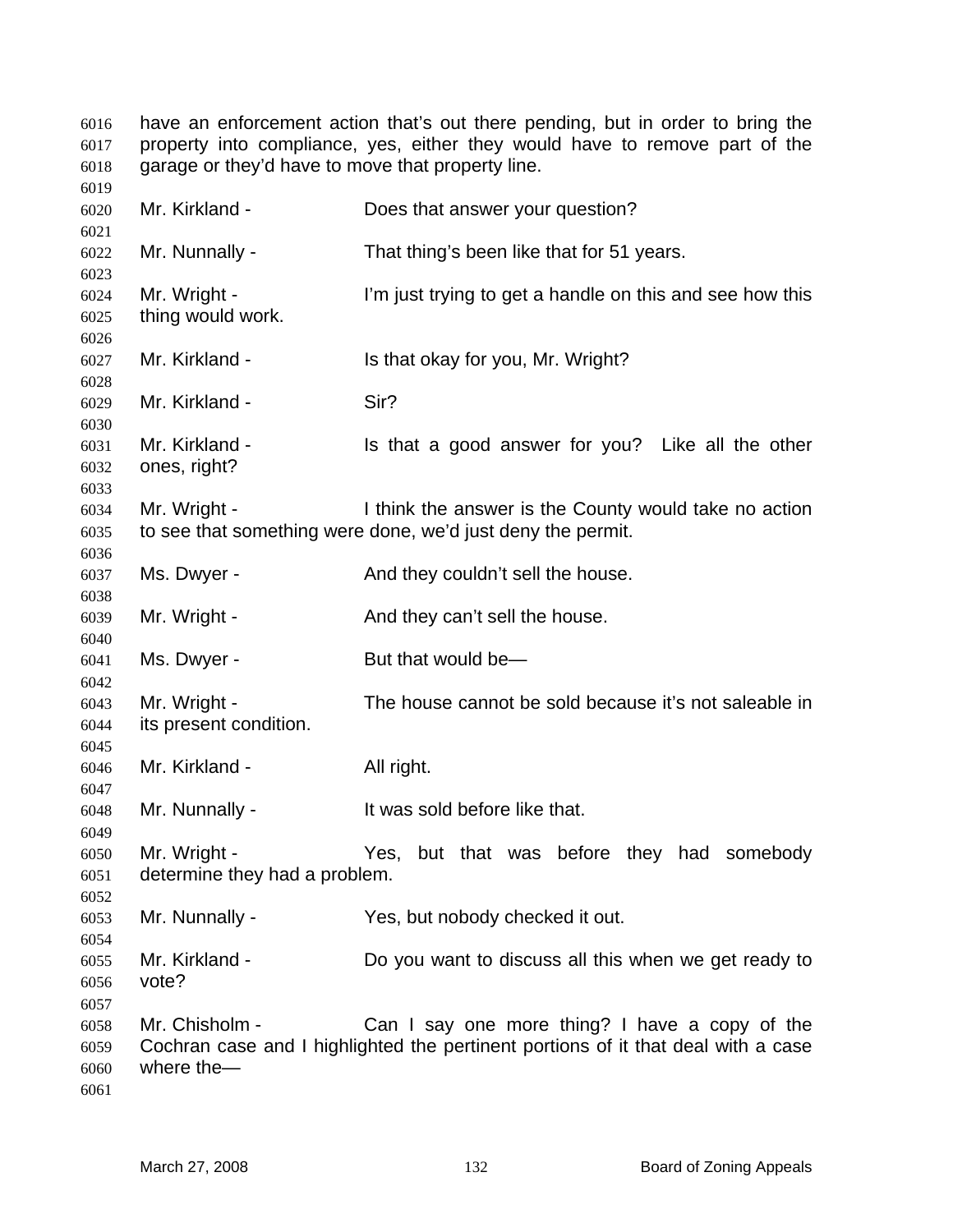Mr. Kirkland - Oh, we're familiar with the Cochran case. Mr. Chisholm - All right. And I wrote out the pertinent section of 15.2- 2309, which I would really appreciate you looking at because I believe it truly applies and gives the Board the discretion in cases like that where you have what they call—what is the word. Let's see. The property owner has to show that his property was acquired in good faith and by reason of an extraordinary situation, the strict application of the terms of the ordinance would effectively prohibit or unreasonably restrict the utilization of the property. The standard of a hardship, undue hardship. That is all that is required. Can I give that to you, Mr. Blankinship? Mr. Blankinship - Sure. Mr. Kirkland - Thank you, sir. All right. Anybody else? That's concludes the case. Mr. Chisholm - Thank you. Mr. Kirkland - Since everybody is still here from the end, why don't we start at the end. Is that all right with you all? Mr. Nunnally - It's all right with me. I move we approve it. Mr. Kirkland - Motion made by Mr. Nunnally to approve A-006-08. Do I have a second? Ms. Harris - Second. Mr. Kirkland - Second by Ms. Harris. Any discussion? Mr. Nunnally - The reason I said I approve it is it has been like that since 1951. Somebody didn't check it out at that time. When it was sold this time, they ran a survey on it and it came up. So, I don't think he should be penalized. Mr. Kirkland - Anyone else wish to speak? Ms. Dwyer - I think if it's going to be approved, there should be a condition that requires the owner to submit a certificate from a plumber as to the serviceability of the gas plumbing in the house and the meter. If the plumber can't do the meter, then there needs to be something from the City. I think the neighbor has a reasonable concern about the proximity of that gas meter and it should be checked. It might be something that would be done in the course of selling a house anyway, but I think that we should ask for something in writing.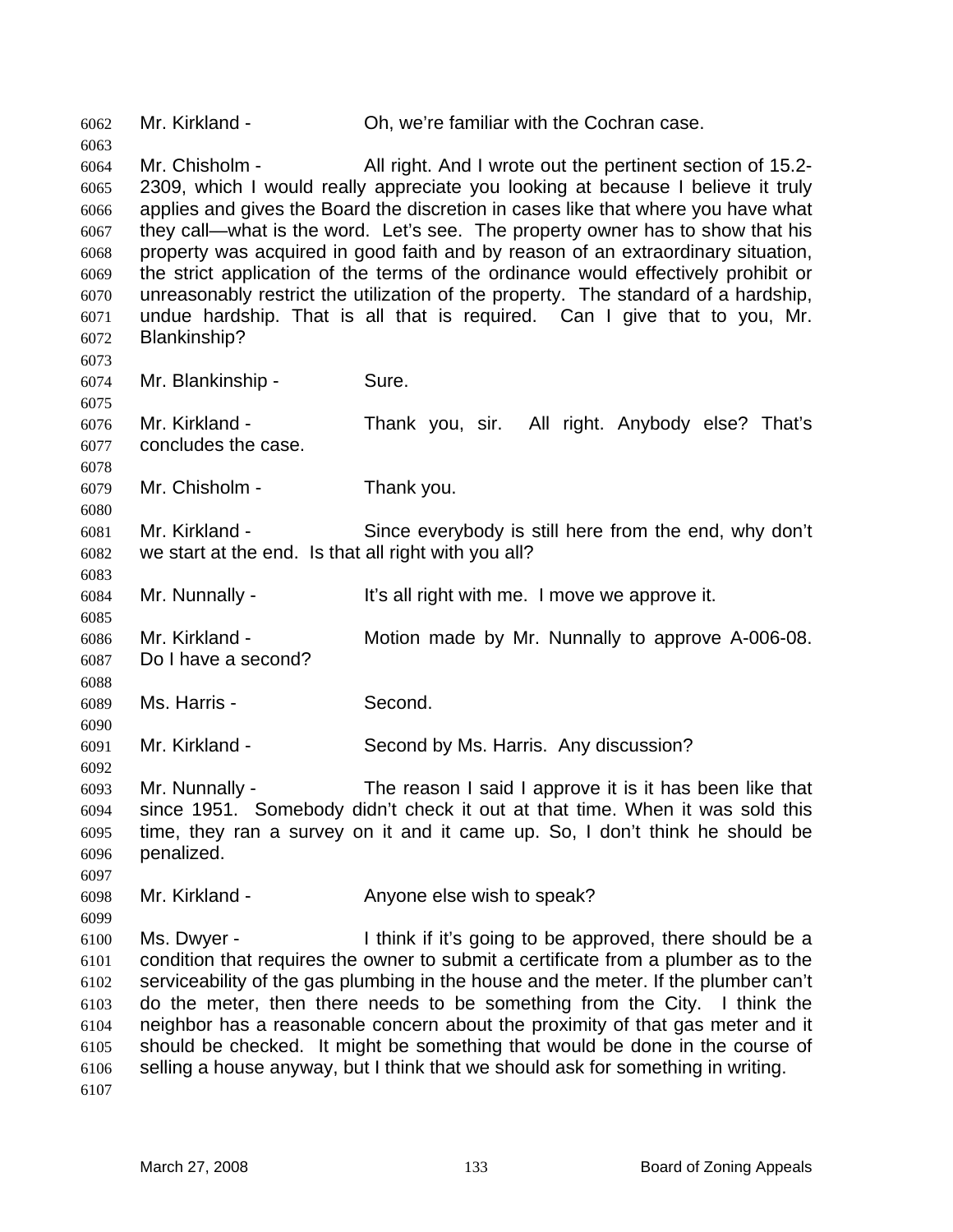Mr. Kirkland - All right. Make that a condition, Mr. Blankinship? Mr. Blankinship - Certainly will. Mr. Kirkland - Motion by Mr. Nunnally, seconded by Ms. Harris. All in favor say aye. All opposed say no. The ayes have it; the motion carries. It's been approved. After an advertised public hearing and on a motion by Mr. Nunnally, seconded by Mr. Wright, the Board **approved** application **A-006-08, William A. Williams, Jr.'s** request for a variance from Section 24-94 to allow the existing dwelling to remain at 7 Carter Avenue (Sandston) (Parcel 825-716-4677), zoned R-3, One-family Residence District (Varina). The least side yard setback and total side yard setback are not met. The variance was approved subject to the following conditions: 1. This variance applies only to the minimum and total side yard setback requirements for the existing addition only. All other applicable regulations of the County Code shall remain in force. 2. [ADDED] Within 30 days the owner shall submit evidence that the gas meter and the gas appliances in the garage have been inspected and approved. Affirmative: Kirkland, Harris, Dwyer, Nunnally, Wright 5 Negative: 0 Absent: 0 Mr. Kirkland - All right now, let's look at the wonderful minutes. Mr. Nunnally - I have one. I know you're going to like this. On page 12, line 521. I don't now how he got in here. Mr. Kirkland - Mr. Jernigan snuck in. Mr. Blankinship - Mr. Jernigan? Mr. Kirkland - Mr. Jernigan was at our meeting. Mr. Blankinship - That was creative. Mr. Nunnally - Page 12, 521. Mr. Kirkland - Some of the Planning Commission bled over.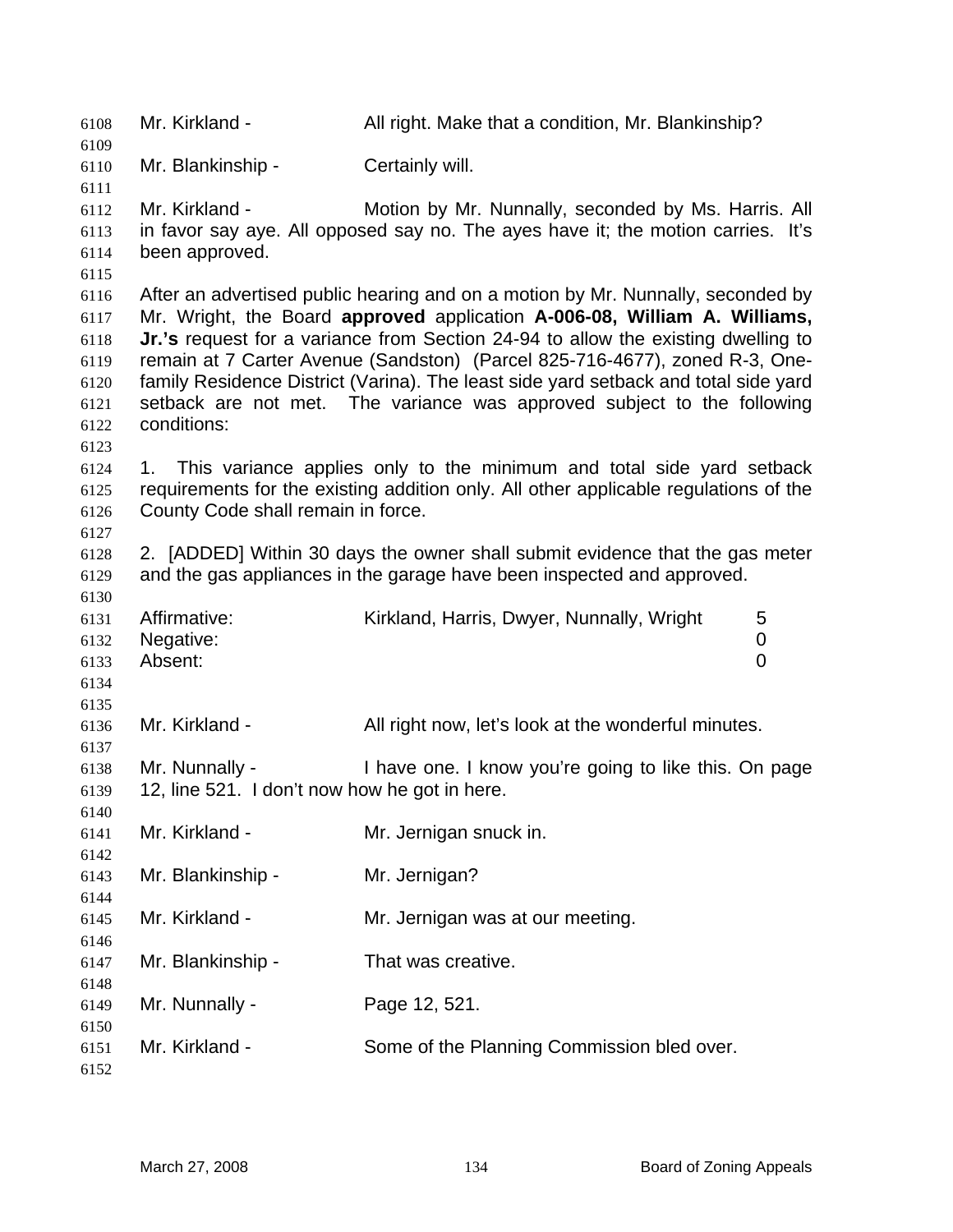Ms. Harris - Also on page 12, line 497. Get complaints. There should be a "t" in complaints. That's all I have. Mr. Kirkland - Anyone else? Mr. Wright - I think there's a problem with page 2. Has anybody talked about page 2? Mr. Kirkland - No, we haven't said anything about page 2. Mr. Wright - It starts out and then there's nothing. Ms. Harris - What line? Mr. Wright - It says, "Do I have a motion to that." To what? I'm looking at line 54, 55. I mean, you introduced the case and then it says do I hear a motion to that. The in between is left out, isn't it? Mr. Gidley - It's right up above it. Ms. Harris - Yes. To withdraw without prejudice. Mr. Kirkland - Yes. This is a withdrawal without prejudice case. Mr. Wright - Okay. Mr. Kirkland - And I didn't say that one. My mistake. Mr. Wright - I say, the applicant requests. All right, that's it. Mr. Kirkland - All right. Any other? If not, do I have a motion to approve the minutes as changed? Ms. Harris - I so move that we approve the corrected the minutes as indicated. Mr. Wright - Second. Mr. Kirkland - All those in favor say aye. All opposed say no. The ayes have it; the minutes are approved. On a motion by Ms Harris, seconded by Mr. Wright, the Board **approved as corrected** the **Minutes of the February 28, 2008** Henrico County Board of Zoning Appeals meeting. Affirmative: Dwyer, Harris, Kirkland, Nunnally, Wright 5